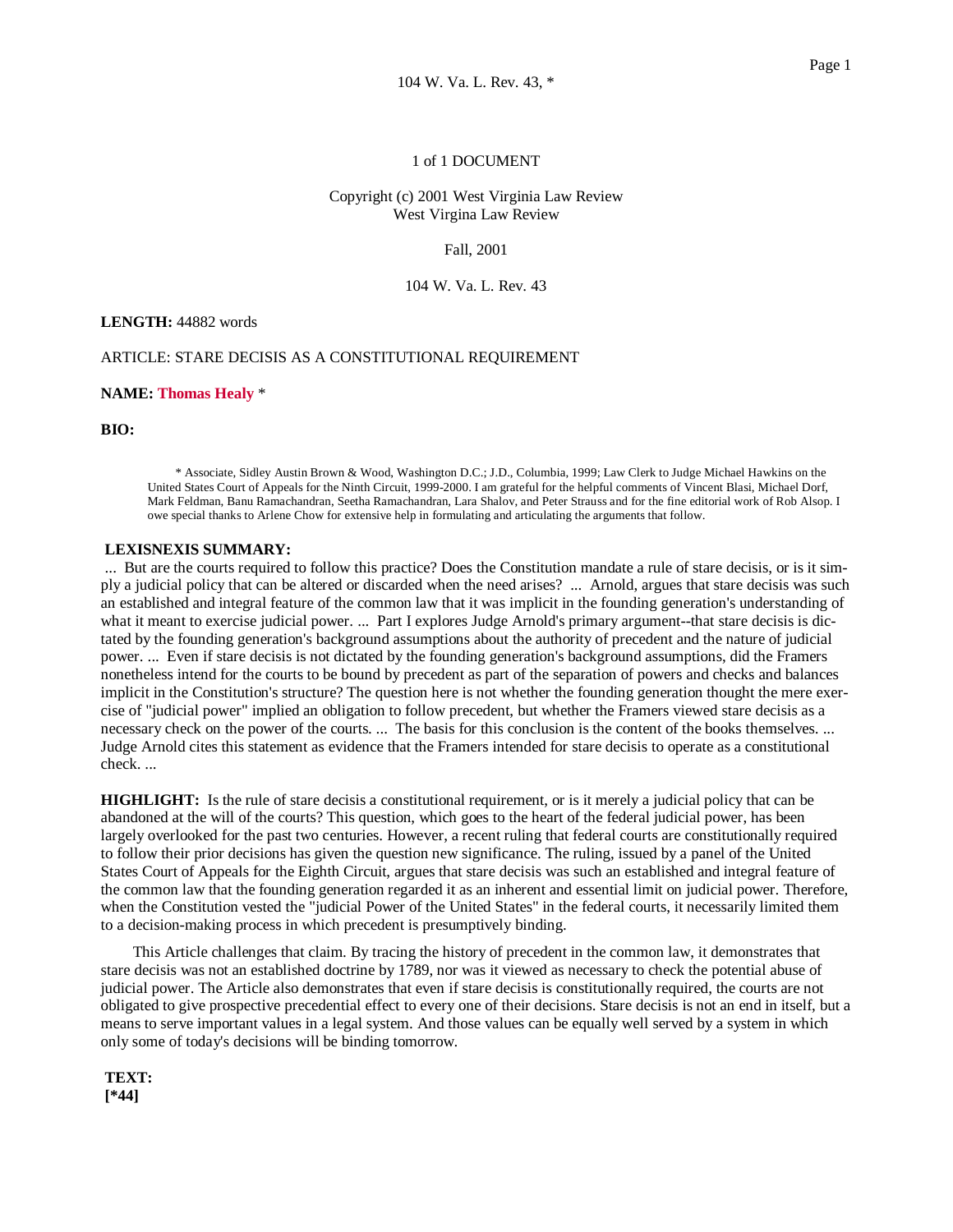### INTRODUCTION

 When a court is faced with a legal question, one of the first points it considers is whether it has addressed a similar issue in the past. If so, the court will usually follow one of two paths: It will either adhere to the prior decision and apply it to the current dispute or distinguish the two cases and adopt a new rule. The court will rarely overrule the earlier decision, and then only if there are exceptional reasons for doing so. <sup>n1</sup> This practice of deciding cases by reference and adherence to the past is one of the defining characteristics of Anglo-American jurisprudence and distinguishes our system from the civil law, where judges reason from general principles, not from precedents.  $\mathbb{P}$  It is a practice so fixed in our legal institutions that most of us cannot envision the courts deciding cases in any other way. But are the courts required to follow this practice? Does the Constitution mandate a rule of stare decisis, or is it simply a judicial policy that can be altered or discarded when the need arises?

 This question, which seems so obvious and fundamental, has largely gone unaddressed for the past 212 years. The Supreme Court has occasionally debated the workings of stare decisis, such as under what conditions a past decision **[\*45]** can be overruled. n3 However, these debates have concerned the strength of the presumption that precedent is binding, not whether the presumption itself is a constitutional requirement.  $n<sup>4</sup>$  The academic literature has been similarly silent. Although a few scholars have touched on the issue casually, no one has seriously examined whether stare decisis is dictated by the Constitution.  $n<sup>5</sup>$ 

 In the wake of a recent court decision, however, this question has become vitally important. In Anastasoff v. United States, <sup>n6</sup> a panel of the United States Court of Appeals for the Eighth Circuit ruled that the court's practice of issuing unpublished opinions that cannot be cited as precedent violates Article III of the United States Constitution. <sup>n7</sup> The decision, written by Judge Richard S.

 Arnold, argues that stare decisis was such an established and integral feature of the common law that it was implicit in the founding generation's understanding of what it meant to exercise judicial power. <sup>n8</sup> Therefore, Judge Arnold argues, when the Constitution vested "the judicial Power of the United States" <sup>n9</sup> in the federal courts, it necessarily limited them to a decision-making process in which precedent is binding. n<sup>10</sup> Judge Arnold does not claim that courts can never overrule past cases, <sup>n11</sup> but when they do, he asserts, they must justify their actions **[\*46]** through reasons that are "convincingly clear." n12 And because the Eighth Circuit's practice stripped unpublished opinions of even presumptive authority, the court had exceeded the judicial power delegated to it by Article III.  $n<sup>13</sup>$ 

Judge Arnold's argument is quite original. <sup>n14</sup> Although many lawyers have expressed concerns about the circuit courts' practice of issuing nonprecedential decisions,  $n15$  no one has ever claimed that it is unconstitutional.  $n16$  The argument also has profound theoretical and practical implications. For the past half-century, scholarship and litigation concerning Article III has focused primarily on jurisdictional issues, such as what types of disputes the judicial power extends to and what control Congress has over that question. n<sup>17</sup> Judge Arnold's analysis shifts attention away from the issue of what the courts can hear and asserts that Article III is also relevant to the issue of how the courts must decide the cases they do hear. Although a few scholars have anticipated this move, <sup>n18</sup> the Eighth Circuit panel is the first court to explicitly locate jurisprudential **[\*47]** norms in Article III. And if other courts follow the panel's lead, a vast new area of federal courts litigation could open up.

 The panel's conclusion could also disrupt the operation of the federal courts. Three-quarters of the opinions issued by the courts of appeals are unpublished,  $n^{19}$  and nearly all the circuits deny precedential effect to these opinions.  $n^{20}$  This practice, which has been in place for roughly thirty years,  $n^{21}$  has enabled the courts to keep pace with a caseload that has increased by four-hundred percent over the same period. <sup>n22</sup> By issuing non-precedential opinions, judges save time both in the writing process (because nonprecedential decisions are short and not intended for future reference) and in the researching process (because the body of case law is substantially reduced).  $n^{23}$  If the practice was struck down nationwide, the smooth functioning of the appellate courts would be in serious jeopardy.

 Moreover, because Judge Arnold's analysis is based on an interpretation of the judicial power vested by Article III, it would presumably apply to the federal district courts as well.  $n<sup>24</sup>$  Most of these courts currently have no rules governing the precedential status of their opinions, but it is generally understood that district court judges are not bound by their own decisions or those of other **[\*48]** judges in their district. n25 Thus, if the panel's opinion was taken to its logical conclusion, it would require an overhaul of district court practice.  $n^{26}$ 

 These potential consequences may be reason enough for other courts to reject Judge Arnold's analysis. Indeed, the Eighth Circuit itself has already stripped the opinion of legal effect.  $n^{27}$  On en banc review, the court vacated the decision because subsequent actions of the parties had rendered the case moot. <sup>n28</sup> Judge Arnold also authored the en banc opinion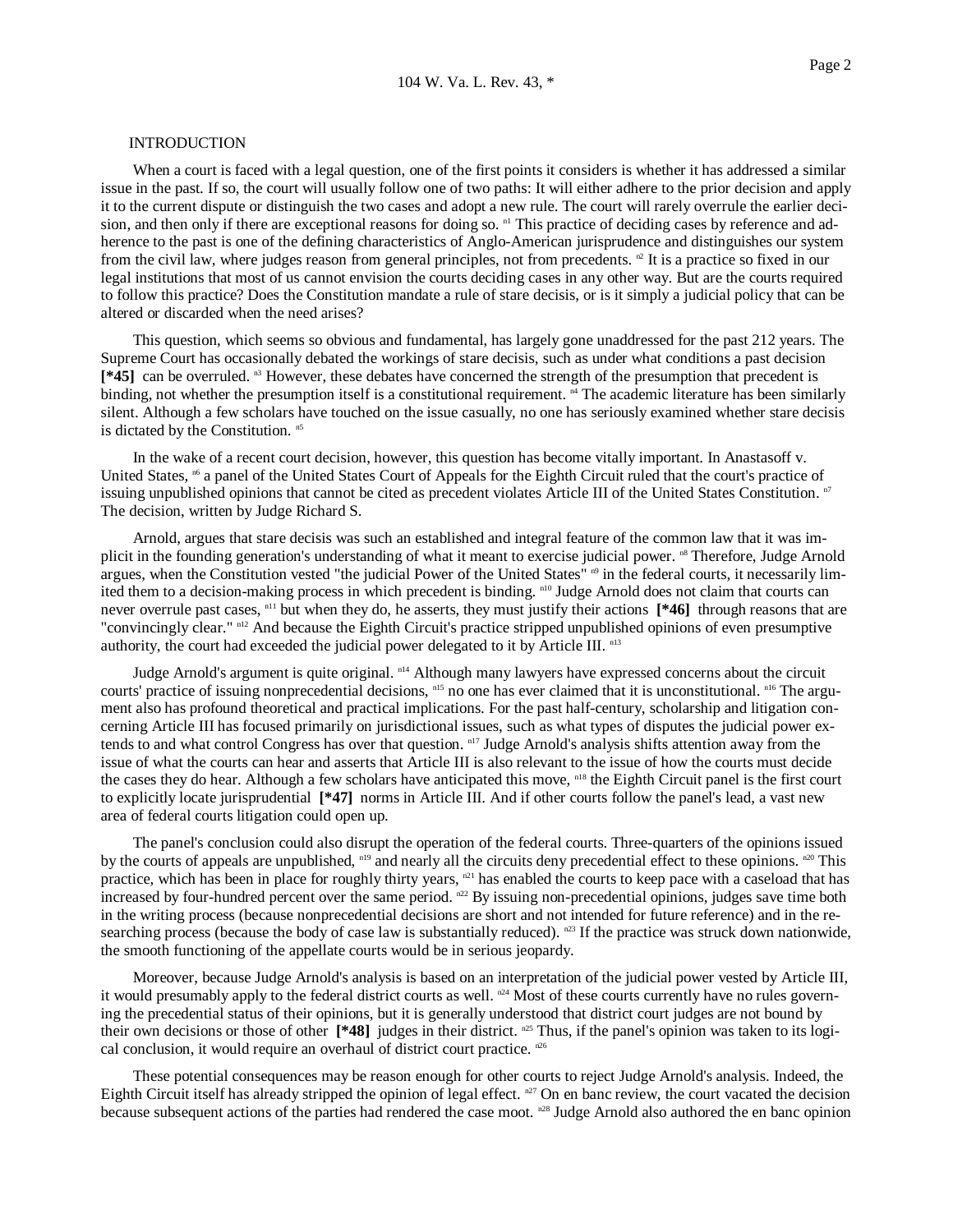and explained that as a result of the court's action, the constitutionality of non-precedential opinions is once again an open question in the Eighth Circuit. <sup>n29</sup> He did not retreat from his analysis in the panel opinion, however, and given his adamant opposition to nonprecedential opinions, it seems likely that he would reach the same conclusion if faced with the question again.  $n^{30}$  More importantly, his analysis has generated considerable debate in other circuits and is sure to be seized on by litigants and judges who share his views. n<sup>31</sup> For these reasons, and because there is so little [\*49] scholarship on point, this Article examines the merits of Judge Arnold's claim that stare decisis is constitutionally required and that the practice of issuing nonprecedential decisions violates this requirement.

 Part I explores Judge Arnold's primary argument--that stare decisis is dictated by the founding generation's background assumptions about the authority of precedent and the nature of judicial power. According to Judge Arnold, the obligation to follow precedent was regarded in the late eighteenth century as "an immemorial custom, the way judging had always been carried out, part of the course of the law."  $n32$  In addition, he claims, the "duty of the courts to follow their prior decisions was understood to derive from the nature of the judicial power itself" n33 and was viewed as essential to curtail the discretion of the judiciary and "to separate it from a dangerous union with the legislative power."  $n34$ Judge Arnold concedes that opinions were seldom published in eighteenth-century America, but argues that this was no "impediment to the precedential authority of a judicial decision." n35 "Judges and lawyers of the day," he asserts, "recognized the authority of unpublished decisions even when they were established only by memory or by a lawyer's unpublished memorandum." n36

 Judge Arnold's reliance on the background assumptions of the founding generation is unobjectionable in itself. The Constitution is largely silent as to the "intrinsic nature and scope" of the judicial power, n<sup>37</sup> and one way to establish the limits of that power is by reference to the common law tradition. n38 However, his **[\*50]** claim about the substance of that tradition is overstated. By tracing the development of precedent from the middle ages to the early years of the Republic, Part I demonstrates that stare decisis is not an immemorial custom, but developed slowly over hundreds of years and was still unsettled even in eighteenthcentury England. Moreover, the doctrine did not result from deeply held beliefs about the nature of judicial power, but emerged out of a practice of following the past for the sake of convenience and stability. Only later did judges develop a theory to justify that practice, and the theory they settled on - that past decisions were evidence of the law, but not the law itself - was rooted in a natural law perspective that is at odds with the concept of binding precedent. This theory also limited the practical significance of precedent. Because judges viewed decisions only as evidence of the law, they looked to a line of opinions for guidance rather than to a single case. Judges also felt free to ignore decisions not published in credible law reports because those decisions could not be considered reliable evidence of the law. Finally, American adherence to precedent in the seventeenth and eighteenth centuries was especially weak. Many colonial courts never recognized an obligation to follow past decisions, and in the decades after independence, state courts abandoned large numbers of English and domestic precedents. The early Supreme Court also paid little attention to case law.

 This history casts considerable doubt on the claim that the founding generation viewed stare decisis as an inherent limit on the exercise of judicial power. Moreover, it demonstrates that even if courts were expected to follow precedents generally, they were not expected to give precedential effect to every one of their decisions. As Judge Arnold acknowledges, many decisions in the eighteenth century were not published. Contrary to his assertion, however, these decisions were not considered binding. A judge could rely on an unpublished decision to support his independent judgment, but he could also reject that decision as unreliable evidence of the law. In fact, the lack of reliable law reports was a major impediment to acceptance of the idea that precedent is binding. Thus, the founding generation would not have been surprised by a system in which only some decisions were given precedential effect; they were already familiar with just such a system.

In Part II, I examine a related argument that is suggested, though not stated explicitly, by Judge Arnold. Even if stare decisis is not dictated by the founding generation's background assumptions, did the Framers nonetheless intend for the courts to be bound by precedent as part of the separation of powers and checks and balances implicit in the Constitution's structure? The question **[\*51]** here is not whether the founding generation thought the mere exercise of "judicial power" implied an obligation to follow precedent, but whether the Framers viewed stare decisis as a necessary check on the power of the courts.

 Apart from an isolated statement by Hamilton, there is little evidence to support this theory and several reasons to reject it. First, the Framers expressed few concerns about the potential abuse of judicial power. Indeed, they thought the judiciary was a weak and feeble branch and worried that it would be overpowered by the other branches. Second, the Framers addressed whatever concerns they had about the courts by instituting several checks apart from stare decisis, including congressional control over jurisdiction. The Framers thought these checks were sufficient to restrain the judi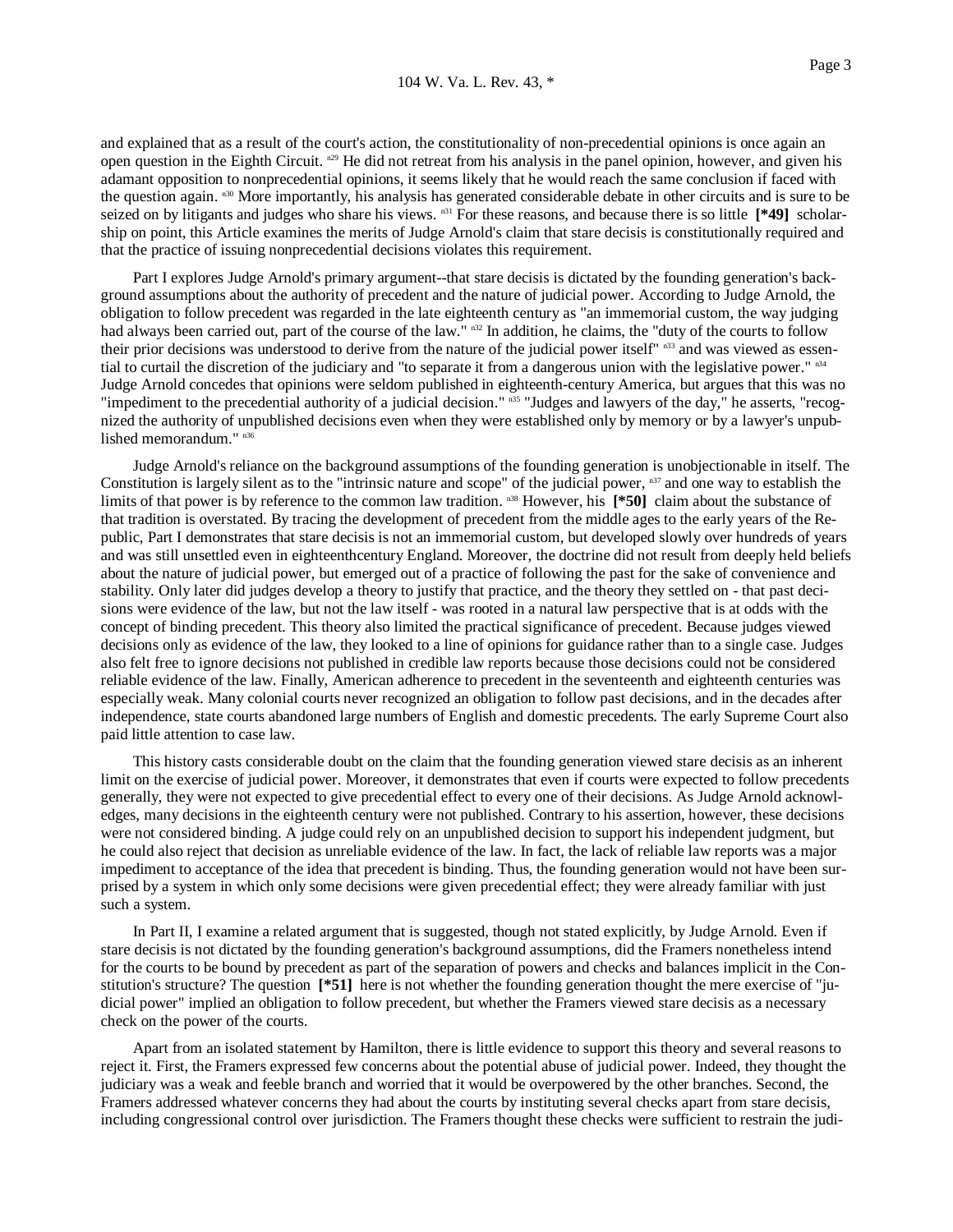ciary, especially in light of its limited power. Finally, stare decisis is not the kind of mechanism the Framers relied on to prevent overreaching. The Framers did not trust officials to limit their own authority, so they designed inter-branch checks that pitted the ambitions of each branch against the ambitions of the others. Stare decisis is an intrabranch check that relies on the self-restraint of the very officials it is meant to constrain. It was precisely such self-policing that the Framers regarded as inadequate to prevent abuses of power.

 In Part III, I acknowledge that even if stare decisis is not dictated by the founding generation's assumptions or by the system of checks and balances, it might nonetheless be essential to the legitimacy of the courts. By following the doctrine consistently for the better part of two centuries, the courts may have created an expectation that they will continue to do so. And to the extent that their legitimacy now rides on this expectation, they may no longer be free to abandon the doctrine. Even if this is true, however, it does not necessarily follow that non-precedential decisions threaten the courts' legitimacy. Stare decisis is not an end in itself, but a means to promote certain values, such as certainty, equality, efficiency, and judicial integrity. Although a complete abandonment of stare decisis might undermine these values, the discrete practice of issuing nonprecedential opinions does not. Because a court must still follow past decisions even when it issues a nonprecedential opinion, problems arise only when the nonprecedential opinion differs in a meaningful way from the precedents upon which it is based (or when it is based on no precedents at all, as in cases of first impression). Therefore, as long as courts adopt a narrow rule for determining when nonprecedential opinions will be issued, along with mechanisms to ensure compliance with that rule, the underlying values of stare decisis will be preserved.

 Before laying out these arguments in detail, I should make clear exactly what I mean when I refer to stare decisis or the doctrine of precedent, two terms I use interchangeably throughout this Article. n<sup>39</sup> I am not referring to a doctrine under which courts can never overrule past decisions. English courts have followed **[\*52]** such an absolute form of stare decisis for roughly the past century (with some recent exceptions), but American courts have never taken such a rigid view. <sup>n40</sup> Instead, in this country stare decisis is generally understood to mean that precedent is presumptively binding. In other words, courts cannot depart from previous decisions simply because they disagree with them.  $n^{41}$  However, they can disregard precedent if they offer some special justification for doing so. n42

 One writer has argued that Judge Arnold did not have this formulation of stare decisis in mind when he wrote his opinion in Anastasoff. According to Professor Polly Price, Judge Arnold meant only that courts are required to begin their analysis with, and explain any departure from, past cases, not that they are bound by past decisions they disagree with.  $n43$  Furthermore, Professor Price argues, because the evidence shows that most eighteenth-century courts at least used past cases as a starting point even if they did not always adhere to them, Judge Arnold's historical claim is defensible.  $n44$ 

Some of Judge Arnold's language supports Professor Price's interpretation.

 Near the end of the opinion, he writes that he "is not creating some rigid doctrine of eternal adherence to precedents" n45 and that "if the reasoning of a case is exposed as faulty, or if other exigent circumstances justify it, precedents can be changed." n46 He also writes that when a court rejects a prior decision, it must make its reason "convincingly clear," yet does not state that a court must provide some reason other than its mere disagreement with the earlier decision. n47 **[\*53]**

 The majority of the language in Anastasoff, however, undermines Professor Price's reading. Judge Arnold writes that rules of law declared by courts "must be applied in subsequent cases to similarly situated parties,"  $n48$  that it is the "judge's duty to follow precedent," n49 that "in determining the law in one case, judges bind those in subsequent cases," n50 and that "the Framers thought that, under the Constitution, judicial decisions would become binding precedents." n51 He also makes clear that he understands the difference between a requirement that courts begin their analysis with past decisions and a requirement that they adhere to those decisions, and that he believes Article III includes both. n52 For this reason, I will analyze his claim under the widely accepted definition of stare decisis articulated above.

 I should also make clear that this Article does not address the important question of what circumstances justify the overruling of prior decisions. n53 As already stated, the essence of stare decisis is that courts cannot disregard precedents simply because they disagree with them.  $n<sup>54</sup>$  For the doctrine to mean anything, decisions must be followed because they are precedent, not because they are correct. The latter is just a decision on the merits. n<sup>55</sup> Beyond this baseline principle, however, there is much disagreement about precisely what qualifies as special justification. Some Supreme Court justices have suggested that a decision can be overruled if it is "egregiously incorrect" <sup>n56</sup> or "inconsistent with the [\*54] sense of justice or with the social welfare" n57 or "insusceptible of principled application." n58 The Court has also indicated that other factors may be relevant, such as whether a decision has proved unworkable, has previously been questioned, has induced significant reliance, or rests on outdated facts. n59 At bottom, the answer a court gives to this problem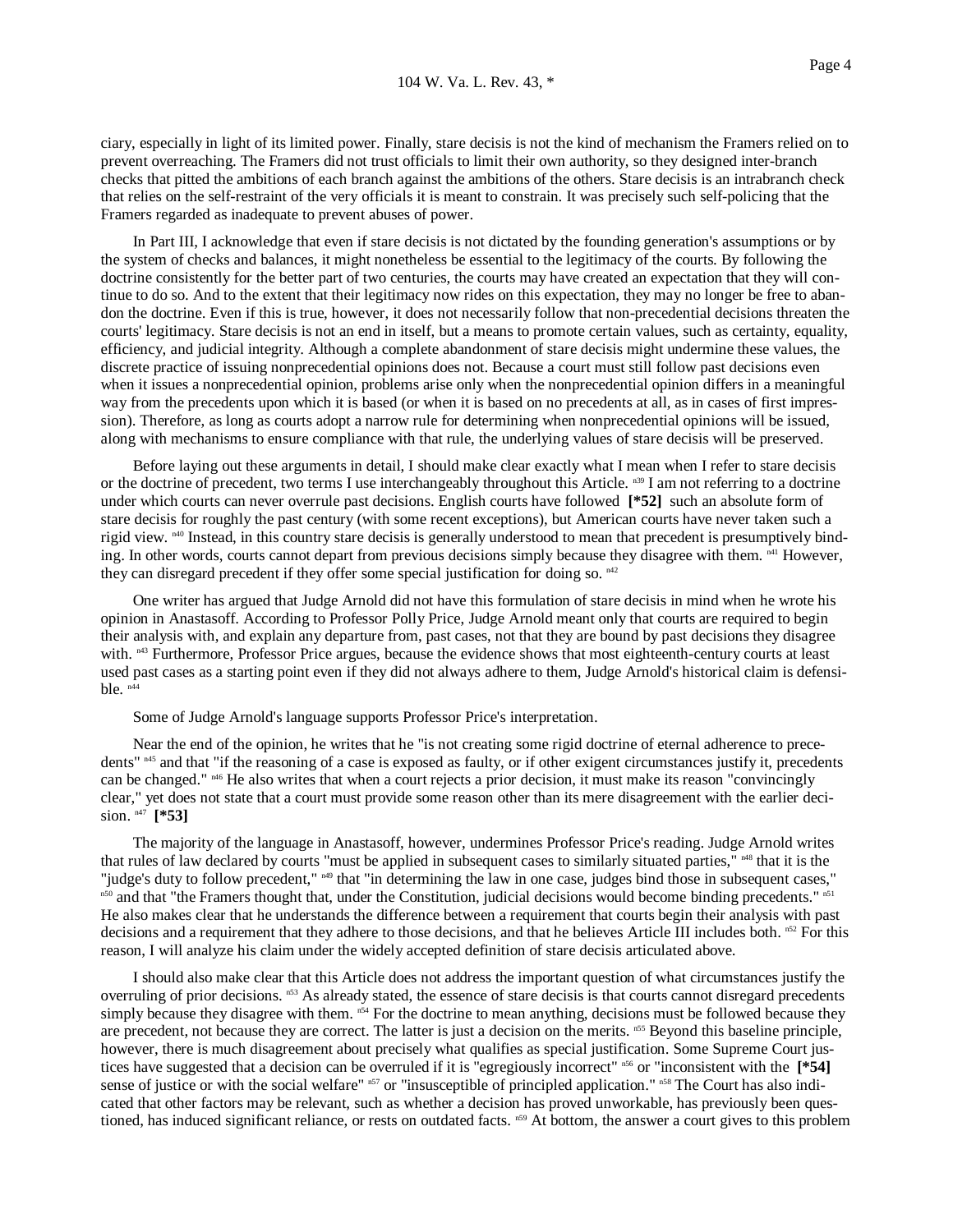depends upon how much it values the competing interests of finality and accuracy. This, in turn, is dictated largely by its views about the possibility of objectively right answers. <sup>n60</sup> As two scholars have observed, "The less we believe in legal truth, the more we will value legal finality."  $n61$ 

 This Article does not attempt to resolve the problem. Instead, it considers whether the principle underlying this debate - that prior decisions cannot be overruled without special justification - is constitutionally mandated, and if so, whether the practice of issuing nonprecedential decisions violates that principle. Though largely unexplored, this inquiry is central to our understanding of the federal courts and the power they possess, and it provides important context for the debate over just how far the courts should go in adhering to precedent.

### I. STARE DECISIS AND THE COMMON LAW TRADITION

 The impulse to look to the past when shaping the present has always been powerful. Whether out of self-doubt, humility, or respect for prior generations, judges throughout history have often sought guidance from those who came before them. In ancient Greece, judges relied on past cases to settle commercial disputes, while early Egyptian judges prepared a rudimentary system of law reports to help guide their decisions. n62 Roman judges also displayed a tendency to follow the example of their predecessors, especially in procedural matters. n63

 A willingness to consult past decisions for their wisdom or insight, however, is far different from an obligation to follow precedent simply because it exists. <sup>n64</sup> And only common law judges have recognized an obligation to follow [\*55] even those decisions they disagree with. <sup>n65</sup> Though courts in Greece, Egypt, or Rome may have consulted past decisions for guidance, they were never bound, even presumptively, by those decisions, and they did not view precedent as a restraint on their power. <sup>n66</sup> In fact, Justinian believed that the judicial practice of consulting past decisions threatened his power because it established the courts as the final arbiter of the law, a role he wanted for himself. <sup>n67</sup> "No judge or arbitrator," he declared, "is to deem himself bound by juristic opinions which he considers wrong: still less by the decisions of learned prefects or other judges. . . . Decisions should be based on laws, not on precedents."  $n^{68}$ 

The history of stare decisis, then, begins in the common law.  $^{169}$  In this Part, I trace that history in an effort to establish the assumptions of the founding generation concerning the authority of decided cases and the nature of judicial power. The discussion unfolds in six sections. The first three sections explore the development and growth of case law in England from the middle ages to the early nineteenth century. Although this story has been told by a number of English historians, from whom the bulk of my material comes, I construct a narrative that pays special attention to the slow, organic evolution of stare decisis and the forces that propelled and hindered its progress. In the next two sections, I follow the story to America, beginning with the status of case law in the early colonies and continuing on to the Revolution and the decades immediately afterward. This territory is less well-traveled, and my account seeks to illustrate how the needs of the colonies created a distinctly American approach to precedent. The final section synthesizes the historical evidence, identifies important themes, draws conclusions, and addresses potential counter-arguments.

 The history that follows is long and detailed, but with good reason. The rule that courts are bound by past decisions did not emerge all at once as a result of explicit premises about the authority of case law. n<sup>70</sup> It developed slowly, almost imperceptibly over several hundred years, assuming its modern form only in the late eighteenth and early nineteenth centuries. n71 Indeed, as this history **[\*56]** makes clear, for most of its life the common law operated without a doctrine of stare decisis. n72

# A. Case Law in Medieval England

 The earliest records of English law reveal little about the role of decided cases. Although court judgments were occasionally recorded during the Anglo-Saxon and Norman periods, they throw little light on the attitude toward judicial precedent.  $n^{73}$  Early legal texts are also unhelpful. The first treatise on the common law, written in 1187, refers to only one case and offers no explanation of the way in which courts reached decisions.  $n<sup>74</sup>$  It was not until the mid-thirteenth century that a legal writer showed a discernible interest in the work of the courts. n75 In a treatise written around 1256, a judge named Henry de Bracton attempted to explain the principles and procedures of English law. <sup>n76</sup> To illustrate his points, he included discussions of some five hundred cases decided by the Court of Common Pleas, the general trial court of the day.  $n^{7}$  He also expressed a strong belief in the value of precedents, stating that "if any new and unusual matters arise, which have not before been seen in the realm, if like matters arise let them be decided by like since the decision is a good one for proceeding a  $[*57]$  similibus ad similia." n78

 Despite his regard for precedent, however, Bracton did not view past decisions as a binding source of authority. He carefully selected the cases in his treatise to reflect what he thought the law was, not simply to show what the courts had done. n79 Indeed, most of the cases he cited were older and conflicted with more recent opinions he disliked. n80 Bracton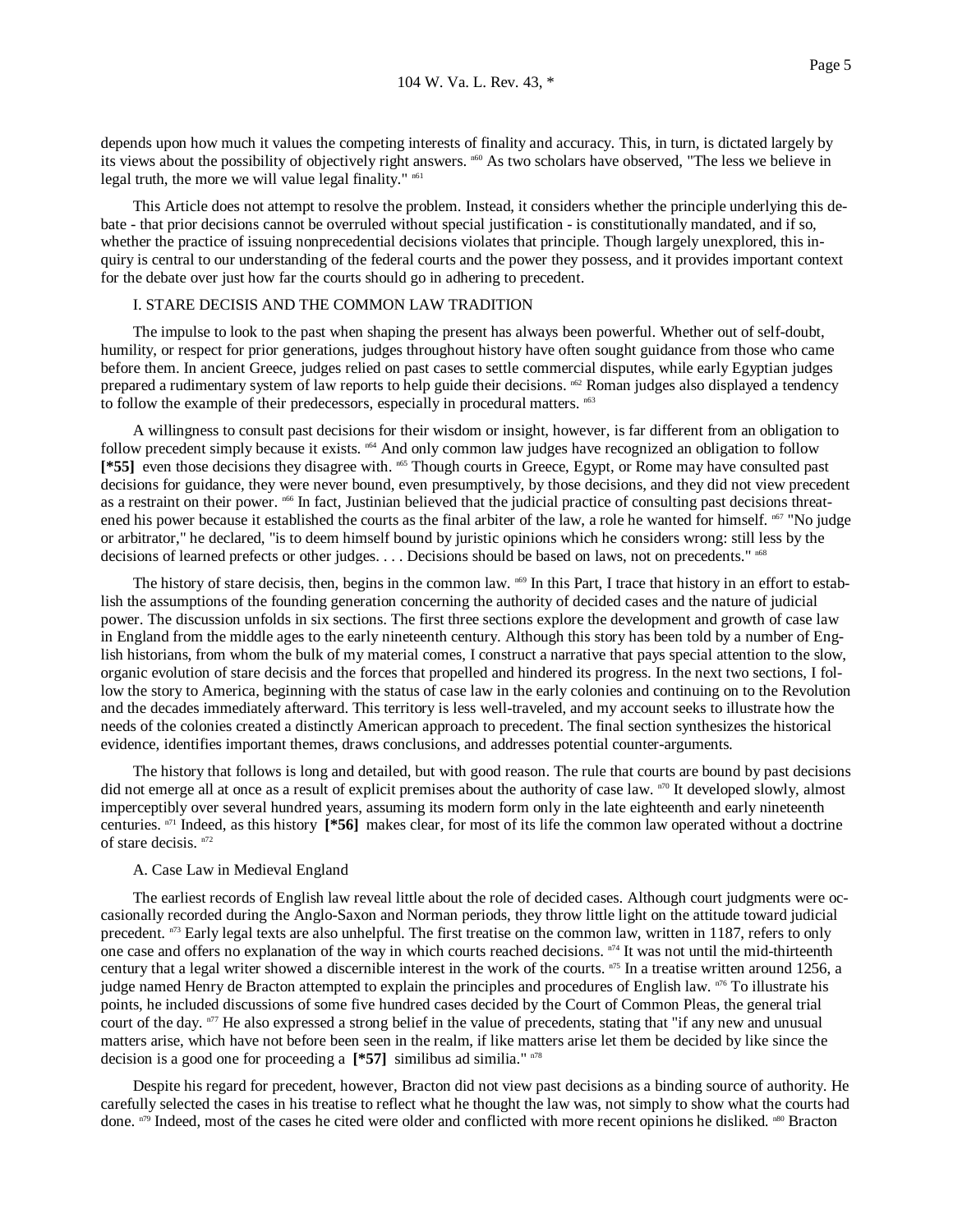conceded that these older cases were no longer followed, but he believed that his contemporaries had perverted the law and he wanted to restore the custom that had existed a generation before. n81 Thus, it is clear that Bracton did not cite cases because he thought they were authoritative sources of law, but rather because he respected the judges who had decided them and because they helped to illustrate his views.  $n82$ 

It is also clear that Bracton's use of cases was unique in thirteenthcentury England. n83 No other judge or lawyer collected court decisions for the simple reason that none of them had access to the Plea Rolls on which these judgments were recorded.  $n84$  Bracton was well placed, however, and he used his influence to obtain access to the only set of Plea Rolls in existence, from which he copied selected decisions. n85 This was a difficult task. The rolls were immense and lacked any index to their contents; a lawyer interested in a given topic would have had to read straight through to locate a case on point. <sup>n86</sup> So even if other lawyers had been granted access to the rolls, the difficulty of sorting through them would have made any use of cases by the profession at large "manifestly impossible."  $n^{87}$ 

 Still, Bracton's treatise was a significant step in the development of stare decisis because he familiarized lawyers with the use of cases to support [\*58] arguments about the law. <sup>n88</sup> It is also possible that his example inspired the creation of the Year Books, a digest of court cases that first appeared around 1283 and ran until the mid-sixteenth century. n89 Much has been written about the Year Books and it is sometimes assumed that they mark the beginning of the English doctrine of precedent. Yet although the Year Books contributed to the influence of cases in the common law, their development and content make clear that they "were not intended to collect precedents whose authority should be binding in later cases" n90 and were ill-suited to this purpose.

The precise origin of the Year Books is not known. n91 Some historians initially claimed that they were produced by official reporters paid by the king.  $n^{92}$  Modern scholars, however, believe the Year Books were begun by students or young lawyers who took notes of court proceedings and then distributed them to the bar.  $n93$  The basis for this conclusion is the content of the books themselves. Unlike modern law reports, which include only the opinion of the court, the Year Books included everything but the opinion. They recounted the arguments, the form of pleading, some commentary on the case, even remarks about the weather, all in the gossipy tone of a professional newspaper.  $n^{94}$  However, they rarely reported the decision or the reasons behind it. n95 "What the judgment was nobody knew and nobody cared." n96 Such a record would have been valuable to students and young lawyers navigating the courts for the first time because the world of pleading was complex and tangled. <sup>197</sup> But it would have had little value for someone who wanted to know the content of the law or the ways in which courts reached decisions. It is for this reason that students are credited with creation of the Year Books. <sup>n98</sup> It is for this same reason that scholars agree the Year Books were neither the result of an emerging belief in the binding force of precedent, nor were they the catalyst for such a doctrine.  $n^{99}$  The Year Books **[\*59]** "were never adduced as actual authorities in court," n100 and the absence of actual decisions made their use "as legal authority nearly impossible." n101

 If the Year Books could not support a system of binding precedent, however, they do document the emerging role of cases in the courts. Even in the early Year Books, judges and lawyers occasionally discuss past decisions. <sup>n102</sup> And though such discussions are relatively rare precedent is cited in roughly one of every twenty cases n103 - their presence demonstrates that reference to the past was at least considered a relevant legal argument. n104 In a 1310 case, for example, Chief Justice Bereford referred to a case "in the time of the late King Edward" n105 in which a woman was summoned to Parliament and then arraigned on numerous charges when she arrived. Noting that the King had refused to hear the case because the woman had not been warned of the charges, Bereford concluded with the words, "So say I here." <sup>n106</sup> In other cases, Bereford used such phrases as "I have seen a case of" n107 or "Do you not remember the case of?" n108

 The Year Books also reveal other points about the use of precedent. Judges and lawyers who referred to past cases rarely cited them by name, relying instead on descriptions of the facts and general assertions about the year and court in which the case was decided. n109 This raised problems of credibility and accuracy. n110 Further complicating the picture, most lawyers and judges could not produce the records of past cases and were forced to recite the facts from memory or private notes. n111 Judges, of course, could get away with unsupported claims about past decisions, and many of them referred to cases ten, fifteen, and twenty years old without documentation. n112 On the other hand, if a lawyer cited **[\*60]** a case and could not support his account of the decision, he was likely to be called on it. n<sup>113</sup> In one early fourteenth century case, a lawyer named Miggeley was asked where he had seen a certain practice. "Sir, in Trinity term last past, and of that I vouch the record," replied the lawyer, to which the judge shot back, "If you find it, I will give you my hat." n114

 When written pleadings replaced oral pleadings in the mid-fifteenth century, the content of the Year Books changed slightly. Under the old system, case reports focused on tactical and procedural issues. <sup>n115</sup> Now, however, attention shifted to the substantive issues in a case, and the Year Book writers began to provide fuller accounts of cases, of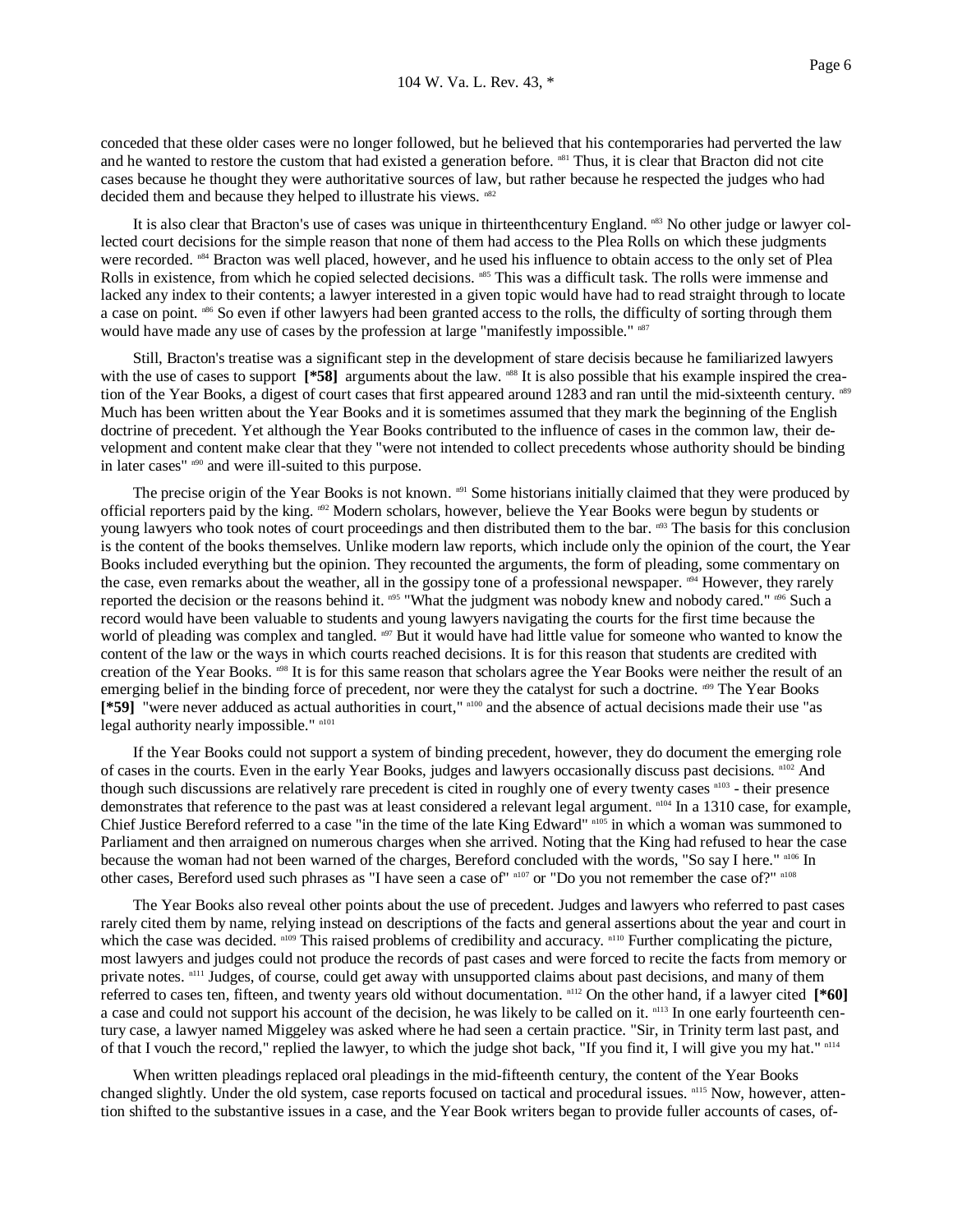ten discussing decisions at length. n116 This, in turn, made the Year Books a more fertile source of case law, and judges and lawyers began to cite precedents more frequently. notationally consequently conscious of the way their decisions would shape the law. In 1469, a judge named Yelverton acknowledged the future implications of a decision by stating, "For this case has never been seen before, and therefore our present judgement will be taken for a precedent hereafter." n118 Yelverton's statement is the first recorded use of the term precedent, and it was echoed over the next few decades by other judges. n119

 Despite the increasing role of precedents, however, at no point during the Year Book period did judges think they were bound, even presumptively, by prior decisions. <sup>n120</sup> They looked to these cases because they respected the opinions of their predecessors, because it seemed prudent to maintain consistency, and because they wanted to "save trouble." n121 But they did not think their power as judges was restrained by precedent. When faced with a prior decision they disliked, most judges simply dismissed it without reasons or ignored it altogether. n122 "It was not incumbent upon them to say how the cases differed, or  $[*/61]$  why the decision was wrong."  $\frac{n}{2}$  In one case, Chief Justice Bereford responded to a claim that an earlier court had followed a certain procedure by declaring, "That was a mistake. We will not do so." n<sup>124</sup> When urged in another case to award a type of damages that had been allowed previously, he replied, "You will never see them so long as I am here."  $n^{125}$  Even in later Year Books, judges often dismissed precedents outright. One judge in 1536, when told that his decision contradicted an earlier case, said simply, "Put this case out of your books for it is certainly not law." n126

 When judges did offer reasons for disregarding precedent, they usually invoked the nebulous principles of justice or reason. For instance, Bereford responded to an argument based on precedent by stating, "Judgments are founded not on examples, but on reason." n127 Several years later, Justice Sharshulle acknowledged a previous decision on the point before the court, but insisted that "no precedent is of such force as justice or that which is right." n128 When a lawyer responded that judges should follow the example of prior courts "for otherwise we do not know what the law is," one of Sharshulle's colleagues declared, "Law is the Will of the Justices."  $n^{129}$  He was quickly corrected by another judge, who said, "No; Law is Justice, or that which is right." n130

 The resort to justice or "that which is right" sheds light on the prevailing belief about the nature of law in medieval England. Although judges and lawyers frequently claimed that the common law was the custom that had always existed in England, they believed this custom was ultimately grounded in reason. n<sup>131</sup> As a result, if a previous decision was consistent with the judge's view of reason, it might be considered for its instructive value. But if it conflicted with reason in other words, if the judge disagreed with it - it could have no value. This is why judges "were not for a moment 'bound' by previous decisions of which they did not approve; justice stood above all precedent." n132 It also explains why, when judges later began to build a doctrine of precedent, they would need a theory to justify it. **[\*62]**

B. The Growing Role of Precedent and the Influence of Sir Edward Coke

 In the middle of the sixteenth century, the Year Books abruptly ended and were replaced by a series of law reports named after their authors. <sup>n133</sup> These reports, which continued until the nineteenth century, varied widely in quality and format; often they were compiled for the use of the author and his friends and published only upon later request.  $n_{134}$  But they continued the trend of the later Year Books in providing important information: the arguments of lawyers, the pleadings, and, usually, the decisions. n135 They also document the gradual emergence over the next two centuries of the view that precedents are not only instructive guides that help maintain consistency, but are authoritative statements of the law that should be followed in most cases.

 The first step in this direction came in the late sixteenth and early seventeenth centuries when some judges began to follow precedents on procedural matters even when they disagreed with them. n136 In Virley v. Gunstone, for example, a pleading in the court below had been insufficient, but the appellate court did not reverse the judgment because similar pleadings had been allowed by other courts. n137 Further progress was brought about by the influence of Sir Edward Coke, who served as Chief Justice of the Court of Common Pleas from 1606-1613 and Chief Justice of the King's Bench from 161316. n138 Coke believed strongly that example and tradition should be followed, that the common law was ancient custom dating from time immemorial, and that the best way to learn that custom was to study the decisions of earlier courts. n139 "Our book cases" he said, in an early expression of the declaratory theory of law, "are the best proof of what the law is." n140 Consequently, Coke spent years poring over the Year Books and private reports, mastering the details of hundreds of cases. n141 When he had finished, he was the leading expert on the decisions of English courts. n142

 Coke helped secure a central role for precedent in two ways. First, he produced a thirteen-volume treatise known as "The Reports," which was the [\*63] most thorough collection of cases that had ever appeared. n<sup>143</sup> His primary goal in writing The Reports was to explain the principles of English law through cases handed down over the years. n144 His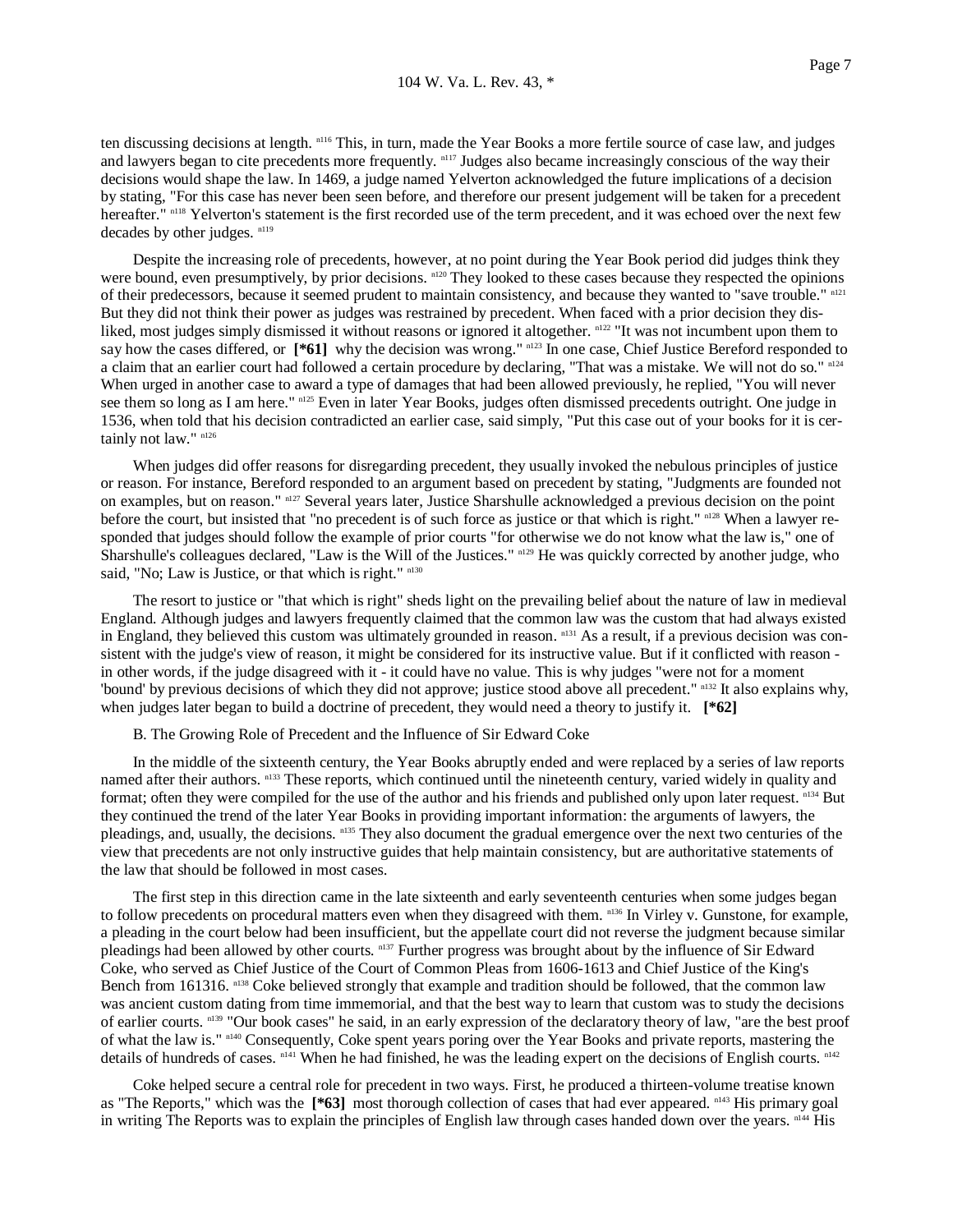secondary objective was to improve the quality of law reports. Coke thought inaccurate and unreliable reporting had undermined the usefulness of precedents. n145 Often, he complained, various reporters described the same case so differently that "the true parts of the case have been disordered and disjointed, and most commonly the right reason and rule of the Judge utterly mistaken." n146 Coke hoped to remedy the situation by providing a model law report. n147 His model, it turned out, was less than ideal; Coke's report of a case was often a "rambling disquisition," "an uncertain mingling of genuine report, commentary, criticism, elementary instruction, and recondite legal history." n148 Yet due to the force of his personality and the sheer bulk of cases he cited, his reports had a tremendous influence. n<sup>149</sup> As a result, lawyers could no longer afford to ignore precedent, and citations to past decisions multiplied. n<sup>150</sup>

 The second way in which Coke solidified the role of precedent was by citing Year Book cases to challenge the King's authority. During his ten years on the bench, Coke repeatedly cited ancient precedents to limit the jurisdiction of the ecclesiastical courts and the Chancery, both of which were controlled by the King. n151 He also relied on precedents to deny the King power to make arrests or to alter the common law and to argue that acts of Parliament "against common right and reason" were void. n152 His battle with the King intensified in the Case of Prohibitions, which involved a dispute over the jurisdiction of ecclesiastical courts. n153 Arguing on behalf of James I, the Archbishop of Canterbury **[\*64]** claimed that judges were merely agents of the King and that what could be done by an agent could be done by the principal. n154 When Coke responded that the King had no right to hear cases, James argued that "the Law was founded upon Reason, and that he and others had Reason as well as the Judges." nlss Coke replied that what was needed to decide cases was not natural reason, which anyone could possess, but an "artificial Reason and Judgment of Law, which requires long Study and Experience before that a man can attain to the cognizance of it." n156 That, he claimed, the King did not have.  $n157$ 

 Coke's invocation of "artificial reason" had two implications. It asserted a special place for precedent in the decision-making process because the long study and experience he spoke of was essentially the learning of cases. It also claimed for the judiciary the sole power to determine what the law was because judges were the only officials with the requisite knowledge of prior cases. This was a bold move. Prior to this moment, the power to decide cases had been exercised not only by the judiciary, but also by the King and Parliament. n158 Now, by putting precedent at the center of the common law, Coke claimed for the judiciary exclusive competence to decide cases. This was precisely what Justinian had feared more than a thousand years earlier when he forbade judges to build the law by following each other's decisions. n159 It also illustrates that Coke's commitment to precedent did not limit judicial power, but the power of the King. n160

 Of course, if Coke and other judges had followed precedents strictly, their power would have been diminished also. However, "with the victory of the common-law courts, the judges were unwilling to restrict their freedom so far as to bind themselves absolutely to previous decisions." n161 Coke often distorted precedents to suit his own purposes and claimed that inconvenience alone **[\*65]** was reason enough to depart from past decisions. n162 He also believed that precedents were frequently emphasized at the expense of principles. <sup>n163</sup> In the Year Book period, he wrote, lawyers cited general principles without reference to particular cases. <sup>n164</sup> In his day, he complained, lawyers cited precedents indiscriminately. "In so long arguments with such a farrago of authorities, it cannot be but there is much refuse, which ever doth weaken or lessen the weight of the argument." n165

 Judges not only feared that excessive reliance on precedent would obscure principles, but also that strict adherence to past decisions would undermine one of the common law's most important features - its flexibility. Especially in the seventeenth century, as European nations adopted codes based on Roman civil law, English lawyers regarded the adaptability of the common law as its great strength. <sup>n166</sup> In an eloquent essay, a lawyer named John Davies argued that the common law was superior to civil law because its customs grew up slowly to meet the people's needs and became binding only after long use and acceptance:

 For the written Laws which are made either by the Edicts of Princes, or by Councils of Estates, are imposed upon the Subject before any Trial or Probation made, whether the same be fit and agreeable to the nature and disposition of the people or whether they will breed any inconvenience or no. But a Custome doth never become a Law to bind the people, until it hath been tried and approved time out of mind, during all which time there did hereby arise no inconvenience: for if it had been found inconvenient at any time, it had been used no longer, but had been interrupted, and consequently it had lost the virtue of a Law. n167

 Davies' argument provided a strong reason for following customs that **[\*66]** withstood the test of time: their very survival attested to their suitability for the English people. But this argument necessarily implied that until a custom became fixed by long usage, judges were not bound to follow it. To the contrary, they were obligated to test the useful-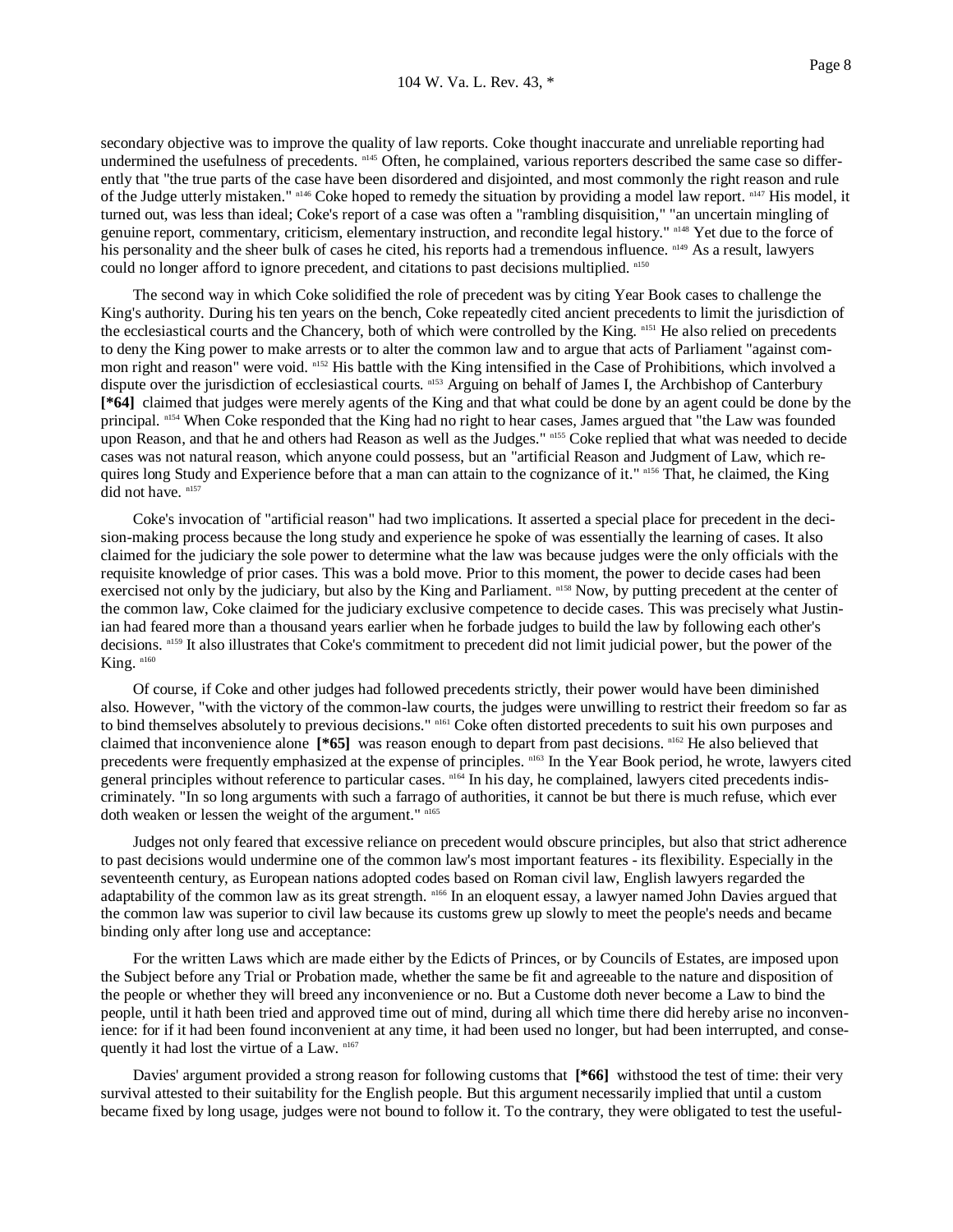ness of unfixed customs and to discard those that were unjust or inconvenient. n168 This is why, in Davies' opinion, the common law was superior to civil law. A rule announced in the civil law became fixed at once. In the common law, however, a rule only became fixed after its wisdom was proved by long experience.  $n169$ 

 Coke expressed a similar view. In a famous passage from Calvin's Case, he declared that the law had been "fined and refined" by "long and continual experience" and "the trial of light and truth," and that as a result "no man ought to take it on himself to be wiser than the laws." n170 Although this statement urged adherence to fixed customs, it also suggested that the law was constantly changing to meet the needs of the people. n171 Indeed, Coke believed that judges should constantly refine the law, "declaring its principles with even greater precision and renewing it by application to the matter at hand." n172 He also believed that each decision should be "based on the experience of those before and tested by the experience of those after." n173 Under his view, therefore, attention to precedent was vital because it facilitated the continual accretion of knowledge. But a rigid approach to precedent would halt this process and fix the law in place, with no hope of further improvement.

## C. Blackstonian Conservatism v. Mansfield's Reformism

 Coke died in 1633, and for the next century and a half, "the whole theory and practice of precedent was in a highly fluctuating condition."  $n^{174}$  On the one hand, judges paid greater attention to past decisions than before and often expressed an obligation to follow decisions they disliked. In a 1706 case, Justice **[\*67]** Powell explained that as long as precedent pointed in one direction, "he had to judge so, but had it been out of the way, he might have been of another opinion." n175 Reporters also placed greater emphasis on precedents, and some began to produce reports expressly for the purpose of being cited. n<sup>176</sup> On the other hand, many judges continued to assert the right to disregard precedents they thought incorrect. In the 1673 case of Bole v. Horton, Chief Justice Vaughan stated that "if a Court give judgement judicially, another Court is not bound to give like judgement, unless it think that judgement first given was according to law." n177 Any court could make a mistake, Vaughan explained, "else errors in judgement would not be admitted, nor a reversal of them." n178

 Therefore, if a judge conceives a judgement given in another Court to be erroneous, he being sworn to judge according to law, that is, in his conscience, ought not to give the like judgement, for that were to wrong every man having a like cause, because another was wronged before  $\dots$ .  $n^{179}$ 

This mixed attitude toward precedent resulted largely from two factors.

 First, judges during this period still believed in natural law, which was at odds with the idea of binding precedent. As long as judges accepted the existence of universal and unchangeable principles, they could never be bound by precedents that conflicted with those principles. n180 Moreover, the belief in natural law raised a troubling question: if the law was separate and apart from judicial decisions, what authority could precedents ever have? The answer agreed upon was that although decided cases were not actually the law, they were good evidence of the law because they resulted from a long tradition of common law judging. Coke had subscribed to this declaratory theory of law when he wrote that "our booke cases are the best proof of what the law is." n181 Matthew Hale endorsed the view in 1713, stating that although cases "do not make a law properly so-called . . . yet they have a great weight and authority in expounding, declaring and publishing **[\*68]** what the law of this kingdom is." nlast Blackstone also put his stamp on it in 1765: "Judicial decisions," he wrote, "are the principal and most authoritative evidence, that can be given, of the existence of such a custom as shall form a part of the common law." n183

 The declaratory theory was a tidy compromise between the dictates of natural law and the growing pressure to follow precedent. Because judges regarded decisions as evidence of the law, they could justify their adherence to precedent by pointing to the weight of the authorities on a given issue. At the same time, they could evaluate past decisions as they would any other evidence. <sup>n184</sup> Thus, they frequently claimed that a decision was bad evidence of the law because it was unjust, inconvenient, or absurd. <sup>n185</sup> They also gave little weight to a single decision, or even two decisions, looking instead to "the current of authorities" or to a "strong and uniform . . . train of decisions." n186

 The second factor that contributed to the fluctuating state of precedent was the poor quality of reports for most of the seventeenth and eighteenth centuries. Because judges issued their decisions orally, the bar depended upon reporters for an accurate account of the court's judgment and reasoning. <sup>n187</sup> Yet the reporters were notoriously unreliable and made numerous mistakes. n188 Chief Justice Holt complained in 1704 that "these scrambling reports . . . will make us to appear to posterity for a parcel of blockheads." n189 Reporters also omitted many cases that seemed unimportant or wrongly decided. <sup>n190</sup> In their view, "a [\*69] case was precedential and worth reporting only when it significantly inter-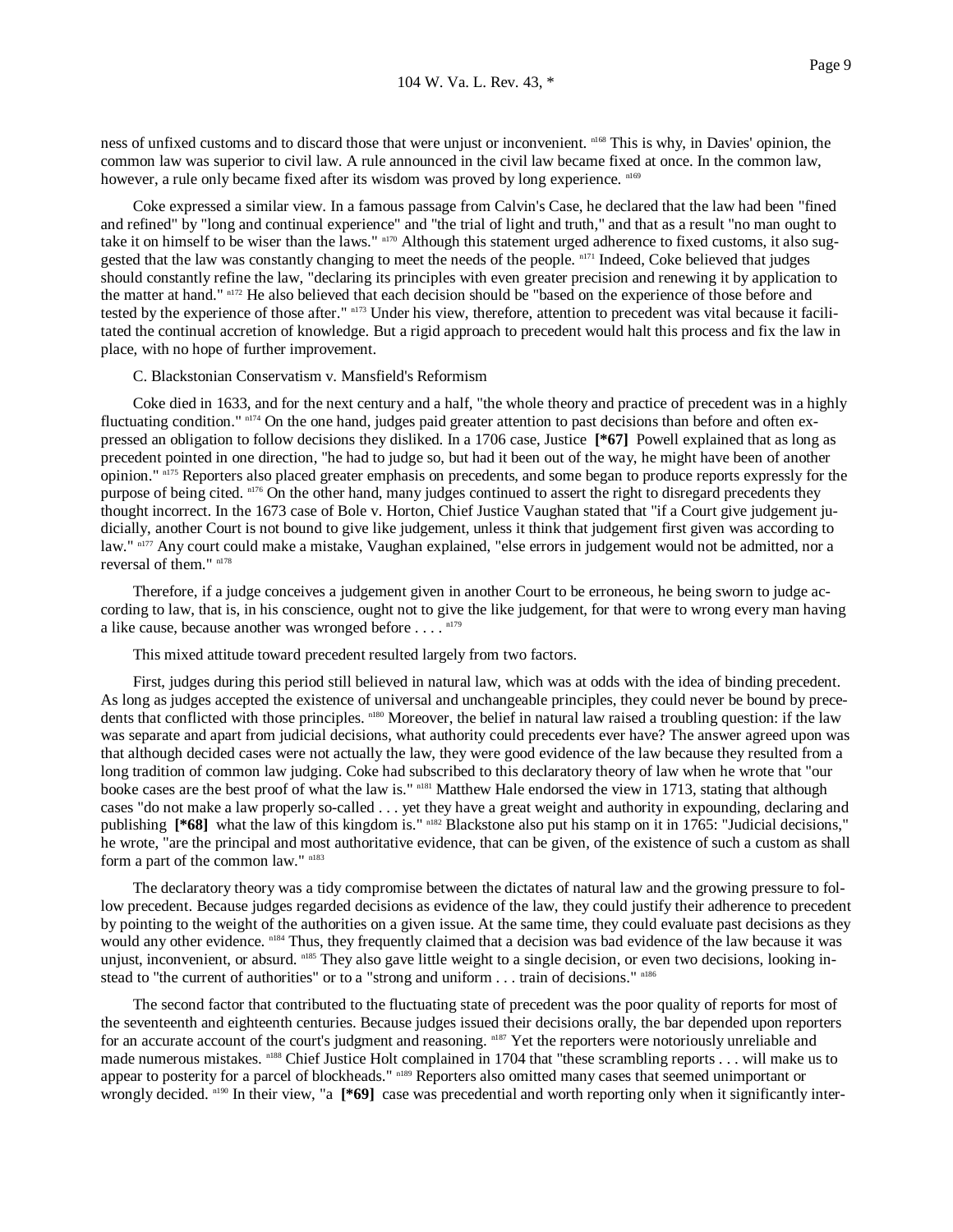preted existing law. Cases turning only on their facts or involving only slight variations of existing law were not reported." n191

 Judges did not object to the omission of cases; to the contrary, they worried that an excess of precedents would threaten the stability of the law, and they requested even thinner reports. n192 However, the inaccuracies of the reports substantially undermined the evidentiary value of many decisions. As one writer has explained, "The first and most important problem of evidence is its credibility, and the eighteenth-century judge . . . had to decide whether the witness (i.e. the reporter, or the particular report) was both competent and credible." n193 This explains why judges often refused to follow precedents they could not verify in a reliable report and usually looked to a line of decisions rather than to a single case.  $n<sup>194</sup>$  It also explains why a theory of binding precedent could not take hold until the quality of reporting improved significantly.<sup>n195</sup>

 That began to occur in the mid-eighteenth century when a lawyer named James Burrows produced his first volume of reports. <sup>n196</sup> Burrows' reports were the most useful and accurate yet to appear, and they encouraged an increased adherence to precedent. <sup>n197</sup> Though a judge could still declare in 1760 that "erroneous points of practice . . . may be altered at pleasure when found to be absurd or inconvenient," n198 most judges agreed that precedent should be followed in cases involving property or contracts, where certainty was essential. In Morecock v. Dickins, n199 a 1768 case, Lord Camden deferred to the authority of precedent, declaring that "much property has been settled, and conveyances have **[\*70]** proceeded upon the ground of that determination  $\dots$  and therefore I cannot take upon me to alter it."  $n^{200}$ 

 Yet conflicting views about the force of precedent persisted and were reflected in the two most prominent judges of the day, Blackstone and Lord Mansfield. <sup>n201</sup> Blackstone, an avowed conservative, was a leading proponent of stare decisis in the second half of the eighteenth century. <sup>n202</sup> In his Commentaries on the Laws of England, published in 1765, he argued that adherence to precedent not only promoted certainty and stability in the law, but also flowed from the judge's duty to find the law rather than make it.

 For it is an established rule to abide by former precedents where the same points come again in litigation: as well to keep the scale of justice even and steady, and not liable to waver with every new judge's opinion; as also because the law in that case being solemnly declared and determined, what before was uncertain, and perhaps indifferent, is now become a permanent rule, which it is not in the breast of any subsequent judge to alter or vary from, according to his private sentiments: he being sworn to determine not according to his own private judgment, but according to the known laws and customs of the land; not delegated to pronounce a new law, but to maintain and expound the old one. n203

 Blackstone qualified his statement by asserting that judges were not bound by precedents that were "flatly absurd or unjust," or "evidently contrary to reason." n<sup>204</sup> Such decisions, he explained, were not good evidence of the law because "what is not reason is not law." n205 However, he was one of the first writers to speak of the rule of precedent as one of general obligation, and he left far less room for discretion than his predecessors. n206

Mansfield, by contrast, was a reformer who often strayed outside the restraints  $[*/71]$  of precedents. <sup>n207</sup> During his thirty years as Chief Justice of the King's Bench, he rewrote large sections of the commercial law and appealed to "law's rational principles . . . even on occasion at the expense of established precedents."  $n^{208}$  "The law would be a strange science if it rested solely upon cases, and if after so large an increase of Commerce, Arts and Circumstances accruing, we must go to the time of Richard I to find a case and see what is Law," he wrote in a 1774 case. n<sup>209</sup> "Precedent, though it be Evidence of law, is not Law itself, much less the whole of the Law."  $n210$ 

Mansfield "never entirely ignored precedents." <sup>n211</sup> He occasionally followed rules he did not agree with because "the authorities are too strong," or "the cases cannot be got over."  $n^{212}$  But he did so because he believed the law should be stable, not because he thought he lacked the power to do otherwise. "Certainty," he wrote, "is one great object of all legal determinations." n213 Thus, if an established rule provided certainty, Mansfield would accept it. n214 If, however, the rule created confusion or if another rule would work better, Mansfield was quick to innovate.  $n^{215}$ 

The conflict between "Blackstonian conservatism and Mansfield's reformism"  $n^{216}$  reached its climax in Perrin v. Blake. The case centered on a property rule laid down by Coke (known as the Rule in Shelley's Case) that prevented an individual from placing certain limits on his heirs unless he used a specific formula, even if his will otherwise clearly expressed his intent.  $n^{217}$  Ruling for the King's Bench, Mansfield declined to follow the rule, arguing that it defied reason to subvert the intention of a clearly written will. n218 He and his colleagues **[\*72]** also attacked the pedigree of the rule, describing it as a feudal anachronism that "must not be extended one jot." <sup>n219</sup> On appeal to the Exchequer Chamber, however, Mansfield's decision was reversed by Blackstone. Though he acknowledged that the rule was outdated, Blackstone argued that the courts were powerless to change it.  $n220$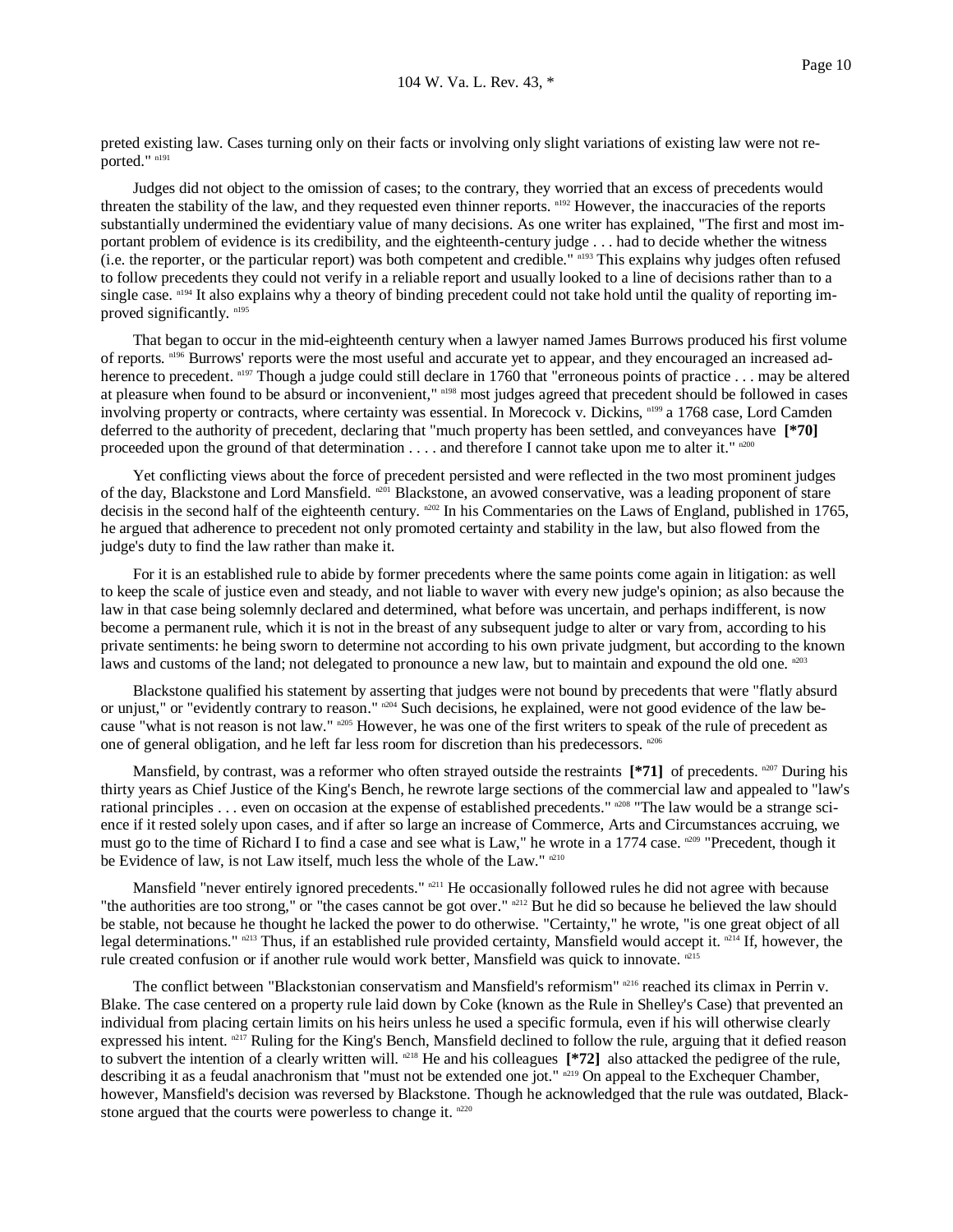There is hardly an ancient rule of real property but what has in it more or less of a feudal tincture. . . . But whatever their parentage was, they are now adopted by the common law of England, incorporated into its body, and so interwoven with its policy, that no court of justice in this kingdom has either the power or (I trust) the inclination to disturb them  $\ldots$ ."  $n^{221}$ 

 The decision in Perrin v. Blake can be seen as a "straightforward triumph of precedents over the reforming enterprises of "Mansfield,  $n^{222}$  Though Mansfield continued to press his innovations until he left the bench in 1788, in the years following his retirement the English doctrine of precedent hardened. n<sup>223</sup> By the beginning of the nineteenth century, courts began to regard a line of decisions as absolutely binding, though they could still depart from a single decision, or even two decisions, for sufficient reasons. n224 Gradually that exception also disappeared and by the latter half of the nineteenth century, courts asserted an obligation to follow all prior cases, no matter how incorrect.  $n^{225}$  Even the House of Lords, which had never regarded its own precedents as binding, declared in 1861 that it was absolutely bound by its past decisions. n226

 These changes, however, were still many years off in the late eighteenth century and they were made possible by two developments: the gradual replacement of the declaratory theory with a positivist view of law and the emergence of a reliable system of law reports.  $n^{227}$  Until these things occurred, "the doctrine of stare decisis was a principle of adhering to decisions, not a set of rules. It did not identify any class of case as strictly binding, irrespective of circumstance." [\*73] <sup>n228</sup> Moreover, eighteenth-century English judges were not obligated to blindly accept precedents, but could argue for reason in the law, even at the expense of certainty and predictability.  $n^{229}$  "It was left to the nineteenth century finally to establish the rule that judges are absolutely bound by decisions." n230

D. Precedent in Colonial America: A New Land and New Values

 If the English adherence to precedent was qualified in the seventeenth and eighteenth centuries, the American commitment was even more attenuated. The defining characteristic of law in colonial America was its mutability. Struggling to survive on a strange continent, the colonists had little use for strict, formal rules applied by an exacting judiciary. They needed a legal system that could be molded to meet the challenges of a developing society.  $n231$  As a result, from their earliest years they demonstrated a marked preference for adaptability over certainty, for latitude over restraint.

 One of the first questions they faced was what law would govern. The colonists brought with them no set of rules and little knowledge of the common law. n<sup>232</sup> They also had few of the resources - books, law schools, trained judges needed for the development of a case law system. So instead the colonists improvised, adopting simple codes to govern their lives. n233 These codes covered crimes, torts, and contracts and often departed significantly from common law rules.  $n^{234}$  They also left many matters to the discretion of popularly elected magistrates or appointed judges.  $n^{235}$  In Massachusetts, magistrates were instructed to decide all cases according to the established laws of the colonies, but when the law is silent, to decide "as near the law of God as they can." n236 In Maryland, judges were authorized to fill in the gaps of the law by resorting to "equity and good conscience 'not neglecting (so far as the judge shall be informed therof **[\*74]** and shall find no inconvenience in the application of this province) the rules by which right and justice useth and ought to be determined in England."" n237

 Some colonists objected to the broad discretion of judges and argued for the adoption of "a settled rule of adjudicature from which the magistrates cannot swerve." <sup>n238</sup> But two factors stood in their way. First, most settlers believed that the law of God or of nature was supreme and that statutes and precedents were binding only if consistent with this law. n239 To impose strict rules on judges was therefore pointless because they were bound to follow those rules only if they reflected divine or natural law. As one Massachusetts official told his constituents, "the covenant between you and us is that we shall judge you and your causes by the rules of God's law and our own." n240

 Second, colonial courts were highly informal and unrefined. Due to a strong dislike for lawyers in nearly every colony, most of the judges had little or no legal training.  $n^{24}$  In addition, court records were rare, and the few that existed provided little information, usually noting only the verdict, not the facts or reasoning.  $n^{2.42}$  The result was that even had judges been inclined to follow strict rules and precedents, they lacked the resources and legal skills to do so.  $n^{243}$  Instead, they had to rely on their own judgment and "the pretense that the word of God is sufficient to rule us."  $n^{244}$ 

 Over time, the administration of law in the colonies evolved. The number of lawyers increased, the training of the legal profession improved, and the courts began to follow more refined methods of legal reasoning. n<sup>245</sup> Lawyers also **[\*75]** began to push for the adoption of common law rules and practices. Their hope was that as a case law system developed, the courts would gain even greater influence. n246 Some colonies had already taken steps to embrace the com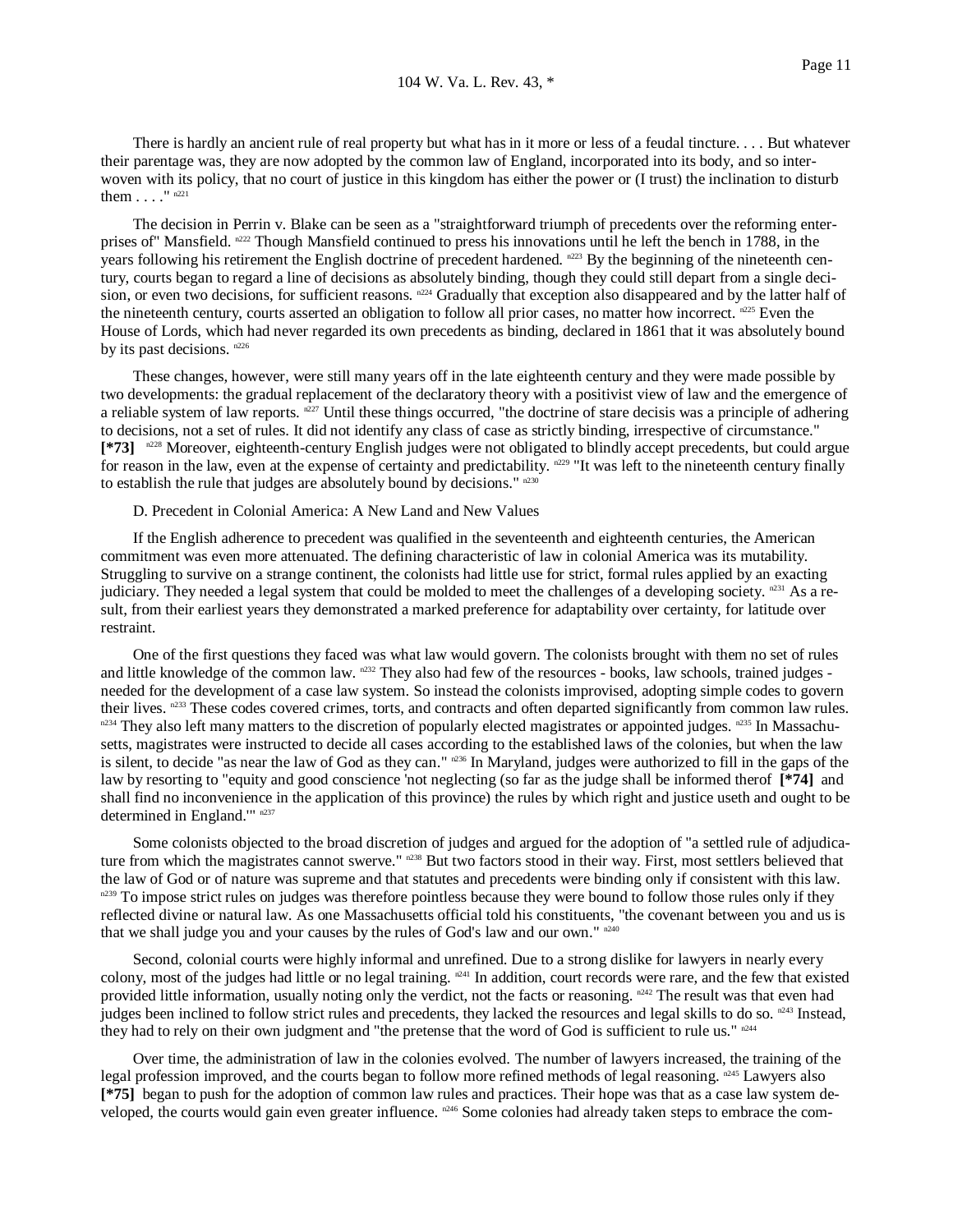mon law. Maryland, which alone among the colonies did not establish a code, had declared in 1642 that it would be governed by the common law, in so far as it was applicable to the needs of the colony.  $n^{2.47}$  Now, at the beginning of the eighteenth century, other colonies followed suit. <sup>n248</sup> And, by the time of the revolution, most had either formally or informally adopted the common law. n249

 This "transfer" of English law to the colonies was not absolute, however. Lawyers supported the move because it made their technical expertise more valuable, whereas the public hoped to benefit from English liberties such as habeas corpus.  $n^{250}$  Both groups, however, agreed that not all common law rules and practices were suited for the colonies.  $n^{251}$ Therefore, as Maryland had done in 1642, most colonies reserved the right to depart from common law rules when necessary. n252 In South Carolina, for example, the common law was to be followed "except where it may be found inconsistent with the customs and laws of the province" n253 and in North Carolina, the common law governed "so far as shall be compatible with our way of living and trade." n254

One result of this qualified adoption of the common law was a willingness by colonial legislatures to innovate. n<sup>255</sup> Another result was that some judges, **[\*76]** left free to choose among common law principles, never acquired a devotion to precedents and analogical reasoning.  $n^{256}$  In New Hampshire, one writer observes, "no man acknowledging a regular development of the law by precedents and finding an authoritative guidance in the adjudications of the common law judges, held judicial power ... during the entire eighteenth century." n257 Samuel Livermore, the colony's Chief Justice in the 1780s, "paid little attention to precedent," and when reminded once of his previous decision in a similar case declared that "every tub must stand on its own bottom." n258 John Dudley, an associate justice in the 1790s, took an equally dim view of precedents, describing Coke and Blackstone as "books that I never read and never will." n<sup>259</sup>

 Other judges, although not disdaining precedent, focused on principles rather than cases. James Otis, a Massachusetts lawyer and judge, argued in a 1761 case that it is "better to observe the known Principles of Law than any one Precedent." n260 The Provincial Court of Maryland agreed, stating in a 1772 case that a judge should begin with general principles and apply them to the case at hand. <sup>n261</sup> When the Maryland court did cite a particular case, it often did so out of respect for the author, not out of an obligation to follow precedent. n262 Indeed, the court seemed influenced as much by extra-judicial authority as by actual cases. In the 1772 case of Nicholson v. Sligh,  $n^{263}$  the court sought the opinions of distinguished lawyers in the community, and in the 1771 case of Belt v. Belt,  $n^{264}$  it disregarded the decision in a previous case and instead followed the teachings of Mansfield. n265

 There is also some evidence that judges assumed the power to issue decisions that could not be cited in the future. In a 1764 Pennsylvania case, a clergyman **[\*77]** had been charged with performing a marriage in which the woman already had another husband. <sup>n266</sup> The clergyman moved to delay the trial so that he could obtain an affidavit from a witness, but the government opposed his request. On appeal, the Supreme Court of Pennsylvania granted the delay, pointing out that the defendant's livelihood was at stake. But the court explicitly precluded citation of the case, declaring that its opinion was "not to be a Precedent." n267

 Some judges, of course, did stress the importance of following rules and precedents. Thomas Hutchinson, Chief Justice of Massachusetts, wrote in 1767 that "laws should be established, else Judges and Juries must go according to their Reason, that is, their Will." <sup>n268</sup> Two years earlier, the Massachusetts Supreme Court declared that when a "Usage had been uninterrupted . . . the Construction of the Law is thereby established" and the court "therefore would make no Innovation."  $n^{269}$  At least one historian has read such statements as evidence that precedents were strictly followed by colonial judges.  $n^{270}$  Little additional proof is offered to support this conclusion, however, and it seems untenable in light of the examples above and the exceptional degree of discretion enjoyed by colonial courts. Moreover, any adherence to precedent would have been necessarily selective: few reliable reports of American cases were produced before the late eighteenth and early nineteenth centuries, and access to English reports was limited. n271 And although some lawyers and judges may have cited cases from memory, there is no evidence that anyone regarded these cases as binding.  $n^{272}$  As in England, the only cases that were viewed as authoritative [\*78] were those appearing in reliable law reports. n<sup>273</sup> Thus, the more supportable conclusion is that despite some fidelity to past cases, colonial courts did not feel bound by precedents and were more likely to search for principles in the law than for a decision on all fours with the case at hand. n274

#### E. The Post-Revolutionary Attitude Toward Precedent

 The attitude of colonial courts toward precedent may be open to dispute, but there is little disagreement about the view that prevailed after the revolution. Although the majority of states adopted the common law as a rule of decision,  $n^{275}$  in the decades following the war the courts embarked on one of the most creative periods in American judicial history, shaping the law to meet the needs of the new nation and abandoning large numbers of precedents, both English and domestic. Judges during this period adopted an instrumental view of the law. They regularly considered the eco-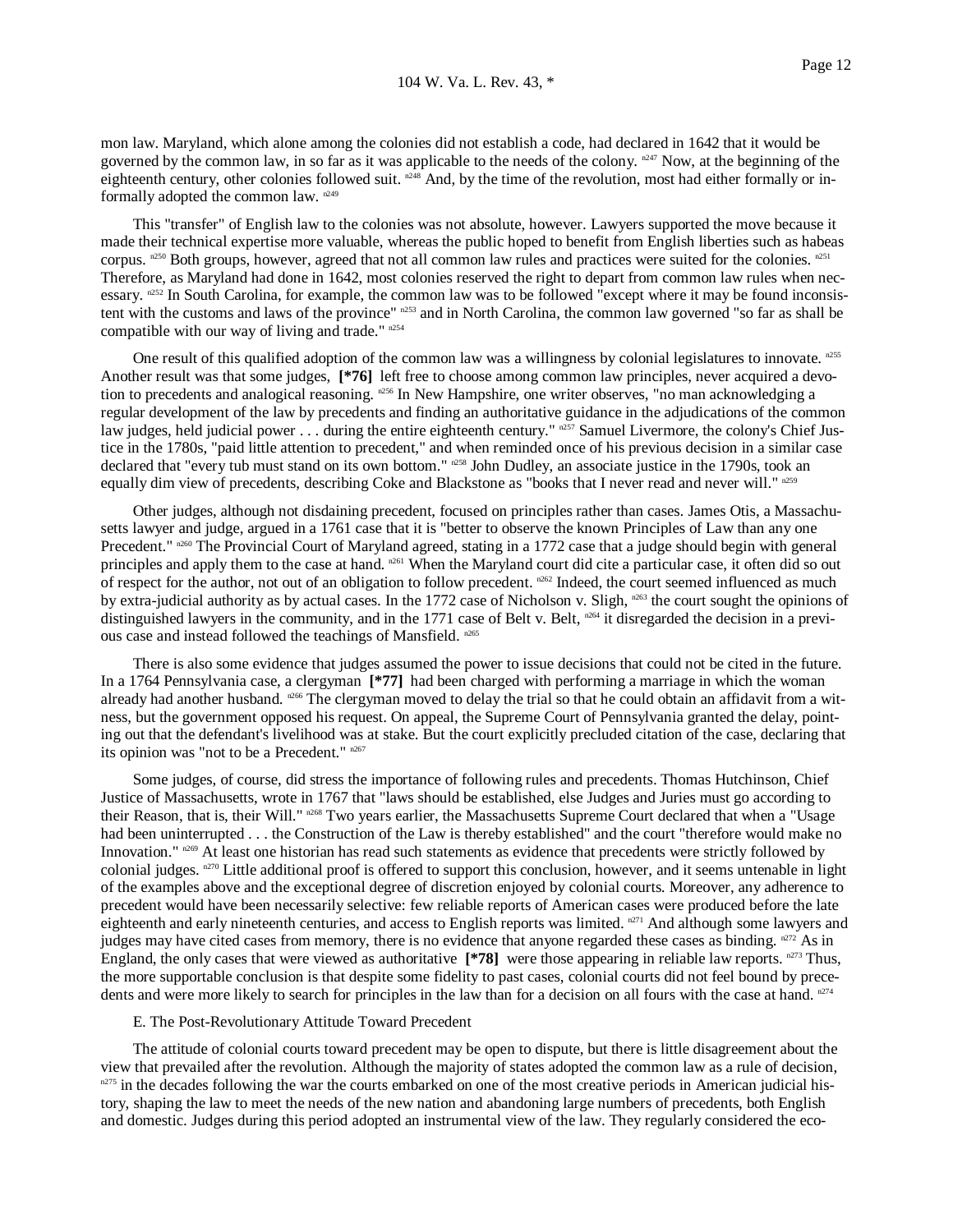nomic and social consequences of legal rules and did not hesitate to alter those they saw as impractical, illogical, or unjust.  $n^{276}$  Many of their actions "would have been regarded earlier as entirely within the powers of the legislature."  $n^{277}$ Indeed, by 1820, "the process of common-law decisionmaking had taken on many of the qualities of legislation." n278

Early signs of this approach appeared in two 1786 cases. In Wilford v. Grant, n279 the Superior Court of Connecticut reviewed the convictions of two minors who had failed to appear at their trial because they were legally incapable of arranging for their defense. <sup>n280</sup> The court concluded that the minors should have been represented by guardians and that their convictions should thus be reversed. The minors, however, had been convicted along with four adult codefendants who were not entitled to a new trial, and common law precedents  $[*79]$  prohibited a partial reversal in such cases. The question before the court, therefore, was whether to follow precedent or its own sense of justice. The court's answer was unequivocal:

 The common law of England we are to pay great deference to, as being a general system of improved reason, and a source from whence our principles of jurisprudence have been mostly drawn: The rules, however, which have not been made our own by adoption, we are to examine, and so far vary from them as they may appear contrary to reason or unadapted to our local circumstances, the policy of our law, or simplicity of our practice; which for the reasons above suggested, we do in this case, and reverse the judgement as to the minors only.  $n281$ 

 The Pennsylvania Supreme Court also articulated a liberal view of precedent in the 1786 case of Kerlin's Lessee v. Bull.  $n^{282}$  "A court is not bound to give a like judgment which had been given by a former court, unless they are of opinion that the first judgment was according to law," the court wrote, echoing Chief Justice Vaughan's statements from a century earlier.  $n^{283}$  "For any court may err, and if a judge conceives that a judgment given by a former court is erroneous, he ought not in conscience to give the like judgment, he being sworn to judge according to law."  $n^{2.84}$ 

 Over the next several decades, courts offered numerous reasons for departing from common law precedents. Often, they asserted that a rule established in past cases was illogical, unreasonable, or inconsistent with public policy. n<sup>285</sup> In Silva v. Low,  $n^{286}$  for instance, the New York Supreme Court departed from an English rule it considered unjust and irrational, n287 and in Starr v. Starr, n288 the Connecticut Supreme Court refused to follow precedent it viewed as incompatible with state law. n289

 The most frequent justification, however, was that common law rules **[\*80]** were inapplicable to American circumstances. n<sup>290</sup> In the 1791 case of Downman v. Downman's Executors, n<sup>291</sup> the Supreme Court of Virginia Court expressed its willingness to depart from English precedents requiring certain kinds of appeals to be filed immediately upon entry of a judgment. n292 The court noted that in a large country like the United States, attorneys and their clients lived far apart and could not communicate quickly about litigation. As a result, it concluded, "justice seems to require a relaxation of" the common law rule. n293 The Supreme Court of Judicature of New York also took into account American circumstances in the 1806 case of Jackson, ex dem. Benton v. Laughhead.  $n^{294}$  The question was whether a mortgagor who had fallen behind on his payments was entitled to notice before being ejected. Lord Mansfield had held in a 1778 case that such a mortgagor was not entitled to notice, but the New York court ruled otherwise.  $n^{295}$  The requirement of notice, it argued, would create "no hardship on the mortgagee, while a contrary practice may be much abused, in a country where so many thousand estates are held in this way." n296

 The Benton decision reflects the particular reluctance of courts to follow English decisions handed down after 1776. Most of the state provisions adopting the common law were limited expressly to English opinions issued prior to the revolution.  $n^{297}$  That qualification alone gave courts significant discretion; if an issue had not been settled by the English courts before that time, American judges had virtually legislative power to select the applicable rule.

 But the courts not only disregarded post-1776 decisions; they also frequently departed from long-standing English precedents. In Douglas v. Satterlee,  $n^{298}$  an 1814 New York case, the plaintiff attempted to collect on a promissory note made by a man who had since died. The administrators of the man's estate responded that they would not have sufficient funds to pay off the note after settling previously submitted claims. Under an English rule followed since 1701, the administrators' response would have been taken as an admission that **[\*81]** they did have sufficient funds because they had not yet paid off the other claims. <sup>n299</sup> But Chief Justice Kent discarded the rule and found for the defendants. "If the conclusion was just, the rule would be applicable," n300 Kent ruled. But because the administrators made clear that the estate's money was already accounted for, "it would be illogical and unjust," to interpret their response as an admission that they had sufficient funds to pay the note. n301 The New York court also departed from a long-standing rule in Palmer v. Mulligan, n302 an 1805 case in which a downstream mill owner sued an upstream mill owner for obstructing the flow of water. Under the common law, a downstream plaintiff could always recover damages for obstruction of the natural flow. n303 However, the New York court relied on a functional analysis, asking which outcome would most benefit the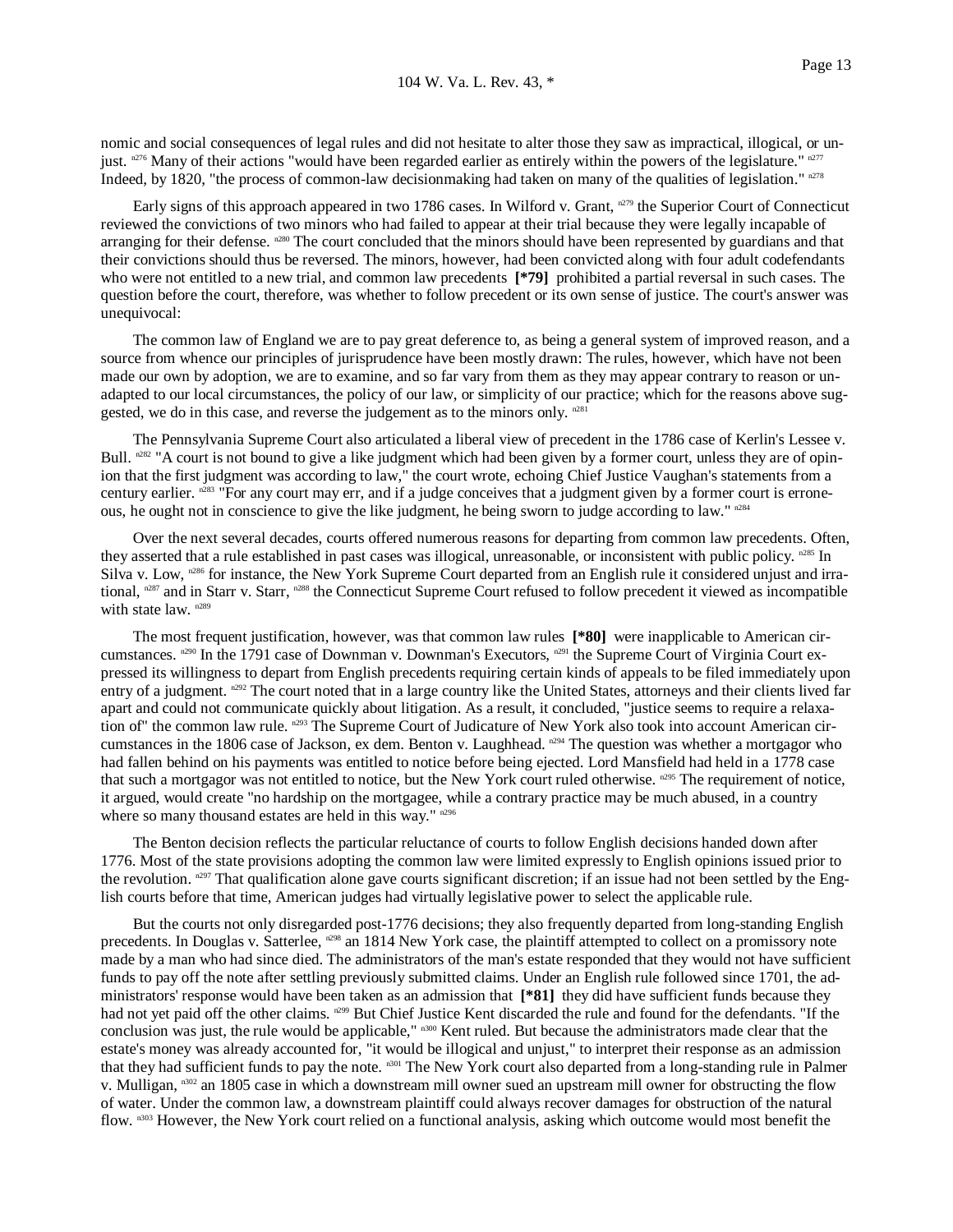public. Its answer was that under the common law rule, the public "would be deprived of the benefit which always attends competition and rivalry." n<sup>304</sup> Therefore, it ruled for the defendant. n<sup>305</sup>

 Courts also overturned a number of domestic precedents. In the 1804 case of Duncanson v. M'Lure, n306 the Pennsylvania Supreme Court was asked to rule upon the validity of a transaction between a British trader and an American citizen concerning the sale of a ship. In a decision five years earlier, the court had ruled that the transaction was valid. <sup>n307</sup> But when the issue arose again in a related case, the court overruled the decision. "The charge delivered in the earlier case . . . was erroneous and untenable," the court said, because the transaction conflicted with the laws and policies of the United States. n308 The Supreme Court of Judicature of New York also overruled domestic precedent in Cunningham v. Morrell. n309 The case involved a construction contract that provided **[\*82]** for the builder to be paid in installments as work progressed. After completing part of the work and receiving one installment, the builder demanded the entire payment. Two prior New York cases held that the builder in such a situation could receive full payment even though the work was incomplete.  $n310$  Chief Justice Kent, however, thought that outcome would subvert the understanding of the parties. n311 Instead of following precedent, he invoked "the good sense and justice of the case" to rule that the builder could not receive full payment until the project was finished. n312

 Kent's approach in Cunningham was typical of his attitude toward precedent. Although he believed, like Blackstone, that decided cases were "the highest evidence" of the law, he did not speak of the obligation to follow precedent as a question of judicial power. n313 Instead, he considered stare decisis to be a functional doctrine, writing that it would "be extremely inconvenient to the public if precedents were not duly followed . . . . If judicial decisions were to be lightly disregarded, we should disturb and unsettle the great landmarks of property."  $n^{314}$ 

 Kent also believed that not every case should be included in the law reports that served as the source of precedents. "The evils resulting from an indigestible heap of laws and legal authorities are great and manifest," he wrote, echoing a common concern of the day.  $n315$  "They destroy the certainty of the law, and promote litigation, delay, and subtilty . . . . The spirit of the present age, and the cause of truth and justice, require more simplicity in the system and that the text authorities should be reduced within manageable limits." n316

 Finally, Kent made clear that judges were not bound by a previous decision if it could "be shown that the law was misunderstood or misapplied." n317 And to dispel any doubt that judges were bound by erroneous precedents, he **[\*83]** offered the following extensive qualification:

 I wish not to be understood to press too strongly the doctrine of stare decisis when I recollect that there are more than one thousand cases to be pointed out in the English and American books of reports, which have been overruled, doubted, or limited in their application. It is probable that the records of many of the courts in this country are replete with hasty and crude decisions; and such cases ought to be examined without fear, and revised without reluctance, rather than to have the character of our law impaired, and the beauty and harmony of the system destroyed by the perpetuity of error. Even a series of decisions are not always conclusive evidence of what is law; and the revision of a decision very often resolves itself into a mere question of expediency, depending upon the consideration of the importance of certainty in the rule, and the extent of the property to be affected by a change in it.  $n_{318}$ 

 Other influential judges expressed similar views. James Wilson, the preeminent legal scholar of his day and the second most influential member at the Constitutional Convention, wrote that precedents were strong evidence of the common law because they were decided by wise judges whose opinions should be respected. n319 Like Kent, however, Wilson did not suggest that following prior decisions was a function of judicial power. Instead, he wrote that "every prudent and cautious judge will appreciate them." n320 In addition, he warned that because the authority of the law rests on common consent, not on decided cases, judges should not follow precedents automatically. n<sup>321</sup> English precedents, especially, "must be rejected or adopted very cautiously," he wrote. "We must have in this country an American common law drawing its doctrines from American wants and needs." n322

 Even the conservative judge Nathaniel Chipman agreed that past cases should be discarded if inapplicable to present circumstances. Many precedents, he wrote in 1792, "were made at a time, when the state of society, and of property were very different, from what they are at present." n323 Therefore, judges **[\*84]** should not "entertain[] a blind veneration for ancient rules, maxims, and precedents" but should "distinguish between those, which are founded on the principles of human nature in society, which are permanent and universal, and those which are dictated by the circumstances, policy, manners, morals, and religion of the age." n324

 The post-colonial attitude toward precedent can be seen most clearly through the eyes of state judges like Kent and Chipman because state courts were the main forum for litigating common law issues. The U.S. Supreme Court primarily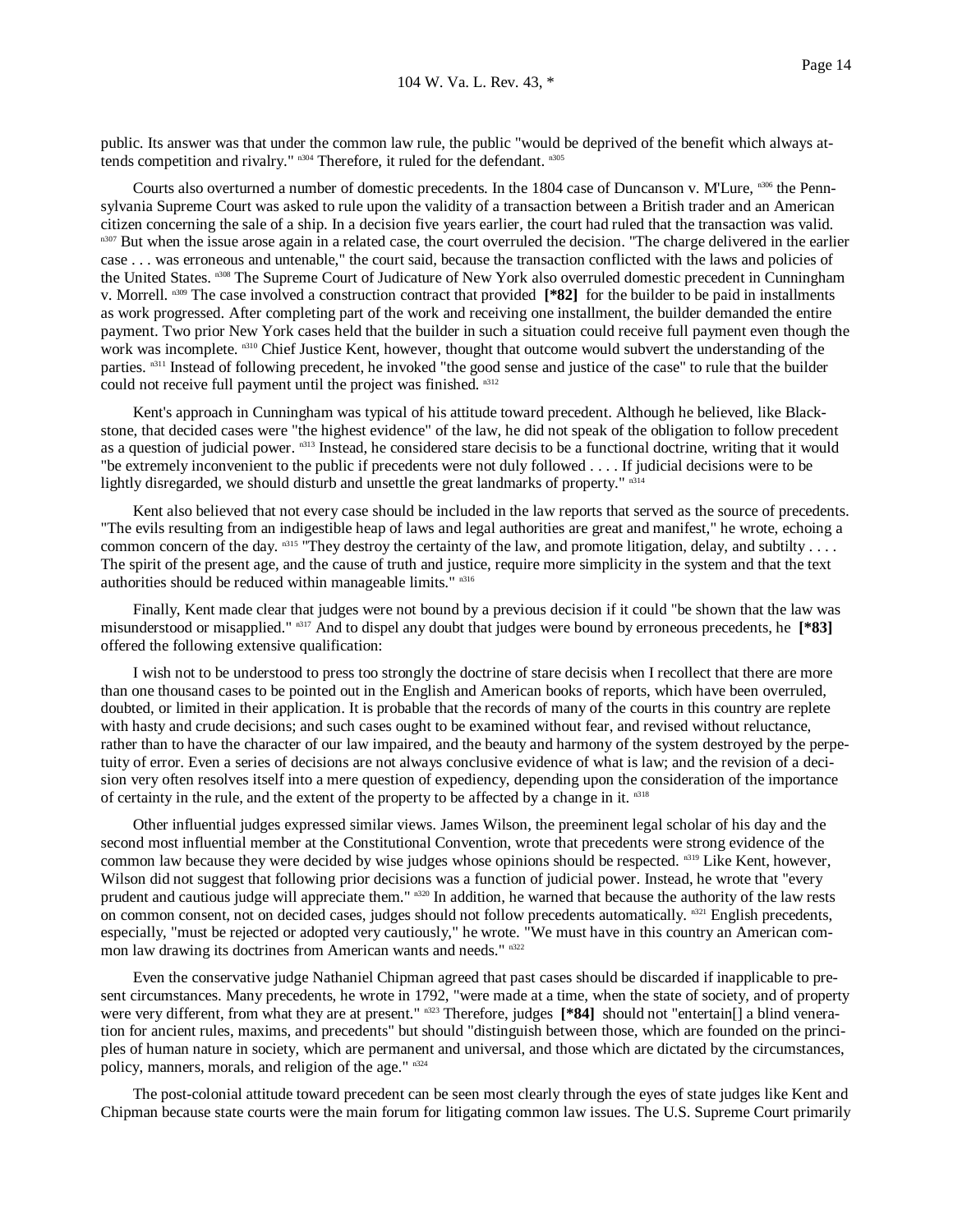heard cases involving federal statutes and the Constitution. n<sup>325</sup> Even so, several factors suggest that the early Supreme Court was equally ambivalent about the authority of decided cases.

 First, when the court was established in 1789, it made no provision for the reporting of its opinions, most of which were issued orally. n326 Not until a Philadelphia lawyer named Dallas took on the task upon his own initiative in 1791 was there a system in place for circulating the opinions of the nation's highest court. n327 Even then, the opinions were not readily available. Dallas occasionally took five or six years to finish a term's decisions. n<sup>328</sup> He also made numerous errors and omitted many cases he did not think important.  $n329$  Dallas finally quit in 1800 when the Court moved to Washington, but his successor, a Boston lawyer named William Cranch, was not much better. n330 It was only in the 1830's, when the Court began to file written opinions, that the reports improved. n331 Thus, for the first few decades of the Supreme Court's history, the substance of its decisions was unknown to large segments of the bar.  $^{n332}$  Although not proof of the justices' attitude toward precedent, the lack of reliable reporters at least demonstrates that adherence to decided cases would have been difficult in the Court's early years. n333

 Second, until 1800, when Marshall was appointed Chief Justice, the Court issued its decisions seriatim, meaning that each justice gave his own opinion. **[\*85]** n334 This made it difficult for lawyers to rely on even those precedents they were familiar with, because although the decision was usually clear, the underlying reasons varied depending upon which opinion one read. n335

 Third, the content of the Court's opinions showed little concern for precedent. Many early justices wrote page after page without citing authority. n336 For them, the "law had to be chiseled out of basic principle; the traditions of the past were merely evidence of principle and rebuttable." n337 Marshall, in particular, wasted little ink citing cases even when they supported his conclusion, relying instead on the force of his own arguments. n338 As one scholar has observed, Marshall had a "marked disdain for reliance on precedent" n339 so that "precedent, while not wholly foreign to his opinions, was seldom prominent there."  $n340$ 

The Court did rely on past decisions in some cases. In Ex Parte Bollman,  $n341$  the Court faced the question of whether it had jurisdiction to issue a writ of habeas corpus. Although the Court had issued habeas writs in two previous cases, the jurisdictional question had never been raised. Nonetheless, Marshall relied in part on the earlier cases to conclude that "the question is long since  $[$ **\*86**] decided."  $n^{342}$  In Ogden v. Saunders,  $n^{343}$  an 1827 case dealing with the constitutionality of state bankruptcy laws, Justice Washington even followed a precedent he disagreed with:

 To the decision of this Court, made in the case of Sturges v. Crowninshield, and to the reasoning of the learned Judge who delivered that opinion, I entirely submit; although I did not then, nor can I now bring my mind to concur in that part of it which admits the constitutional power of the State legislatures to pass bankrupt laws. n<sup>344</sup>

 Other important writers also emphasized the importance of following precedent. William Cranch, the second reporter of the Court's opinions, wrote in the preface to his reports that adherence to precedent was necessary to limit the discretion of judges. n345 "Every case decided," he wrote, "is a check upon the judge. He can not decide a similar case differently, without strong reasons, which, for his own justification, he will wish to make public." n346 Alexander Hamilton wrote in Federalist No. 78 that in order "to avoid an arbitrary discretion in the courts, it is indispensable that they should be bound down by strict rules and precedents."  $n^{347}$  James Madison also wrote about the role of precedent on two occasions. In a 1789 letter to Samuel Johnson, he explained that "the exposition of the Constitution is frequently a copious source, and must continue so until its meaning on all great points shall have been settled by precedents." n348 Fortytwo years later, he wrote to another friend that "judicial precedents, when formed on due discussion and consideration, and deliberately sanctioned by reviews and repetitions, are regarded as of binding influence, or rather, of authoritative force in settling the meaning of a law." n349

 These statements, however, do not outweigh the evidence presented above. Indeed, the second letter from Madison supports the proposition that the **[\*87]** founding generation had not adopted the rule of stare decisis. Madison does not claim that an individual decision is binding on subsequent judges. Instead, like English judges stretching back to Coke, he writes that only when a decision is "deliberately sanctioned by reviews and repetitions" does it have "binding influence." n<sup>350</sup> Although left unstated, the implication is that until a decision has been reviewed and repeated, judges are free to evaluate its merits.

 This same idea was expressed in even stronger terms by Justice Johnson in the 1807 case of Ex Parte Bollman. Dissenting from Justice Marshall's majority opinion, Justice Johnson argued that incorrectly decided cases could never bind the Court: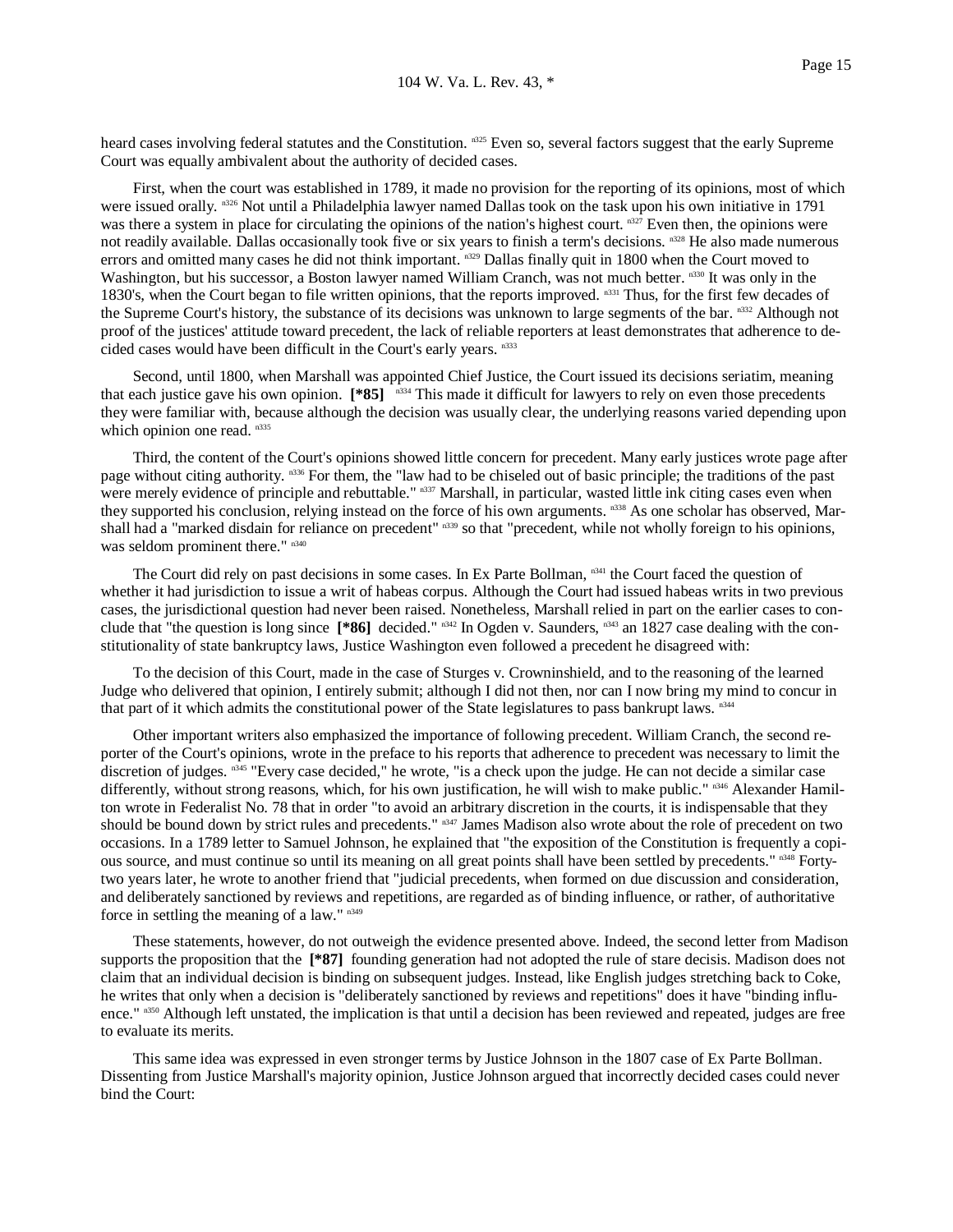Uniformity in decisions is often as important as their abstract justice. But I deny that a court is precluded from the right or exempted from the necessity of examining into the correctness or consistency of its own decisions, or those of any other tribunal. . . . Strange indeed would be the doctrine, that an inadvertency once committed by a court shall ever after impose on it the necessity of persisting in its error. A case that cannot be tested by principle is not law, and in a thousand instances have such cases been declared so by courts of justice. n351

 The American commitment to stare decisis gradually strengthened during the nineteenth century, due mainly to the emergence of reliable law reports and a positivist conception of law. n352 In 1833, Justice Story maintained that adherence to precedent was a central feature of American jurisprudence. n353 "A more alarming doctrine could not be promulgated by any American court," he wrote, "than that it was at liberty to disregard all former rules and decisions, and to decide for itself, without reference to the settled course of antecedent principles." n354 State courts also began to recognize the binding effect of precedent. n355 "By 1851 . . . Maryland was prepared to accept a prior decision even though it was distasteful," and "by 1853 . . . Pennsylvania was in the camp of the ardent [\*88] followers of stare decisis." n356 American courts never adopted the nineteenth century English rule that precedents are absolutely binding in all circumstances. They instead reserved the right to overrule decisions that were absurd or egregiously incorrect. n357 However, during the "formative period of the doctrine . . . from 1800 to 1850," they accepted that prior decisions were presumptively binding and that mere disagreement alone is not sufficient to justify departure from the past. n<sup>358</sup>

### F. The Historical Evidence Summarized

 This long and complex history demonstrates that the role of precedent has passed through many stages that are not marked by clear and definite boundaries. As a result, it is difficult to determine with precision what a given generation assumed about the authority of decided cases. Nonetheless, certain themes have emerged that cast considerable doubt on the claim that the founding generation viewed stare decisis as an inherent limit on judicial power.

 First, the obligation to follow precedent is not an immemorial custom, nor was it likely regarded as one in the late eighteenth century. For hundreds of years, precedent played only a minor role in the decision-making process of English courts. Although judges sometimes looked to prior decisions for guidance, they did not feel bound to follow those decisions or even to explain their departure from them. It was not until the latter half of the eighteenth century that judges recognized a general obligation to follow decisions they disagreed with, and even then they were divided on the matter. As late as 1760, an English judge could state that "erroneous points of practice . . . may be altered at pleasure when found to be absurd or inconvenient," n359 and Mansfield rewrote entire areas of established doctrine, asserting that the law is founded not in cases, but "in equity, reason, and good sense." n360 In America, many colonial courts never recognized an obligation to follow precedent. And during the decades after independence, state courts discarded English and American precedents wholesale, while the Supreme Court paid little attention to decided cases, choosing instead to reason from principle. The founding generation may not have been familiar with the entire history of precedent, but it was familiar with the work of eighteenth century courts. And it would have been difficult to assume from that evidence that stare decisis was an established doctrine, let alone immemorial.

 Second, the practice of adhering to prior decisions did not emerge from **[\*89]** explicit theories about the nature of judicial power. Judges began to follow precedent for the sake of convenience and stability, not because they felt powerless to do otherwise. Even in the late eighteenth century, adherence to precedent was justified chiefly in instrumental terms. Although Blackstone argued that the obligation to follow precedent flowed from the judge's duty to find law rather than make it, judges such as Mansfield, Camden, and Kent viewed the practice primarily as a way to promote certainty, and Wilson spoke of it in terms of prudence and caution. n361 Therefore, even if the founding generation assumed that courts would adhere to precedent, it did not necessarily regard that adherence as a question of judicial power. Like many judges of the time, the founding generation could have assumed that courts were empowered to ignore precedent, but that they chose not to for instrumental reasons. Indeed, given the frequent departure from precedent in late eighteenth-century America, this is the more plausible conclusion.

Third, the history of stare decisis "is intimately bound up with the history of law reporting."  $n362$  Until judges had a reliable record of prior cases, they were not willing to bind themselves to decisions with which they disagreed. Mansfield, for one, often "'blamed the reporter' when he did not like an inconvenient decision." n363 English reports significantly improved in the mideighteenth century, and consequently judges displayed increased adherence to precedent. But thorough and accurate law reports were virtually nonexistent in colonial America. Not until the very end of the eighteenth century and the beginning of the nineteenth century did reliable reports begin to appear, and then only in the older states. n364 This explains why the American commitment to precedent strengthened in the first half of the nineteenth century, and it suggests that stare decisis was not an established doctrine in this country by 1789. n365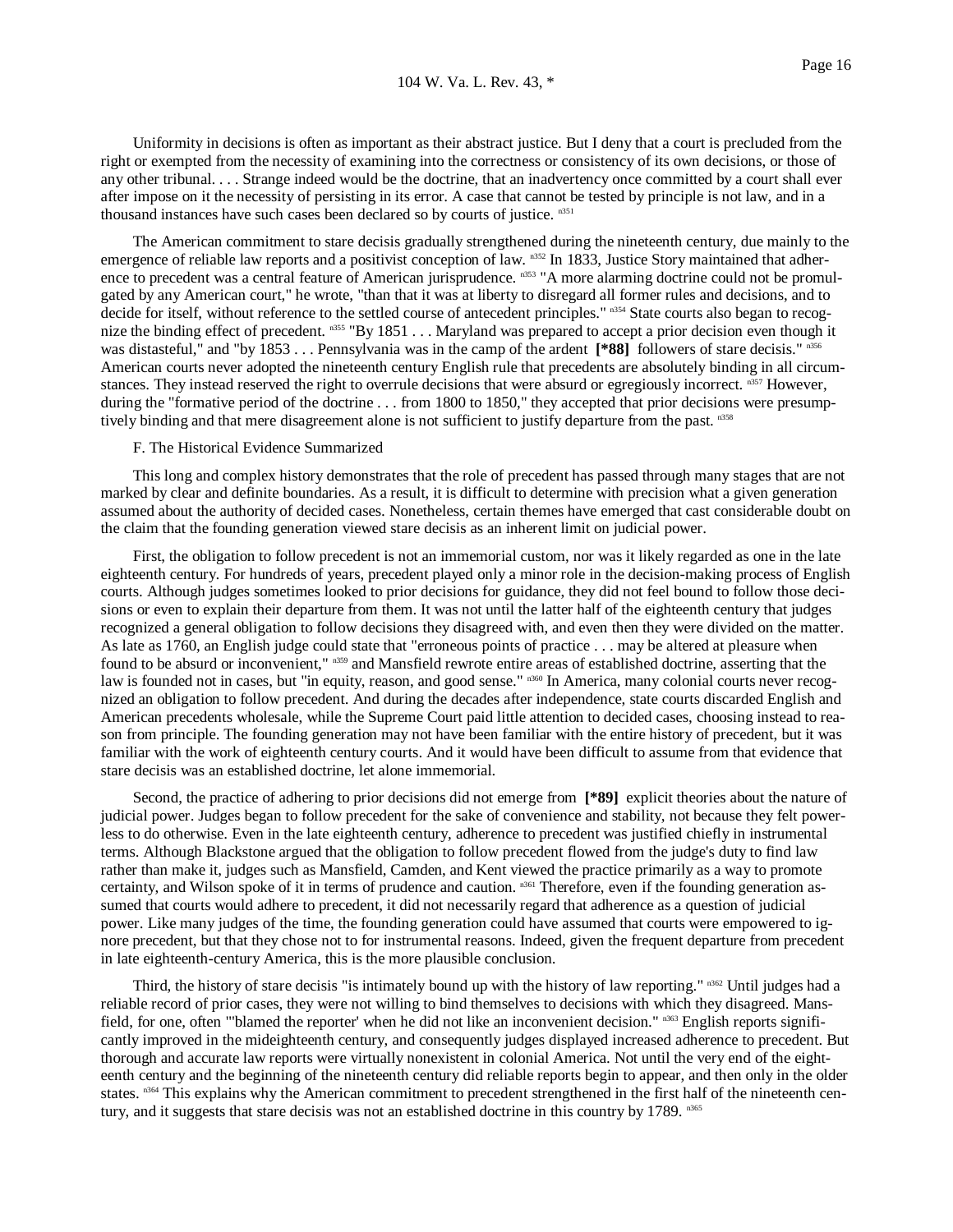Of course, this conclusion is not indisputable. There is some evidence that American lawyers prior to and shortly after the framing of the Constitution recognized an obligation to follow precedents they disagreed with. William Cranch believed that courts could not depart from past cases without "strong reasons" n366 and Alexander Hamilton thought it was "indispensable that they should be bound down by strict rules and precedents." n367 In addition, although postrevolutionary courts showed little deference to precedents, many of the **[\*90]** cases they refused to follow were handed down by English courts after the Declaration of Independence. Many others were older English decisions that were inapplicable to American circumstances. One could argue that these two categories of cases were no more entitled to deference than the decisions of French or Italian courts and that American departure from them is therefore beside the point. n368 As long as American courts did not readily overrule domestic precedents, it might be possible to reconcile their approach to precedent with modern views of stare decisis.

However, American courts did freely overrule domestic precedents n<sup>369</sup> and the leading judges of the day fully encouraged this practice. As late as 1826, Kent wrote that "hasty and crude decisions" should "be examined without fear, and revised without reluctance," rather than have the "beauty and harmony of the system destroyed by the perpetuity of error." n370 He also acknowledged that the "revision of a decision very often resolves itself into a mere question of expediency." n371 These are not the statements of a judge who considered courts bound by decisions with which they disagreed. And taken together with similar statements by other judges and the Supreme Court's lack of attention to precedent, they make it difficult to conclude that the founding generation had adopted the principle of stare decisis.

 Even if it had, however, the historical evidence strongly indicates that courts were not expected to give precedential effect to every decision they issued. Under the declaratory theory, which was embraced throughout the eighteenth century, courts paid little attention to individual cases and looked instead to the "current of authorities" or a "strong and uniform train of decisions." n<sup>372</sup> As a result, a single decision had little importance and could only exert precedential force when combined with other similar decisions. This differs substantially from modern practice, in which even one decision is viewed as authoritative, and it suggests that the founding generation would not have been troubled by the omission of individual decisions from the body of case law.

 In fact, many decisions were omitted during the eighteenth century. Reporters had complete control over which decisions to report and often discarded those they disagreed with or thought unimportant. And because judges only recognized an obligation to follow decisions that appeared in reliable reports, omitted cases were essentially lost forever. Judges did not object to this situation, however, as one would expect if they viewed themselves bound by every decision **[\*91]** they issued. Instead, they encouraged reporters to ignore decisions that turned only on the facts or involved only slight variations of existing law. n373 Coke "warned the judges, when there were not more than thirty books on the common law, against reporting all cases" n374 and Kent believed that "an indigestible heap of laws and legal authorities" would "destroy the certainty of the law, and promote litigation, delay, and subtilty." n375 Given this evidence, it seems doubtful that the practice of issuing non-precedential opinions conflicts with the background assumptions of the founding generation. In 1789, such decisions were already an accepted fact.

 There is one final point I should make. One defender of Anastasoff argues that although critics might "quibble" with the historical record presented by Judge Arnold, his claim fares well under a preponderance of the evidence standard. n376 I hope I have shown that one might do more than quibble with Judge Arnold's historical record and that his claim does not survive even a preponderance of the evidence test. I would also argue that judges and scholars should be required to meet a higher burden than this when making novel assertions about the content of constitutional terms on the basis of original understanding. Especially when an established and valuable practice is being questioned, we should demand greater certainty that the proposed interpretation reflects the meaning of the Constitution as the founding generation understood it.

# II. STARE DECISIS AS A STRUCTURAL CHECK

 The historical evidence examined in Part I significantly undermines the claim that stare decisis is constitutionally required and that the practice of issuing non-precedential decisions violates that requirement. But even if stare decisis is not dictated by the founding generation's assumptions about the nature of judicial power, one might argue that the Framers nonetheless intended for the courts to be bound by precedent as part of the separation of powers and checks and balances implicit in the Constitution's structure. Though the Framers generally modeled the courts after the common law, they were not opposed to innovation. n377 The complete segregation of the courts from the legislature was itself a departure from an English tradition in which the House of Lords both wrote the laws and served as the supreme appellate court. n378 The Framers also declined **[\*92]** to follow the English division between law and equity, choosing instead to extend the jurisdiction of federal courts to both areas. n379 It is possible, then, that regardless of how precedent was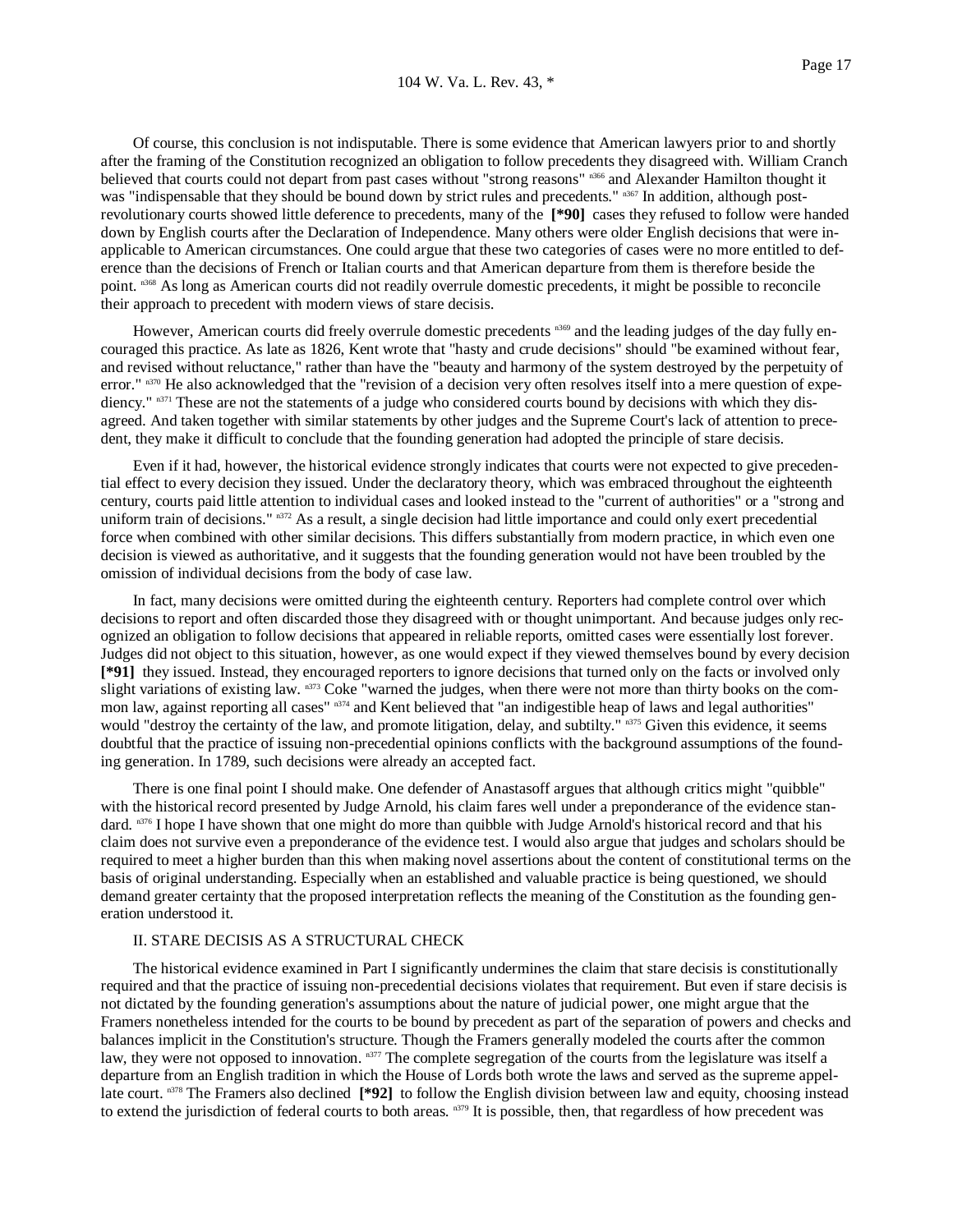viewed by English and colonial courts, the Framers might have intended for the courts of the United States to follow a different practice. In fact, one might argue that it was precisely because of other deviations from the common law that strict adherence to precedent would have been regarded as necessary. Federal courts were given far greater power and independence than English courts. Not only do they have the power of judicial review, but their decisions cannot be reversed by the legislature. n<sup>380</sup> In light of these enlargements of the judicial power, it is certainly reasonable to ask whether the Framers contemplated a new mechanism to check that power.

 One response to the question is that if the Framers did intend for the doctrine of precedent to limit judicial power, that intention was not reflected in the work of the early Supreme Court. As demonstrated above, the Supreme Court paid little attention to the force of precedent in its first several decades. The Court made no arrangement for its decisions to be reported, an undertaking that was essential to the practice of stare decisis, especially in an era when opinions were issued orally and seriatim; without reports, even the justices would have had trouble keeping track of past decisions and the reasoning behind them. n381 When a lawyer did begin reporting the Court's decisions upon his own initiative, the Court showed little concern for the way in which his inaccuracies and omissions undermined the usefulness of his reports. n382 Finally, even when they were aware of prior cases, the justices spent little time discussing them. Marshall put more stock in his own arguments than in past cases, and he and other justices often displayed an indifferent attitude toward precedent.  $n383$ 

 This pattern of conduct is strong evidence that the Framers did not intend for stare decisis to operate as a check on judicial power. Five of the first ten justices appointed to the Court had attended the Constitutional Convention and one of them, James Wilson, played a major role in writing Article III. n384 Most other early justices had participated in the ratification debates, either writing  $[$ \*93] essays or attending the ratifying conventions of their respective states. n<sup>385</sup> If the doctrine of precedent was intended to function as a constitutional check, these justices would have known. Yet their early attitude toward decided cases does not reveal any awareness of a constitutional obligation to follow precedent.

 Of course, relying on the attitude of the early Supreme Court to determine the Framers' intent is potentially hazardous. The Court had (and still has) a deep self-interest in the extent of its power and likely would have been reluctant to explain how that power was limited. In addition, despite its early inattention to precedent, by the mid-nineteenth century the Court had adopted a more rigorous approach to decided cases that is arguably consistent with the claim that stare decisis is constitutionally required. <sup>n386</sup> It is unclear why the later Supreme Court would have been more attuned to the Framers' intentions or more willing to assert the limits of its own power. But the danger of relying exclusively on early Supreme Court practice is sufficient to justify a more thorough response to the claim that the Framers intended stare decisis to serve as a check on judicial power.

 In this Part, I offer three additional arguments to rebut this claim. First, the Framers expressed few concerns about the potential abuse of judicial power. They viewed the judiciary as the least dangerous branch of government and felt little need to impose extensive checks on its power. To the contrary, they worried that the courts would be overwhelmed by the other branches. Second, the Framers addressed whatever concerns they had about the potential abuse of judicial power by instituting several checks apart from stare decisis, most notably congressional control over jurisdiction. The Framers thought these checks were sufficient to restrain the judiciary, especially in light of its limited power. Finally, stare decisis is not the sort of mechanism the Framers relied on to prevent overreaching. Because the Framers did not trust government officials to control their own appetite for power, they utilized inter-branch checks that pitted the ambition of each branch against the ambitions of the others. Stare decisis is an intra-branch check that depends upon the selfrestraint of the very branch it is meant to constrain. It was precisely such self-policing that the Framers rejected as inadequate to prevent abuses of power.

# A. The Least Dangerous Branch

One of the glaring defects of the Articles of Confederation was its lack of a national judiciary. n387 The Articles authorized Congress to appoint tribunals with limited jurisdiction over admiralty cases and interstate disputes, but these **[\*94]** courts served an advisory role and had little power. n388 There was no central court to ensure the supremacy and uniformity of national laws. n389 Only state courts had jurisdiction to interpret those laws, and they were notoriously biased toward state interests. n390

 The Framers recognized this problem. Hamilton argued in Federalist No. 22 that "the circumstance that crowns the defects of the confederation . . . is the want of a judiciary power. . . . Laws are a dead letter without courts to expound and define their true meaning and operation." n<sup>391</sup> Madison expressed related complaints in a letter to Thomas Jefferson, arguing that the lack of restraints on state governments was a "serious evil." n392 To address these concerns, the Constitution vested the judicial power of the United States in "one supreme Court, and in such inferior courts as the Congress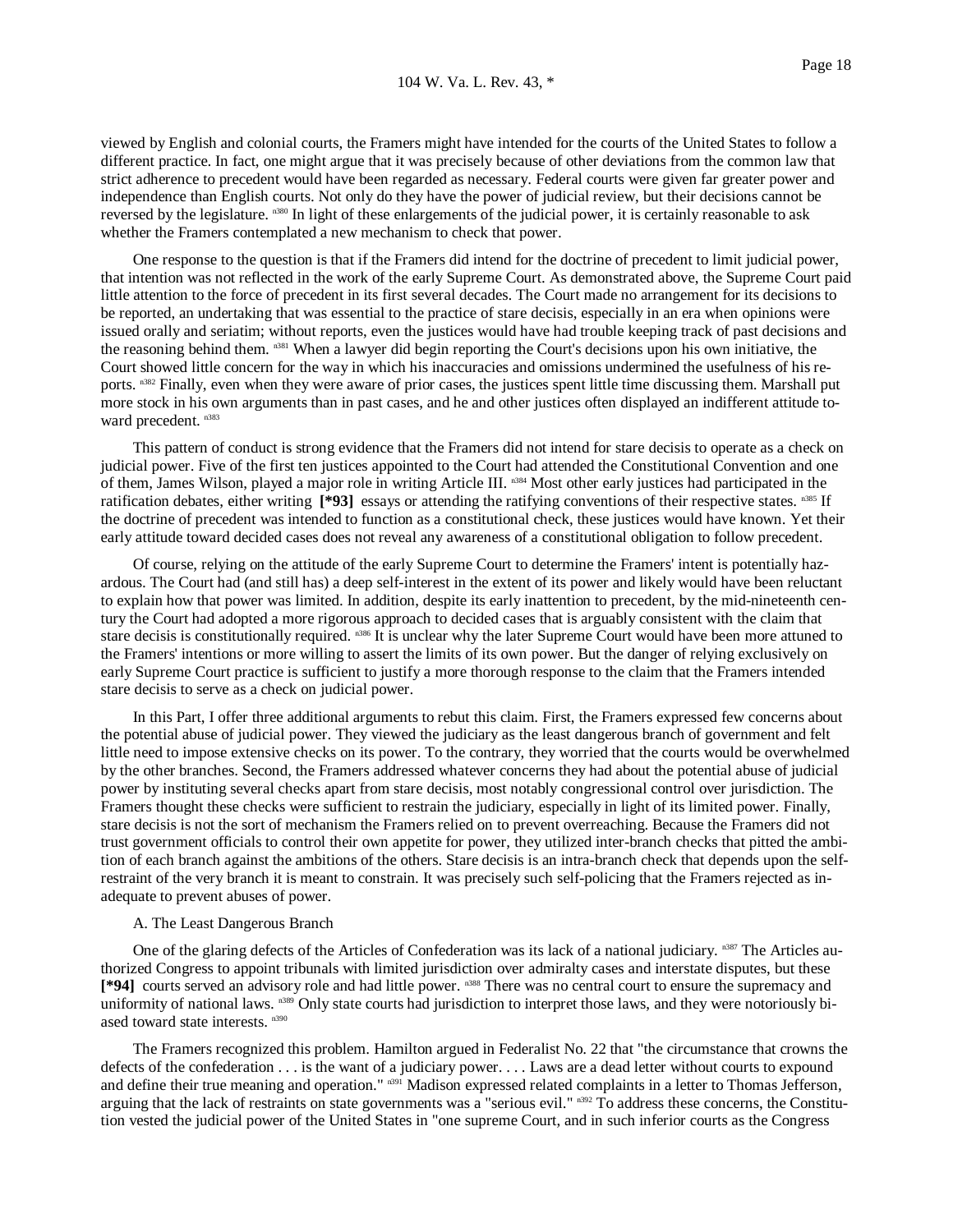may from time to time ordain and establish." n<sup>393</sup> It then extended that power to a broad range of matters, including all cases arising under federal law, treaties, and the Constitution. n394

 The Framers also thought it was vital to ensure the strength and independence of the federal judiciary. Indeed, the delegates to the Constitutional Convention exhibited more agreement on this point "than on all other aspects of the judiciary article." n395 They believed that the judiciary was in danger of being "overpowered, awed, or influenced by its coordinate branches"  $n_{396}$  and that the only way to prevent this was by insulating it from political pressure.  $n_{397}$  Therefore, they provided that federal judges "shall hold their Offices during good behavior," n398 a phrase modeled on an English statute that effectively guaranteed life tenure. n399 They also provided that the salary of federal judges could not be **[\*95]** diminished during their time in office.  $n400$ 

 The Framers expressed little concern that judges would abuse this independence. Writing in Federalist No. 78, Hamilton maintained that the judicial branch was the "least dangerous to the political rights of the Constitution" n401 and "beyond comparison the weakest of the three departments of power." <sup>n402</sup> The executive branch "dispenses the honors" and holds the "sword of the community," <sup>n403</sup> he stated, while the legislative branch controls the purse and makes "the rules by which the duties and rights of every citizen are to be regulated." n404 The judiciary "has no influence over either the sword or the purse; no direction either of the strength or of the wealth of the society; and can take no active resolution whatever. It may truly be said to have neither Force nor Will, but merely judgment . . . . " $\frac{n405}{2}$ 

 The Framers also thought that because the judiciary had been largely insulated from politics, it would be the least susceptible to partisan passions. Madison claimed that judges, due to the method of their appointment and their life tenure, "are too far removed from the people to share much in their prepossessions." <sup>n406</sup> According to Hamilton, the judiciary's independence would be "the citadel of the public justice and the public security." n407

The Framers did acknowledge the potential danger of a combination of judicial and legislative power.  $n408$  However, this was because they worried that the legislature would usurp the power of the courts, not the other way around. In Federalist No. 48, Madison warned that legislative power must be checked because that "department is everywhere extending the sphere of its activity and drawing all power into its impetuous vortex." n409 To illustrate his point, he noted that in Virginia, an unchecked legislature had "'in many instances, decided rights which should have been left to judiciary controversy'" n410 and in Pennsylvania **[\*96]** "cases belonging to the judiciary department [had been] frequently drawn within legislative cognizance and determination." n<sup>411</sup>

 The Anti-Federalists, it is true, raised numerous concerns about the independence of the judiciary. They argued against life tenure and urged that the legislature be given power to overrule judicial decisions. <sup>n412</sup> According to Brutus, the Constitution would make

 judges independent in the full sense of the word. There is no power above them, to controul any of their decisions. There is no authority that can remove them, and they cannot be controuled by the laws of the legislature. In short, they are independent of the people, of the legislature, and of every power under heaven. Men placed in this situation will generally soon feel themselves independent of heaven itself. n413

 The Anti-Federalist fear, however, related primarily to concerns of federalism, not separation of powers. In his main essay on the judiciary, Brutus complained that the federal courts would use their discretion not to limit Congressional power, but to expand that power at the expense of the states.  $n<sup>414</sup>$  In cases pitting the federal government against the states, he claimed, judges would favor the former in the hopes of increasing their influence and salaries. <sup>n415</sup> In the process, he argued, they would silently and imperceptibly subvert the legislative, executive, and judicial powers of the states.<sup>n416</sup>

 In addition, some Anti-Federalist rhetoric indicates that they thought adherence to precedent would exacerbate this problem rather than remedy it. In connection with his earlier complaint, Brutus predicted that the courts would seize upon expansive precedents, first to enlarge their own power and then to enlarge the power of the national legislature. n417 Brutus did not suggest that the courts would be bound by these precedents, only that they would use them to justify their actions. n418 Another opponent of the Constitution argued that strict judicial rules could ultimately result in judicial tyranny. <sup>n419</sup> Over time, he argued,  $[$ \*97] "the rigid systems of the law courts naturally become more severe and arbitrary, if not carefully tempered and guarded by the constitution, and by laws, from time to time."  $n420$  This echoed the refrain of English judges who feared that strict adherence to precedent would lead to inflexible and unreasonable rules,  $n421$  and it suggests that at least some AntiFederalists would have opposed a constitutional requirement of stare decisis.

B. "All the Usual and Most Effectual Precautions"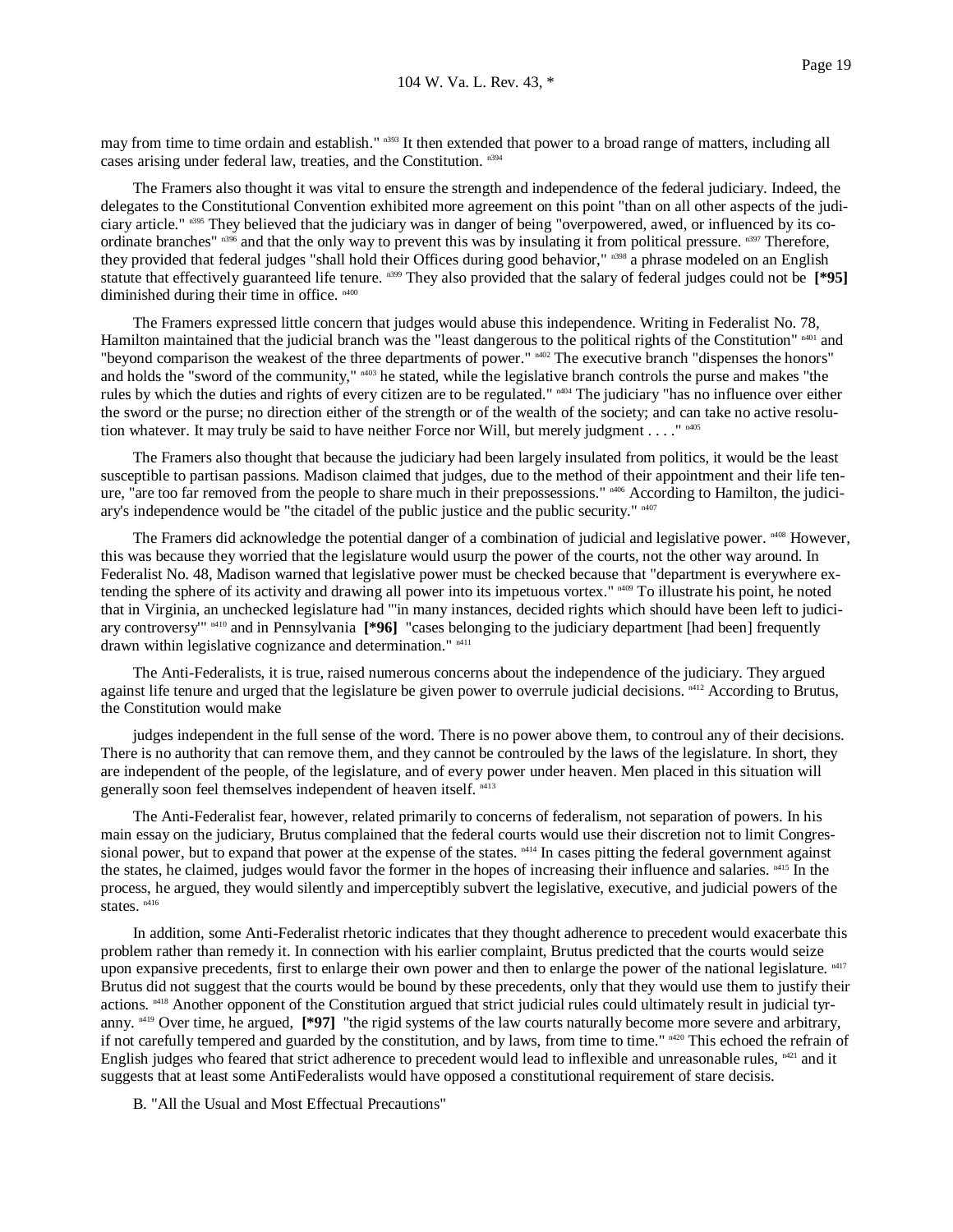Despite the general lack of concern that the judiciary would overreach its authority - especially vis a vis the other branches of the federal government - the Framers did not leave the judiciary entirely unchecked. The Constitution includes a number of mechanisms, both direct and indirect, that the Framers thought were sufficient to prevent any abuses of power.

 First, the political branches were given control over the appointment and removal process. Judges must be nominated by the president and confirmed by a majority of the Senate, a double hurdle that ensures they enjoy widespread support and confidence.  $n422$  The Senate's involvement in this process was especially important to the Framers because it allowed the states to block the appointment of judges hostile to state interests.  $n423$  History has proven the potency of this check. Of the 148 nominations to the Supreme Court, twenty-nine have been rejected and many others have been influenced by the threat of rejection.  $m<sup>24</sup>$  Still, because the Framers recognized that judges might become overzealous once in office, they also gave Congress the power to impeach judges for "Treason, Bribery or other high Crimes and Misdemeanors." n425 This power has rarely been used, n426 and some Anti-Federalists complained that it provided little security **[\*98]** because the process of impeachment and conviction would be too difficult. n427 But the Framers put great faith in this measure. Hamilton claimed that the power to impeach judges "is alone a complete security" against the threat of judicial overreaching.  $m28$  "There never can be a danger that the judges, by a series of deliberate usurpations on the authority of the legislature, would hazard the united resentment of the body intrusted with [the power of impeachment] . . . <sup>" n429</sup> That few judges have actually been impeached does not necessarily undermine his claim; it could demonstrate that the threat of impeachment has effectively deterred judicial excess.

 The second way the Framers restrained the judiciary was by withholding the power to enforce its own judgments. Although this is a negative, not a positive, restraint, it operates in much the same way. In order for the judiciary to effectuate its decisions, it must win the cooperation of the executive branch, in the same way that Congress must solicit the aid of the president to enforce the laws it makes.  $n430$  As Hamilton wrote in Federalist No. 78, the judiciary is so weak it "must ultimately depend upon the aid of the executive arm even for the efficacy of its judgments."  $n431$ 

 Finally, the Framers gave Congress control over the establishment of lower federal courts and the jurisdiction of both those courts and the Supreme Court. n432 Although Article III invites the creation of lower federal courts, n433 Congress ultimately has discretion over the size and shape of the federal judiciary.  $n434$  In addition, although the Supreme Court's original jurisdiction is Constitutionally guaranteed, its appellate jurisdiction is subject to the exceptions and regulations made by Congress. n435 Congress also has latitude over the jurisdiction of the lower federal courts it chooses to create.  $n436$  The extent of that latitude has [\*99] been hotly debated.  $n437$  Some scholars have argued that Congress may not entirely eliminate the jurisdiction of federal courts over special categories of cases, such as those involving federal questions, admiralty, and ambassadors. <sup>n438</sup> In a recent article, Professors Liebman and Ryan offer a convincing rebuttal to this view, arguing that although Article III includes a presumption that federal courts will have appellate jurisdiction in these cases, the choice is up to Congress.  $N^{439}$  Under either scenario, however, Congress exercises significant control over the makeup and influence of the federal judiciary.

 The Framers thought these limits on the courts were sufficient and rejected proposals for additional checks, including congressional review of judicial decisions. In Federalist No. 81, Hamilton argued that congressional oversight was unnecessary because "the supposed danger of judiciary encroachments on the legislative authority which has been upon many occasions reiterated is in reality a phantom." <sup>n440</sup> Although the courts may sometimes misconstrue the will of Congress, Hamilton argued, these instances "can never be so extensive as to amount to an inconvenience, or in any sensible degree to affect the order of the political system."  $n441$ 

 Madison also thought the power of the judiciary had been sufficiently circumscribed. Responding to Anti-Federalist fears that the courts would favor the federal government in cases against the states, he wrote, "The decision is to be impartially made, according to the rules of the Constitution; and all the usual and most effectual precautions are taken to secure this impartiality." n442 What were those precautions? Madison elaborated in an 1823 letter to Thomas Jefferson concerning Supreme Court review of state court decisions. "The impartiality of the judiciary," he argued, was guaranteed by "the concurrence of the Senate, chosen by the State Legislatures, in appointing the Judges, and the oaths and official tenures of these, with the surveillance of public opinion." <sup>n443</sup> Thus, Madison thought the discretion of the courts would be kept in check even without a constitutional requirement of stare decisis.

 The only indication that the Framers thought stare decisis was necessary **[\*100]** to restrain the courts is a statement by Hamilton in Federalist No. 78. Responding to complaints that life tenure would give judges too much power, Hamilton first argued that tenure would provide judges with the independence they needed to resist political pressure. n444 He then offered a secondary justification: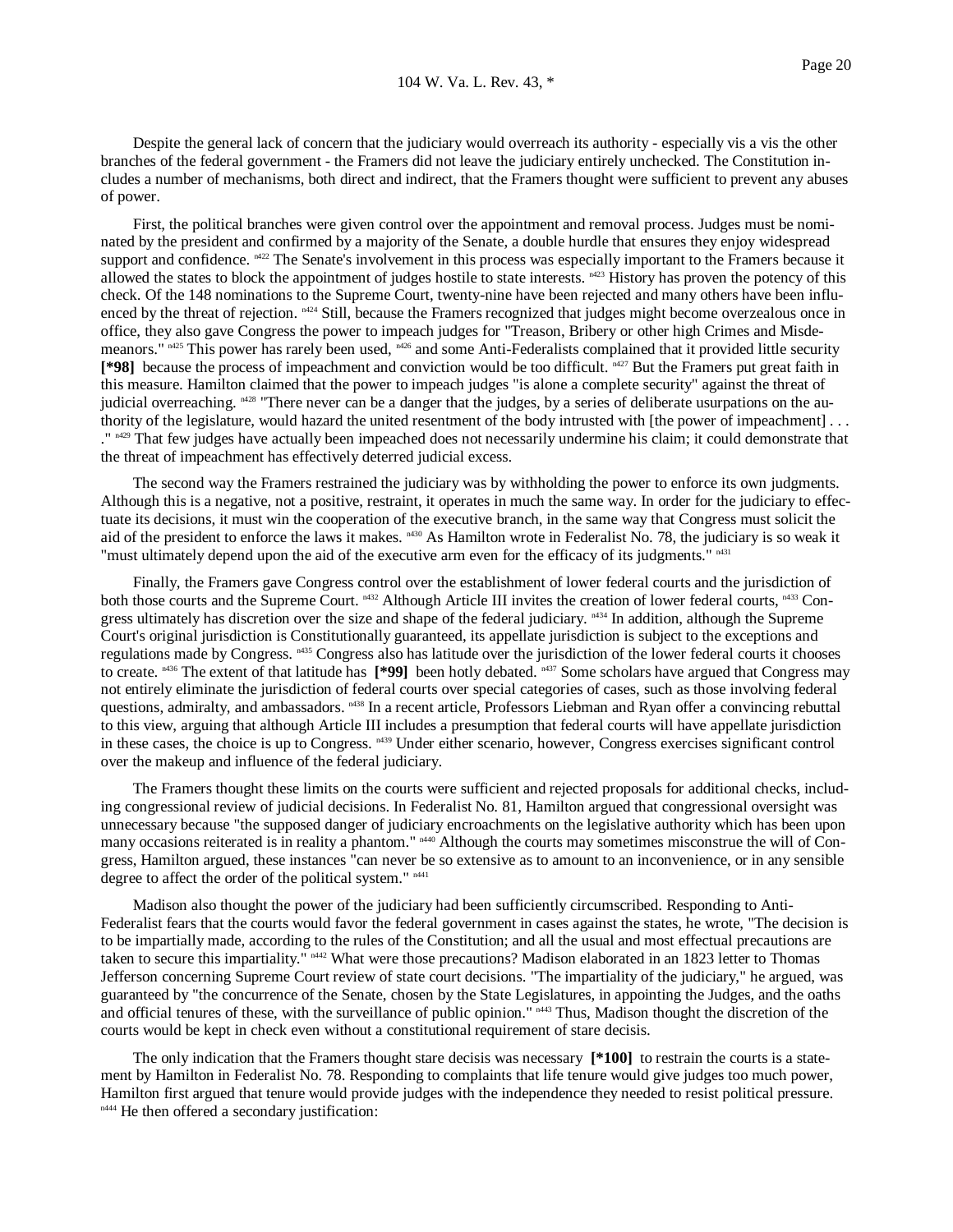To avoid an arbitrary discretion in the courts, it is indispensable that they should be bound down by strict rules and precedents which serve to define and point out their duty in every particular case that comes before them; and it will readily be conceived from the variety of controversies which grow out of the folly and wickedness of mankind that the records of those precedents must unavoidably swell to a very considerable bulk, and must demand long and laborious study to acquire a competent knowledge of them.  $n445$ 

 Judge Arnold cites this statement as evidence that the Framers intended for stare decisis to operate as a constitutional check. <sup>n446</sup> Yet although Hamilton's statement provides some support for this view, there are several reasons why it might be discounted. First, as several scholars have pointed out, Hamilton's "side-bar on precedent" was "hardly conceived as a comprehensive exposition of the doctrine of stare decisis." n447 He was responding to criticisms of life tenure, and he mentioned the role of precedent only to illustrate that judges would need many years to become familiar with the materials of their craft. n448 Had he wished to announce the Framers' intention that stare decisis would serve as a constitutional check, it seems likely he would have chosen a more direct way to make the point.

 Second, Hamilton's statement is inconsistent with other arguments he made in Federalist No. 78 concerning the power of judicial review. Responding to claims that this power would elevate the courts above the legislature and lead to judicial supremacy, Hamilton argued that judicial review would instead lead to constitutional supremacy: "Where the will of the legislature, declared in its statutes, stands in opposition to that of the people, declared in the Constitution, the judges ought to be governed by the latter rather than the former." n449 This argument was necessary to allay antifederalist fears about judicial review, but it is arguably undermined by his statements about binding precedent. For "a strict regime of precedent suggests that constitutional meaning is a product of the interpretative **[\*101]** power of the courts," a suggestion that would have deepened, not lessened, the fears of judicial supremacy. n450 Consequently, one scholar has argued that Hamilton's "statement about precedent should be treated as a mistake." n451

 Finally, Hamilton made no attempt to connect his discussion of precedent with either the text or the structure of the Constitution. He simply declared that because judges would be bound down by strict rules and precedents, they would need life tenure. This suggests that he was not announcing a constitutional requirement, but was only expressing his own expectations. In other words, "Hamilton is not explaining what the Constitution means about the judicial power, but describing what he expects judges will do - study and consider precedents . . . ." n452 This expectation might be relevant to the background assumptions of the founding generation (although it is outweighed by the bulk of the evidence examined in Part I), but it does not establish that the Framers intended for stare decisis to operate as a constitutional check on judicial power. n453

# C. The Wrong Kind of Check

 Not only does the evidence fail to establish a clear intent by the Framers to impose a constitutional requirement of stare decisis, but such a requirement cannot be inferred from the system of checks and balances they designed because stare decisis is not the type of mechanism the Framers relied on to prevent overreaching. Stare decisis is an internal check that depends for its effectiveness on the self-restraint of the very officials it is intended to check. Yet the Framers explicitly declined to rely on such self-policing and instead created a system in which each branch was given the means and the motive to frustrate the excesses of the other branches.

 The workings of this system were spelled out by Madison in a series of Federalist Papers discussing the structural benefits of the Constitution. He began by responding to complaints that the Constitution did not conform to the principle of separation of powers because the duties of the three branches often overlapped. n<sup>454</sup> These complaints, Madison argued, were based on a misunderstanding of Montesquieu's statement that liberty cannot exist where the legislative, [\*102] executive, and judicial powers are not separated. <sup>n455</sup> By this statement, he claimed, Montesquieu "did not mean that these departments ought to have no partial agency in, or no control over, the acts of each other." <sup>n456</sup> He meant only "that where the whole power of one department is exercised by the same hands which possess the whole power of another department, the fundamental principles of a free constitution are subverted." n457

 Madison then considered ways to ensure that no single branch would usurp the whole power of another branch. One possibility was to "mark, with precision, the boundaries of these departments in the constitution of the government, and to trust these parchment barriers against the encroaching spirit of power." <sup>n458</sup> Most state constitutions relied on this approach, Madison noted. "But experience assures us, that the efficacy of the provision has been greatly overrated; and that some more adequate defense is indispensably necessary for the more feeble against the more powerful members of the government."  $n459$  In particular, he maintained, the judiciary and the executive needed protection from the legislature, "which is everywhere extending the sphere of its activity, and drawing all power into its impetuous vortex."  $n460$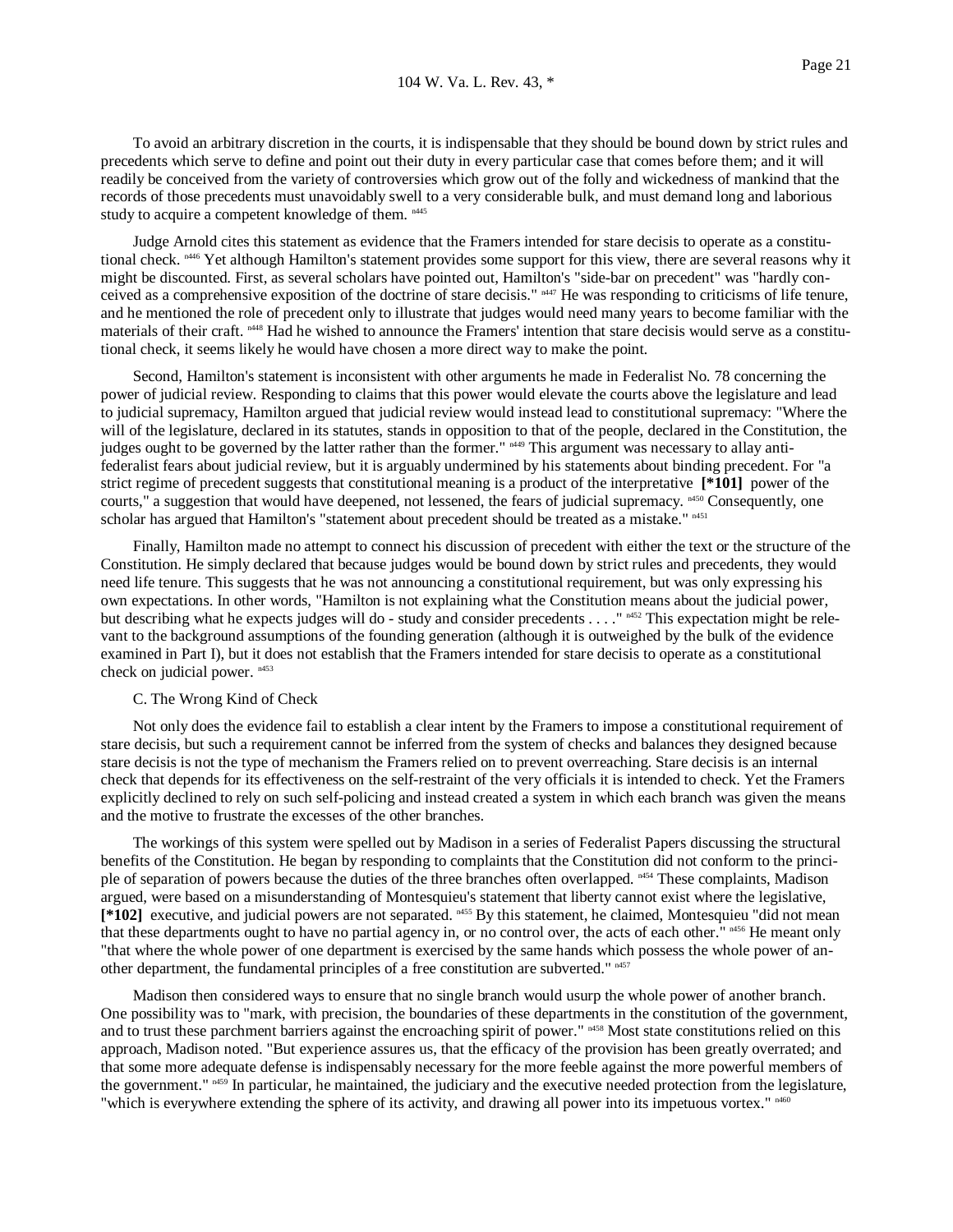Another possibility was to provide that whenever two of the three branches were dissatisfied with the third, they could call a convention for altering, or correcting breaches of, the Constitution.  $n461}$  This suggestion had been made by Thomas Jefferson in his Notes on the State of Virginia, and Madison agreed that it had some merit. n462 Because no branch had "an exclusive or superior right of settling the boundaries" of power, he argued, it made sense that disputes should be resolved by the "people themselves, who, as the grantors of the commission, can alone declare its true meaning, and enforce its observance."  $n463$  Madison, however, ultimately rejected this solution. He argued that frequent appeals to the people would shake their faith in the Constitution. n464 He also maintained that such appeals would be futile. Most conventions, he believed, would be called by the executive and the judiciary to restrain the legislature. But because legislators would outnumber judges and the president and have more influence with the people, they would win most public battles over [\*103] the distribution of power. n<sup>465</sup>

Having rejected the "mere demarcation on parchment of the constitutional limits of the several departments,"  $n^{466}$  as well as recurring conventions to clarify those limits, Madison turned to the only approach he thought likely to prevent the concentration of power. The interior structure of government, he argued, must be arranged so "that its several constituent parts may, by their mutual relations, be the means of keeping each other in their proper places."  $n467$  How could this be done? Not by relying on the self-restraint of each branch. For "if men were angels, no government would be necessary," and "if angels were to govern men, neither external nor internal controls on government would be necessary." <sup>n468</sup> Instead, Madison argued, the Constitution must rely on the ambitions of each department to check the ambitions of the others. <sup>n469</sup> It must ensure that each branch, by pursuing its own desire for power, would thereby frustrate the efforts of the other two branches to augment their power.

 The great security against a gradual concentration of the several powers in the same department consists in giving to those who administer each department the necessary constitutional means and personal motives to resist encroachments of the others. The provision for defense must in this, as in all other cases, be made commensurate to the danger of attack. Ambition must be made to counteract ambition. The interest of the man must be connected with the constitutional rights of the place.  $n470$ 

Madison's theory is reflected in numerous aspects of the Constitution.

 Congress is given broad authority to lay taxes, regulate foreign and interstate commerce, and make laws concerning a variety of subjects,  $n471$  but these powers are checked by the president's right to veto legislation  $n472$  and his obligation to [\*104] "take Care that the Laws be faithfully executed." <sup>n473</sup> The president, in turn, is given the power to make treaties and appoint ambassadors, judges, and officers, but these powers are checked by the requirement that he obtain the advice and consent of two-thirds of the Senate.  $n474}$  In addition, although the president has the power to veto bills, the full Congress can override his veto with a two-thirds vote.  $n475$  The two houses of Congress can also join forces to impeach and convict the president for treason, bribery or other high crimes and misdemeanors. n476 And should the president and Congress conspire to violate the Constitution, the courts can exercise the power of judicial review to strike such actions down.  $n477$ 

 The structural checks on the judiciary also conform to this approach. The president and Senate have initial control over the appointment of judges and can use that authority to appoint individuals with a reputation for self-restraint.  $n_{18}$ Once in office, judges have the power to hear and resolve cases and controversies over which they have jurisdiction. But if they overstep their authority, the executive and legislative branches have "the necessary constitutional means and personal motives" to reign them in.  $n479$  The president can refuse or delay enforcement of judicial orders,  $n480$  and Congress can impeach renegade judges <sup>n481</sup> or exercise its control over the size and jurisdiction of the judiciary. <sup>n482</sup> Thus, any effort by the judiciary to aggrandize its power will be met by "opposite and rival interests," and "the private interest of every individual may be a sentinel over the public rights." n483

 Stare decisis does not operate like these inter-branch checks. It is not **[\*105]** something the other branches do to prevent the judiciary from overreaching, but is instead an intra-branch doctrine of self-restraint. As a result, it is no more effective as a check on judicial overreaching than is a "mere demarcation" of the boundaries of judicial power.  $n484$ And the Framers expressly declined to rely on such "parchment barriers against the encroaching spirit of power."  $n485$ 

 One might argue that stare decisis is an effective check on judicial power because a failure to adhere to precedent could lead the other branches to exercise their leverage over the courts. This is certainly possible. If Congress regards adherence to precedent as critical to judicial decision-making, it can penalize an inattention to precedent by restricting the courts' jurisdiction. Under this scenario, however, stare decisis does not function as a check on judicial power. The check is congressional control over jurisdiction. Stare decisis is simply a policy by which the courts can forestall the imposition of that check. <sup>n486</sup> To offer an analogy, the Senate would likely reject the president's cabinet nominees if they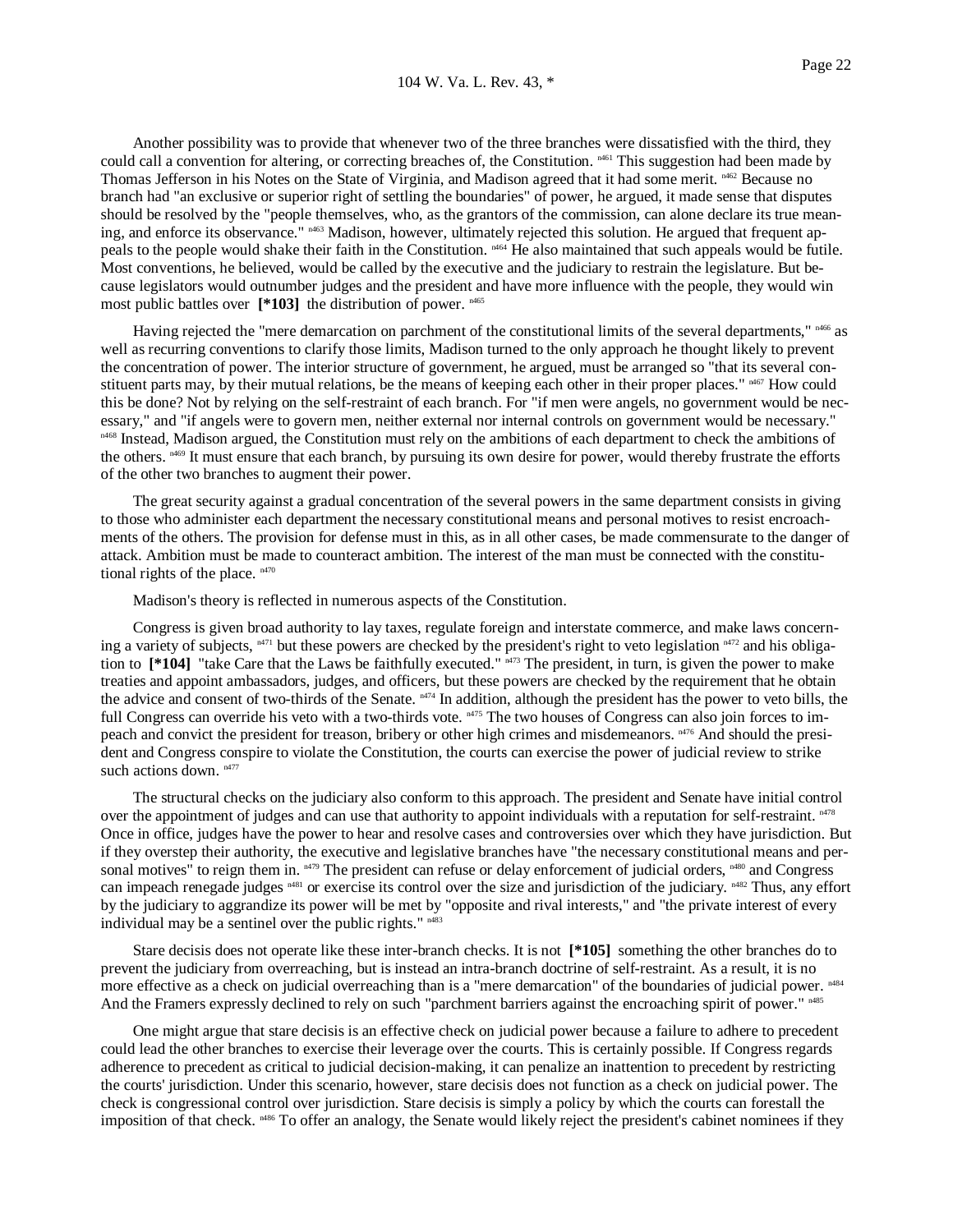were unqualified. But this does not mean that the president's internal obligation to choose qualified cabinet members functions as a check on his power. The check is the Senate's power to reject the president's nominees. The policy of choosing qualified nominees is simply a way for the president to avoid the imposition of that check.

 Of course, the mere fact that stare decisis is not the kind of check the Framers relied on does not mean they would have rejected it outright. As Madison stated in his letter to Jefferson, he thought the judges' oath to uphold the Constitution would contribute to their impartiality.  $n487$  The oath, like stare decisis, is not something the other branches do to the courts, but is instead a selfpolicing mechanism. And it would be absurd to suggest that the oath is only binding to the extent that the other branches punish judges for violating it. But, the oath, unlike stare decisis, is explicitly required by the text of the Constitution. n488 And though Madison argued that such "parchment barriers" were inadequate **[\*106]** to prevent overreaching, the Framers nonetheless expressed a clear intent that the oath be honored. Stare decisis is not mentioned in the text, and there is little direct or indirect evidence that the Framers intended for it to serve as a check. Thus, in order to assert that it is constitutionally required, we must establish not only that it does not conflict with other checking mechanisms; numerous provisions that were never considered by the Framers could meet this test. Instead, we must establish that the Framers regarded stare decisis as necessary to the system of checks and balances. Yet as Madison's discussion makes clear, the Framers could not have regarded stare decisis as necessary to that system because it was precisely the kind of check they viewed as inadequate to guard against "the encroaching spirit of power." <sup>n489</sup>

### III. NON-PRECEDENTIAL DECISIONS AND THE VALUES OF STARE DECISIS

 To conclude that stare decisis is not dictated by the background assumptions of the founding generation or by the Framers' intent does not resolve the matter entirely. Regardless of what the Constitution required in 1789, it is possible that our expectations about the exercise of judicial power have changed sufficiently over time so that what was once simply a prudential concern has now assumed constitutional significance. The conduct of the courts alone may have altered the equation. By consistently following stare decisis for nearly a century and a half, the courts may have staked their legitimacy upon adherence to precedent. If so, could they really abandon the practice now? The Constitution may or may not require a specific procedure for deciding cases, but surely it requires a legitimate judiciary. <sup>n490</sup> And if stare decisis has become indispensable to judicial legitimacy, then for all intents and purposes it has become a constitutional requirement as well.

 The question remains, of course, whether stare decisis is in fact essential to judicial legitimacy. Some scholars and judges clearly believe that it is. More than a half-century ago, Justice Roberts wrote that "respect for tribunals must fall when the bar and the public come to understand that nothing that has been said in prior adjudication has force in a current controversy."  $n491$  More recently, the plurality in Planned Parenthood v. Casey wrote that "to overrule under fire in the absence of the most compelling reason to reexamine a watershed decision would subvert the Court's legitimacy beyond any serious question." n492 Some, on the other hand, question whether stare decisis can even be defended. One professor **[\*107]** has argued that adherence to erroneous decisions, at least in the constitutional arena, violates the courts' duty "to say what the law is."  $n493$  Others have suggested that a system ostensibly committed to justice cannot justify a decision-making process that necessarily produces unjust results.  $n494$ 

 Part of the problem in answering the question is that legitimacy is subjective: it depends upon the perception of those who are empowered to confer acceptance - in a democracy, the people. Yet without abandoning the practice of stare decisis altogether, it is difficult to know whether the public would accept a judiciary that did not decide cases based on precedent. Even an opinion poll might not provide a conclusive answer because legitimacy is also a functional concept. One can speculate about what practices would or would not be legitimate, but the only real test is to put them into play and see what happens. n495

 A definitive answer to the problem of legitimacy is beyond the scope of this article, and is probably unnecessary in any case. The courts are unlikely to abandon stare decisis completely and deviations within a certain range have always been accepted.  $n496$  More importantly, even if stare decisis is necessary for judicial legitimacy, it does not automatically follow that the discrete practice of issuing non-precedential opinions threatens that legitimacy. Stare decisis is not an end in itself, but a means to serve important values of the legal system.  $n497$  Therefore, as long as non-precedential opinions do not undermine those values, the legitimacy of the courts will be preserved.

 In this Part, I describe the values that are said to be served by adherence to precedent and consider the degree to which those values actually are promoted by the current practice of stare decisis. I then argue that non-precedential decisions do not significantly undermine these values. As long as courts adopt narrow rules for determining whether a decision should have precedential force, along with mechanisms to ensure compliance with those rules, nonprecedential opinions pose little danger to the underlying values of stare decisis. **[\*108]**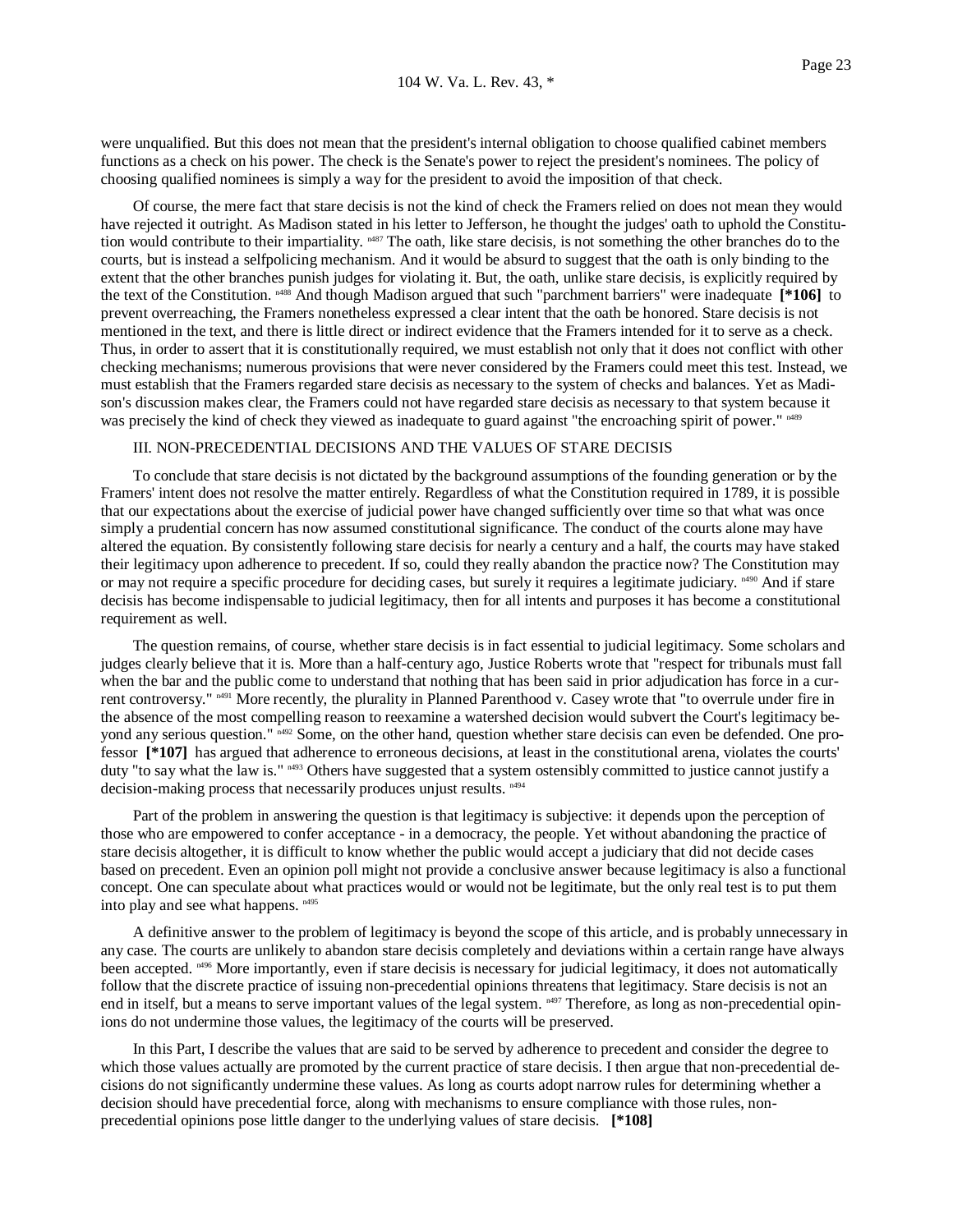## A. The Values Served by Adherence to Precedent

The most frequent claim made on behalf of stare decisis is that it fosters certainty in the law. <sup>1498</sup> By agreeing to follow established rules, the courts enable individuals to predict the legal consequences of their actions.  $n499A$  person who writes a will according to accepted procedures can be confident that the courts will enforce that will after his or her death. Likewise, a corporation developing a new product can anticipate its liability for potential defects. This certainty is desirable in its own right: it satisfies a basic human need for security and stability.  $n500$  Certainty also has instrumental worth. When individuals and businesses are able to predict the circumstances under which courts will enforce contracts, impose tort liability, or extend the protection of bankruptcy laws, they are more likely to engage in the kinds of activities that lead to a prosperous and productive society. By contrast, if courts routinely change legal rules, people will hesitate to risk their time and money in pursuit of goals that might ultimately be thwarted.

An equally important value said to be served by stare decisis is equality. n<sup>501</sup> When the courts decide today's cases in accordance with yesterday's cases, they ensure that legal rules are applied consistently and fairly. n502 As Karl Llewellyn observed, there is an "almost universal sense of justice which urges that all men are properly to be treated alike in like circumstances."  $503$  This sense of justice is especially strong in our society. From the Declaration of Independence's claim that "all men are created equal" n504 to the Fourteenth Amendment's guarantee of "equal protection of the laws," n<sup>505</sup> our democracy has displayed a deep commitment to the principle of equal treatment. By adhering strictly to their own precedents, the courts help to strengthen that commitment.

The third value served by stare decisis is judicial efficiency.  $n_{506}$  Though less lofty than equality, efficiency is vital to our legal system. If individuals with legitimate grievances cannot have their complaints heard within a reasonable time, the courts will have failed in their role as a protector of rights. Stare decisis **[\*109]** helps prevents this from happening. By basing their decisions on precedent, courts avoid the need to reexamine all legal principles from scratch. n507 They can take for granted a certain number of principles and focus their energy on issues that are truly in dispute. "The labors of judges would be increased almost to the breaking point if every past decision could be reopened in every case," wrote Justice Cardozo. n<sup>508</sup> By following precedent, a judge can lay his "own course of bricks on the secure foundation of the courses laid by others who have gone before him." n509

Finally, proponents of stare decisis claim that it promotes judicial restraint and impartiality. n<sup>510</sup> When judges are required to base their decisions primarily on precedent, they have less room to exercise discretion or bias. n<sup>511</sup> This, in turn, reinforces the perception that we live under a government of laws and not of men. In the words of the second Justice Harlan, adherence to prior decisions, even those that are incorrect, is justified by "the necessity of maintaining public faith in the judiciary as a source of impersonal and reasoned judgments."  $n512$ 

 These four values provide strong support for a doctrine of precedent. Yet some scholars question the extent to which the actual practice of stare decisis serves these values. For instance, because American courts do not regard precedent as absolutely binding, some writers argue that the value of certainty is not significantly realized. n513 How, they ask, can individuals predict the legal consequences of their actions if courts are free to overrule precedents they find sufficiently disagreeable? n514 A non-absolute policy of stare decisis also impairs **[\*110]** judicial efficiency. n515 When the courts are not absolutely bound by prior decisions, they must evaluate precedents for their merit as well as their applicability. n516 They also must apply the standard for determining whether a particular decision can be overruled. This creates additional work for the courts, especially as the number of precedents increases. In Planned Parenthood v. Casey alone, the Court devoted fifteen pages to a discussion of stare decisis. n<sup>517</sup> Thus, it is unclear how much efficiency is created by adherence to precedent. n518

 Another writer argues that even if stare decisis were strictly followed, it could never achieve the goal of equality. n519 When a court treats one party unjustly, this argument goes, stare decisis dictates that the court also treat a similarly situated party unjustly. n<sup>520</sup> But although the court thereby ensures equal treatment among those two parties, it necessarily treats them differently from all other parties who are treated justly.<sup>n521</sup> And because "every person in the world is situated identically with respect to his or her entitlement to be treated justly," this differential treatment violates the principle of equality. n<sup>522</sup>

Finally, some scholars question whether stare decisis actually ensures judicial impartiality.  $n523$  This claim is valid, they argue, "if and only if it can be assumed that the judge who laid down the original rule was himself free from bias or prejudice."  $n524$  If he was not, "the doctrine of precedent surely runs the risk of inexorably perpetuating that bias or prejudice in every subsequent decision . . . " n525 Other scholars argue that stare decisis is not even needed to ensure judicial integrity. n526 The civil law expressly forbids reliance on precedent, they argue. Yet, "there is no complaint on the Conti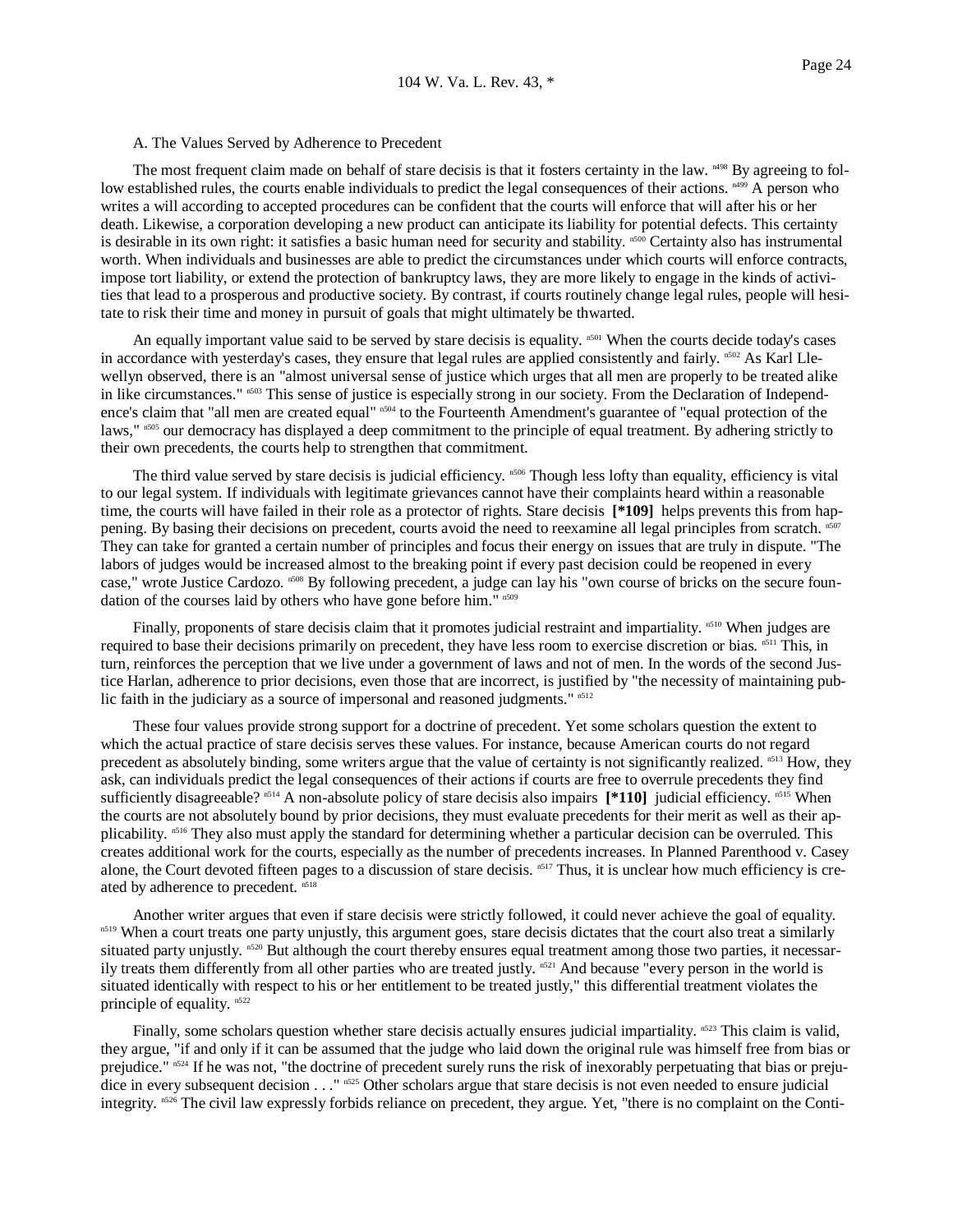nent that the judges are not sufficiently bound, as impartiality may be obtained by requiring a statement of the reasons on which a judgment is based even though no prior cases are cited." n527

 These arguments raise valid questions about the extent to which the current **[\*111]** practice of stare decisis promotes the values it is thought to serve. However, even if the current practice has not been fully successful, it also has not been entirely unsuccessful. Individuals may not always be able to predict the legal consequences of their actions, but vast areas of the law remain fixed and unchanged. Likewise, although absolute equality may be unobtainable, the practice of treating like cases alike assures a measure of equal treatment that would be difficult to obtain if judges were free to apply different substantive rules in every case. And though the efficiency benefits of stare decisis may diminish as precedents pile up, a system in which the courts "eyed each issue afresh in every case" n528 would certainly be more unwieldy. Thus, any attempt to eliminate stare decisis, even in its non-absolute form, would threaten values that are important to the legal system.

### B. Non-Precedential Opinions and the Rule of Disposition

 But although a complete abandonment of stare decisis might undermine these values, the practice of issuing nonprecedential decisions does not necessarily have the same effect. For one thing, the practice likely increases judicial efficiency instead of reducing it. According to one empirical study, "selective publication significantly enhances the courts' productivity." n529 Judges save time writing nonprecedential opinions because they need not include the facts or worry about how their words will be scrutinized in the future. n530 They also save time researching legal issues, because the body of case law is substantially reduced.  $n531$ 

 More fundamentally, non-precedential opinions do not eliminate the restraining force of stare decisis. As Professor Frederick Schauer has demonstrated, the doctrine of precedent restrains courts in two ways. n532 First, it requires a court to decide today's case in conformance with yesterday's decision. n533 This is the backward-looking aspect of stare decisis. Second, because **[\*112]** tomorrow's court must treat today's decision as presumptively binding, a court must also consider the implications of its decision for any case that might arise in the future. n534 This is the forward-looking aspect of stare decisis. A court issuing a nonprecedential decision is relieved of this latter responsibility, but still has an obligation to follow past decisions. And it is this obligation that preserves the force of stare decisis. In other words, if Tuesday's court is bound by Monday's decision, and Wednesday's court is also bound by Monday's decision, why should it matter that Tuesday's decision is non-precedential? As long as both the Tuesday and Wednesday courts follow Monday's decision, there will be no difference between the two opinions, and certainty, equality, and judicial integrity will be maintained.

 The primary objection to this argument is that although both the Tuesday and Wednesday courts must adhere to the same decision, few cases are identical. The facts of Tuesday's case will likely differ in some way from the facts of both Monday's and Wednesday's cases. As a result, Tuesday's decision will carve out a rule that was not encompassed by Monday's decision. And because Wednesday's court will not be bound by that rule - and may not even be aware of it there will be less certainty and equality in the law and a greater potential for judicial bias.

 The objection does not refute the argument, however; it merely demonstrates that the key consideration is the scope of the rule that determines how a case must be disposed - what I will call the rule of disposition. If the rule is broad, allowing courts to issue non-precedential decisions whenever a case is remotely similar to an earlier case, the deviation between precedential and nonprecedential decisions will be significant and a body of underground law will develop. However, if the rule is sufficiently narrow, the deviation between Monday's and Tuesday's decisions will be practically non-existent, and the values of certainty, equality, and judicial impartiality will be preserved.

 In many circuits, the rule of disposition is already narrow. The Seventh Circuit provides that an opinion shall be published - and therefore precedential - if it does any one of the following: 1) establishes or changes a rule of law; 2) involves an issue of continuing public interest; 3) criticizes or questions existing law; 4) constitutes a significant and non-duplicative contribution to legal literature; 5) reverses a lower court opinion that was published; or 6) disposes of a case on remand from the Supreme Court. n535 The Fourth, Fifth, Sixth, Ninth, and D.C. Circuits also have fairly extensive rules. n536 Other circuits, by contrast, provide **[\*113]** almost no guidance as to when a decision should be given precedential effect. The Eighth Circuit rules state that unpublished opinions are not precedent, but do not specify how judges should decide whether or not to publish. n537 The Tenth and Eleventh Circuits are similarly silent on this matter. n538 Apparently, in these circuits the decision is left to the discretion of the panel issuing the opinion. It is no surprise, therefore, that Judge Arnold complains about the growth of an underground body of case law. n539 Without a detailed rule of disposition, such a development is inevitable. n540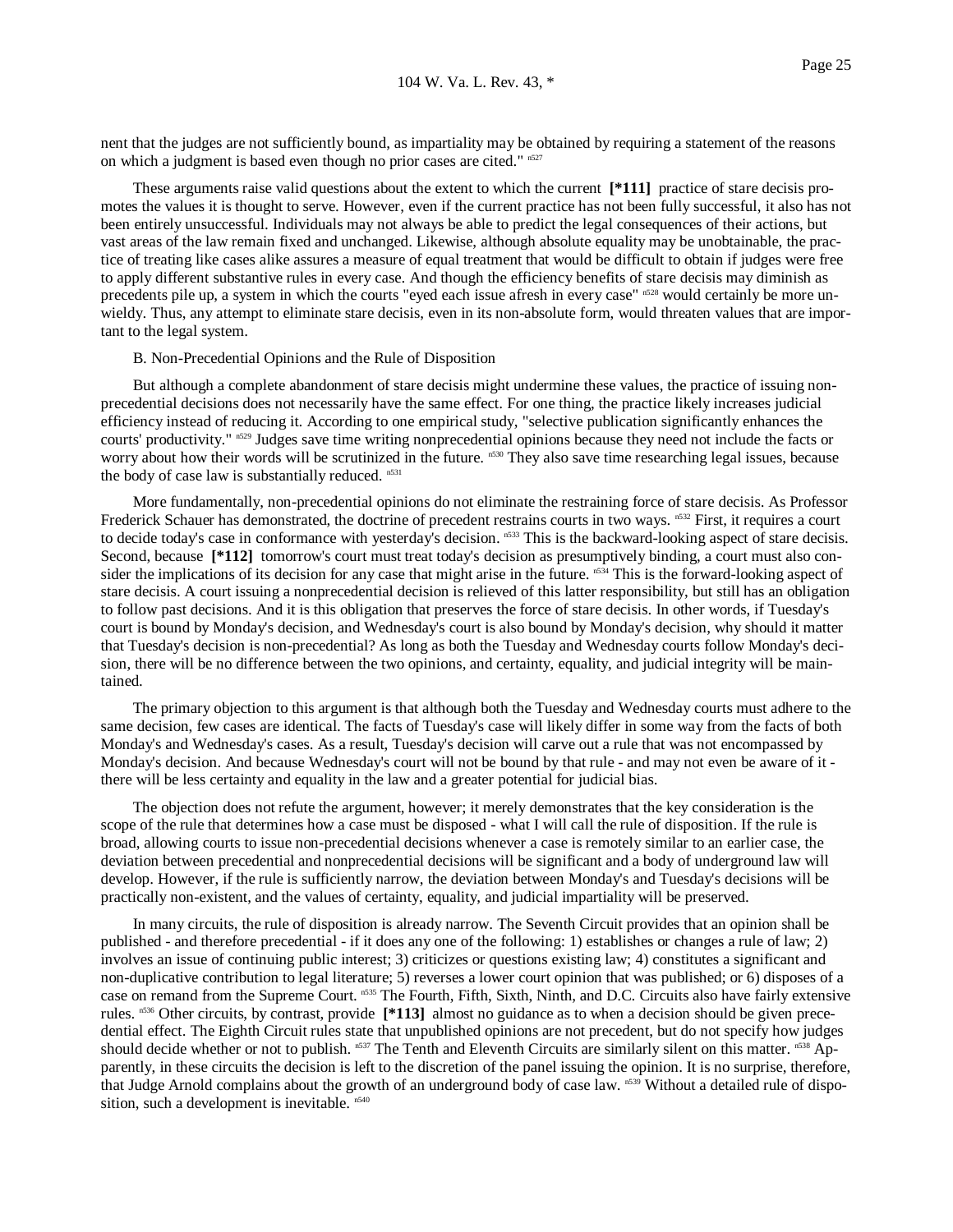What exactly should the rule of disposition provide? The goal is to ensure **[\*114]** that non-precedential opinions offer nothing that cannot already be found in the case law. Therefore, the rule should be narrow enough to ensure that all nonprecedential opinions are merely mechanical and rote applications of existing doctrine. Although the Seventh Circuit rule is a promising start, the courts should adopt an even more detailed rule that combines aspects of the current practice in all the circuits and in some state courts. I recommend that an opinion be given precedential effect if it: n<sup>541</sup>

1) establishes, alters, modifies or clarifies a rule of law;

2) calls attention to a rule of law that appears to have been generally overlooked;

 3) applies an established rule to facts significantly different from those in previous published opinions applying the rule;

 4) contains an historical review of a legal rule that is not duplicative, or explains, criticizes, or reviews the history of existing decisional law or enacted law;

5) criticizes or questions the existing rule;

6) disposes of a case in which the lower court or agency decision was published;

 7) reverses a decision by a lower court or agency, or affirms the decision on grounds different from those set forth below;

 8) involves a case that has been reviewed by the Supreme Court and had its merits addressed by a Supreme Court opinion;

9) resolves, identifies, or creates an apparent conflict within the circuit or between the circuit and other circuits;

10) interprets state law in a way conflicting with state or federal precedent interpreting the state rule;

11) is accompanied by a concurring or dissenting opinion;

- 12) is an en banc opinion; or
- 13) involves a legal or factual issue of unique interest or substantial public importance.

 This rule is admittedly complex at first glance, but it can be broken down into several categories that make it easier to understand. Sections 1 through 5 concern the substantive legal rule in the case and direct the court to issue a precedential opinion if it has done anything other than routinely apply an established rule to facts highly similar to those of previous precedential opinions. Sections 6 through 8 relate to the actions of lower and higher courts in the same case. The point here is to flag cases that have been addressed in a meaningful way by either a lower or a higher court or that have been the subject of disagreement along the hierarchical ladder. Sections 9 and 10 focus on potential conflicts both within a circuit and between circuits, and on conflicting interpretations  $[*115]$  of state law. Sections 11 and 12 concern the status of the court deciding the case: if the court is divided or is en banc, there is good reason for giving the opinion precedential effect. Finally, section 13 focuses on the subject matter of the case and requires a precedential opinion if the topic is of unique public interest or importance. The reasoning here is that such cases will usually raise new and significant legal issues even if they appear to be squarely covered by an existing legal rule.

 Categorized in this way, the rule can be easily grasped and applied. If judges follow these guidelines, an opinion adding anything even remotely new to the law would become binding precedent. And any opinion not given precedential effect would be so redundant and routine that its absence from the body of case law would in no way undermine the values served by stare decisis.

 Of course, this leads to another objection, which is that even if courts adopt a narrow rule of disposition, there is no guarantee that it will be followed. Judges are faced with many pressures when deciding a case and may be tempted to issue a non-precedential opinion even though the rules direct otherwise. They may hope to bury a decision that is unsupported by case law or that fails to adequately address arguments by one party.  $n<sup>542</sup>$  Whatever the reason, if judges wish to circumvent the requirements of the rule, there is nothing to prevent them from doing so.

 This argument proves too much, however. Judges are free to ignore and distort not only the rule of disposition, but any rule of law. Even in a precedential opinion, they can rely on false distinctions, shoddy reasoning, or incomplete statements of the law to avoid the force of precedent. So if the lack of assurance that judges will follow a given rule renders stare decisis ineffective, we are in trouble even without nonprecedential decisions. Yet most of us do not believe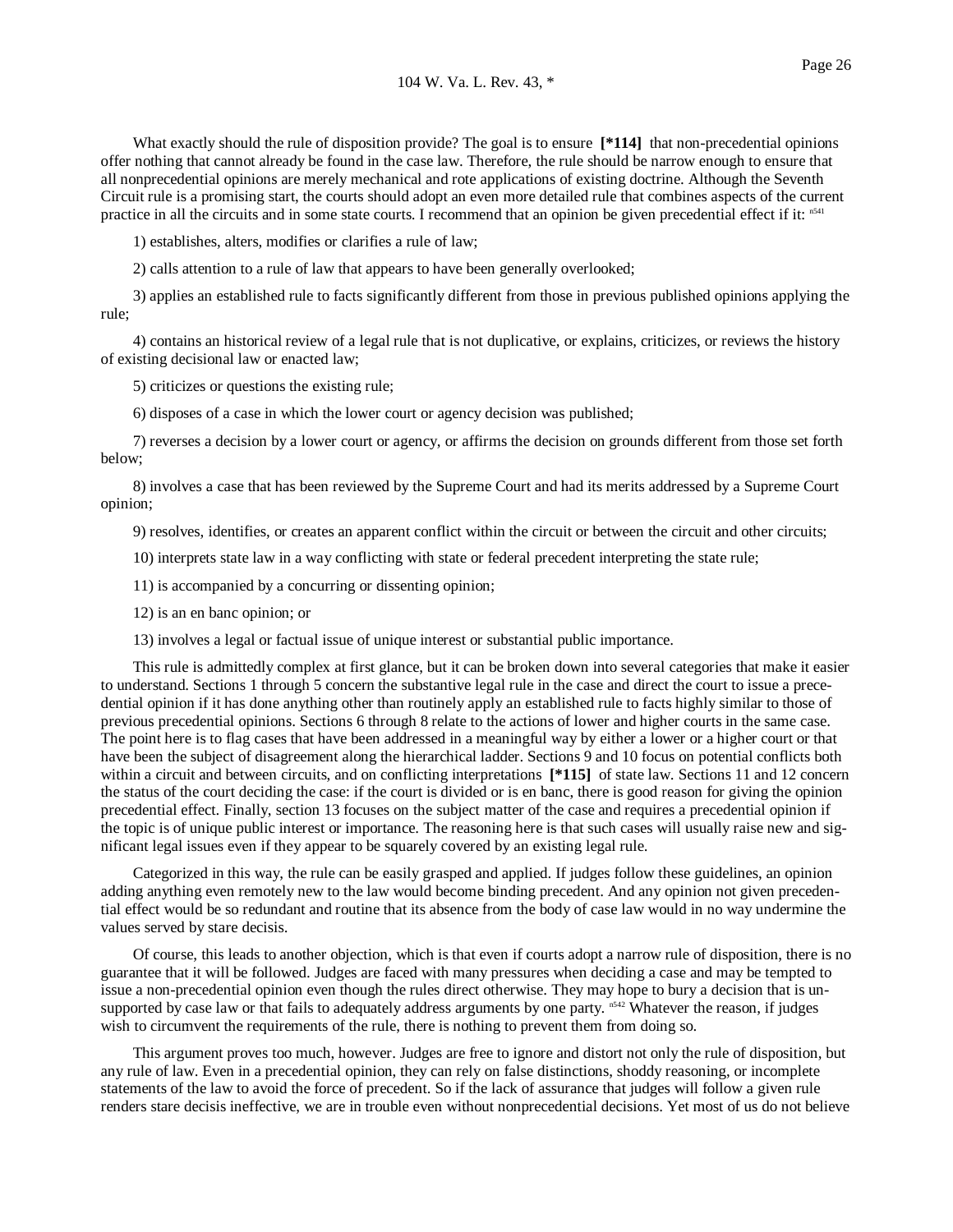that simply because judges can get away with ignoring rules of law they will necessarily do so. We recognize that judges are restrained by the very methods and practices that constitute the activity of judging - what Karl Llewellyn called "operating technique." n543 In addition, Stanley Fish has emphasized the way in which people are constrained by membership in a "community of interpretation." <sup>n544</sup> Because judges are socialized members of a profession with similar training and practice, Fish argues, they internalize ways of reading and understanding legal texts that limit their discretion. <sup>n545</sup> If such constraints give us confidence that judges will follow ordinary rules of law, they should also provide assurance that judges will follow a rule of disposition. "We are trusted sufficiently **[\*116]** to decide a case[,]" one judge has noted. "Why can't sic we be trusted enough to then make the ancillary decision whether it should be published?" n546

 Two potential responses might be offered. The first is that a rule concerning the manner of disposition is less likely to command respect and adherence than a rule concerning the content of the disposition. It is one thing for a judge to disregard a rule that protects the vague and indefinite values of certainty and equality; it is far different to ignore a rule that protects the legitimate expectations of a party immediately at hand. The injustice of the latter situation is more palpable and therefore more of a restraint on the judge. Although this argument initially seems appealing, it has several flaws. For one thing, it assumes that judges care more about the interests of the parties before them than about the overall integrity of the law, an assumption that is questionable in light of the frequency with which courts apply precedents they believe to be unjust. Moreover, the most likely reason a judge would disregard a rule of disposition is to cover up her manipulation of a rule affecting the outcome of the case. Therefore, it makes little difference whether judges are more inclined to disregard rules of disposition than rules of decision. Their fidelity to the former will usually be tested only after they have already decided to ignore the latter.

 The more formidable response is that although judges are trusted to apply rules of law generally, their work is policed by Supreme Court and en banc review. Even if only a small fraction of cases are ultimately reversed through this process, the mere possibility of being caught keeps judges from intentionally distorting rules of law. Non-precedential decisions are also subject to reversal. But because of limited time and resources, the Supreme Court and en banc courts are less likely to review decisions that affect only the immediate parties and will not become binding precedent. n<sup>547</sup> Judges realize this, and thus feel less constrained to follow not only the rule of disposition, but any rule of law, because by issuing non-precedential decisions they can keep deviations from precedent off the radar screen.

 The strength of this argument depends upon the validity of the premise that the Supreme Court and the en banc courts care more about the long-term effects of bad decisions than about whether the parties receive justice - or at least that given two equally unjust decisions, the courts would first review the one likely to be perpetuated. With regard to the Supreme Court, this premise seems mostly accurate. The Court follows a general policy of using its certiorari discretion to resolve important issues of law, not to correct case-specific errors. n548 And although the justices occasionally grant certiorari to review nonprecedential  $[*117]$  opinions,  $n^{549}$  it seems a safe bet that they are more likely to review opinions that have precedential effect. The circuit courts use varying criteria for deciding whether to hear a case en banc, n550 and they may be more inclined than the Supreme Court to review non-precedential opinions that deviate from circuit precedent. Unfortunately, there appears to be no way of testing this empirically. Even if the majority of decisions reviewed en banc are precedential, this could simply be evidence that judges are in fact following the rule of disposition. It could also be evidence that non-precedential opinions, true to design, rarely involve important issues worthy of review (in which case, they would not attract en banc attention even if they were precedential).

 That said, I am willing to accept the proposition that, other things being equal, the en banc courts, like the Supreme Court, are more likely to review precedential opinions than non-precedential opinions. Even so, that is not a sufficient reason to eliminate non-precedential opinions. For although these modes of review cannot be relied upon to keep judges in line, there are other mechanisms available to guard against potential abuses.

 The first mechanism is a requirement that even when a court issues a non-precedential opinion it must give reasons for its decision. Surprisingly, Judge Arnold's opinion does not mention this requirement; it leaves courts free to issue one-line summary dispositions that simply state "affirmed" or "reversed" - as long as the disposition can be cited as precedent in later cases. n551 But surely courts will be more constrained under a regime in which they must explain their decisions, however briefly, than under a regime in which they need not give reasons but must allow citation to one-line summary dispositions. Setting aside the problem of how a court could possibly be held to a one-line disposition that gives no details of the case, the requirement of a written opinion has **[\*118]** at least two advantages. First, the process of justification itself has a restraining effect for it forces a court to confront the weaknesses of its conclusion. n552 This is a familiar phenomenon: nearly everyone has had the experience of making a snap judgment, only to find that it cannot be justified on paper. Judges face this same difficulty and often talk about decisions that just "won't write" no matter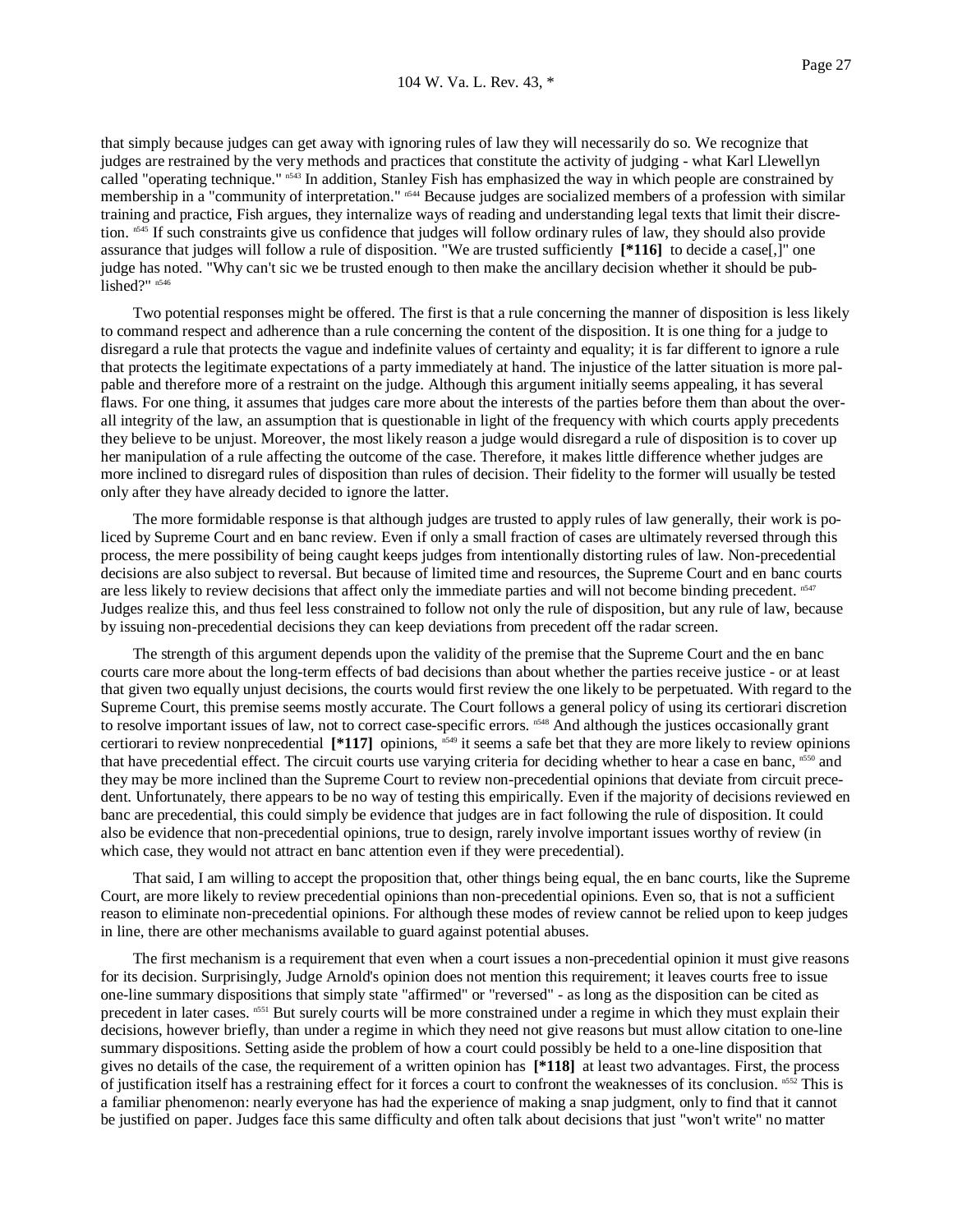how appealing they seemed during conference. n553 Second, a written opinion provides a basis for evaluation by the parties in a case, by the bar at large, and by the academy. Judges pride themselves on their independence, and rightly so. However, they are still part of the legal community, and when forced to write an opinion that will be read and scrutinized by others within this community, they are less likely to deviate from rules of law.

 One might respond that the requirement of a written opinion will only encourage compliance with substantive rules of law, not with the rule of disposition. After all, how many lawyers and scholars will examine whether a particular opinion was properly labeled as nonprecedential; they are more likely to focus on the outcome of the case. However, this response misses the point. As noted above, the most likely reason a judge would circumvent the rule of disposition is to cover up her manipulation of substantive rules of law. So any measure that increases compliance with substantive rules of law will also increase compliance with the rule of disposition by eliminating the incentive to depart from it. n554

 In addition to this external scrutiny of court decisions, there are also several internal mechanisms that can be employed to guard against judicial noncompliance. First, the circuits can require that decisions be given precedential effect unless all three judges on the panel agree otherwise. Although a few circuits already have adopted this rule, most either leave the decision to a majority of judges on the panel or provide no guidelines. n555 Some judges claim that, in **[\*119]** practice, the decision is nearly always left to the author, which would suggest that it makes no difference what the rule specifies. n556 However, it seems probable that at least sometimes judges defer to the author's preference because they cannot insist on publication alone and do not want to appear difficult. A formal requirement of unanimity may lessen the reluctance of judges to express their true beliefs on the matter and thus provide a front-line defense against manipulation of the practice.  $n557$ 

 Second, because it is possible that an entire panel may agree to circumvent the rule of disposition, the staff of each circuit could distribute summaries of non-precedential opinions before they are issued. Several circuits currently distribute pre-publication reports of precedential opinions so that judges can quickly scan for decisions that appear erroneous. If non-precedential decisions were added to this list, judges would be more aware of the opinions that are being omitted from the body of case law. The D.C. Circuit has already adopted this approach. n558 As a further check, the circuits could adopt rules allowing any judge on the court to request, within a certain time frame, that a decision previously designated as non-precedential be given precedential effect. The panel could then be given an opportunity to explain its reasons for issuing a nonprecedential decision. But if the judge was unsatisfied with the explanation and could persuade a limited number of other judges that the opinion should be given precedential effect, the panel would be required to change the form of disposition. n559

 Other safeguards could also be implemented. Circuits could require that each non-precedential decision explain not only the reasons for the outcome but also the panel's reason for not issuing a precedential opinion. They could also assign staff members to scrutinize recently issued non-precedential opinions and distribute lists of those that potentially deviate from the circuit's rules. Judges **[\*120]** could then examine the opinions on these lists and request that any nonprecedential opinions be re-designated as precedential.

 A likely objection to these internal mechanisms is that they would be expensive and time-consuming. Judges already have enough work without monitoring the flood of non-precedential opinions that are issued each week. But although these procedures might increase the workload somewhat, the complete elimination of nonprecedential opinions would certainly increase it more. Moreover, if courts are able to assign some of the oversight duties to staff members, the burden on judges would be minimal.

 The point of this discussion is not to provide a detailed framework that the circuits can implement wholesale. Each circuit has different needs and must develop a monitoring system that suits those needs. The point is to demonstrate that there are ways to guard against the use of non-precedential opinions to deviate from rules of law, and that those methods are every bit as effective as the potential for Supreme Court and en banc review. If non-precedential opinions are undermining the values that are served by stare decisis, it is not because they necessarily must do so. It is only because adequate safeguards have not been implemented to assure the same degree of conscientiousness that is expected of judges generally.

## **CONCLUSION**

 After being ignored for more than two centuries, the constitutional status of stare decisis is poised to emerge as a central topic in federal courts litigation and scholarship. Judge Arnold's analysis in Anastasoff v. United States has opened up a provocative line of inquiry that lawyers and judges will likely mine for years to come. This is unquestionably a positive development. For decades, most scholars have focused exclusively on the jurisdictional aspects of Article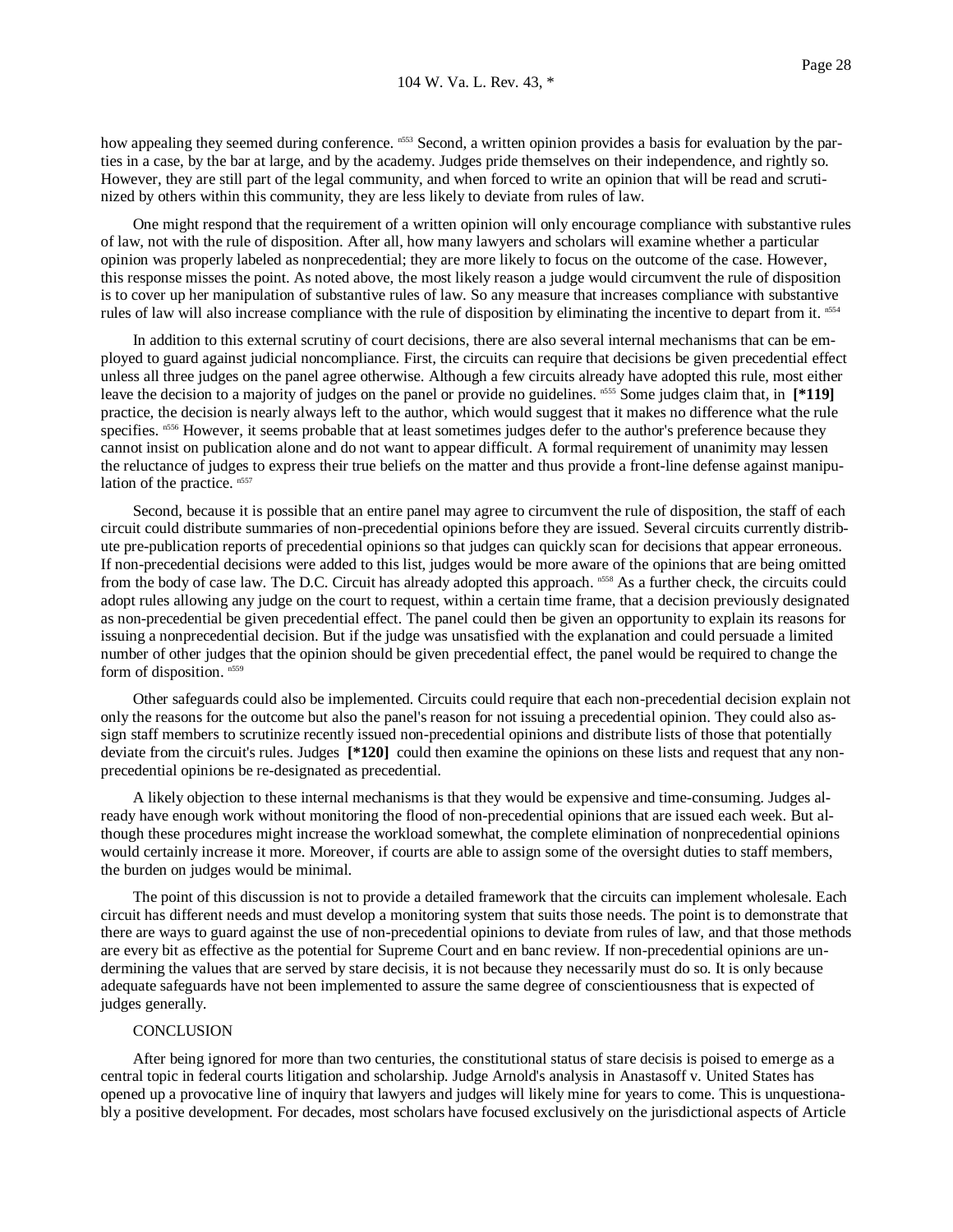III, asking how far the judicial power extends. Now, the academic community can begin to focus on the equally important question of what the judicial power entails.

 But although Judge Arnold's analysis points out a valuable new area of research, his conclusions about the history of stare decisis are contestable. Far from being an immemorial custom, the obligation to follow precedent developed over hundreds of years in response to the changing needs and conditions of the legal system. It was not finally accepted in England until the late eighteenth century and was widely disregarded by judges in this country until the beginning of the nineteenth. It is therefore doubtful that the founding generation would have viewed stare decisis as an inherent limit on judicial power. It is also doubtful that the Framers intended for stare decisis to operate as part of the checks and balances implicit in the Constitution's structure. The Framers expressed few concerns about the potential abuse of judicial power and thought the courts would be sufficiently restrained by other checks, such as impeachment and congressional control over jurisdiction. Moreover, stare decisis is an intra-branch check that depends upon the self-restraint of the very officials it is meant to constrain. **[\*121]** The Framers, however, eschewed such self-policing in favor of a system in which each branch was given "the necessary constitutional means and personal motives" to frustrate the ambitions of the other branches.

 If stare decisis is constitutionally required, it is not because of original understanding, intent, or the structure of the constitution. Instead, it is simply because the courts have staked their legitimacy upon adherence to precedent.

 Even if this is true, however, it does not follow that non-precedential opinions are also unconstitutional. Stare decisis is not an end in itself, but a means to serve important values in the legal system. And as this Article demonstrates, the practice of issuing nonprecedential opinions does not necessarily undermine those values. As long as courts adopt a narrow rule of disposition and mechanisms to assure compliance with that rule, the values of stare decisis will be preserved and the legitimacy of the courts will be maintained.

# **Legal Topics:**

For related research and practice materials, see the following legal topics: Civil ProcedureJudicial OfficersJudgesGeneral OverviewGovernmentsCourtsJudgesGovernmentsCourtsJudicial Precedents

# **FOOTNOTES:**

n1 See infra notes 41-42 and accompanying text.

n2 See JAMES W. TUBBS, THE COMMON LAW MIND: MEDIEVAL AND EARLY MODERN CONCEPTIONS, 17, 179 (2000).

n3 See infra notes 56-59 and accompanying text.

n4 For instance, the Court has stated on several occasions that stare decisis is not "an inexorable command." E.g., Agostini v. Felton, 521 U.S. 203, 235-36 (1997). However, this does not necessarily imply that courts are free to abandon the presumption that precedent is binding. It could mean only that the presumption itself is not inexorable. In other words, although the Court has concluded that stare decisis does not require absolute adherence to precedent, it has left open the question of whether this less-than-absolute doctrine of stare decisis is nonetheless constitutionally required.

n5 One of the first scholars to broach the issue was Henry Monaghan, who speculated in 1988 that perhaps "the principle of stare decisis inheres in the 'judicial power' of article III." Henry Paul Monaghan, Stare Decisis and Constitutional Adjudication, 88 COLUM. L. REV. 723, 754-55 (1988). Six years later, another professor argued that stare decisis is in fact unconstitutional, at least in cases raising constitutional issues. See Gary Lawson, The Constitutional Case Against Precedent, 17 HARV. J.L. & PUB. POL'Y 23 (1994). Most recently, a third writer asserted that stare decisis is a "judicial policy" that is "not grounded in the Constitution." Michael Stokes Paulsen, Abrogating Stare Decisis by Statute: May Congress Remove the Precedential Effect of Roe and Casey?, 109 YALE L.J. 1535, 1548 (2000). This conclusion was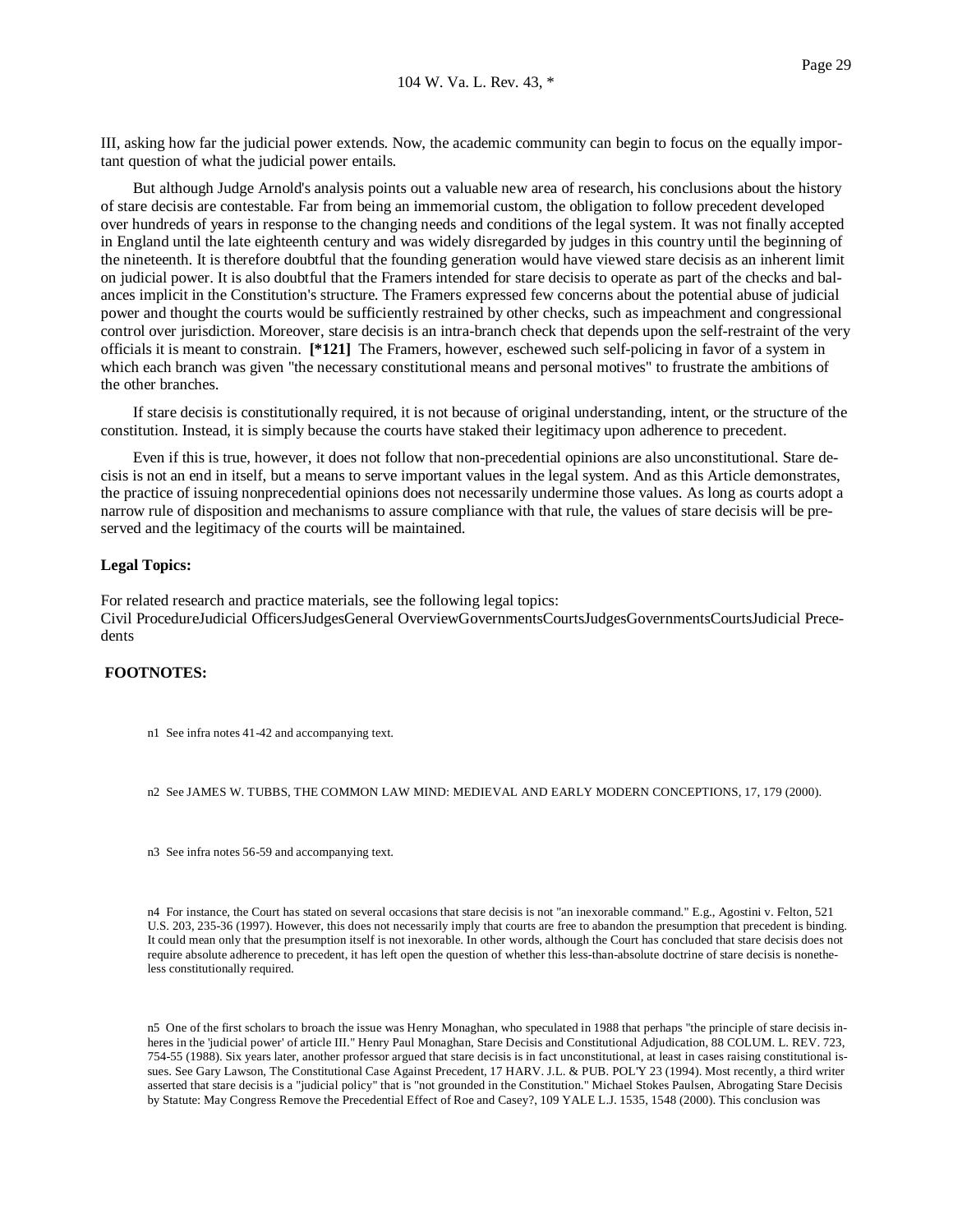based on the Court's statements that "stare decisis is not an inexorable command." Id. However, as I have explained, these statements leave open the possibility that a less-thanabsolute doctrine of stare decisis is constitutionally required. See supra note 4.

n6 223 F.3d 898 (8th Cir. 2000), vacated as moot, Anastasoff v. United States, 235 F.3d 1054 (8th Cir. 2000) (en banc).

n7 See id. at 905.

n8 See id. at 900-904.

n9 U.S. CONST. art. III., § 1, cl. 1.

n10 See Anastasoff, 223 F.3d at 904-05.

n11 See id.

n12 Id. at 905.

n13 See id.

n14 See Jerome I. Braun, Eighth Circuit Decision Intensifies Debate Over Publication and Citation of Appellate Opinions, 84 JUDICA-TURE 90, 92 (2000) (describing the opinion as "a wholly original pronouncement . . . . quite unexampled in the law of any other circuit"). I refer to the argument as "Judge Arnold's" because he was clearly the dominant force behind it. A year earlier, he had written a journal article that strongly criticized non-precedential opinions and questioned whether they were constitutional. At the time, however, he did not answer his own question. See Richard S. Arnold, Unpublished Opinions: A Comment, 1 J. APP. PRAC. & PROCESS 219, 226 (1999).

n15 See, e.g., Charles E. Carpenter, Jr., The No-Citation Rule For Unpublished Opinions: Do the Ends of Expediency For Overloaded Appellate Courts Justify the Means of Secrecy?, 50 S.C. L. REV. 235, 247-256 (1998) (arguing that nocitation rules lower the quality of appellate opinions, create a body of shadow law, and foster mistrust of the courts); Martha J. Dragich, Will the Federal Courts of Appeals Perish If They Publish? Or Does the Declining Use of Opinions to Explain and Justify Judicial Decisions Pose a Greater Threat?, 44 AM. U. L. REV. 757, 785-800 (1995) (arguing that non-precedential opinions generate a secret body of law, undermine certainty and stability, and fail to offer guidance for future judges).

n16 Indeed, not even the parties in Anastasoff challenged the practice as unconstitutional. The case involved a dispute over a tax refund and the plaintiff argued merely that the court was not bound by an unpublished decision unfavorable to her. See Anastasoff, 223 F.3d at 899. Judge Arnold raised the constitutional issue on his own. See id.

n17 See Evan Caminker, Allocating the Judicial Power in a "Unified Judiciary," 78 TEX. L. REV. 1513, 1513 (2000); Michael C. Dorf, Dicta and Article III, 142 U. PA. L. REV. 1997, 1998 (1994).

n18 See Caminker, supra note 17, at 1514 (noting that congressional actions have invited a shift from the question of "when and where" judicial power must be exercised to the question of "how" it must be exercised); James S. Liebman & William F. Ryan, "Some Effectual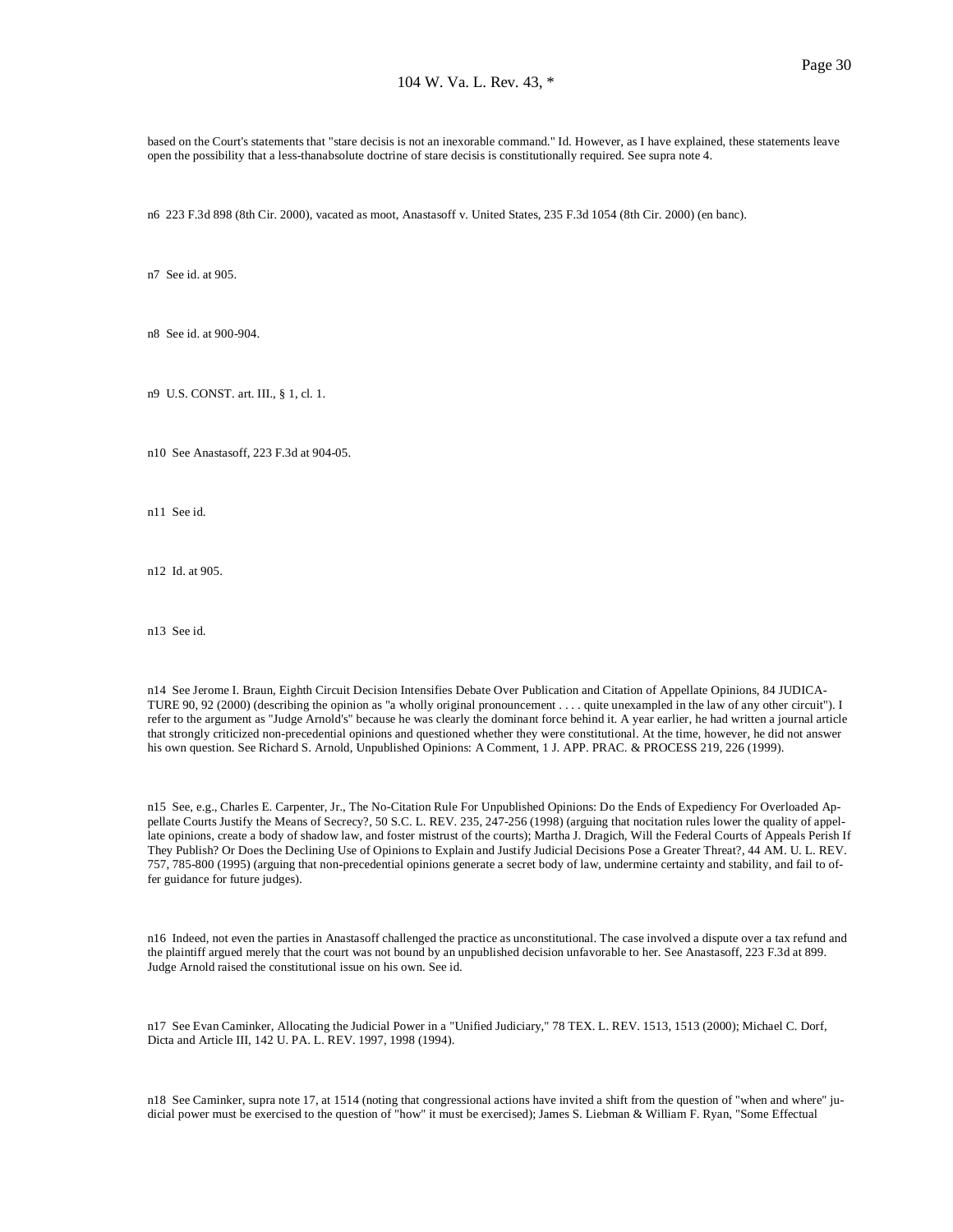Power": The Quantity and Quality of Decisionmaking Required of Article III Courts, 98 COLUM. L. REV. 696 (1998) (arguing that Article III is relevant to the quality of judicial power, not just the quantity); Dorf, supra note 17, at 1998 (stating that Article III raises jurisprudential issues).

n19 See Administrative Office of the United States Courts, 1999 Judicial Business of the United States Courts 49, Table S-3 (2000), available at http://www.uscourts.gov/judbus1999/s03sep99.pdf (reporting that seventy-eight percent of opinions or orders in the courts of appeals were unpublished in the twelve-month period ending in September 1999). By unpublished, I mean they do not appear in the federal reporters, though they usually appear in Lexis and Westlaw and are available on the circuit court web pages.

n20 The First, Second, Fifth, Seventh, Eighth, Ninth, Tenth, Eleventh, and D.C. Circuits explicitly deny precedential effect to unpublished decisions. See 1st CIR. R. 36(b)(2)(F); 2nd CIR. R. 0.23; 5th CIR. R. 47.5.4; 7th CIR. R. 53(b)(2)(iv); 8th CIR. R. 28A(i); 9th CIR. R. 36-3; 10th CIR. R. 36.3(A); 11th CIR. R. 36-2; D.C. CIR. R. 28(c). The Fourth and Sixth Circuits disfavor the citation of unpublished opinions, but allow it when the opinion has precedential value and there is no published opinion that would serve as well. See 4th CIR. R. 36(c); 6th CIR. R. 28(g). The Third Circuit rules make no mention of unpublished opinions, but imply that only published opinions are binding. See 3d CIR. R. 28.3(b).

n21 See The Honorable Boyce F. Martin, Jr., In Defense of Unpublished Opinions, 60 OHIO S. L.J. 177, 184-86 (1999).

n22 The number of cases disposed of by the courts of appeals rose from 10,669 in 1970 to 51,194 in 1997. See Dragich, supra note 15, at 758 n.48; Administrative Office of the United States Courts, 1997 Judicial Business of the United States Courts, Report of the Director, at Table B-1 (1997), available at http://www.uscourts.gov/judicialbusiness/b01sep97.pdf. This increase has been offset somewhat by an increase in judgeships from 97 to 167 over the same period. See Arnold, supra note 14, at 222. However, the number of cases per judge has still increased two-hundred percent. For anecdotal evidence of the increasing workload of circuit court judges, see Martin, supra note 21, at 181-83.

n23 See Martin, supra note 21, at 190.

n24 See Braun, supra note 14, at 92 (noting that the Eighth Circuit's opinion "arguably extends to all Article III courts, making every district court order binding precedent within the district").

n25 See, e.g., United States v. Cerceda, 172 F.3d 806, 812 n.6 (11th Cir. 1999) ("The opinion of a district court carries no precedential weight, even within the same district."); Anderson v.

Romero, 72 F.3d 518, 525 (7th Cir. 1995) ("District court decisions have no weight as precedents, no authority.").

n26 Supreme Court practice might also be affected. Although the Court generally gives precedential effect to all its written opinions, the court has suggested that its summary dispositions are not entitled to full deference. See Caban v. Mohammed, 441 U.S. 380, 390 n.9 (1979).

n27 See Anastasoff v. United States, 235 F.3d 1054, 1055 (8th Cir. 2000).

n28 See id. at 1056.

n29 See id.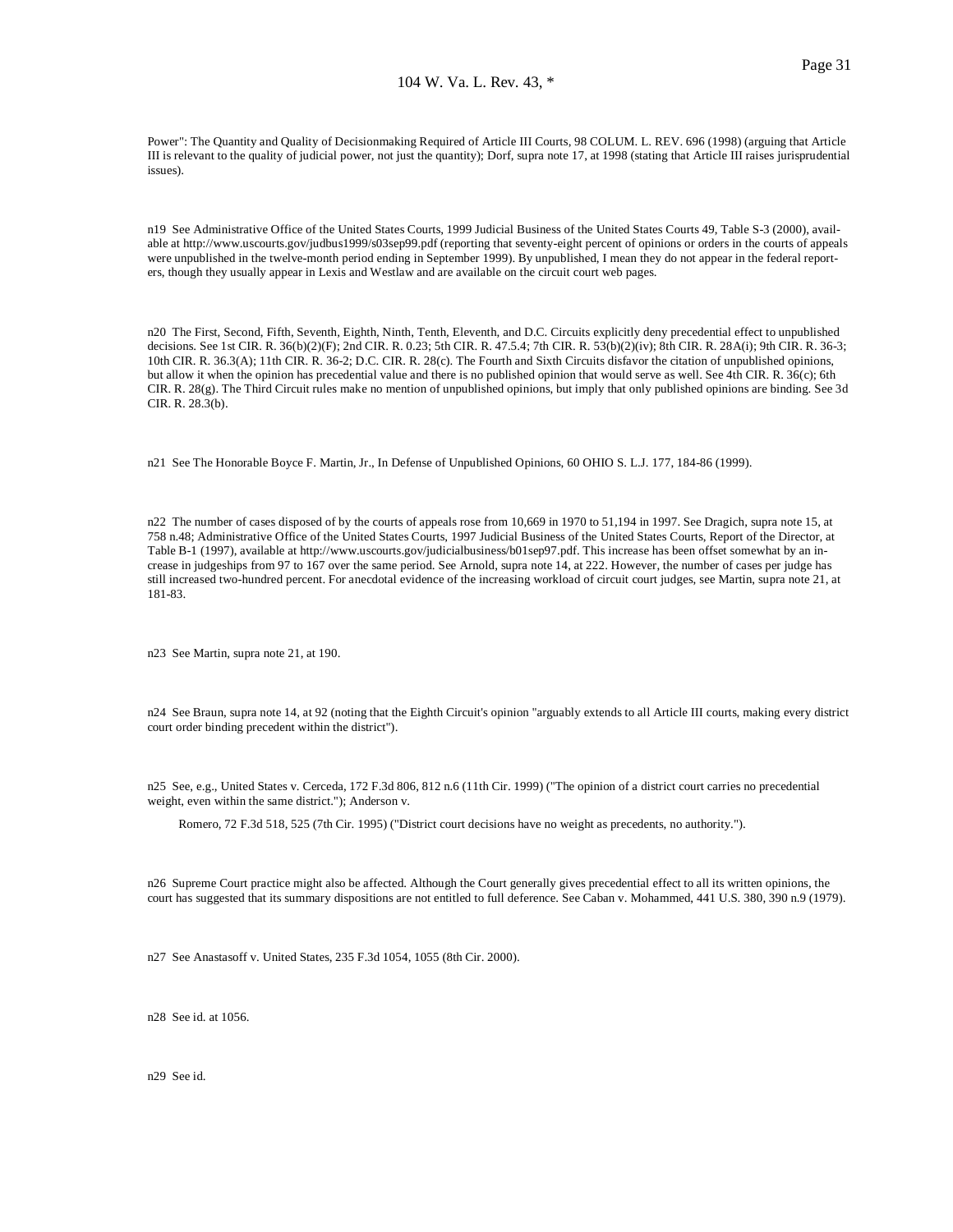n30 In a recent journal article, Judge Arnold stated: "This practice disturbs me so much that it is hard to know where to begin in discussing it." Arnold, supra note 14, at 222. He described the practice as "startling" and argued that it "is creating a vast underground body of law." Id. at 221, 225. He also revealed that he has voted to change the circuit's rule on several occasions and that other members of the court have joined him. See id. at 225-26.

n31 The Ninth Circuit is already dealing with the issue. The circuit's Judicial Conference and Rules Advisory Committee recently recommended that the court allow citation to unpublished opinions. See Braun, supra note 14, at 94. The court rejected the recommendation, but the issue will remain on the table during a two-year public comment period. See id. In addition, a lawsuit was filed challenging the Ninth Circuit's prohibition against citing unpublished opinions. A district court dismissed the suit for lack of standing. See Schmier v. United States Court of Appeals for the Ninth Circuit, 136 F. Supp. 1048 (N.D. Cal. 2001). Several other courts have also responded to Anastasoff. See Williams v. Dallas Area Rapid Transit, 256 F.3d 260, 260-64 (5th Cir. 2001) (Smith J., dissenting) (recommending that en banc court address the constitutionality of non-precedential opinions); McGuinness v. Pepe, 150 F. Supp. 227, 234 (D. Mass. 2001) (citing Anastasoff for the propriety of discussing unpublished opinions); Community Visual Communications, Inc. v. City of San Antonio, 148 F. Supp. 2d 764, 774-75 (W.D. Tex. 2000) (discussing Anastasoff and requesting that the 5th Circuit reconsider its rule barring citation to unpublished opinions). For an analysis of Judge Arnold's argument by a sitting judge, see Danny J. Boggs & Brian Brooks, Unpublished Opinions & The Nature of Precedent, 4 GREEN BAG 2d 17 (2000). For a recently published "mini-symposium" on the issue, see Anastasoff, Unpublished Opinions, and 'No-Citation' Rules, 3 J. APP. PRAC. & PROCESS 169 (2001). For more general commentary on the practice of issuing nonprecedential opinions, see, e.g., In re Rules of the United States Court of Appeals for the Tenth Circuit, 955 F.2d 36, 38 (10th Cir. 1992) (Holloway, J., dissenting) (criticizing the practice); National Classification Comm'n v. United States, 765 F.2d 164, 173 n.2 (D.C. Cir. 1985) (Wald, J., concurring) (same); Alex Kozinski & Stephen Reinhardt, Please Don't Cite This! Why We Don't Allow Citation to Unpublished Decisions, CALIFORNIA LAWYER, June 2000 (defending the practice); RICHARD A. POSNER, THE FEDERAL COURTS: CHAL-LENGE AND REFORM 170-71 (1996) (same); Philip Nichols, Jr., Selective Publication of Opinions: One Judge's View, 35 AM. U. L. REV. 909 (1986) (same).

n32 Anastasoff, 223 F.3d at 900.

n33 Id. at 903.

n34 Id.

n35 Id.

n36 Id.

n37 See EDWARD S. CORBIN, THE DOCTRINE OF JUDICIAL REVIEW 16 (1914).

n38 See James B. Beam Distilling Co. v. Georgia, 501 U.S. 529, 549 (1991) (Scalia J., concurring) (stating that "the judicial Power of the United States . . . must be deemed to be the judicial power as understood by our common-law tradition"); Joint Anti-Fascist Refugee Comm. v. McGrath, 341 U.S. 123, 150 (1951) (Frankfurter J., concurring) (noting that the judicial power was modeled on the "business of the Colonial courts and the courts of Westminister when the Constitution was framed"); David E. Engdahl, Intrinsic Limits of Congress' Power Regarding the Judicial Branch, 1999 BYU. L. REV. 75, 84 (asserting that constitutional terms such as "judicial" should be given the meaning associated with them "through centuries of AngloAmerican practice"). By accepting this premise, I am not endorsing originalism as an exclusive approach to constitutional interpretation. I support a pluralistic method that looks not only to original understanding and intent but also to structural, doctrinal, ethical, and prudential concerns. See, e.g., Philip Bobbitt, Constitutional Fate, 58 TEX. L. REV. 695, 700-751 (1980) (describing a pluralistic approach to interpretation that includes six forms of constitutional argument). Nevertheless, I recognize that originalist claims carry considerable weight with many judges and scholars, which is why I spend so much energy challenging Judge Arnold's historical assertions.

n39 In doing so, I follow the example of Professor Wasserstrom. See RICHARD A. WASSERSTROM, THE JUDICIAL DECISION: TO-WARD A THEORY OF LEGAL JUSTIFICATION 39 (1961).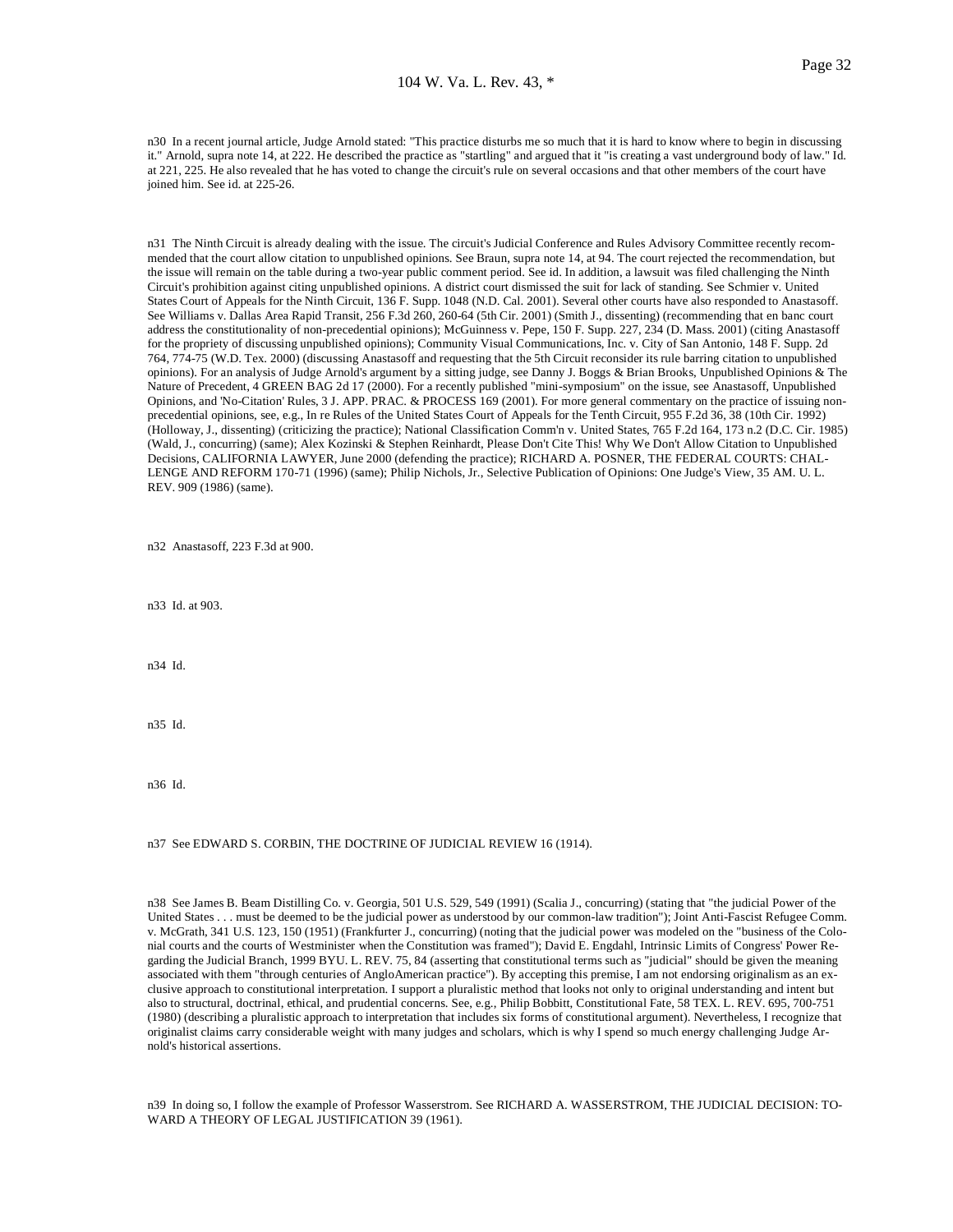n40 See RUPERT CROSS & J.W. HARRIS, PRECEDENT IN ENGLISH LAW 5, 19, 135 (Clarendon Press 4th ed., 1991).

n41 See WASSERSTROM, supra note 39, at 52 (1961) ("For, if the doctrine of precedent has any significant meaning, it would seem necessary to imply that rules are to be followed because they are rules and not because they are 'correct' rules."); Caleb Nelson, Stare Decisis and Demonstrably Erroneous Precedents, 87 VA. L. REV. 1, 8 (2001) (noting that "the doctrine of stare decisis would indeed be no doctrine at all if courts were free to overrule a past decision simply because they would have reached a different decision as an original matter").

n42 See, e.g., Dickerson v. United States, 530 U.S. 428, 443-44 (2000) (stating that stare decisis requires that a "departure from precedent . . . be supported by some special justification"); Hubbard v. United States, 514 U.S. 695, 716 (1995) (Scalia, J., concurring) (stating that the decision to overrule must be supported by "reasons that go beyond mere demonstration that the overruled opinion was wrong"); Planned Parenthood v. Casey, 505 U.S. 833, 863 (1992) (O'Connor, Kennedy, and Souter, JJ., plurality opinion) (stating that "a decision to overrule should rest on some special reason over and above the belief that a prior case was wrongly decided").

n43 See Polly J. Price, Precedent and Judicial Power After the Founding, 42 B.C. L. REV. 81, 84-85 (2000).

n44 See id.

n45 Anastasoff v. United States, 223 F.3d 898, 904-05 (8th Cir. 2000).

n46 Id.

n47 See id. at 905.

n48 Id. at 900.

n49 Id. at 901.

n50 Id.

n51 Id. at 900-02.

n52 In describing the practice of issuing non-precedential opinions, Judge Arnold writes that courts are saying to the bar: "We may have decided this question the opposite way yesterday, but this does not bind us today, and, what's more, you cannot even tell us what we did yesterday." Id. He then writes, "As we have tried to explain in this opinion, such a statement exceeds the judicial power, which is based on reason, not fiat." Id. at 904. If Judge Arnold believed that courts must only begin their analysis with past decisions, he would have found only the second part of his imagined statement problematic - the part where the courts tell the bar that it cannot remind them of past decisions. That he also objects to the courts' message that they are not bound by past decisions indicates that he thinks courts must not only start their analysis with precedent, but must adhere to it as well.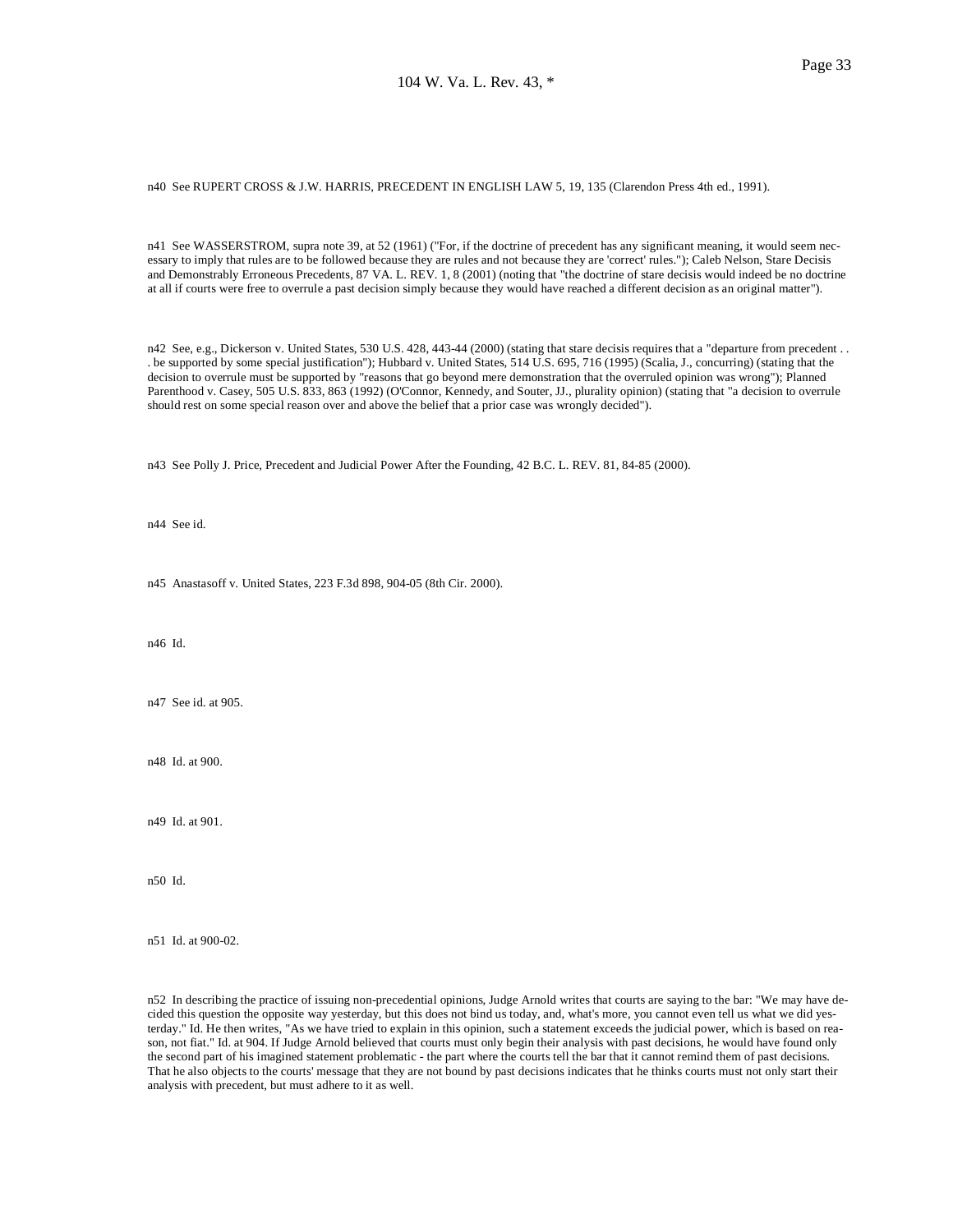n53 The Article also does not address the obligation of lower courts to follow the decisions of higher courts, which is sometimes misleadingly referred to as vertical stare decisis. This obligation does not derive from the mere existence of the decisions, but from the hierarchical relationship of the courts and is therefore fundamentally different from horizontal stare decisis. For a complete discussion of the constitutional and pragmatic aspects of vertical stare decisis, see Evan H. Caminker, Why Must Inferior Courts Obey Supreme Court Precedents?, 46 STAN. L. REV. 817 (1994).

n54 See WASSERSTROM, supra note 39, at 52; Nelson, supra note 41, at 8.

n55 See WASSERSTROM, supra note 39, at 52.

n56 Atascadero State Hosp. v. Scanlon, 473 U.S. 234, 304 (1985) (Stevens, J., dissenting).

n57 Patterson v. McLean Credit Union, 491 U.S. 164, 174 (1989); Johnson v. Transp. Agency, 480 U.S. 616, 644-45 & n.4 (1987) (Stevens, J., concurring).

n58 BMW of N. Am., Inc. v. Gore, 517 U.S. 559, 599 (1996) (Scalia J., dissenting).

n59 See Planned Parenthood v. Casey, 505 U.S. 833, 854-64 (1992) (O'Connor, Kennedy, and Souter, JJ., plurality opinion).

n60 See Nelson, supra note 41, at 48-52.

n61 CROSS & HARRIS, supra note 40, at 221.

n62 See CARLETON KEMP ALLEN, LAW IN THE MAKING 170, 177 n.1 (Clarendon Press 7th ed., 1964).

n63 See id. at 171, 175-76.

n64 See Frederick G. Kempin, Jr., Precedent and Stare Decisis: The Critical Years, 1800 to 1850, 3 AM. J. LEGAL HIST. 28, 30, 41 (1959).

n65 See Harold J. Berman & Charles J. Reid Jr., The Transformation of English Legal Science: From Hale to Blackstone, 45 EMORY L.J. 437, 444-45 (1996).

n66 See ALLEN, supra note 62, at 170.

n67 See id. at 172-73.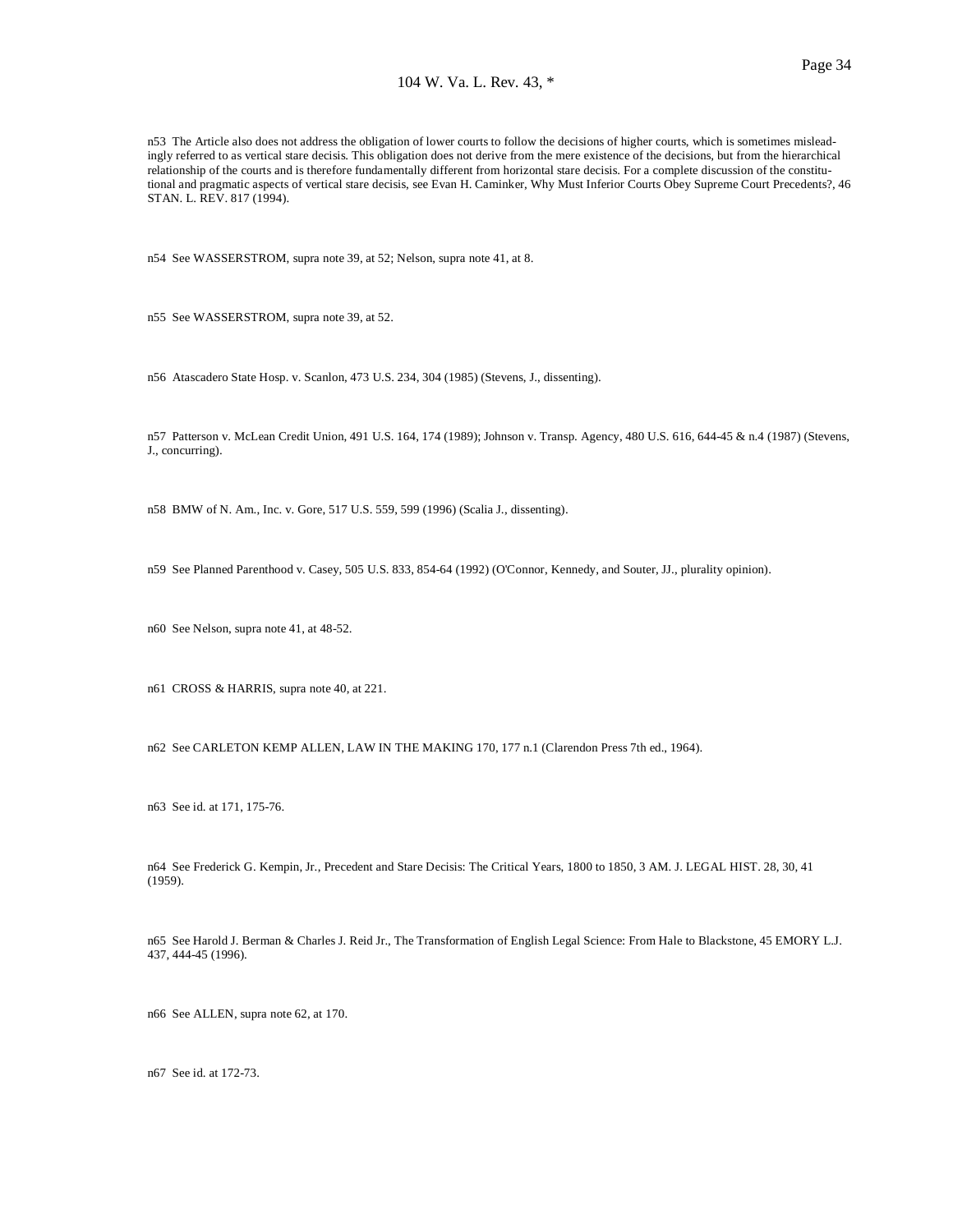n68 Id.

n69 Berman & Reid, supra note 65, at 444-45.

n70 See Jim Evans, Precedent in the Nineteenth Century, in PRECEDENT IN LAW 35, 35-36 (Laurence Goldstein, ed., 1987); W. S. Holdsworth, Case Law, 50 L.Q. REV. 180, 190 (1934); Albert Kocourek & Harold Koven, Renovation of the Common Law Through Stare Decisis, 29 ILL. B.J. 971, 973-74 (1935).

n71 There is some dispute about precisely when the modern doctrine of precedent took shape. Carleton Kemp Allen argued that although the doctrine was welladvanced in the late eighteenth century, the final touches were not added until the nineteenth century. See ALLEN, supra note 62, at 219, 219 n.1. Other scholars agree. See THEODORE F.T. PLUCKNETT, A CONCISE HISTORY OF THE COMMON LAW 308 (1929) (stating that "it is only in the nineteenth century that the present system of case law with its hierarchy of authorities was established"); CROSS & HARRIS, supra note 40, at 24 (noting that "the strict rules [of precedent] are the creature of the nineteenth and twentieth centuries"). William Holdsworth, however, maintained that the modern theory was substantially in place by the end of the eighteenth century. See Holdsworth, supra note 70, at 180. The dispute seems minor, given that Holdsworth did not rule out the possibility of additional refinements in the nineteenth century. See Kempin, supra note 64, at 30 n.4. In any case, these scholars all focused on the doctrine of precedent in English courts, and there is strong evidence that American courts did not accept the modern doctrine of precedent until the early nineteenth century. See id. at 36, 50-51 ("It can be established that American cases, up to the year 1800, had no firm doctrine of stare decisis."); See also Caminker, supra note 53, at 661 ("There is no consensus as to precisely when the notion of case law precedent gained currency in English common law. But most legal historians have agreed that the eighteenth and nineteenth centuries marked an important point of transition.").

n72 TUBBS, supra note 2, at 18.

n73 See T. Ellis Lewis, The History of Judicial Precedent I, 46 L.Q. REV. 207 (1930) [cited hereinafter as Lewis, The History of Judicial Precedent I]; PERCY H. WINFIELD, THE CHIEF SOURCES OF ENGLISH LEGAL HISTORY 146 (1925) ("There is practically no trace of law reporting under the Norman kings.").

n74 See ALLEN, supra note 62, at 187; Lewis, The History of Judicial Precedent I, supra note 73, at 209.

n75 See Lewis, The History of Judicial Precedent I, supra note 73, at 212.

n76 See TUBBS, supra note 2, at 7-20.

n77 See Lewis, The History of Judicial Precedent I, supra note 73, at 209-212. Bracton also kept a private notebook that contained references to roughly 2,000 cases. See id. at 209.

n78 TUBBS, supra note 2, at 18-19.

n79 See id. at 19; Lewis, The History of Judicial Precedent I, supra note 73, at 209212.

n80 See PLUCKNETT, supra note 71, at 304; TUBBS, supra note 2, at 19.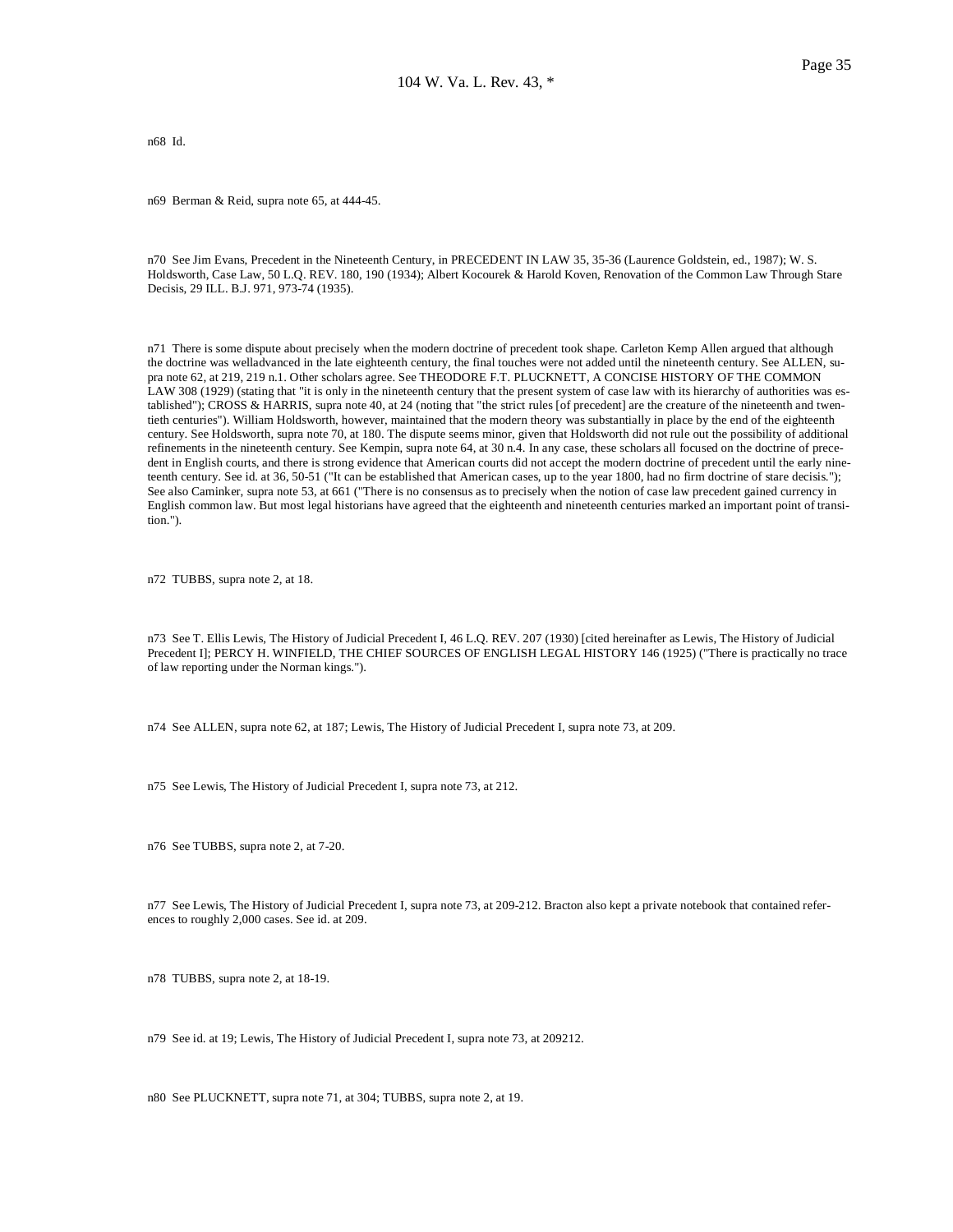n81 See PLUCKNETT, supra note 71, at 304.

n82 See id. at 180 (stating that Bracton's use of cases was "not based upon their authority as sources of law, but upon his personal respect for the judges who decided them, and his belief that they raise and discuss questions upon lines which he considers sound"); TUBBS, supra note 2, at 20 (declaring that "Bracton's cases are carefully selected to show what the law ought to be, not because he thinks they have any binding authority"); Lewis, The History of Judicial Precedent I, supra note 73, at 210-12 (stating that Bracton's "cases were not authorities in the modern sense, but merely apposite illustrations of the point at issue").

n83 See PLUCKNETT, supra note 71, at 303 (noting that Bracton was "undertaking research into the present and former condition of the law by a novel method which he had devised").

n84 See id.

n85 See HAROLD POTTER, POTTER'S HISTORICAL INTRODUCTION TO ENGLISH LAW AND ITS INSTITUTIONS 282 (A.K.R. Kiralfy ed., 4th ed., 1958); PLUCKNETT, supra note 71, at 181.

n86 See PLUCKNETT, supra note 71, at 303.

n87 Id. at 303.

n88 See id. at 181; TUBBS, supra note 2, at 20.

n89 See PLUCKNETT, supra note 71, at 182, 304.

n90 Id.

n91 See WINFIELD, supra note 73, at 158.

n92 See POTTER, supra note 85, at 270.

n93 See id. at 269; TUBBS, supra note 2, at 42.

n94 See WINFIELD, supra note 73, at 159.

n95 See ALLEN, supra note 62, at 200-01; POTTER, supra note 85, at 270; Lewis, The History of Judicial Precedent I, supra note 73, at 21718.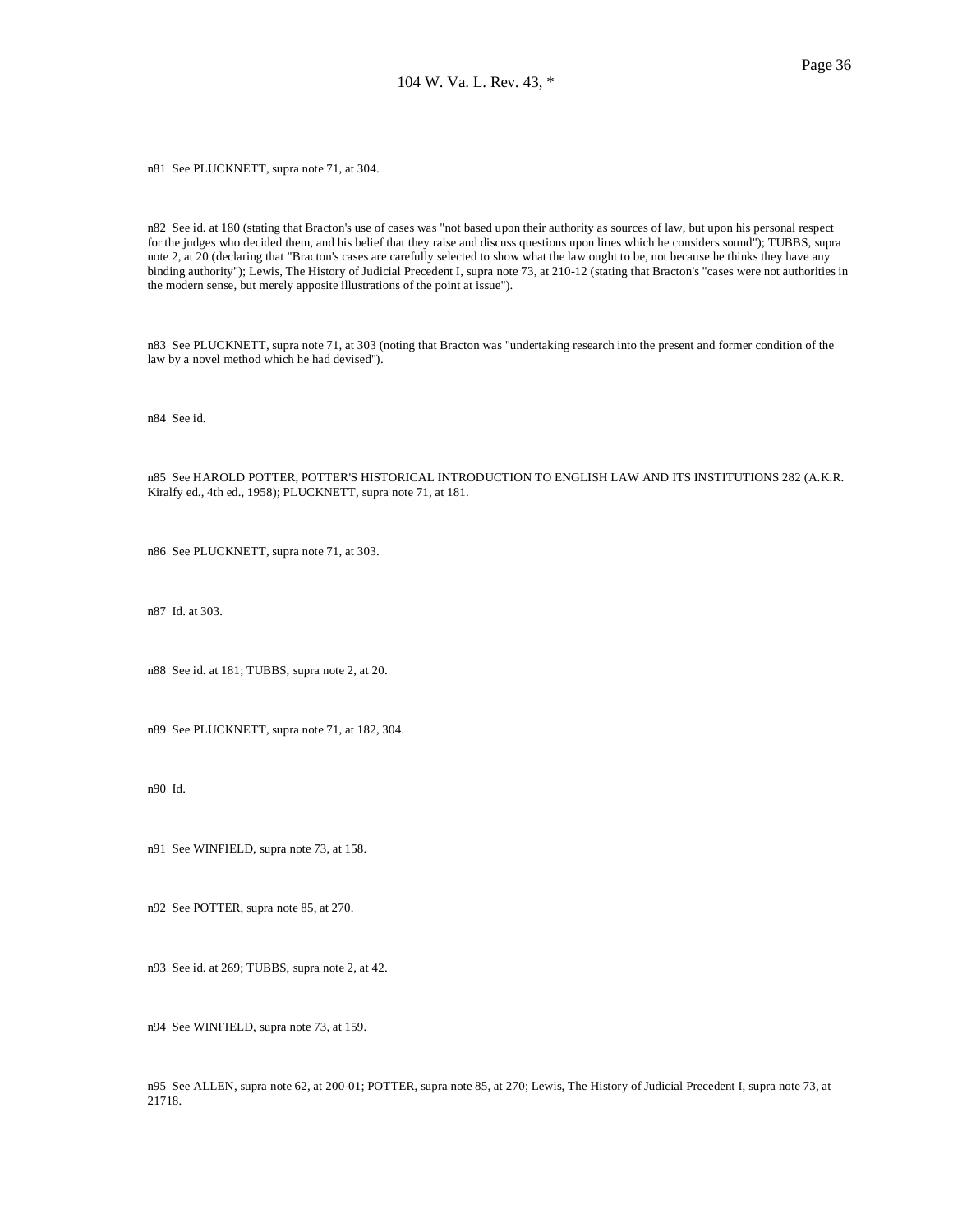n96 THEODORE F.T. PLUCKNETT, EARLY ENGLISH LEGAL LITERATURE 103-04 (Cambridge 1958).

n97 See POTTER, supra note 85, at 269-70; TUBBS, supra note 2, at 42.

n98 See TUBBS, supra note 2, at 42, 180.

n99 See id.

n100 ALLEN, supra note 62, at 202.

n101 TUBBS, supra note 2, at 42. See also ALLEN, supra note 62, at 201 ("To speak of a 'system of precedents' in connexion with the Year Books would be a complete anachronism."); PLUCKNETT, supra note 71, at 306 (noting that "the Year Books themselves . . . were not regarded as collections of authoritative or binding decisions").

n102 See TUBBS, supra note 2, at 42-43.

n103 See id. at 181.

n104 See ALLEN, supra note 62, at 190.

n105 Id. at 194.

n106 Id. 194-95.

n107 Id.

n108 Id. at 194.

n109 See id. at 191; TUBBS, supra note 2, at 43.

n110 See TUBBS, supra note 2, at 43-44.

n111 See T. Ellis Lewis, The History of Judicial Precedent II, 46 L.Q. REV. 341, 342 (1930) [cited hereinafter as Lewis, The History of Judicial Precedent II].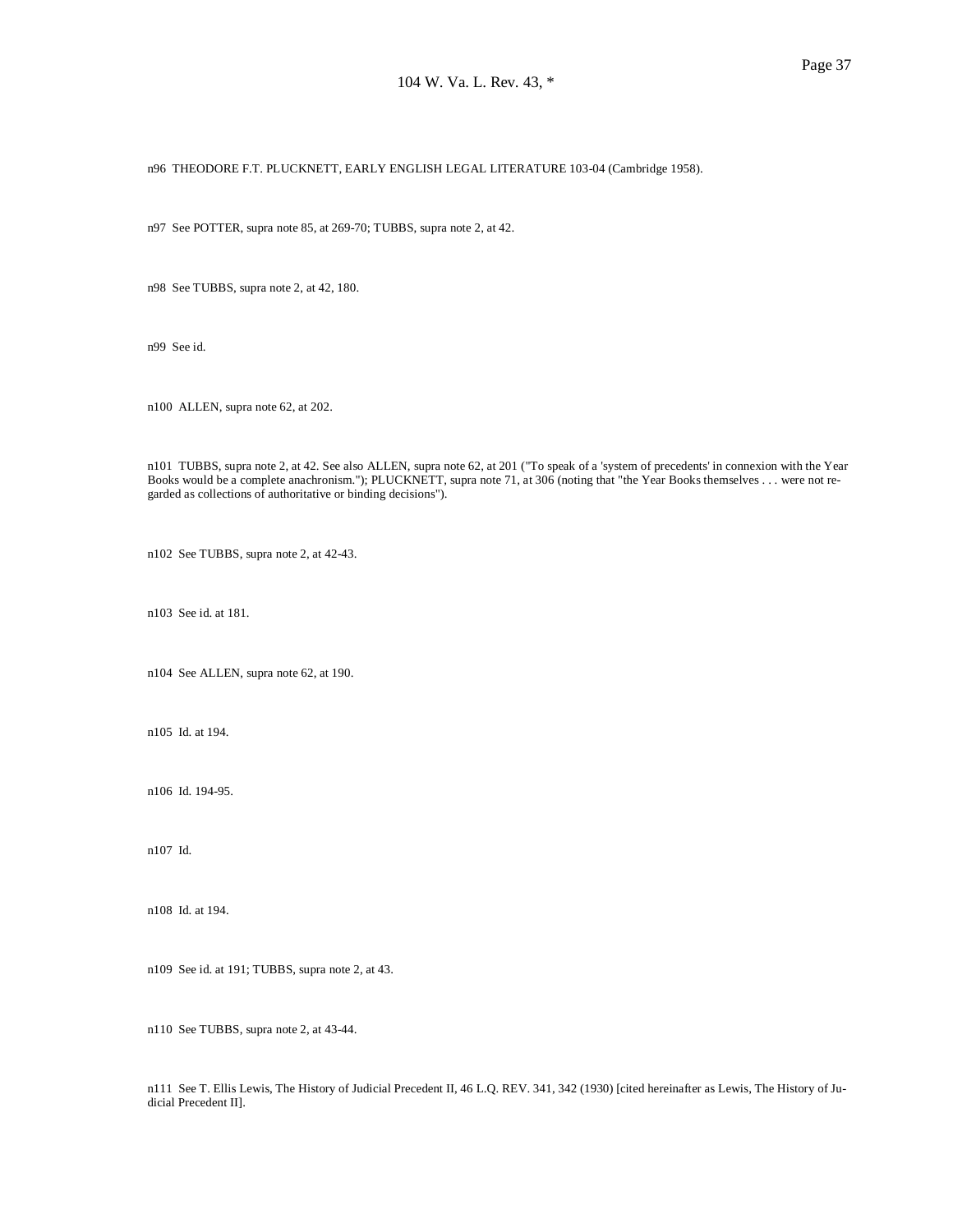n112 See ALLEN, supra note 62, at 193-95. Often, it appears, they were remembering their own years as practitioners. See id. at 196.

n113 See TUBBS, supra note 2, at 44.

n114 See ALLEN, supra note 62, at 193.

n115 See Lewis, The History of Judicial Precedent II, supra note 111, at 357.

n116 See POTTER, supra note 85, at 271; TUBBS, supra note 2, at 181.

n117 See ALLEN, supra note 62, at 190 n.3; POTTER, supra note 85, at 277; TUBBS, supra note 2, at 64; T. Ellis Lewis, The History of Judicial Precedent III, 47 L.Q. REV. 411 (1931) [cited hereinafter as Lewis, The History of Judicial Precedent III].

n118 ALLEN, supra note 62, at 198-99.

n119 See id.

n120 See id. at 200; Lewis, The History of Judicial Precedent I, supra note 73, at 215; Lewis, The History of Judicial Precedent III, supra note 117, at 421-23.

n121 PLUCKNETT, supra note 71, at 302; See Lewis, The History of Judicial Precedent II, supra note 111, at 354-55; Lewis, The History of Judicial Precedent III, supra note 117, at 416, 421-22.

n122 See ALLEN, supra note 62, at 200.

n123 Lewis, The History of Judicial Precedent II, supra note 111, at 348.

n124 ALLEN, supra note 62, at 200.

n125 Id.

n126 Lewis, The History of Judicial Precedent III, supra note 117, at 414.

n127 Lewis, The History of Judicial Precedent II, supra note 73, at 220.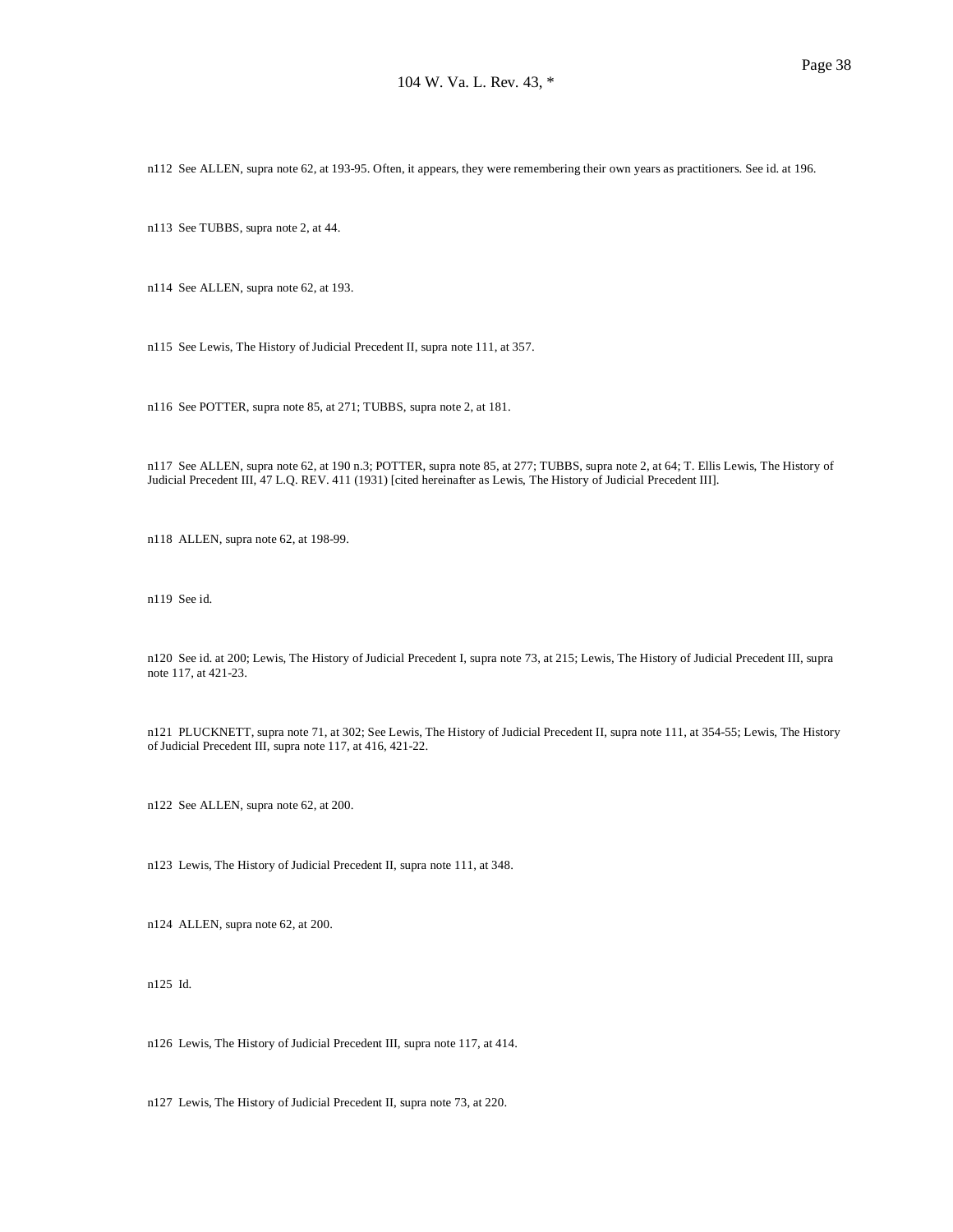n128 POTTER, supra note 85, at 275.

n129 Id.

n130 Id.

n131 See TUBBS, supra note 2, at 187-88.

n132 ALLEN, supra note 62, at 200.

n133 See id. at 203.

n134 See T. Ellis Lewis, The History of Judicial Precedent IV, 48 L.Q. REV. 230, 230-31 (1932) [cited hereinafter as Lewis, The History of Judicial Precedent IV].

n135 See id. at 230-34.

n136 See ALLEN, supra note 62, at 205-06.

n137 See id. at 206.

n138 See PLUCKNETT, supra note 71, at 163-65.

n139 See ALLEN, supra note 62, at 207.

n140 Id.

n141 See PLUCKNETT, supra note 71, at 200, 203.

n142 See id. at 202-04.

n143 See id. at 200.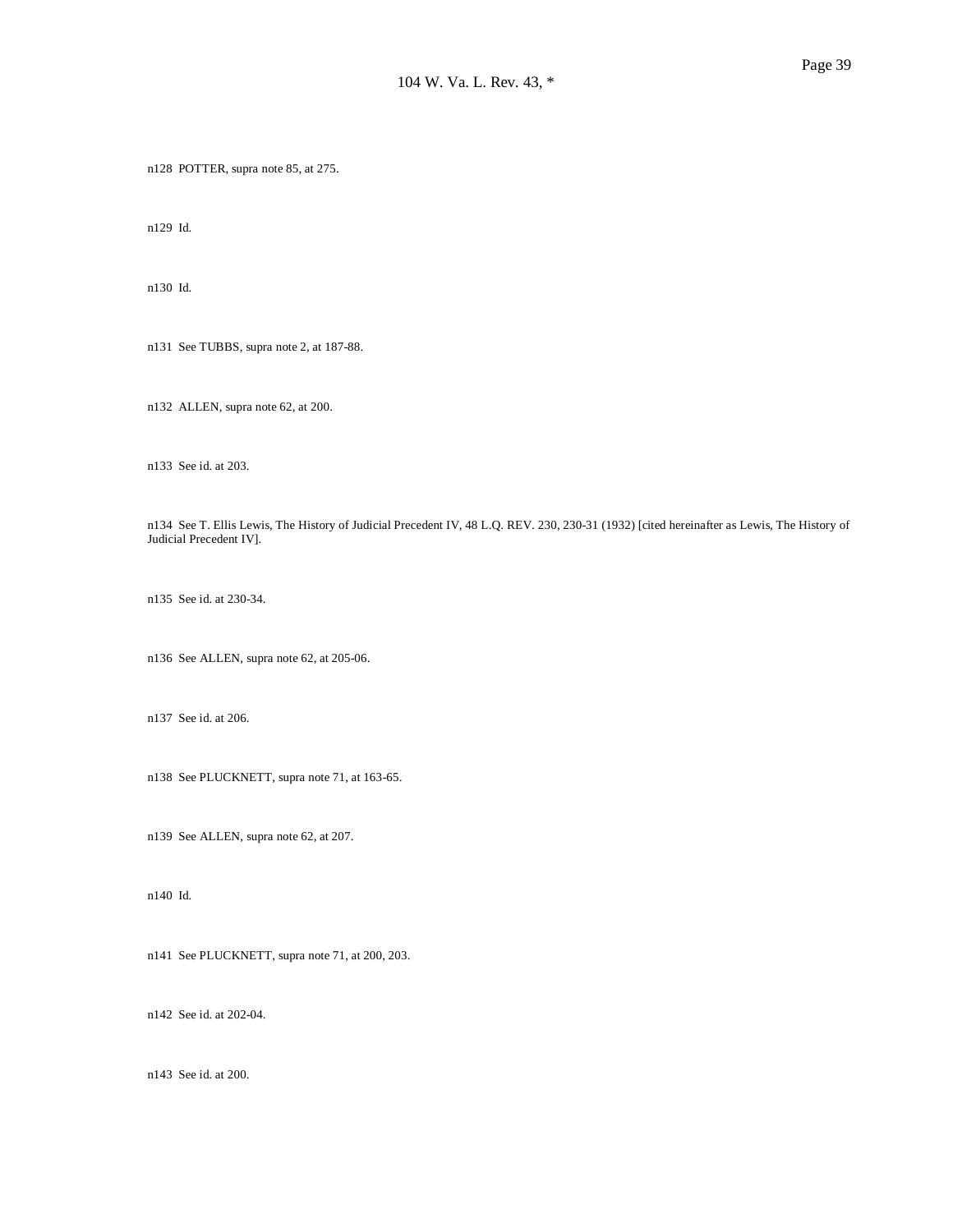n144 See ALLEN, supra note 62, at 208; Lewis, The History of Judicial Precedent IV, supra note 134, at 235.

n145 See ALLEN, supra note 62, at 208.

n146 Id.

n147 See id.

n148 PLUCKNETT, supra note 71, at 200-01; see also WINFIELD, supra note 73, at 188.

n149 See ALLEN, supra note 62, at 208; PLUCKNETT, supra note 71, at 200-01; WINFIELD, supra note 73, at 189. In his report of Calvin's Case alone, Coke cited 140 decisions. One analysis of his reports found that he cited sixteen times the number of precedents that appeared in the next most prolific reporter of his day. See Lewis, The History of Judicial Precedent IV, supra note 134, at 236.

n150 See Lewis, The History of Judicial Precedent IV, supra note 134, at 235.

n151 See JOHN HOSTETTLER, SIR EDWARD COKE: A FORCE FOR FREEDOM, 63, 66-69 (Barry Rose Law Publishers Ltd. 1997).

n152 Id. at 70, 73-75. Coke later conceded in his Institutes that statutes could not be struck down by reference to the common law. See id. at 75.

n153 See id. at 69.

n154 See id.

n155 CATHERINE DRINKER BOWEN, THE LION AND THE THRONE: THE LIFE AND TIMES OF SIR EDWARD COKE 304-05 (1957).

n156 Id. at 305.

n157 See id. His point was proved shortly afterward when the King attempted to hear a case but became so confused he was forced to give up. "I could get by well hearing one side only," he said, "but when both sides have been heard, by my soul I know not what is right." HOSTETTLER, supra note 151, at 71.

n158 See ALLEN, supra note 62, at 245; PLUCKNETT, supra note 71, at 86.

n159 See supra notes 67-68 and accompanying text.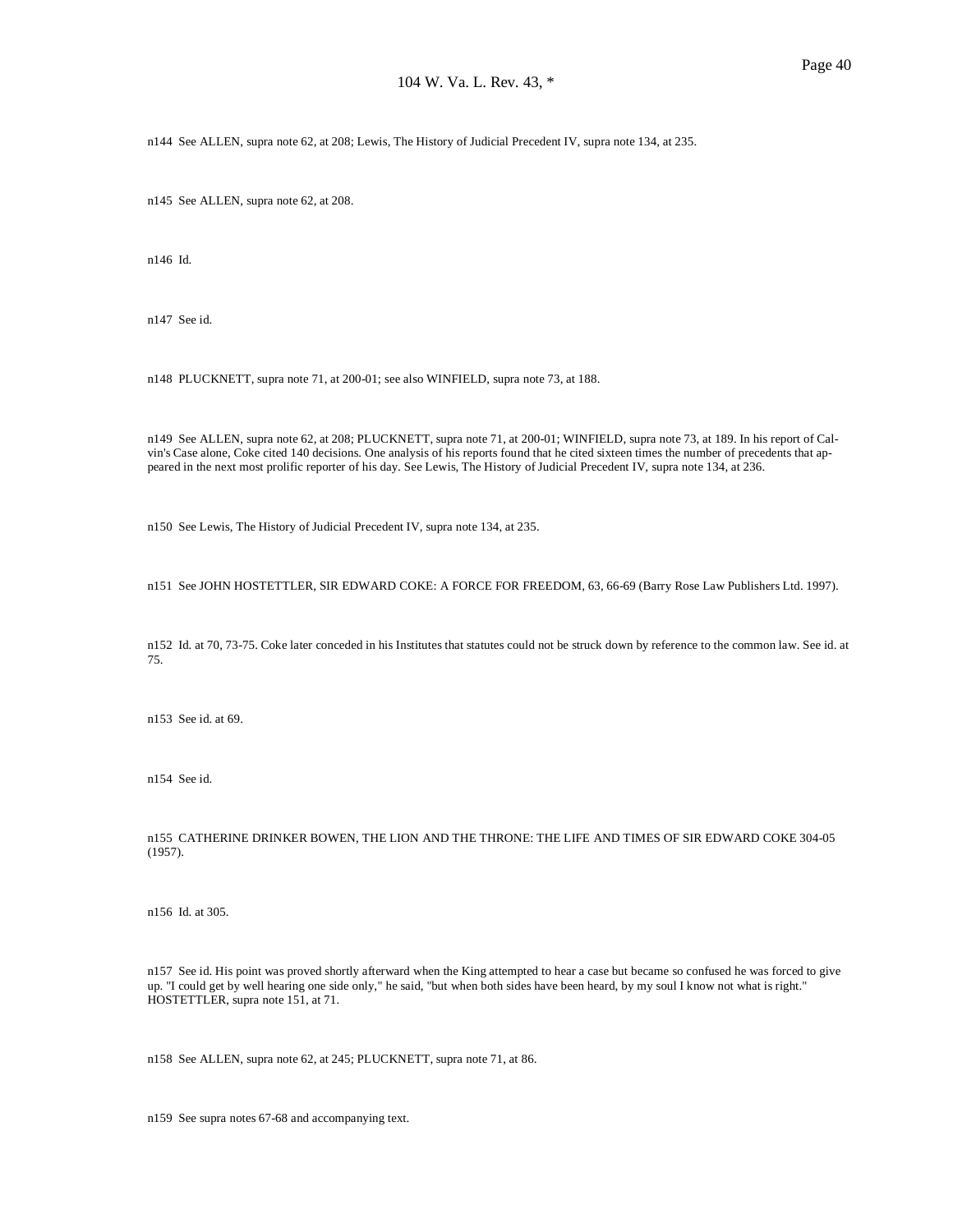n160 See JOHN GREVILLE AGARD POCOCK, THE ANCIENT CONSTITUTION AND THE FEUDAL LAW 46-51 (1987); see also H. Jefferson Powell, The Modern Misunderstanding of Original Intent, 54 U. CHI. L. REV. 1513, 1537, & n.91 (1987) (discussing the way in which the use of precedent by Coke and later judges has been viewed as expanding the power of the common law courts).

n161 Berman & Reid, supra note 65, at 450.

n162 See id. at 446-47; Holdsworth, supra note 70, at 185 ("Coke is never tired of insisting that the fact that a rule would lead to inconvenient results - inconvenient either technically or substantially - is a good argument to prove that the rule is not law.").

n163 See ALLEN, supra note 62, at 207-08.

n164 See id.

n165 Id.

n166 See Michael W. McConnell, Tradition and Constitutionalism Before the Constitution, 1998 U. ILL. L. REV. 173, 186-87 (1998).

n167 POCOCK, supra note 160, at 33. Matthew Hale similarly praised the adaptability of the common law, writing that "'long experience and use,' had successfully 'wrought out' the 'errors, distempers or iniquities of men or times.'" DAVID LIEBERMAN, THE PROVINCE OF LEGISLATION DETERMINED 44 (1989) (quoting MATHEW HALE, THE HISTORY OF THE COMMON LAW OF ENGLAND 30 (Charles M. Gray ed., Univ. of Chi. Press 1971)).

n168 See POCOCK, supra note 160, at 34 (explaining Davies's view that law enacted by a prince or parliament would grow obsolete, while the common law would adapt because it was constantly put to the test by judges).

n169 See id. at 34. When the doctrine of precedent hardened in the nineteenth century, it was the common law that came to be seen as rigid and the civil law that appeared flexible. See Holdsworth, supra note 70, at 192-93.

n170 POCOCK, supra note 160, at 35 (quoting SIR EDWARD COKE, SEVENTH REPORTS, CALVIN'S CASE (Thomas & Fraser (London 1826), vol. iv, page 6.)).

n171 See POCOCK, supra note 160, at 36.

n172 Id. at 35.

n173 Id.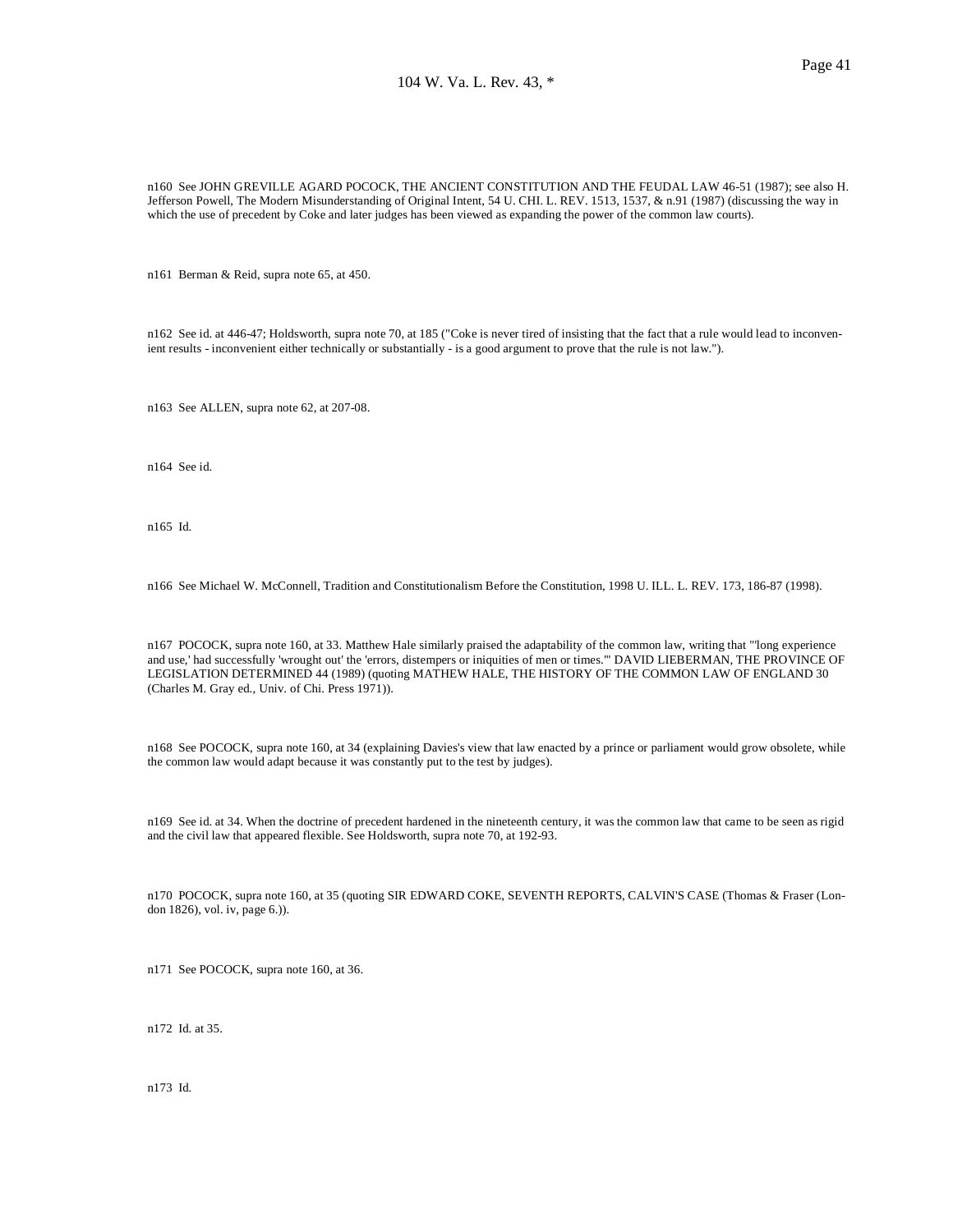n174 ALLEN, supra note 62, at 209; see also Lewis, The History of Judicial Precedent IV, supra note 134, at 247 (stating that "there were conflicting notions as to the authority of judicial decisions" during the seventeenth and eighteenth centuries and that "this conflict was not finally settled until late in the nineteenth century").

n175 Lewis, The History of Judicial Precedent IV, supra note 134, at 244.

n176 See id. at 240-44.

n177 ALLEN, supra note 62, at 209.

n178 Id.

n179 Id. at 209-10.

n180 See CROSS & HARRIS, supra note 40, at 30 ("If a previous decision is only evidence of what the law is, no judge could ever be absolutely bound to follow it, and it could never be effectively overruled because a subsequent judge might always treat it as having some evidential value."); Peter Wesley-Smith, Theories of Adjudication and the Status of Stare Decisis, in PRECEDENT IN LAW 79 (Laurence Goldstein, ed., 1987) (noting that "the law, unchanging and unchangeable in essential content, is formally independent of its judicial expression").

n181 See ALLEN supra note 62, at 207.

n182 Id. at 210.

n183 WILLIAM BLACKSTONE, COMMENTARIES \*69.

n184 See Holdsworth, supra note 70, at 184-85; see also CROSS & HARRIS, supra note 40, at 35 ("The declaratory theory was beneficial in at least one respect. It provided a court with an excellent reason not to follow or apply a case of which it strongly disapproved.").

n185 See Holdsworth, supra note 70, at 185-87.

n186 James Ram, The Science of Legal Judgments, in 9 LAW LIBR. 76 (John S. Littell 1835); see also Berman & Reid, supra note 65, at 514; Holdsworth, supra note 70, at 188-89; Kempin, supra note 64, at 30.

n187 See Robert J. Martineau, The Value of Appellate Oral Argument: A Challenge to the Conventional Wisdom, 72 IOWA L. REV. 1, 5-9 (1986).

n188 See ALLEN, supra note 62, at 221-28; Lewis, The History of Judicial Precedent IV, supra note 134, at 244.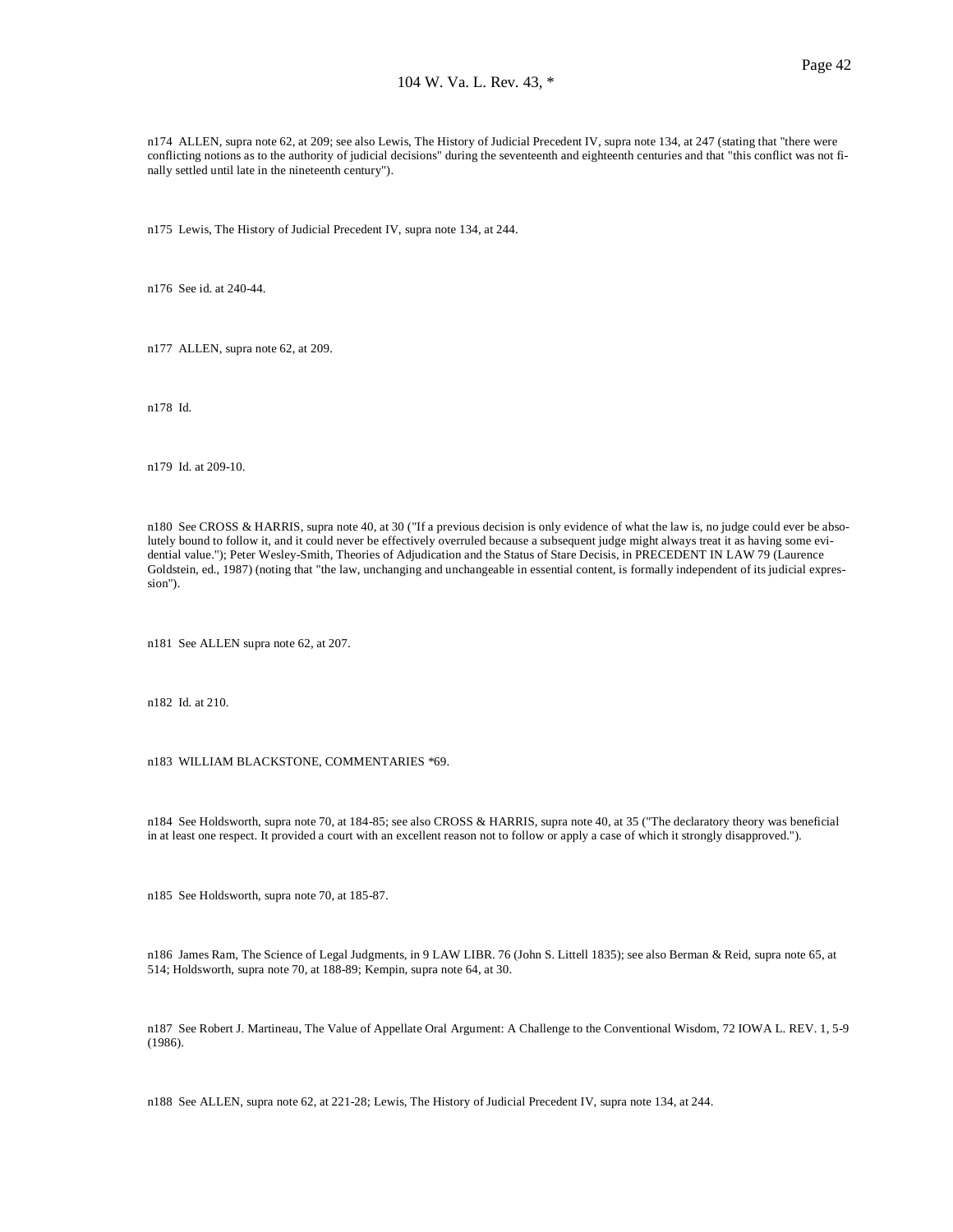n189 ALLEN, supra note 62, at 228.

n190 See WILLIAM DOMNARSKI, IN THE OPINION OF THE COURT 13 (1996). This practice was so pervasive that one reporter confessed to having "a drawer marked 'Bad Law' into which I threw all cases which seemed to me to be improperly ruled." Id. at 14. The reporters not only omitted many cases, but also supplemented their accounts of cases with their own opinions. See id. Because they did not distinguish their contributions from the official opinion, this extra-judicial commentary was hard to separate from the judicial pronouncement that was intended to serve as evidence of the law. See id. As a result, "the common law of England . . . was fashioned as much by the reporters . . . as by the judges and their decisions." Id. at 13; See also ALLEN, supra note 62, at 231 (noting that "by 'editing,' some learned reporters formulated better law than the judges whom they were reporting").

n191 DOMNARSKI, supra note 190, at 13. The practice of reporting only select English decisions continued into the twentieth century. See ARTHUR L. GOODHART, CASE LAW IN ENGLAND AND AMERICA IN ESSAYS IN JURISPRUDENCE AND COMMON LAW 57 (1931) (stating that "unless a case deals with a novel point of law - and novelty is strictly construed - it will rarely find its way into the Reports").

n192 Coke "warned the judges, when there were not more than thirty books on the common law, against reporting all cases." Alden I. Rosbrook, The Art of Judicial Reporting 10 CORNELL L.Q. 103 (1925). Hale also argued for fewer reports, describing the growing body of precedents as "the rolling of a snowball that increaseth in bulk in every age, until it become utterly unmanageable." Braun, supra note 14, at 91.

n193 ALLEN, supra note 62, at 230.

n194 See Holdsworth, supra note 70, at 187-88.

n195 See ALLEN, supra note 62, 219-222; Holdsworth, supra note 70, at 187-88; Kempin, supra note 64, at 31; TUBBS, supra note 2, at 181-82.

n196 See ALLEN, supra note 62, at 209; WINFIELD, supra note 73, at 190.

n197 See TUBBS, supra note 2, at 181; WINFIELD, supra note 73, at 190.

n198 Robinson v. Bland, 96 Eng. Rep. 141, 142 (K.B. 1760).

n199 27 Eng. Rep. 440 (Ch. 1768).

n200 Id. at 441.

n201 See LIEBERMAN, supra note 167, at 86-87 (stating that precedents were viewed "in two lights" in the eighteenth century); Lewis, The History of Judicial Precedent IV, supra note 134, at 247 (noting that in the eighteenth century, "there were conflicting notions as to the authority of judicial decisions, and this conflict was not finally settled until late in the nineteenth century").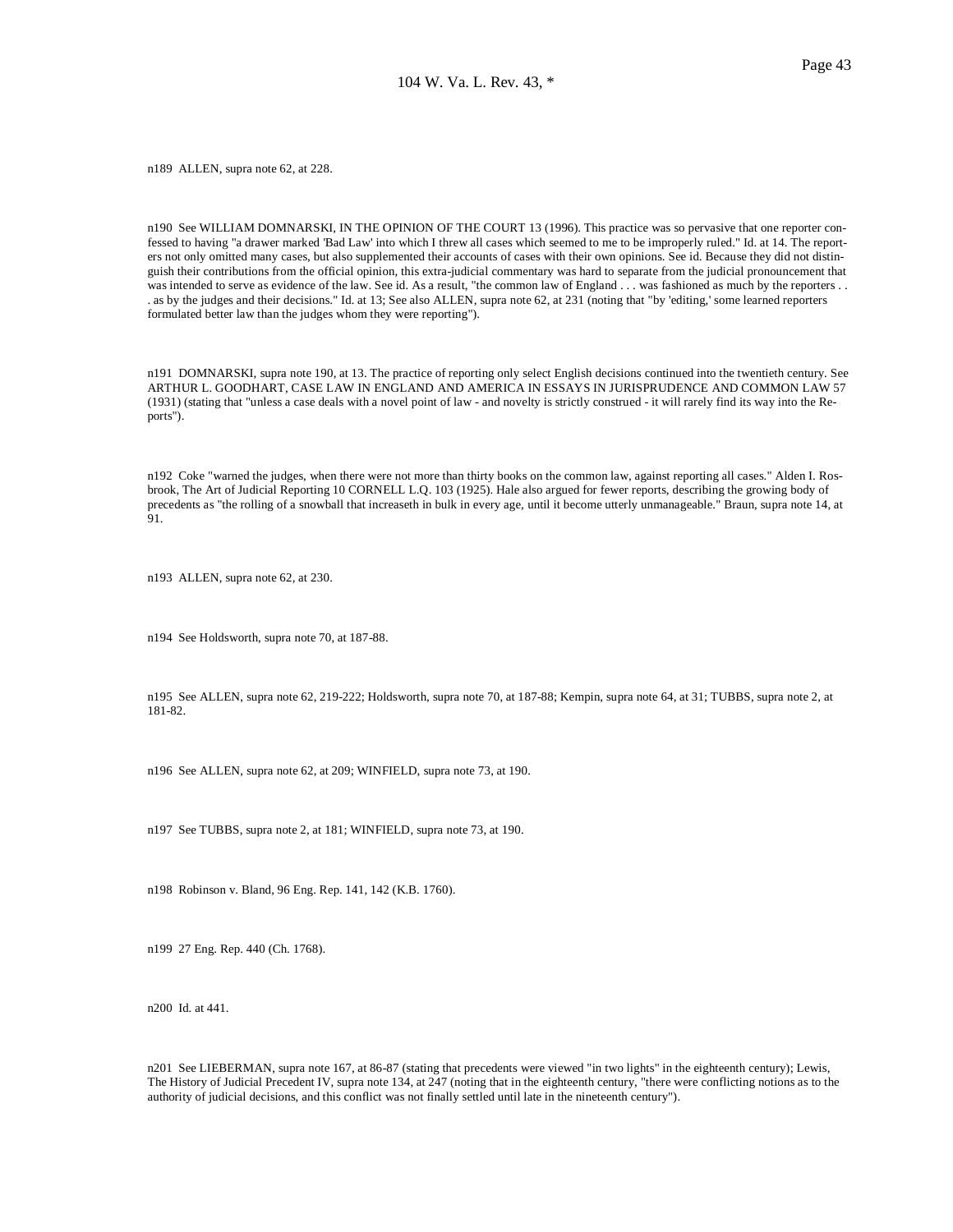n202 See LIEBERMAN, supra note 167, at 86; Lewis, The History of Judicial Precedent IV, supra note 134, at 246-47.

n203 BLACKSTONE, supra note 183, at \*69.

n204 Id. at \*70.

n205 Id.

n206 See MAX RADIN, STABILITY IN LAW 18 (Brandeis Lawyers Soc'y Publ'g., vol. 1, 1942-46).

n207 See ALLEN, supra note 62, at 211; LIEBERMAN, supra note 167, at 122-133.

n208 LIEBERMAN, supra note 167, at 124.

n209 Jones v. Randall (1774) Cowp. 37.

n210 Id. at 39. Mansfield expressed similar sentiments in other cases. See, e.g., Rust v. Cooper, (1777) Cowper 629, 632 ("The law does not consist in particular cases, but in general principles which run through cases and govern the decision of them."); James v. Price, (1773) Lofft 219, 221 (the law is founded "in equity, reason, and good sense").

n211 LIEBERMAN, supra note 167, at 126.

n212 ALLEN, supra note 62, at 212.

n213 Id. at 212.

n214 See Daniel R. Coquillette, Legal Ideology and Incorporation IV: The Nature of Civilian Influence on Modern Anglo-American Commercial Law, 67 B.U. L. REV. 877, 957 (1987); Evans, supra note 70, at 36-37.

n215 See ALLEN, supra note 62, at 216 n.1; Coquillette, supra note 214, at 958-62; Evans supra note 70, at 37.

n216 LIEBERMAN, supra note 167, at 142.

n217 See id. at 135.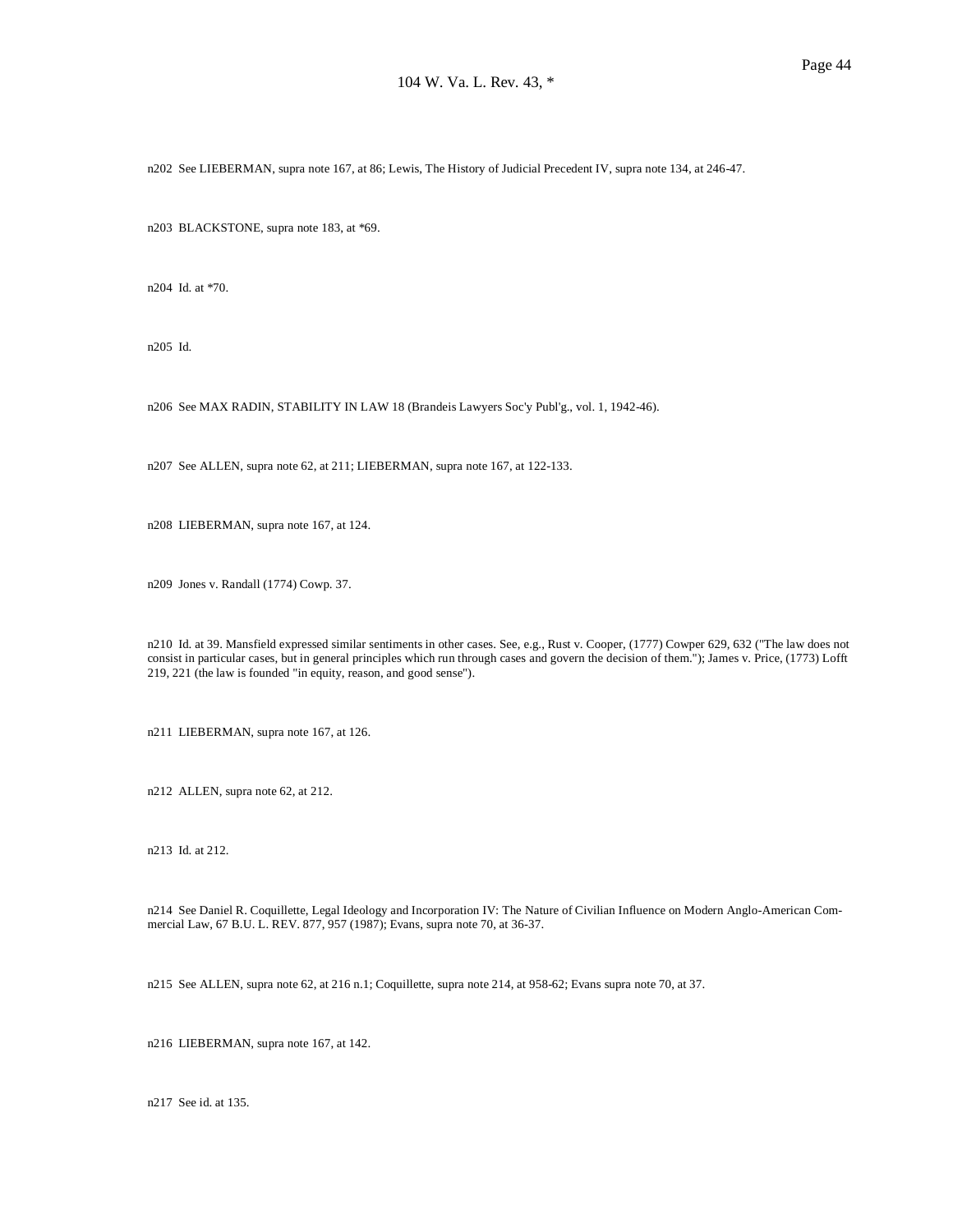n218 See id.

n219 See id. at 139.

n220 See id.

n221 Id. at 139-40.

n222 Id. at 140.

n223 See Evans, supra note 70, at 35.

n224 See id. at 46-53; Ram, supra note 186, at 72-74.

n225 See Evans, supra note 70, at 57-63.

n226 See Beamish v. Beamish, 11 Eng. Rep. 7359 H.L. Cas. 273 (1861); See also Evans, supra note 70, at 55-58.

n227 See Kempin, supra note 64, at 31-33.

n228 Evans, supra note 70, at 45.

n229 See id.

n230 POTTER, supra note 85, at 279.

n231 See Paul Samuel Reinsch, The English Common Law in the Early American Colonies, in 1 SELECT ESSAYS IN ANGLO-AMERICAN LEGAL HISTORY 367, 369, 411, 414 (1907).

n232 See Kempin, supra note 64, at 52 n.75. One exception seems to be Virginia, which was initially governed by a code that was printed in London in 1612 and enforced by the first governor, Sir Thomas Smith. See Reinsch, supra note 231, at 404. The code was exceedingly severe, however, and was later replaced by a set of laws passed by Virginia's first legislative assembly. See id.

n233 See LAWRENCE M. FRIEDMAN, A HISTORY OF AMERICAN LAW 90-91 (Simon & Schuster, 1973 2nd ed.); Reinsch, supra note 231, at 410.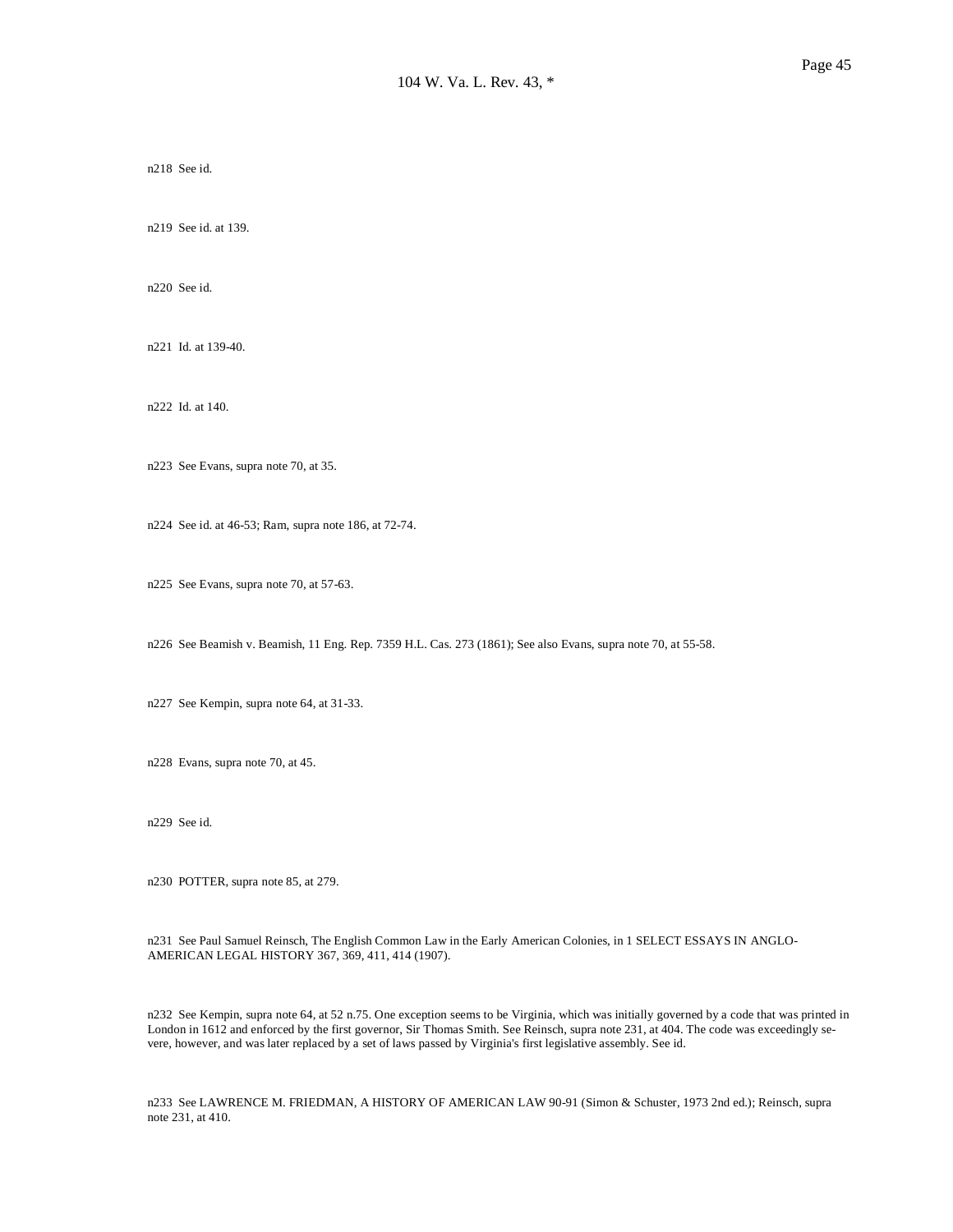n234 See Reinsch, supra note 231, at 410.

n235 See id. at 369, 411.

n236 Id. at 372.

n237 Id. at 401. In Pennsylvania, "The administration of justice was rather founded upon the ideas of the magistrate than on any rules of positive law." Id. at 398. In New York, judgments were given "according to law and good conscience." Id. at 393.

n238 Id. at 380.

n239 See id. at 413.

n240 Id. at 376.

n241 See id. at 370, 382, 390, 412. In Delaware, no professionally trained lawyer sat as a judge until after the revolution. See id. at 396. In Massachusetts, only four of the 30 justices who sat between 1701 and 1776 were lawyers. See PETER KARSTEN, HEART VERSUS HEAD: JUDGE-MADE LAW IN NINETEENTHCENTURY AMERICA 28 (1997).

n242 See WILLIAM HAMILTON BRYSON, LAW REPORTING AND LEGAL RECORDS IN VIRGINIA 329; Kempin, supra note 64, at 34-35; Reinsch, supra note 231, at 382.

n243 See Reinsch, supra note 231, at 410.

n244 Id. at 382; see also OLIVER P. CHITWOOD, JUSTICE IN COLONIAL VIRGINIA 51 (De Capo Press NY 1971) (Originally published by Johns Hopkins Press 1905); GEORGE LEWIS CHUMBLEY, COLONIAL JUSTICE IN VIRGINIA: THE DEVELOPMENT OF A JUDICIAL SYSTEM, TYPICAL LAWS AND CASES OF THE PERIOD 156 (orig. published The Dietz Press, Richmond, 1938) (reprint Gaunt, Inc. 1997).

n245 See Reinsch, supra note 231, at 370. The colonies also began to appoint professional lawyers to the bench. See id. In New York, a professional English lawyer was named Chief Justice in 1700 and resolved to introduce the common law and the practices of the English courts. See id. at 393-94. His approach was too aggressive, however, and after complaining that some colonists were unwilling to accept English laws, his popularity diminished. See id. Massachusetts appointed its first professional lawyer to the post of Chief Justice in 1712 and New Hampshire did the same in 1754. See id. at 385, 388.

n246 See id. at 370.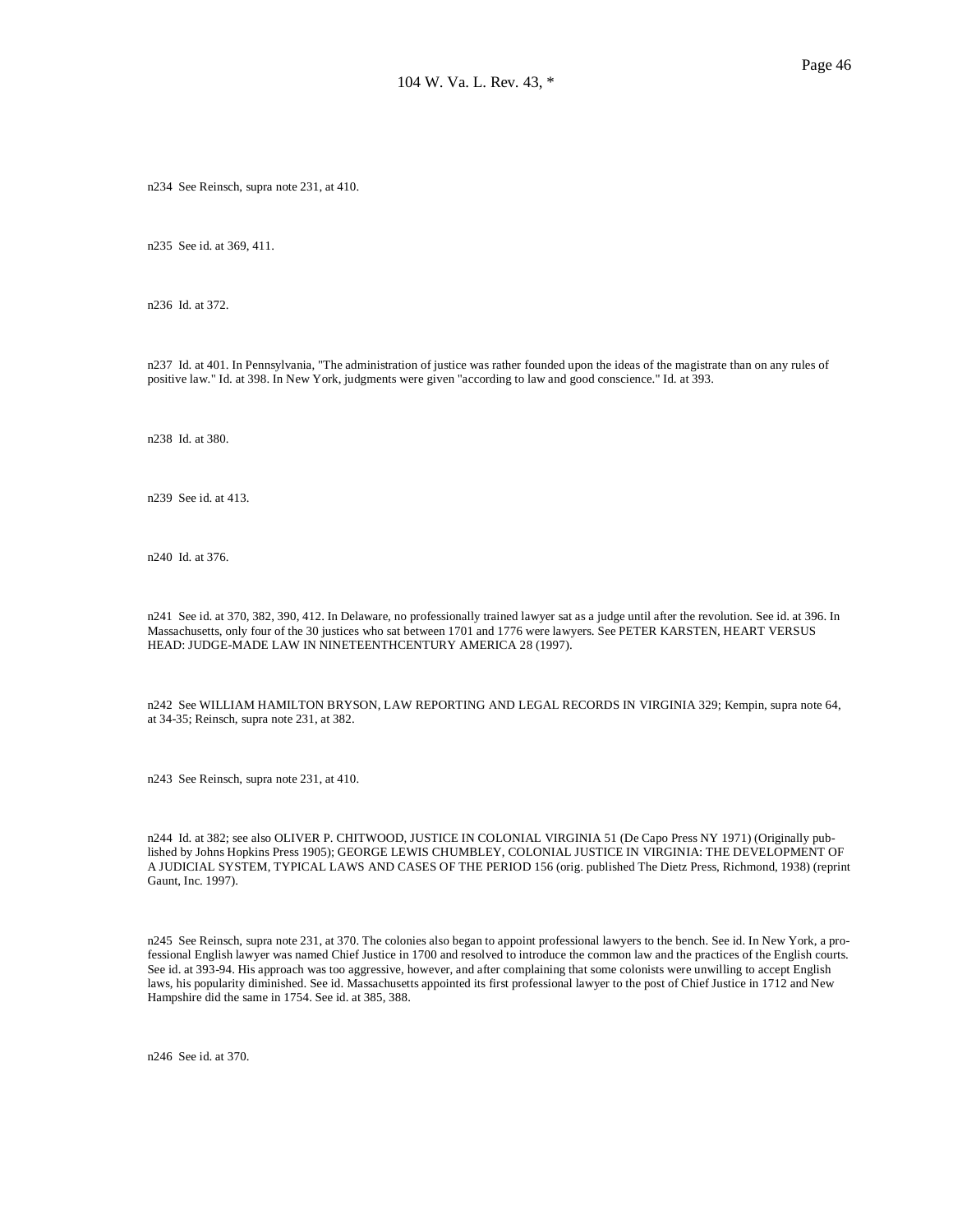n247 See id. at 400, 410. Virginia had also expressed an early allegiance to the common law, using it as the model for its statutory scheme. See id. at 405.

n248 See id. at 408.

n249 See id. at 371; See also Morton J. Horwitz, The Emergence of an Instrumental Conception of American Law: 1780-1820, in 5 PER-SPECTIVES IN AMERICAN HISTORY 294 (1971) [cited hereinafter as Horwitz, The Emergence of an Instrumental Conception of American Law]. The question of whether the colonies desired to adopt the common law was, of course, only one part of the debate. The other question was whether they were entitled to the common law. Although some English scholars, most notably Blackstone, claimed the colonies had no right to the common law until the King decided otherwise, the predominant view was to the contrary. See id. at 294.

n250 See Reinsch, supra note 231, at 370, 384, 415.

n251 See id. at 414-15.

n252 See Horwitz, The Emergence of an Instrumental Conception of American Law, supra note 249, at 293; ROBERT VON MOSCHZISKER, STARE DECISIS, RES JUDICATA AND OTHER SELECTED ESSAYS 108 (Cyrus M. Dixon Publ'g. 1929).

n253 Reinsch, supra note 231, at 408.

n254 Id.

n255 See CRAIG EVAN KLAFTER, REASON OVER PRECEDENTS: ORIGINS OF AMERICAN LEGAL THOUGHT 42 (1993). For instance, Massachusetts rejected the common law rule of primogeniture in favor of more progressive inheritance laws; Rhode Island and Pennsylvania passed laws fostering religious freedom; and Virginia offered creditors relief against fraudulent devices.

See id.

n256 See Reinsch, supra note 231, at 370-71.

n257 Id. at 388.

n258 King v. Hopkins, 57 N.H. 334, \*7 (1876) (giving an account of Livermore's statement).

n259 Id. at \*9.

n260 John Adams, Minutes of the Argument, in 2 LEGAL PAPERS OF JOHN ADAMS 127 (L. Kinvin Wroth & Hiller B. Zobel, eds., 1965).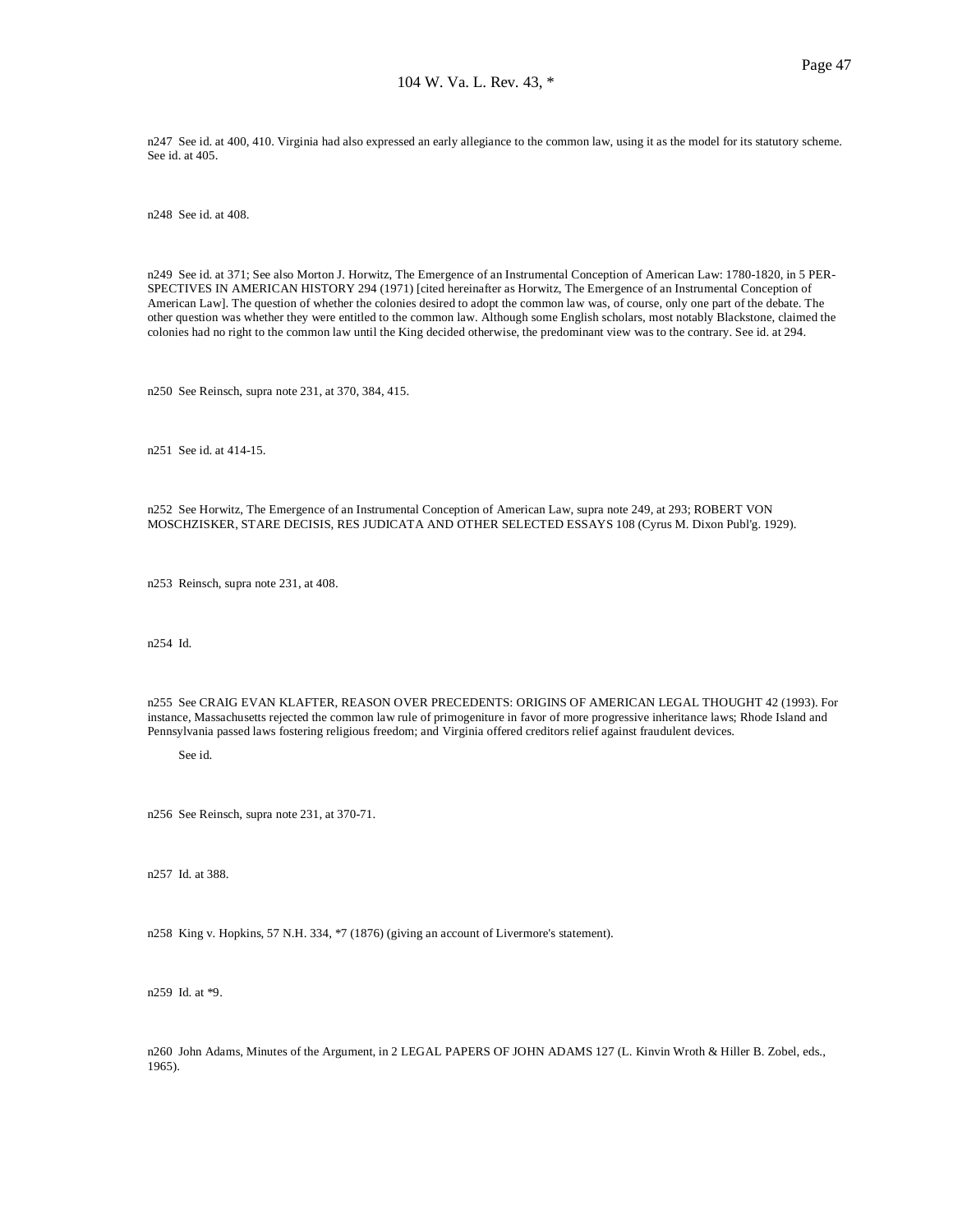n261 See Kempin, supra note 64, at 37 (citing 1 Har. & M' Hen. 452, 453.).

n262 See id. at 38.

n263 1 H. & McH. 434, \*2 (Md. 1772).

n264 1 H. & McH. 409, \*16 (Md. 1771).

n265 See Kempin, supra note 64, at 37-38 ("It should be noticed that Mansfield is cited, rather than his case. It appears that the case merely provides a medium for the expression of the opinion of that eminent jurist.").

n266 See King v. Rapp, 1 Dall. 11 (Pa. 1764).

n267 Id.

n268 Horwitz, The Emergence of an Instrumental Conception of American Law, supra note 249, at 292. According to John Adams, however, Hutchinson himself "wriggled to evade" cases that were cited as authority. See KARSTEN, supra note 241, at 28.

n269 Horwitz, The Emergence of an Instrumental Conception of American Law, supra note 249, at 292.

n270 See id. at 297; MORTON J. HORWITZ, THE TRANSFORMATION OF AMERICAN LAW: 1780-1860 8-9 (1977). Perhaps one reason Horwitz jumps so quickly to this conclusion is that his focus is on the status of stare decisis during the years after the Revolution, not in colonial America. Horwitz concludes that during this later period judges regularly disregarded precedent, and it is only by way of contrast that he makes any claims about pre-war attitudes toward precedent. Id. at 30.

n271 See Kempin, supra note 64, at 34-35; KARSTEN, supra note 241, at 28 (noting that "as late as 1783 only about 1 in every 5 of the nearly 150 volumes of published reports of the opinions of English courts were, in fact, available in America"); John H. Langbein, Chancellor Kent and the History of Legal Literature, 93 COLUM. L. REV. 547, 571-78 (1993).

n272 See KARSTEN, supra note 241, at 30. In his Anastasoff opinion, Judge Arnold cites Karsten for the proposition that judges and lawyers of the founding era "recognized the authority of unpublished decisions even when they were established only by memory or by a lawyer's unpublished memorandum." Anastasoff v. United States, 223 F.3d 898, 903 (8th Cir. 2000). Karsten says only that lawyers and judges sometimes used these decisions to help decide later cases. He does not suggest that judges felt bound by unpublished decisions that were cited from memory or from a lawyer's notes of a case. See KARSTEN, supra note 241, at 30. And given that English and American judges felt free to disregard decisions that did not appear in reliable law reports, it seems highly unlikely that they would have felt bound by decisions that were not reported at all.

n273 See FRIEDMAN, supra note 233, at 322 ("What was not reported was barely law.").

n274 See Kempin, supra note 64, at 36-37, 50 (stating that "it can be established that American cases, up to the year 1800, had no firm doctrine of stare decisis").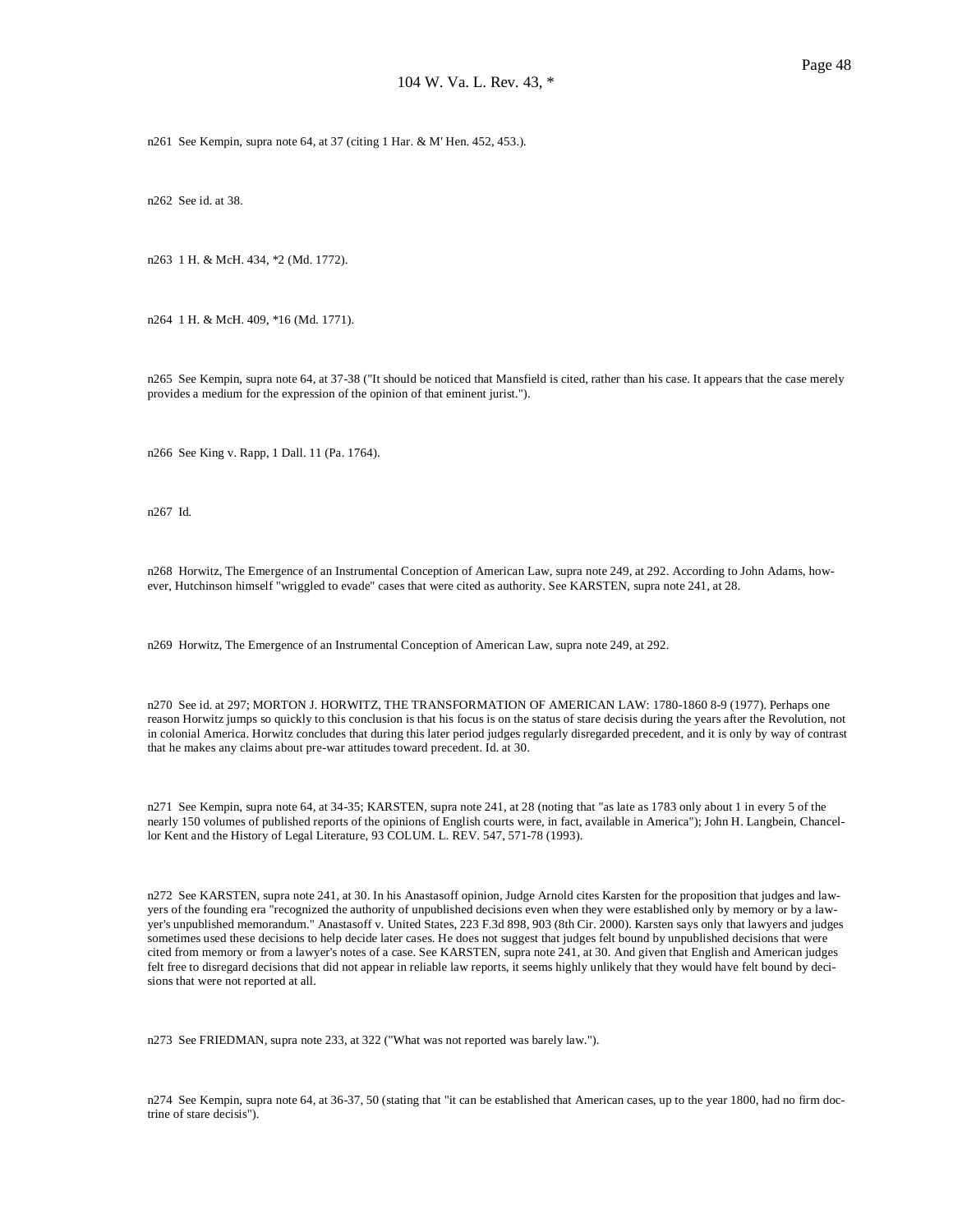n275 Between 1776 and 1884, eleven of the original 13 states adopted the common law. See Horwitz, The Emergence of an Instrumental Conception of American Law, supra note 249, at 291-92. The other two states, Rhode Island and Connecticut, followed suit in 1798 and 1818, respectively. See id. at 292 n.18.

n276 See id. at 287-89.

n277 Id. at 288.

n278 Id.

n279 1 Kirby 114 (Conn. 1786).

n280 See id. at 114-15.

n281 Id. at 116-17.

n282 1 Dall. 175 (Pa. 1786).

n283 Id. at 178.

n284 Id. The court did follow precedent in Kerlin's Lessee, but primarily to maintain consistency. In addition, the court did not indicate that it thought the earlier case had been wrongly decided. See id. at 178-79.

n285 See KLAFTER, supra note 255, at 57-58, 78-93.

n286 1 Johns. Cas. 184, 190 (N.Y. Sup. Ct. 1799).

n287 See id.

n288 2 Root 303 (Conn. 1795).

n289 See id. at \*7-\*8.

n290 See KLAFTER, supra note 255, at 78.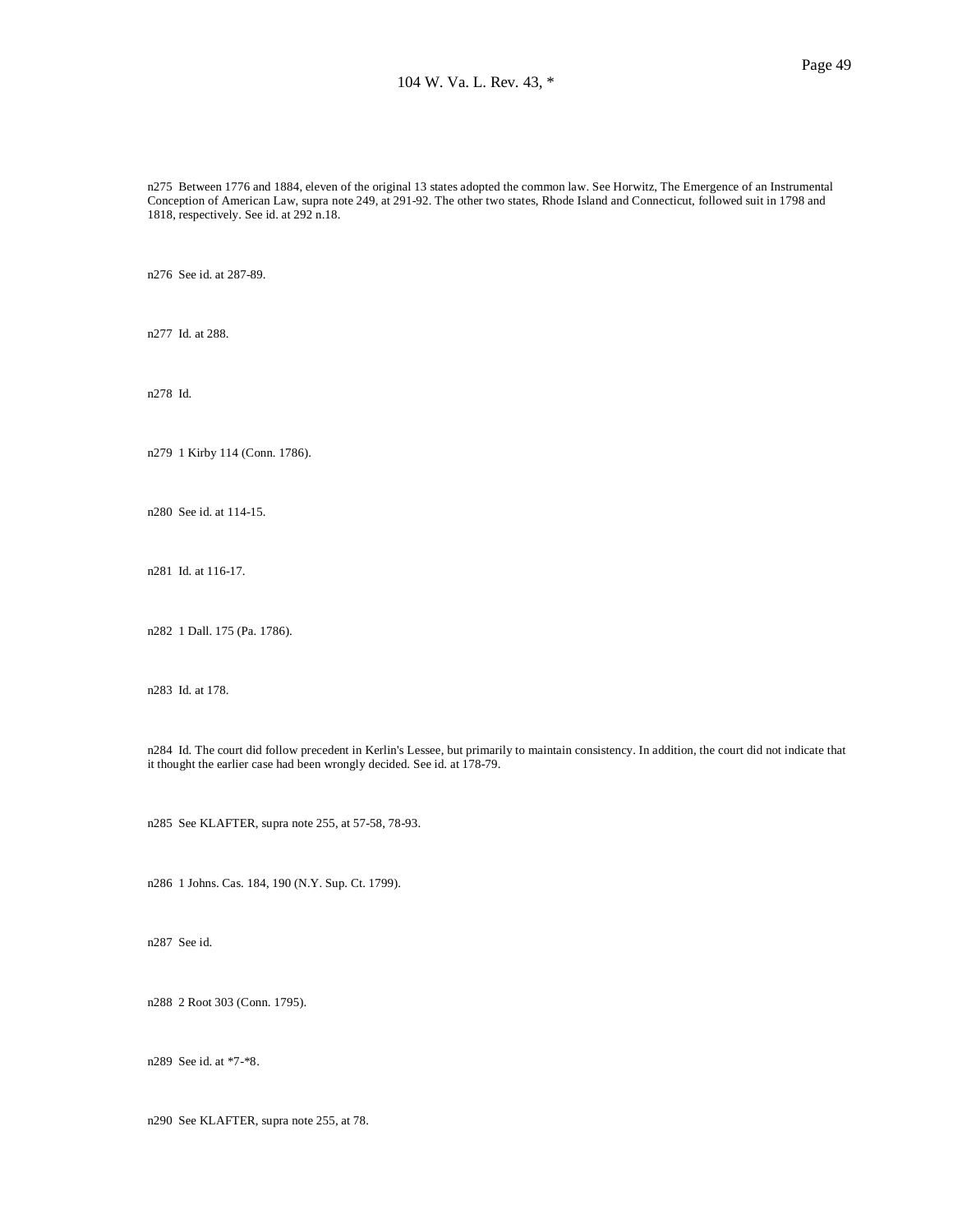n291 1 Va. (1 Wash.) 26 (1791).

n292 See id.

n293 Id. at \*6.

n294 2 Johns. 75 (N.Y. Sup. Ct. 1806).

n295 See id. at 76.

n296 Id. at 75-76. For other examples of courts adapting common law rules to meet American circumstances, see Jackson v. Brownson, 7 Johns. 227, 237 (N.Y. Sup. Ct. 1810) (opinion of Spencer, J.) (dismissing English law of waste as "inapplicable to a new, unsettled country" because it inhibited the improvement of land); Findlay v. Smith, 20 Va. (6 Munf.) 134, 142, 148 (Va. 1818) (same); Ross v. Poythress, 1 Va. (1 Wash.) 120 (1792) (rejecting English rule requiring that judgments be paid in cash because of the lack of currency in the United States).

n297 See FRIEDMAN, supra note 233, at 110-12.

n298 11 Johns. 16 (N.Y. Sup. Ct. 1814).

n299 See id.

n300 Id.

n301 See id. at 20.

n302 3 Cai. R. 307 (N.Y. Sup. Ct. 1805).

n303 See Horwitz, The Emergence of an Instrumental Conception of American Law, supra note 249, at 289.

n304 Palmer, 3 Cai. R. at 314.

n305 See id. Other cases in which courts disregarded English decisions issued before 1776 include Naylor v. Fosdick, 4 Day 146 (Conn. 1810) (overruling early eighteenth century English precedents allowing a debtor to assign his estate to a trustee without the consent of all his creditors); Chappel v. Brewster, 1 Kirby 175 (Conn. 1786); Wilford v Grant, 1 Kirby 114 (Conn. 1786) (ignoring established common law rule against partial reversals); Downman v. Downman's Executors, 1 Va. (1 Wash.) 26 (1791) (setting aside pleading requirement followed in England since 1705).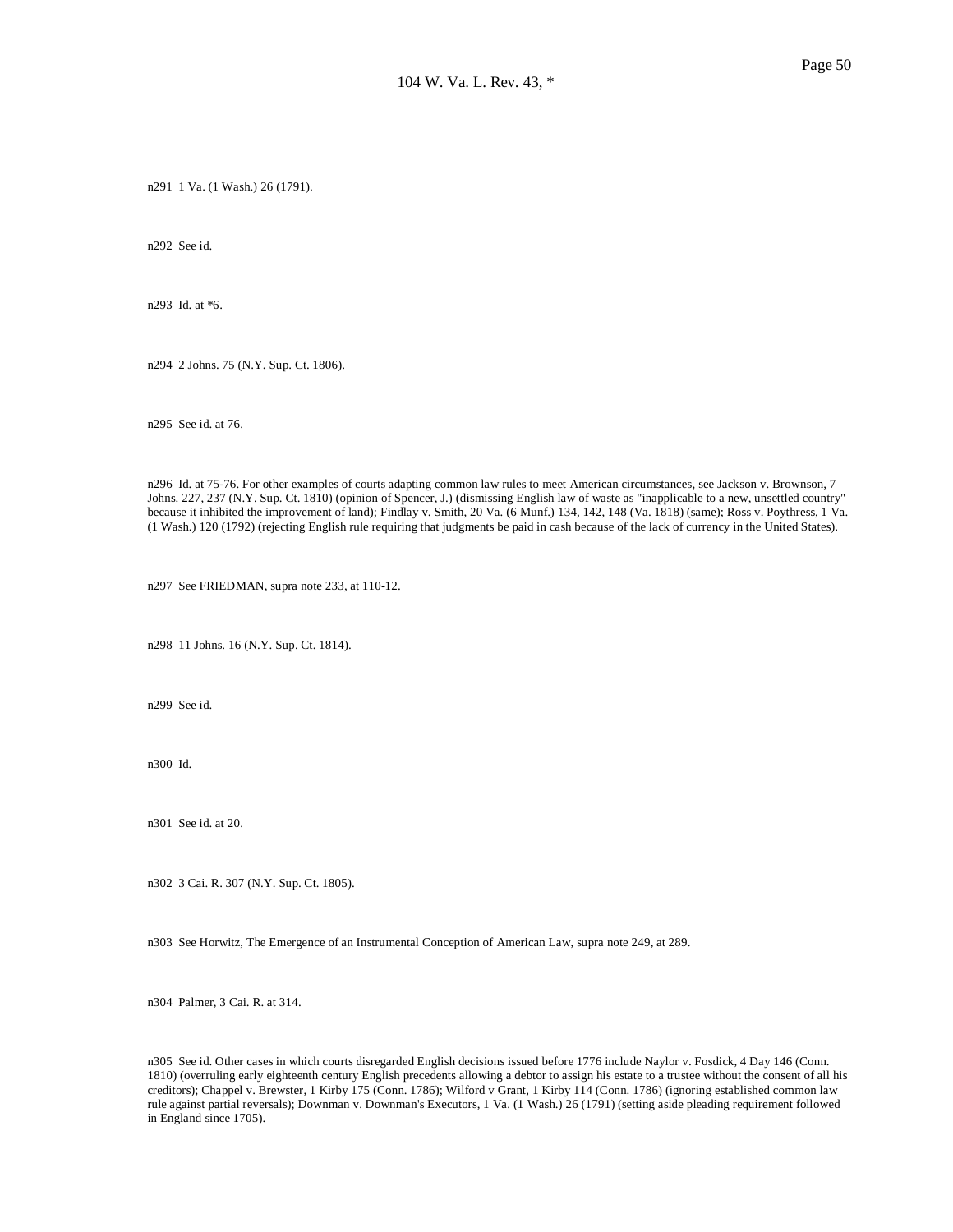n306 4 Dall. 308 (Pa. 1804).

n307 See Murgatoyd v. Crawford, 3 Dall. 491 (Pa. 1799).

n308 See Duncanson, 4. Dall. at \*16.

n309 10 Johns. 203 (N.Y. Sup. Ct. 1813).

n310 See id. at 204.

n311 See id. at 205.

n312 See id. at 205-06. For other cases in which state courts overruled domestic precedents, see Bevan v. Taylor, 7 Serg. & Rawle 397 (Pa. 1821) (overruling Walker v. Smith, 3 Yeates 480 (Pa. 1803)); Girard v. Taggart, 5 Serg. & Rawle 19 (Pa. 1818) (overruling Willing v. Rowland, 4 Dall. 106 (Pa. 1791)); Conner v. Shepherd, 15 Mass. 164 (1818) (overruling Nash v.

 Boltwood (Mass. 1783)); Coffin v. Coffin, 2 Mass. 358, 366 (1807) (overruling Holbrook v. Pratt, 1 Mass. 96 (1805)); Fitch v. Brainerd, 2 Day 163 (Conn. 1805) (overruling Kellogg v. Adams (1788)).

n313 JAMES KENT, I COMMENTARIES ON AMERICAN LAW 474 (14th ed., John M. Gould, ed. 1896) (1826).

n314 Id. at 475.

n315 Id; see also DOMNARSKI, supra note 190, at 11 (noting that Daniel Webster thought reporters should "omit those cases that turned merely on evidence, while others suggested that cases should be omitted if they covered the same ground as already published cases").

n316 KENT, supra note 313, at 475.

n317 Id. at 474.

n318 Id. at 477 (emphasis added).

n319 See JAMES WILSON, THE WORKS OF JAMES WILSON 2, 37, 501-02 (Harvard Univ. Press 1967) (Robert Green McCloskey ed.) (1804).

n320 Id. at 501-02 (emphasis added).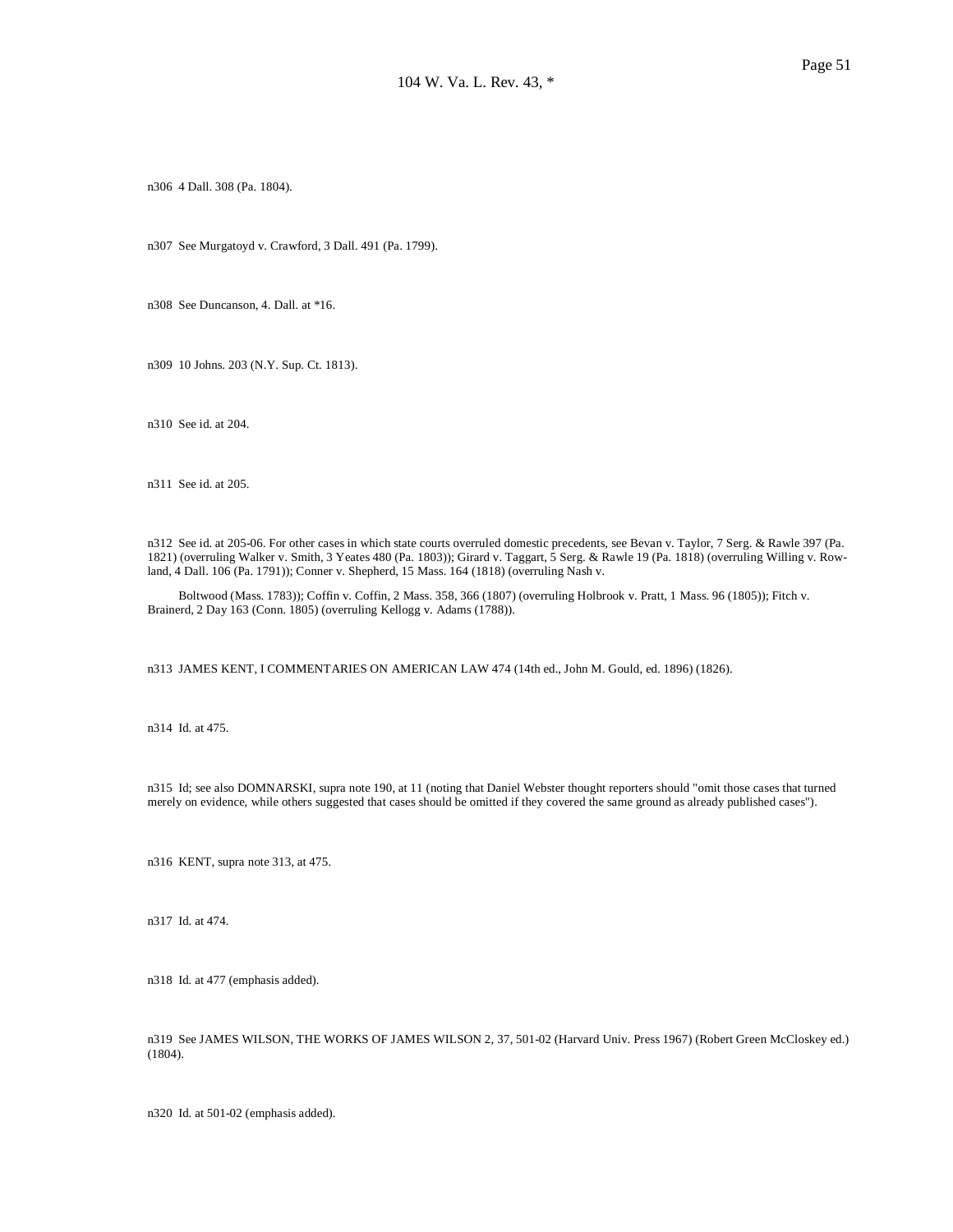n321 See id.

n322 Id. at 40.

n323 Nathaniel Chipman, A Dissertation on the Act Adopting the Common and Statute Laws of England, in N. CHIP. 124-26 (1793).

n324 Id. at 129, 137-38.

n325 See David Currie, The Constitution in the Supreme Court, 1789-1801, 48 U. CHI. L. REV 819 (1981).

n326 See DOMNARSKI, supra note 190, at 7.

n327 See id. at 6-7; Craig Joyce, The Rise of the Supreme Court Reporter: An Institutional Perspective on Marshall Court Ascendancy, 83 MICH. L. REV. 1291, 1294-95 (1985).

n328 See DOMNARSKI, supra note 190, at 7; Joyce, supra note 327, at 1301.

n329 See DOMNARSKI, supra note 190, at 7; Joyce, supra note 327, at 1303-05.

n330 See DOMNARSKI, supra note 190, at 7.

n331 See id. at 8-9.

n332 See id. at 9.

n333 See Caminker, supra note 53, at 833 n.69.

n334 See FRIEDMAN, supra note 233, at 134.

n335 See Caminker, supra note 53, at 833 n.64.

n336 See FRIEDMAN, supra note 233, at 135.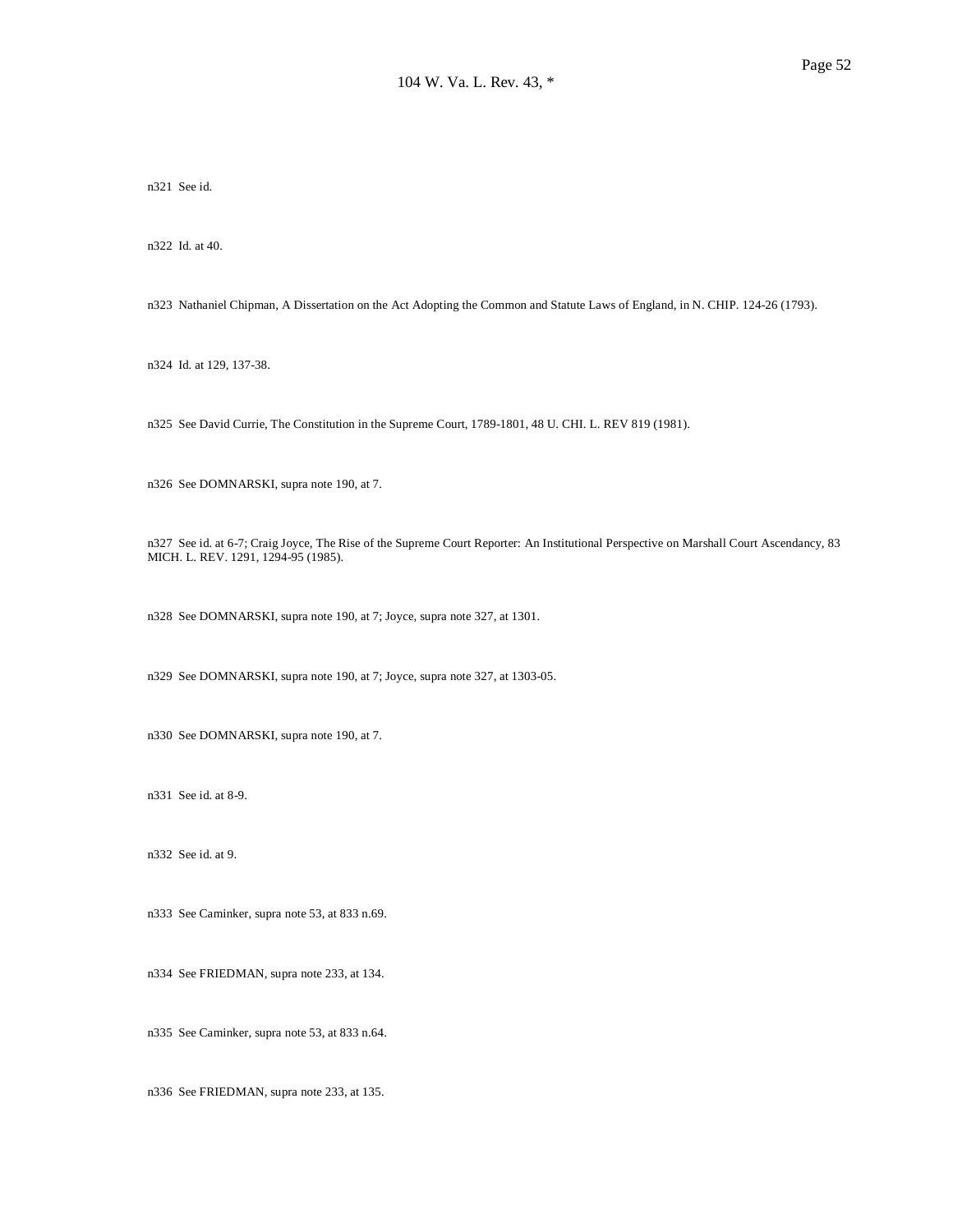n337 Id. at 119; See also David E. Engdahl, What's In a Name? The Constitutionality of Multiple "Supreme" Courts, 66 IND. L.J. 457, 502 n.225 (1991) (stating that "in its earliest years, the Supreme Court cited its own prior holdings not as precedents in the common law sense, but to spare the trouble of reiterating sound analyses to which the Justices still subscribed.

It was a kind of shorthand, not an ascription of authoritativeness.").

n338 See Thomas R. Lee, Stare Decisis in Historical Perspective: From the Founding Era to the Rehnquist Court, 52 VAND. L. REV. 647, 667 (1999). The lack of reliable law reports and the fact that the court often addressed issues of first impression may explain Marshall's inattention to precedent in some cases. In others cases, however, he apparently was well aware that precedents supported his opinion, yet did not rely on them for his conclusion. See id.

n339 David P. Currie, The Constitution in the Supreme Court: The Powers of the Federal Courts, 1801-1835, 49 U. CHI. L. REV. 646, 661, 674, 701 (1982). Marshall's lack of regard for precedent was apparent even during his years as a practicing attorney. In Ross v. Poythress, 1 Va. (1 Wash.) 155 (1792), for example, he argued successfully that the English rule requiring judgments to be paid in cash should be abandoned because of the lack of currency in the United States.

n340 Currie, supra note 339, at 680. On the other hand, the Marshall Court only overruled three opinions during its thirty-five-year span, the lowest number of any Supreme Court since. See DAVID M. O'BRIEN, 1 CONSTITUTIONAL LAW & POLITICS 118 (W.W. Norton & Co. 1997).

 This statistic, however, is misleading. The Marshall Court frequently addressed questions of first impression, while later courts have been faced with "an ever-expanding target of 'settled decisions.'" Lee, supra note 338, at 649. In addition, the Marshall court was dominated by one justice - Marshall. See id. He wrote the majority of opinions and encountered little dissent from associate justices. It is not surprising, therefore, that his Court did not overrule many of its opinions. See id.

n341 8 U.S. (4 Cranch) 75 (1807).

n342 See id. at 100. Marshall also relied on precedent in Hampton v. McConnell, 16 U.S. (3 (Wheat.) 234 (1818) (writing that the case was covered by a doctrine announced in an earlier decision).

n343 25 U.S. (12 Wheat.) 213 (1827).

n344 Id. at 263-64.

n345 See William Cranch, Preface of 5 U.S. (1 Cranch) iii-iv (1804).

n346 Id.

n347 THE FEDERALIST NO. 78, at 529 (Alexander Hamilton) (Jacob E. Cooke ed., 1961).

n348 Letter from James Madison to Samuel Johnson (June 21, 1789), reprinted in 12 PAPERS OF JAMES MADISON 250 (1979).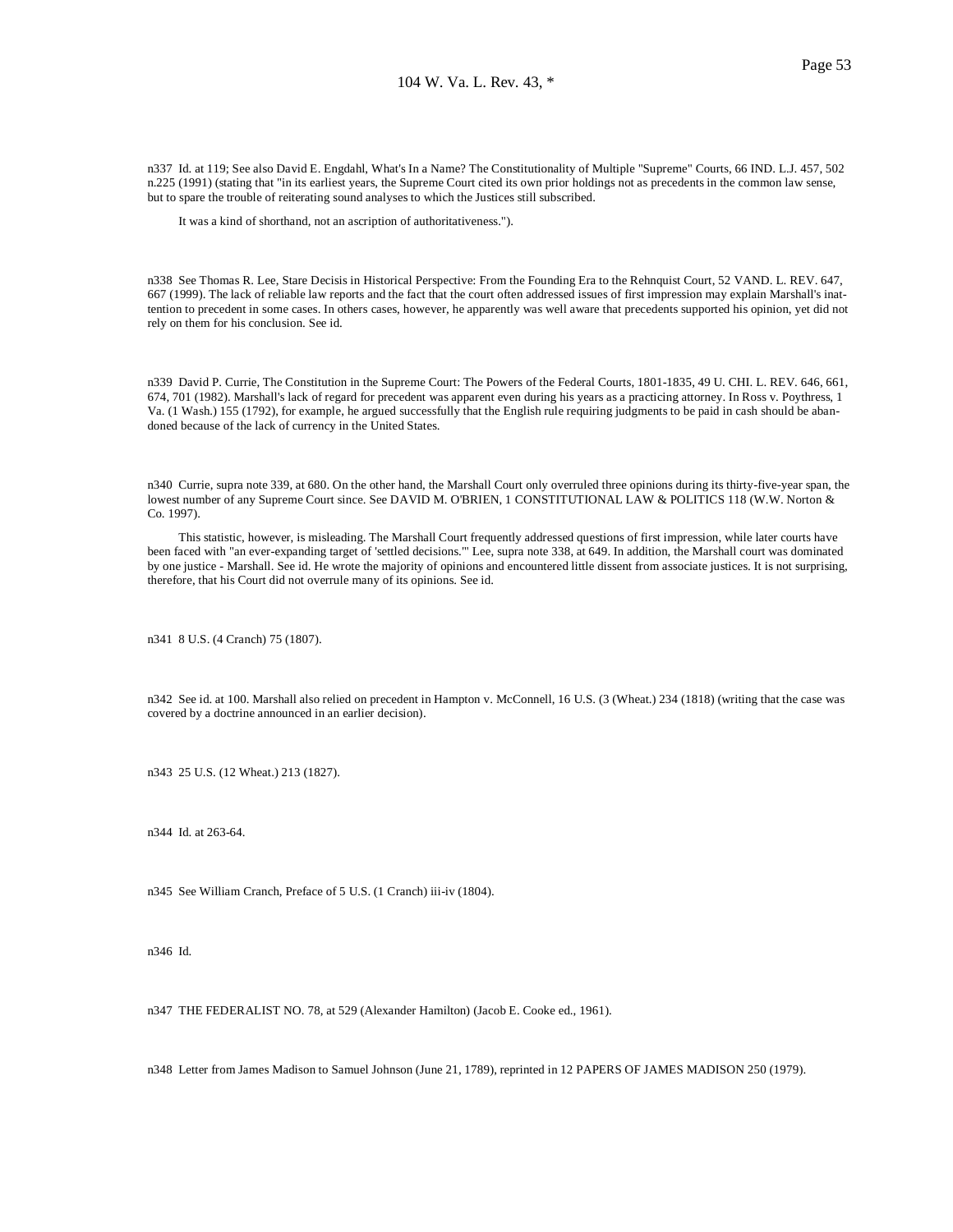n349 Letter from James Madison to Charles Jared Ingersoll (June 25, 1831), reprinted in THE MIND OF THE FOUNDER: SOURCES OF THE POLITICAL THOUGHT OF JAMES MADISON 391 (Marvin Meyers, ed. 1981).

n350 Id.

n351 Ex Parte Bollman, 8 U.S. (4 Cranch) 75, 103-04 (Johnson J., dissenting).

n352 See Kempin, supra note 64, at 31-36.

n353 JOSEPH STORY, COMMENTARIES ON THE CONSTITUTION OF THE UNITED STATES § 377, at 349-50 (Rothman & Co. 1991). Story, of course, greatly increased the power of the federal courts by expanding their admiralty jurisdiction and by ruling in Swift v. Tyson that diversity cases would be governed by federal common law. See GRANT GILMORE, THE AGES OF AMERICAN LAW 30-35 (1977). In addition, some scholars have suggested that his statement about the importance of precedent was directed toward the practice of vertical, not horizontal, stare decisis. See Lee, supra note 338, at 664 n.84.

n354 STORY, supra note 353, § 377 at 349.

n355 See Kempin, supra note 64, at 36-51.

n356 Id. at 39, 41.

n357 FRIEDMAN, supra note 233, at 21; Kempin, supra note 64, at 41.

n358 Kempin, supra note 64, at 50-52.

n359 Robinson v. Bland, 96 Eng. Rep. 141, 144 (K.B. 1760).

n360 LIEBERMAN, supra note 167, at 86, 122-32; see also supra notes 207-10 and accompanying text.

n361 See supra notes 199-200, 211-215, 313-14, 319-20 and accompanying text.

n362 Lewis, The History of Judicial Precedent I, supra note 73, at 207; see also TUBBS, supra note 2, at 180.

n363 ALLEN, supra note 62, at 222.

n364 See Kempin, supra note 64, at 34-35, 34 n.21.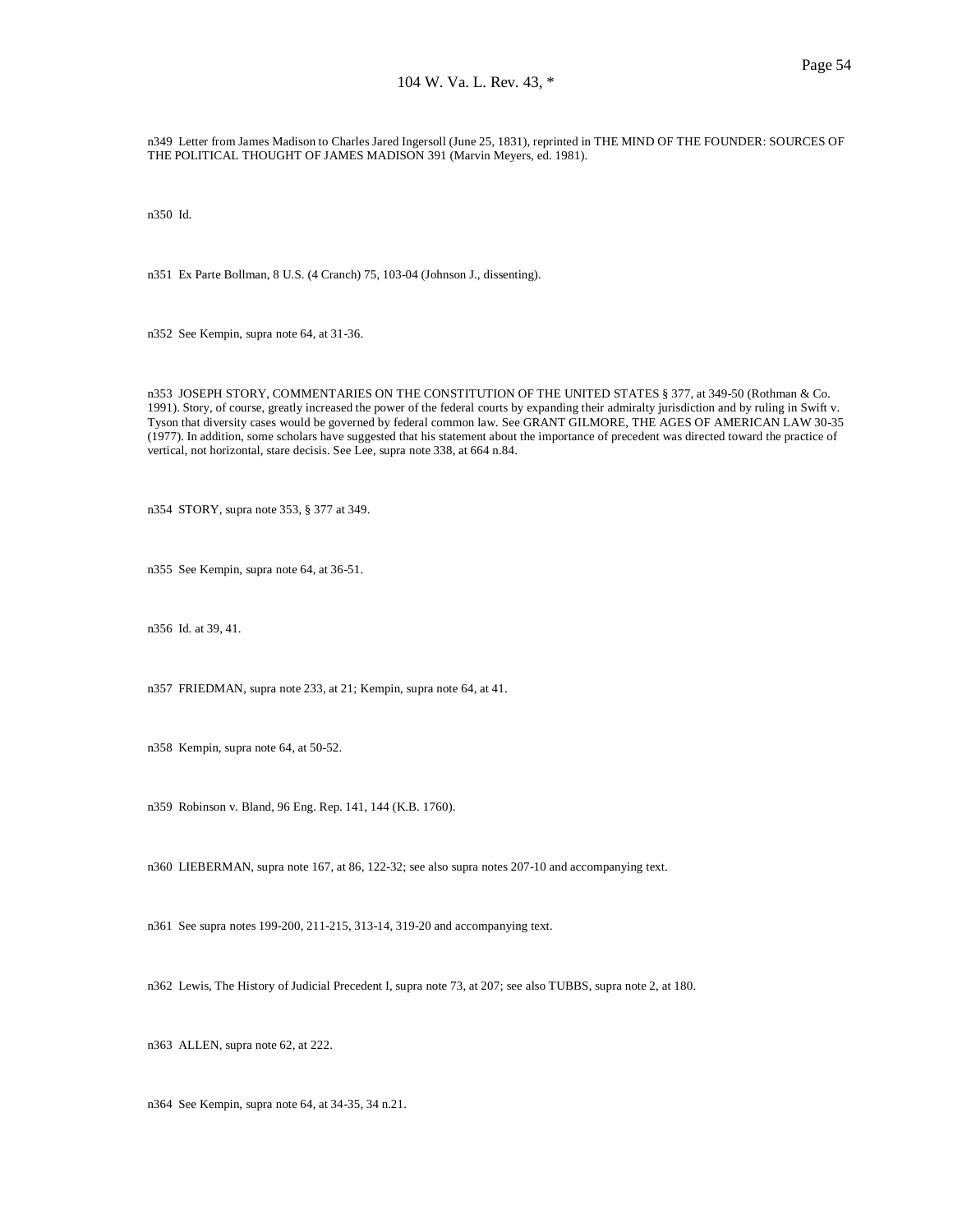n365 See id. at 50 (stating that "it can be established that American cases, up to the year 1800, had no firm doctrine of stare decisis").

n366 See supra note 346 and accompanying text.

n367 See supra note 347 and accompanying text.

n368 It is harder to make this case for pre-revolutionary English decisions than for later cases, because most colonies expressly adopted the common law as it existed prior to 1776. However, as pointed out above, most colonies left room for the courts to depart from common law rules when local conditions made it necessary. See supra notes 25254 and accompanying text.

n369 See supra notes 306-12 and accompanying text.

n370 KENT, supra note 313, at 477 (emphasis added).

n371 Id.

n372 See supra note 186 and accompanying text.

n373 See supra notes 192, 315-16 and accompanying text.

n374 Rosbrook, supra note 192, at 131.

n375 KENT, supra note 313, at 475.

n376 See Price, supra note 43, at 92-93.

n377 See Robert J. Pushaw, Jr., Article III's Case / Controversy Distinction and the Dual Functions of Federal Courts, 69 NOTRE DAME L. REV. 447, 467 (1994) (noting that "the Framers broke with English legal principles in significant ways.").

n378 See SOTIRIOS A. BARBER, THE CONSTITUTION OF JUDICIAL POWER 50 (1993).

n379 See U.S. CONST. art. III, § 2, cl. 1 (stating that "the judicial Power shall extend to all Cases, in Law and Equity").

n380 See Dickerson v. United States, 530 U.S. 428, 443-44 (2000); Marbury v. Madison, 5 U.S. (1 Cranch) 137 (1803).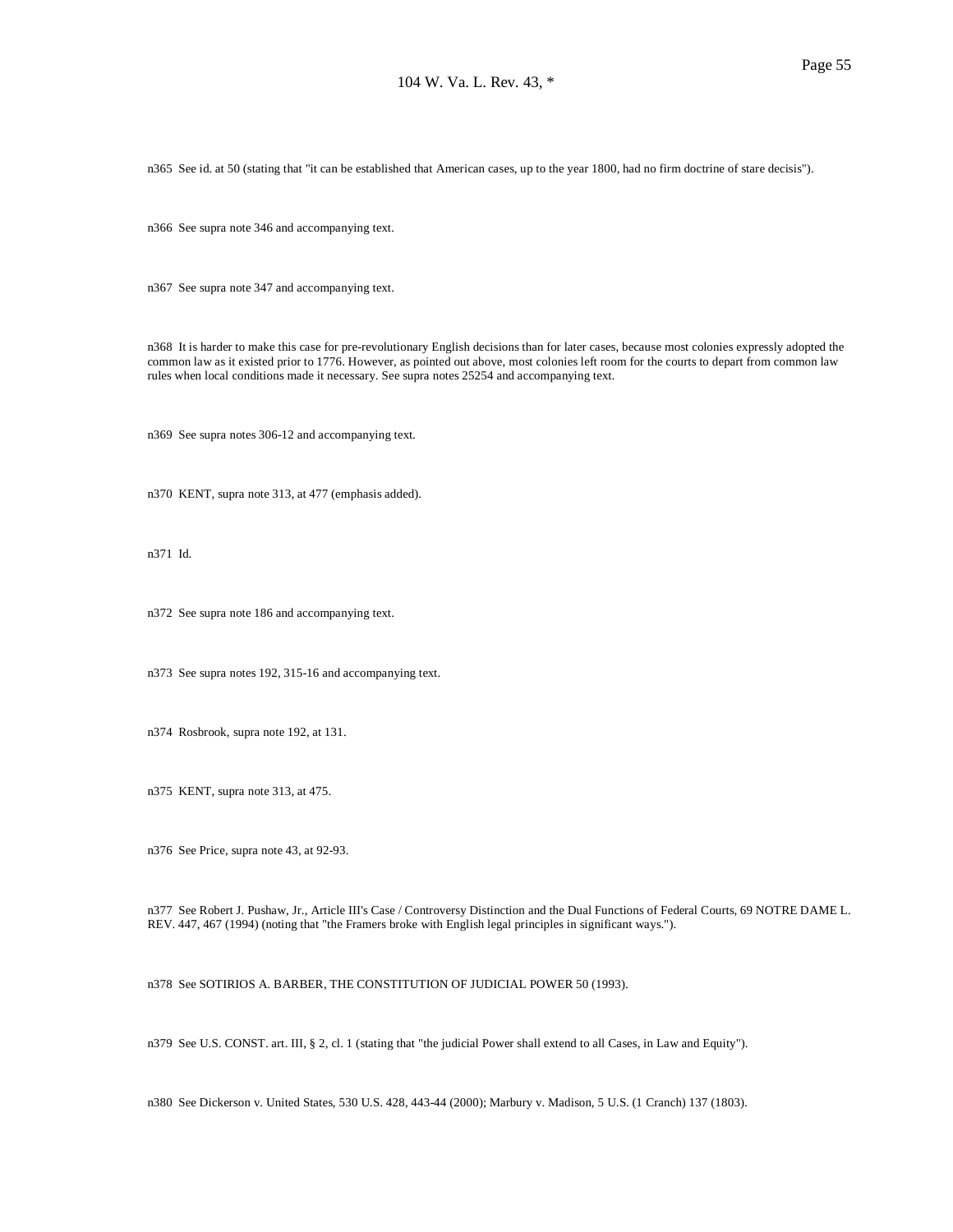n381 See Caminker, supra note 53, at 833 n.69.

n382 See Joyce, supra note 327, at 1298 (noting that the Court provided little assistance to early reporters, declining to reduce even its most important opinions to writing).

n383 See Currie, supra note 339, at 656, 661, 680, 694, 701; Lee, supra note 338, at 669-671.

n384 Apart from Wilson, the justices who had attended the Convention were John Blair Jr., John Rutledge, William Patterson, and Oliver Ellsworth. See THE SUPREME COURT JUSTICES: A BIOGRAPHICAL DICTIONARY 25, 155, 347, 389, 535 (Melvin I. Urofsky, ed., Garland Publ'g, Inc., 1994).

n385 John Jay, the first Chief Justice, wrote five of the Federalist Papers, while William Cushing and James Iredell attended their states' ratifying conventions. See id.

n386 See supra note 353 and accompanying text.

n387 See Pushaw, supra note 377, at 468.

n388 See id. at 469.

n389 See BARBER, supra note 378, at 34.

n390 See id.; Pushaw, supra note 377, at 469.

n391 THE FEDERALIST NO. 22, at 130 (Alexander Hamilton) (Jacob E. Cooke ed., 1961). Elsewhere, Hamilton called it a "striking absurdity" that the government lacked "even . . . the shadow of constitutional power to enforce the execution of its own laws." THE FEDER-ALIST NO. 21, at 130 (Alexander Hamilton) (Jacob E. Cooke ed., 1961).

n392 Liebman & Ryan, supra note 18, at 709-10.

n393 U.S. CONST. art. III, § 1.

n394 See id. at § 2, cl. 1.

n395 Liebman & Ryan, supra note 18, at 747. The only disagreement was over "how best to insure that independence." Id. at 713.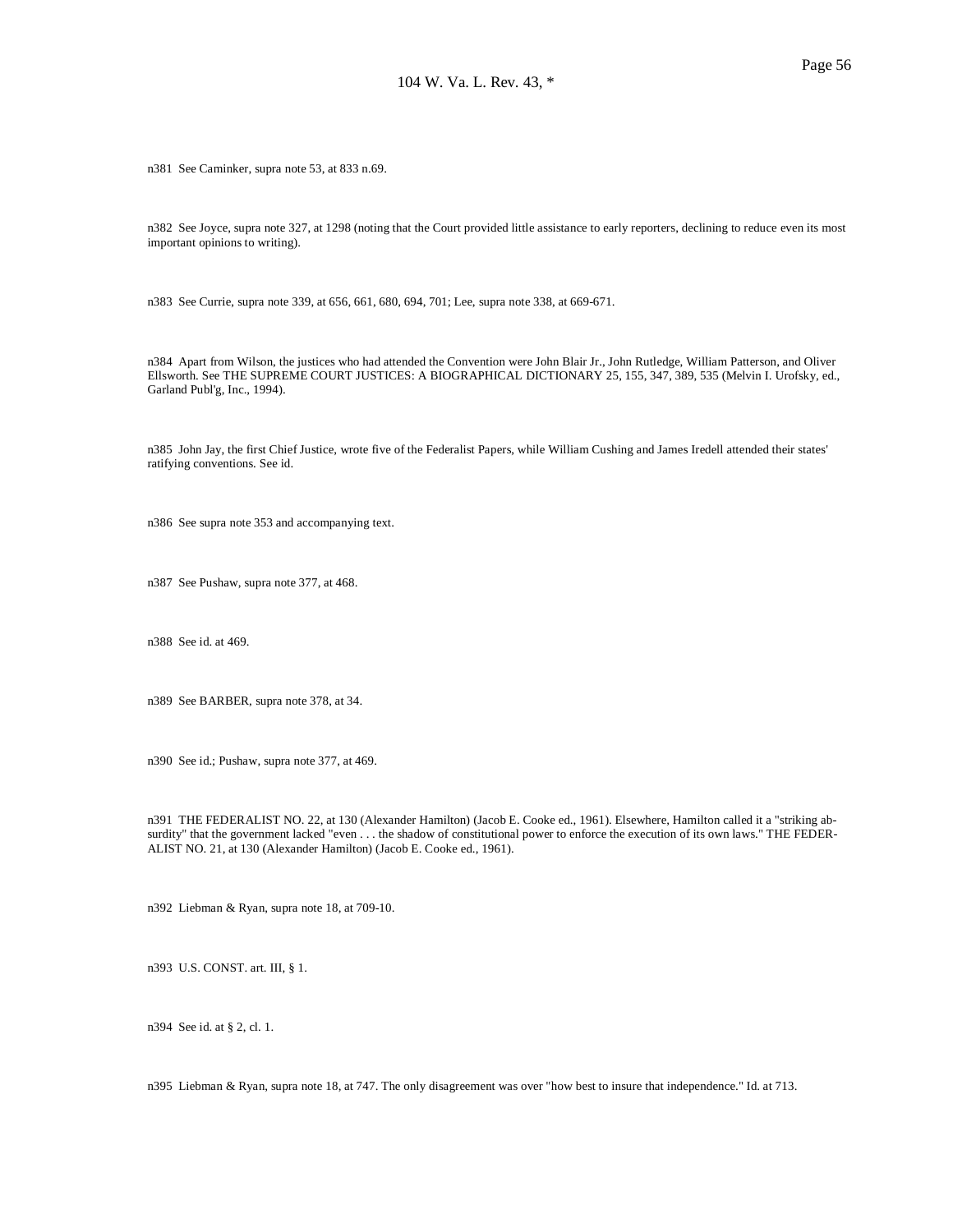n396 THE FEDERALIST NO. 78, supra note 347, at 523 (Alexander Hamilton).

n397 Id.

n398 U.S. CONST. art. III, § 1.

n399 See Todd D. Peterson, Restoring Structural Checks on Judicial Power in the Era of Managerial Judging, 29 U.C. DAVIS L. REV. 41, 47 (1995). Life tenure for judges was considered so essential that the colonists listed the lack of tenure as one of their complaints against King George III in the Declaration of Independence. See THE DECLARATION OF INDEPENDENCE para. 10 (U.S. 1776) (stating that "he has made judges dependent on his will alone, for the tenure of their offices, and the amount and payment of their salaries").

n400 See U.S. CONST. art. III, § 1.

n401 THE FEDERALIST NO. 78, supra note 347, at 522 (Alexander Hamilton).

n402 Id. at 522-23.

n403 Id. at 522.

n404 Id.

n405 Id. at 523.

n406 THE FEDERALIST NO. 49, at 341 (James Madison) (Jacob E. Cooke ed., 1961).

n407 THE FEDERALIST NO. 78, supra note 347, at 524 (Alexander Hamilton).

n408 See id. at 523 ("For I agree, that 'there is no liberty, if the power of judging be not separated from the legislative and executive powers.'") (quoting MONTESQUIEU, SPIRIT OF THE LAWS, vol. 1 at 181).

n409 THE FEDERALIST NO. 48, at 333 (James Madison) (Jacob E. Cooke ed., 1961).

n410 Id. at 336 (quoting THOMAS JEFFERSON, NOTES ON THE STATE OF VIRGINIA 195).

n411 Id. at 337. Hamilton also made clear that the legislature was more likely to assume judicial power than the courts were to encroach on legislative turf. See THE FEDERALIST NO. 78, supra note 347, at 522-23 (Alexander Hamilton).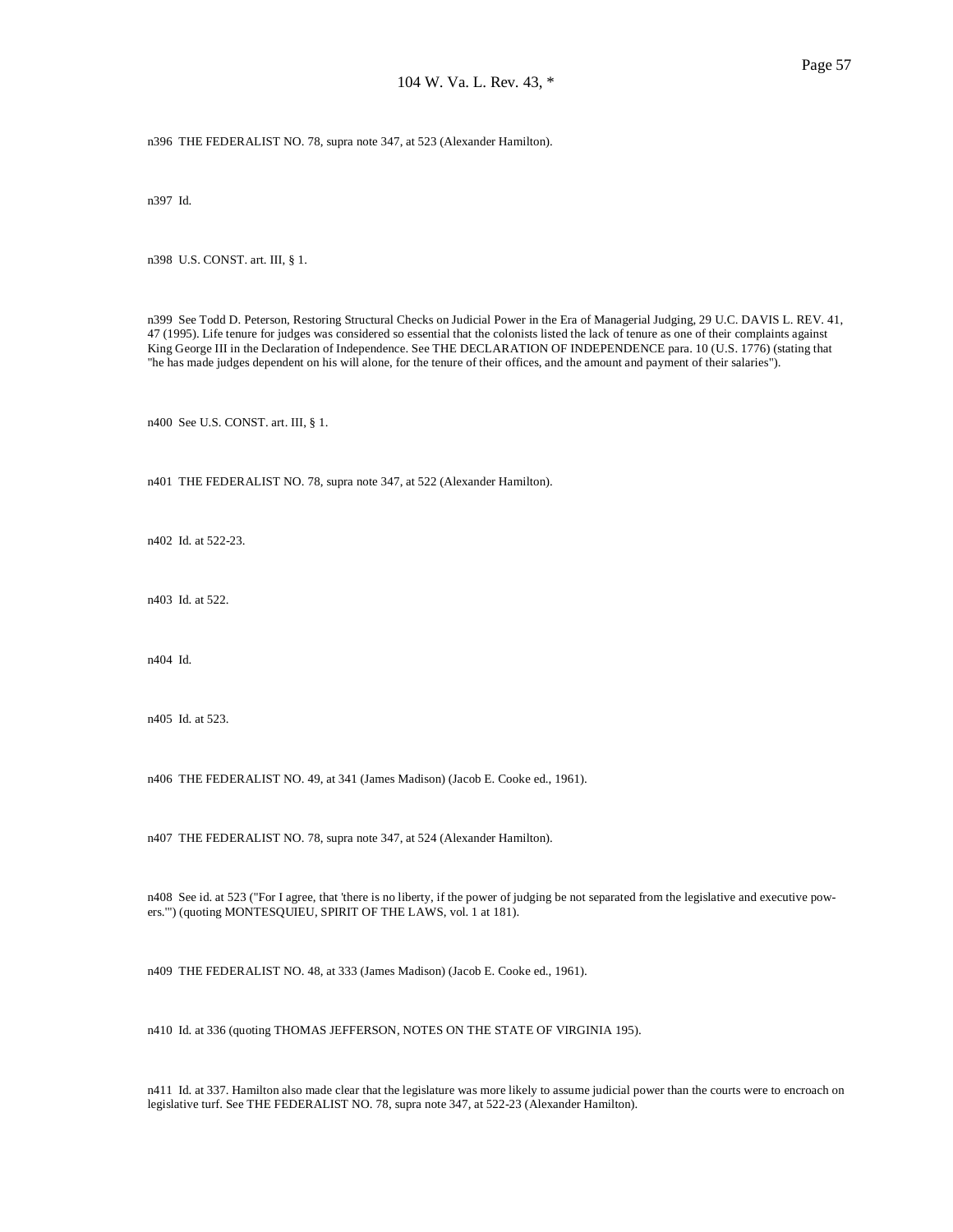n412 THE ANTI-FEDERALIST 183 (Herbert J. Storing ed., 1985).

n413 Id.

n414 See id. at 165-66.

n415 See id. at 166-67.

n416 See id.

n417 See id. at 186.

n418 See Paulsen, supra note 5, at 1575-76.

n419 See THE FEDERAL FARMER XV, reprinted in 2 THE COMPLETE ANTI FEDERALIST 315, 316 (Herbert J. Storing ed., 1981).

n420 Id.

n421 See supra notes 167-73, 207-20 and accompanying text.

n422 See U.S. CONST. art. II, § 2, cl. 2 (declaring that "[the president] shall nominate, and by and with the Advice and Consent of the Senate, shall appoint . . . Judges of the Supreme Court, and all other Officers of the United States, whose Appointments are not herein otherwise provided for, and which shall be established by Law").

n423 See THE FEDERALIST NO. 76, at 513 (Alexander Hamilton) (Jacob E. Cooke ed., 1961) (noting that the involvement of the Senate "would tend greatly to prevent the appointment of unfit characters from State prejudice").

n424 See Michael J. Gerhardt, Putting Presidential Performance in the Federal Appointments Process in Perspective, 47 CASE W. RES. L. REV. 1359, 1366 n.10 (1997) (predicting that "the possibility of rejection" would motivate the president to nominate acceptable candidates for civil offices); see also THE FEDERALIST NO. 76, supra note 423, at 513 (Alexander Hamilton).

n425 U.S. CONST. art. II, § 4.

n426 Thirteen federal judges have been impeached by the House of Representatives. Of those, seven have been convicted by the Senate and removed from office. See Sambhav N. Sanker, Disciplining the Professional Judge, 88 CAL. L. REV. 1233, 1249 (2000).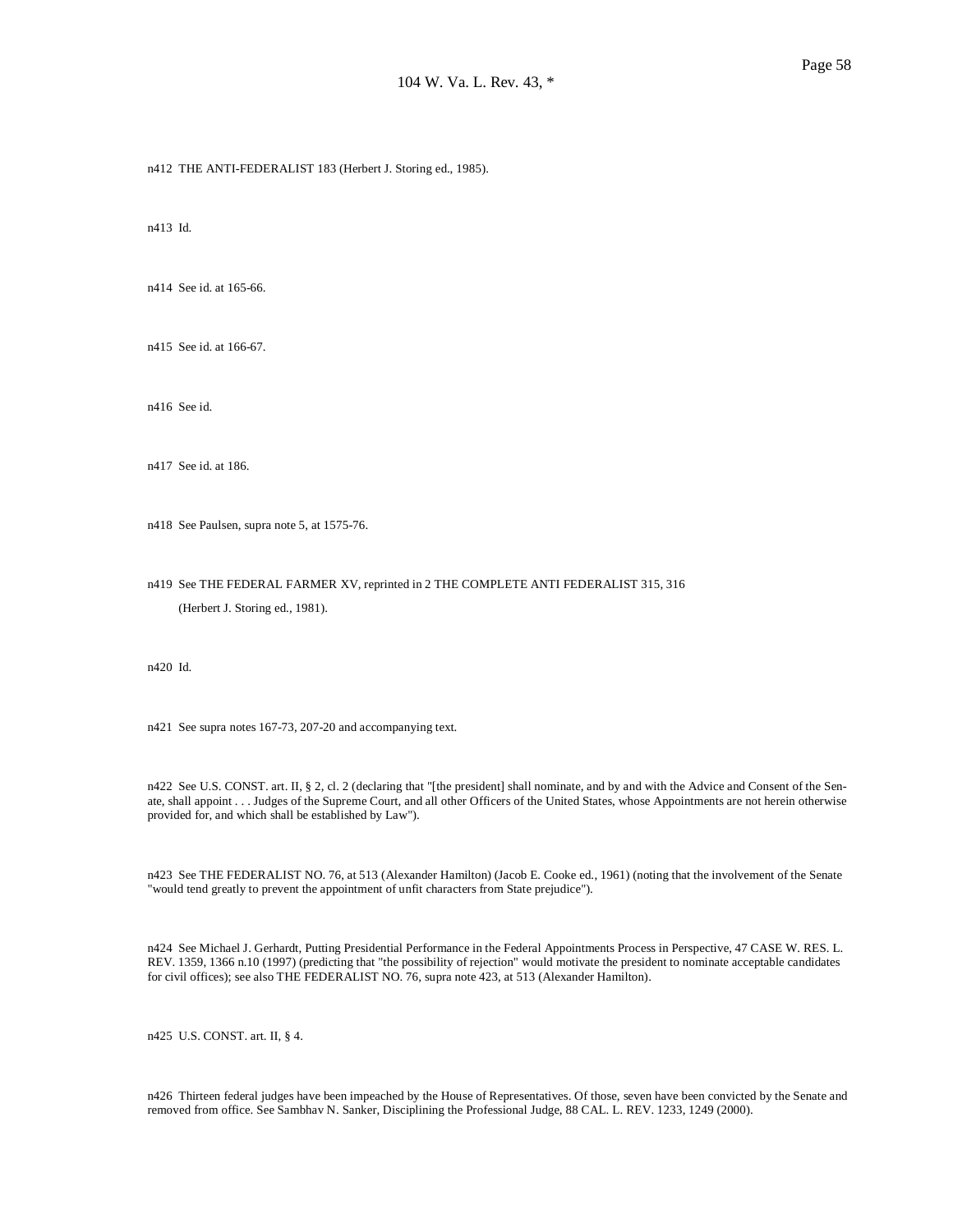n427 See THE ANTI-FEDERALIST, supra note 412, at 185.

n428 THE FEDERALIST NO. 81, at 546 (Alexander Hamilton) (Jacob E. Cooke ed., 1961).

n429 Id.

n430 See U.S. CONST. art. II; § 3 (stating that the president "shall take Care that the Laws be faithfully executed").

n431 THE FEDERALIST NO. 78, supra note 347, at 523 (Alexander Hamilton).

n432 See Liebman & Ryan, supra note 18, at 703.

n433 See U.S. CONST. art. III, § 1 (declaring that "the judicial Power shall be vested in on supreme Court, and in such inferior Courts as the Congress may from time to time ordain and establish").

n434 See Liebman & Ryan, supra note 18, at 716-718, 765.

n435 See U.S. Const. art. III, § 2.

n436 See Henry M. Hart Jr., The Power of Congress to Limit the Jurisdiction of the Federal Court: An Exercise in Dialectic, 66 HARV. L. REV. 1362, 1370 (1953); Liebman & Ryan, supra note 18, at 700 n.9 (describing the "majority view" that Congress has control over federal court jurisdiction).

n437 See Liebman & Ryan, supra note 18, at 705-07.

n438 See, e.g., Akhil Reed Amar, A Neo-Federalist View of Article III: Separating the Two Tiers of Federal Jurisdiction, 65 B.U. L. REV. 205, 229-30, 238-59 (1985); Lawrence Gene Sager, The Supreme Court, 1980 Term Foreword: Constitutional Limitations on Congress' Authority to Regulate the Jurisdiction of the Federal Courts, 95 HARV. L. REV. 17, 42-68 (1981); Theodore Eisenberg, Congressional Authority to Restrict Lower Federal Court Jurisdiction, 83 YALE L.J. 498, 522, 527 (1974).

n439 See Liebman & Ryan, supra note 18, at 767-773.

n440 THE FEDERALIST NO. 81, supra note 428, at 545 (Alexander Hamilton).

n441 Id.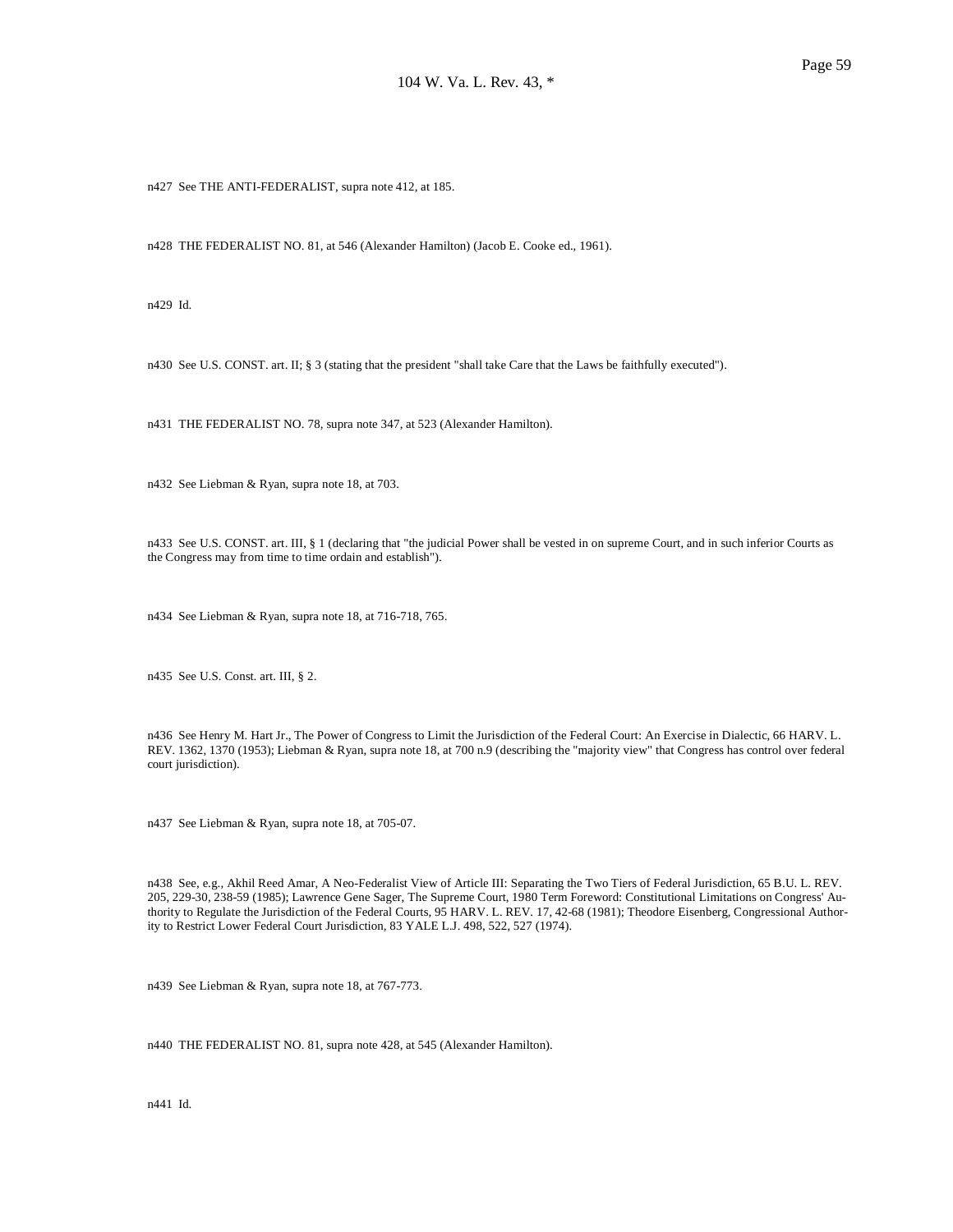n442 THE FEDERALIST NO. 39, at 256 (James Madison) (Jacob E. Cooke ed., 1961).

n443 Letter from James Madison to Thomas Jefferson (June 27, 1823), reprinted in 4 THE RECORDS OF THE FEDERAL CONVEN-TION OF 1787, at 83-84 (Max Farrand ed., 1911).

n444 See THE FEDERALIST NO. 78, supra note 347, at 528-29 (Alexander Hamilton).

n445 Id. at 529.

n446 See Anastasoff v. United States, 223 F.3d 898, 902 (8th Cir. 2000).

n447 Lee, supra note 338, at 663; see also Paulsen, supra note 5, at 1573-74.

n448 See Paulsen, supra note 5, at 1573-74.

n449 THE FEDERALIST NO. 78, supra note 347, at 525 (Alexander Hamilton).

n450 See BARBER, supra note 378, at 49; see also Paulsen, supra note 5, at 1576 (arguing that any claims about the binding effect of precedent would have provided Anti-Federalists with additional weapons in their attack on the judiciary).

n451 BARBER, supra note 378, at 111.

n452 Paulsen, supra note 5, at 1574.

n453 See id.

n454 THE FEDERALIST NO. 47, at 323 (James Madison) (Jacob E. Cooke ed., 1961) ("One of the principal objections inculcated by the more respectable adversaries of the constitution is its supposed violation of the political maxim, that the legislative, executive, and judiciary departments ought to be separate and distinct.").

n455 See id. at 325.

n456 Id.

n457 Id. at 325-26.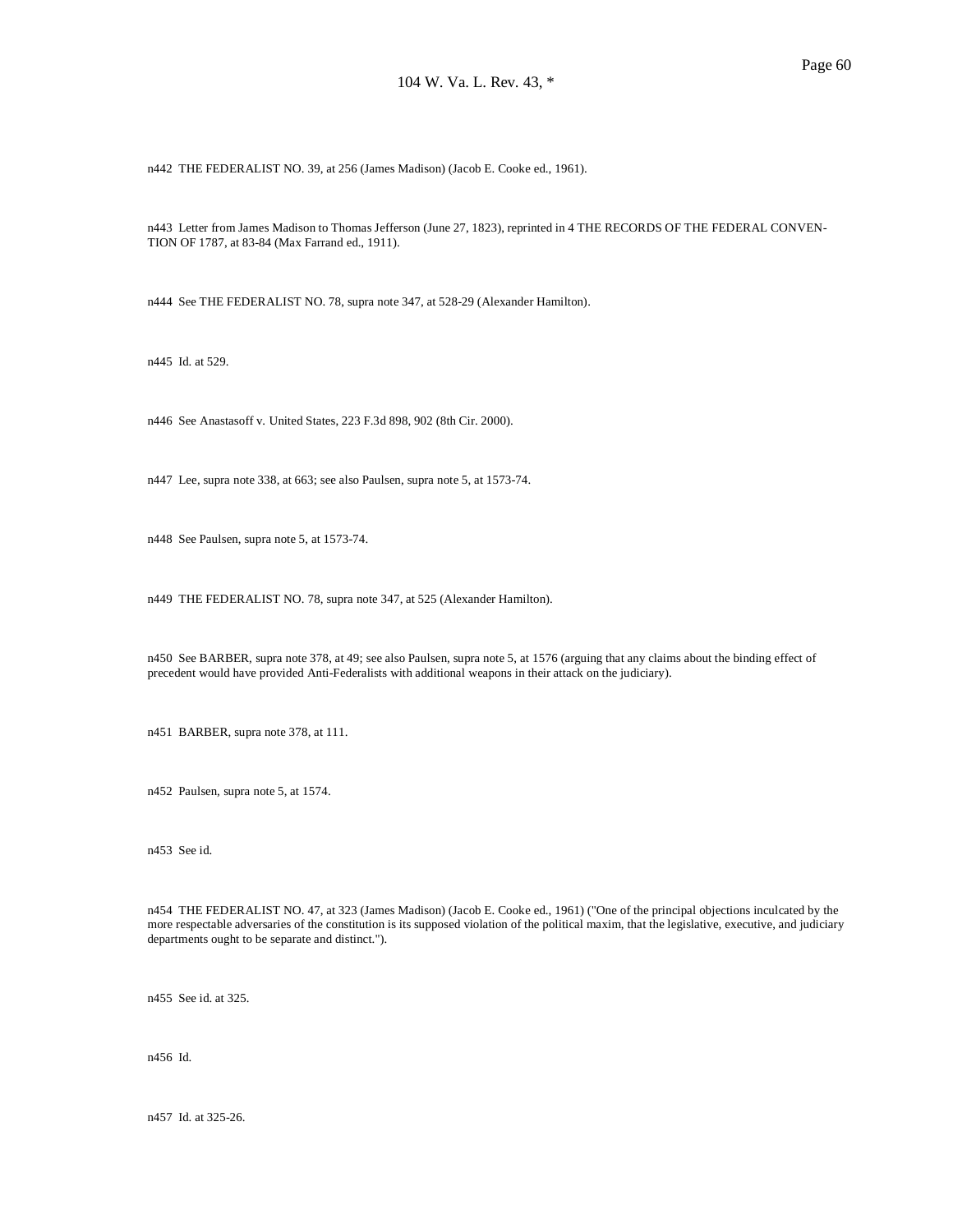n458 THE FEDERALIST NO. 48, supra note 409, at 332-33 (James Madison).

n459 Id. at 333.

n460 Id.

n461 See THE FEDERALIST NO. 49, supra note 406, at 339 (James Madison).

n462 See id. at 338-39.

n463 Id. at 339.

n464 Id.

n465 See id. at 339-40. In Federalist No. 50, Madison argued that similar concerns mitigated against a provision calling for conventions at fixed intervals. If the intervals were too short, he argued, the same passions that led to the dispute would govern its resolution, with the legislature being better placed to influence the public's decision. If the intervals were too long, the damage would be done before the distribution of powers could be clarified. See THE FEDERALIST No. 50, at 343-46 (James Madison) (Jacob E. Cooke ed., 1961).

n466 THE FEDERALIST NO. 48, supra note 409, at 338 (James Madison).

n467 THE FEDERALIST No. 51, at 347-48 (James Madison) (Jacob E. Cooke ed., 1961).

n468 Id. at 349.

n469 See id.

n470 Id. (emphasis added).

n471 See U.S. CONST. art. I, § 8.

n472 See U.S. CONST. art. I, § 7, cl. 2.

n473 U.S. CONST. art. II, § 3.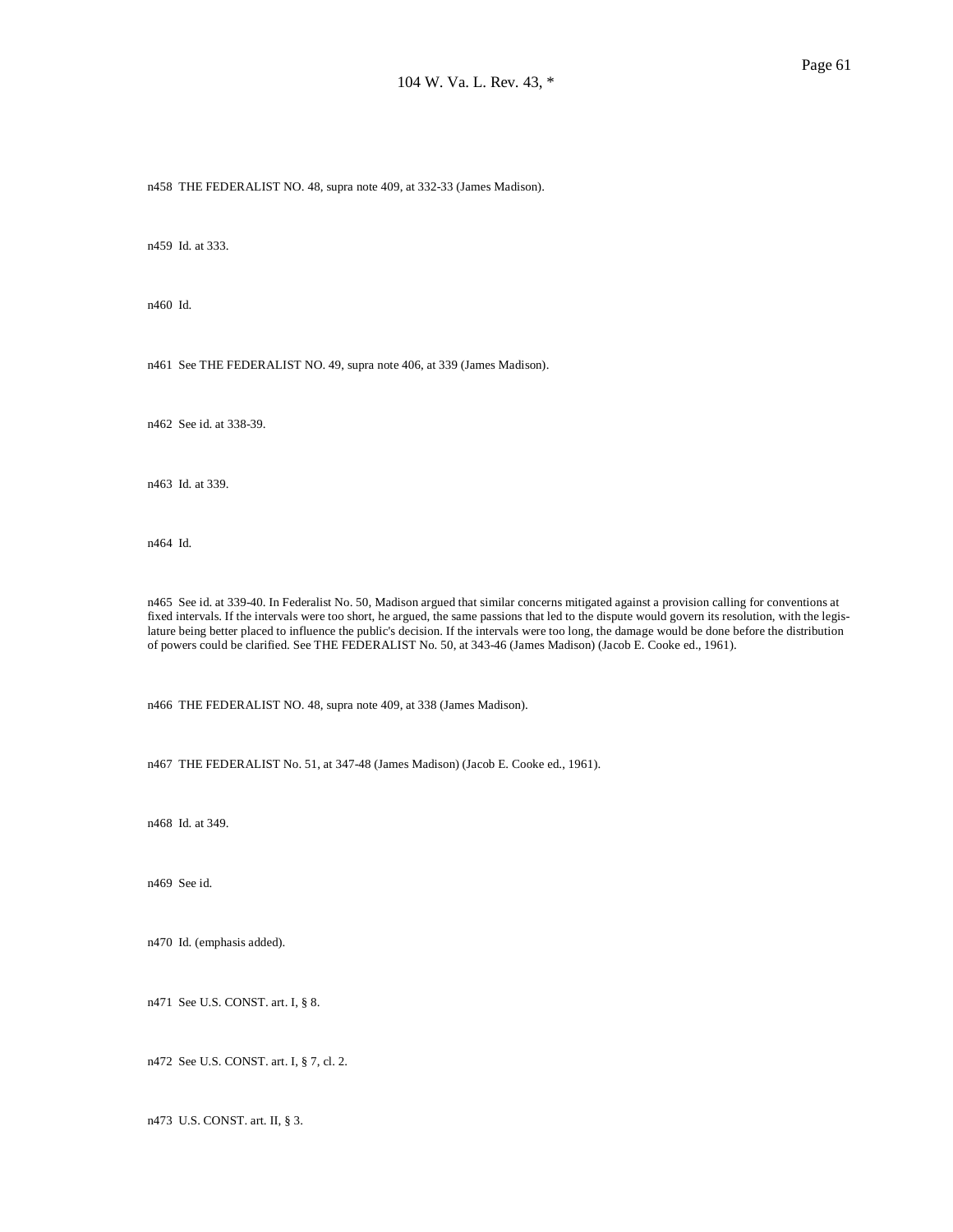n474 See U.S. CONST. art. II, § 2, cl. 2.

n475 See U.S. CONST. art. I, § 7, cl. 2.

n476 See U.S. CONST. art. I, § 2, cl. 5 (providing for the power of the House to impeach); Id. at art. I, § 3, cl. 6 (providing for the power of the Senate to convict); Id. at art. II, § 4 (providing for the impeachment of the president).

n477 See Marbury v. Madison, 5 U.S. (1 Cranch) 137 (1803). The Chief Justice of the United States also presides over any trial of conviction in the Senate. See U.S. CONST. art. I, § 3, cl. 6.

n478 See U.S. CONST. art. II, § 2, cl. 2.

n479 THE FEDERALIST NO. 51, supra note 467, at 349 (James Madison).

n480 See THE FEDERALIST NO. 78, supra note 347, at 523 (Alexander Hamilton) (explaining that the judiciary "must ultimately depend upon the aid of the executive arm even for the efficacy of its judgments").

n481 See U.S. CONST. art. I, § 2, cl. 5 (the power of the House to impeach); art. I, § 3, cl. 6 (the power of the Senate to convict); art. II, § 4 (providing for the impeachment of all civil officers of the United States).

n482 See U.S. CONST. art. III, § 1 (stating that Congress "may from time to time ordain and establish" lower federal courts); art. III, § 2, cl. 2 (giving Congress the power to make "Exceptions" and "Regulations" to the appellate jurisdiction of the Supreme Court).

n483 THE FEDERALIST NO. 51, supra note 467, at 349 (James Madison).

n484 But see Peterson, supra note 399, at 52-56 (arguing that the obligation to follow precedent restrains judicial power). Peterson does not explain how stare decisis can check judicial power if judges decline to police themselves. See id.

n485 THE FEDERALIST NO. 48, supra note 409, at 332-33 (James Madison). It is true that the Framers relied on intra-branch checks to restrain legislative power. They divided Congress into two houses, with different modes of election and terms of office, and ensured that neither house could accomplish anything without the cooperation of the other. However, as Madison explained in Federalist No. 51, this intrabranch checking mechanism was necessary to prevent legislative dominance over the other two branches. And it operates on the same principles underlying the larger system of checks and balances - that is, it pits the ambition of the two houses against each other instead of relying on the self-restraint of Congress as a whole.

n486 Cf. Liebman & Ryan, supra note 18, at 772 (pointing out that judicial compliance with internal obligations "confers a kind of power i.e., the neutrality and integrity needed to command the respect and acquiescence of states and federal branches disadvantaged by the judges' decisions").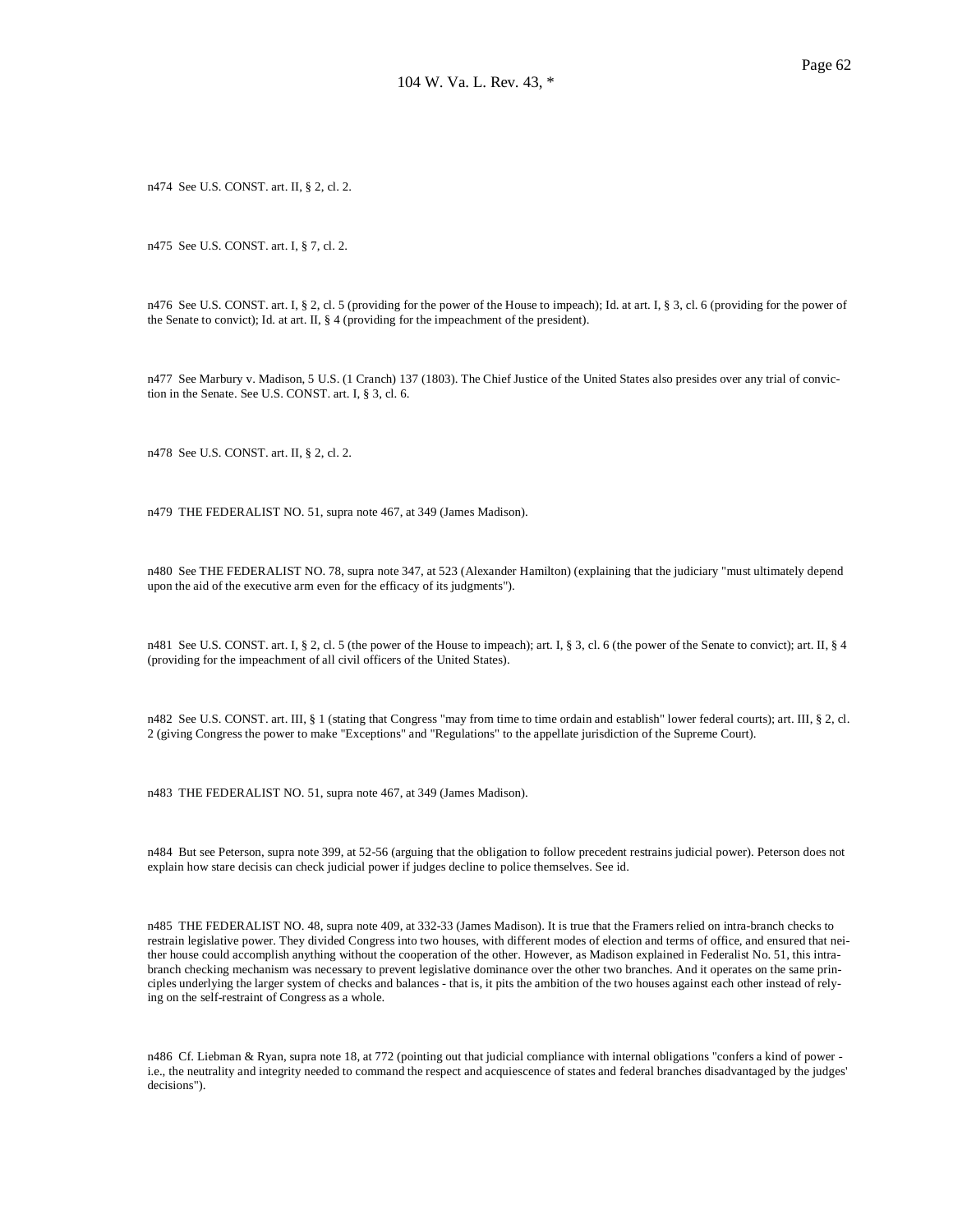n487 See supra note 443 and accompanying text.

n488 See U.S. CONST. art. VI, cl. 2.

n489 See THE FEDERALIST NO. 48, supra note 409, at 332-33 (James Madison).

n490 Cf. Planned Parenthood v. Casey, 505 U.S 833, 868 (1992) ("The Court's concern with legitimacy is not for the sake of the Court, but for the sake of the Nation to which it is responsible.").

n491 Mahnich v. Southern S.S. Co., 321 U.S. 96, 113 (1944) (Roberts, J., dissenting).

n492 Casey, 505 U.S. at 867. See also Monaghan, supra note 5, at 748-762 (discussing the role of stare decisis in promoting system legitimacy).

n493 Lawson, supra note 5, at 28 ("At least as a prima facie matter, the reasoning of Marbury thoroughly de-legitimizes precedent.").

n494 See WASSERSTROM, supra note 39, at 42-53.

n495 See Bobbitt, supra note 38, at 751-75 (arguing that the legitimacy of judicial practices is guaranteed solely by their use and acceptance).

n496 By one count, the Supreme Court overruled 212 decisions between 1801 and 1986, yet the Court's legitimacy is not seriously in doubt. See O'BRIEN, supra note 340, at 118. Some departures from precedent, such as the Court's decision in Brown v. Board of Education, 347 U.S. 483 (1954), have even bolstered its legitimacy.

n497 See Christopher J. Peters, Foolish Consistency: On Equality, Integrity, and Justice in Stare Decisis, 105 YALE L.J. 2031, 2037-40 (1996). A few scholars have offered deontological justifications for stare decisis, but as Professor Peters demonstrates, those accounts are difficult to defend. See id. at 2065-112. The far more common claim is that stare decisis is worthwhile because of the ends it serves. See id. at 2039-40.

n498 See GOODHART, supra note 191, at 61-62; WASSERSTROM, supra note 39, at 60-66; Earl Maltz, The Nature of Precedent, 66 N.C. L. REV. 367, 368 (1988); Frederick Schauer, Precedent, 39 STAN. L. REV. 571, 597 (1987).

n499 See WASSERSTROM, supra note 39, at 61-66.

n500 See id.; Maltz, supra note 498, at 368.

n501 See WASSERSTROM, supra note 39, at 69-72; Maltz supra note 498, at 369.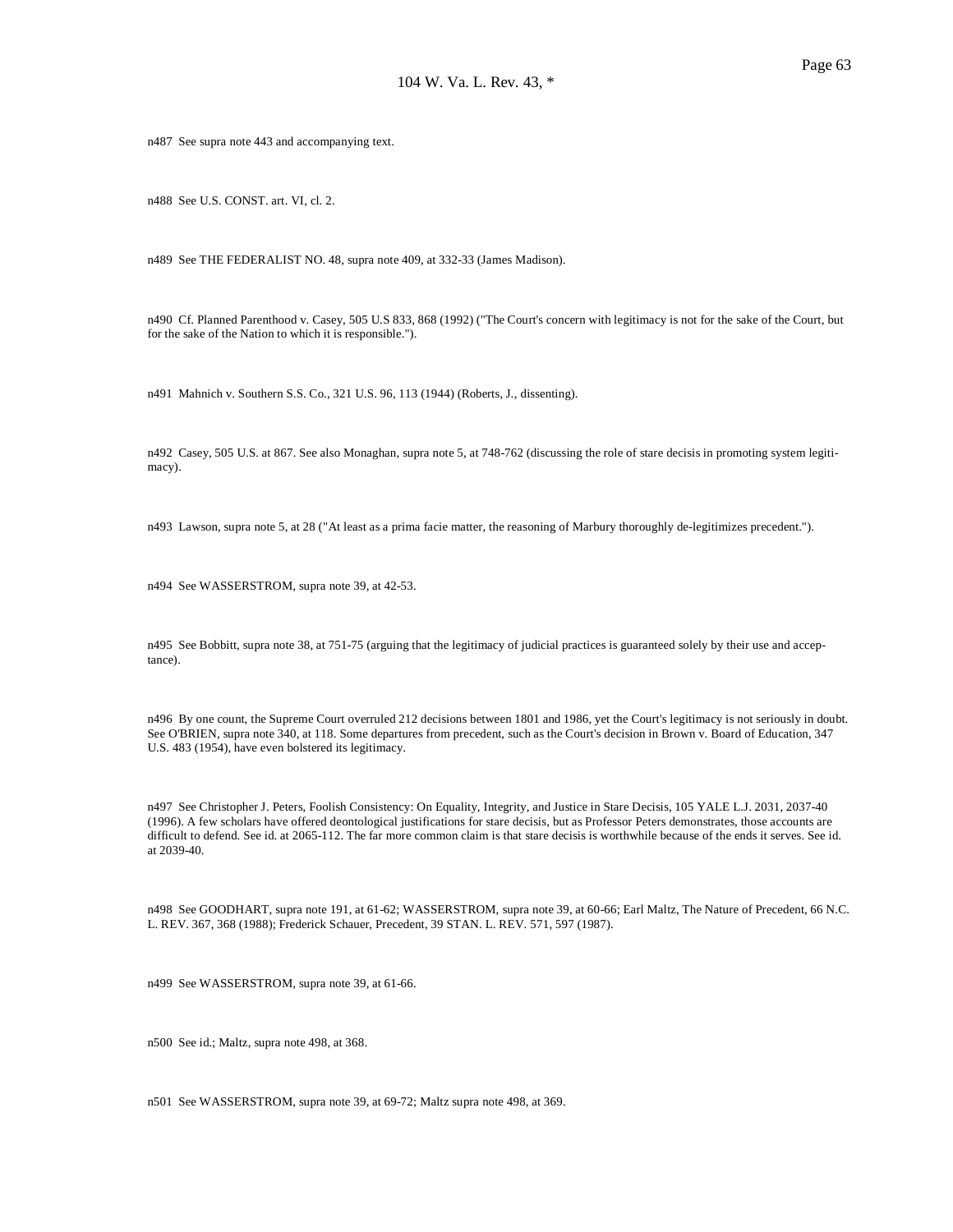n502 See WASSERSTROM, supra note 39, at 66-72.

n503 Karl Llewellyn, Case Law, in 3 ENCYCLOPEDIA OF SOCIAL SCIENCES 249 (Macmillan Co. 1930).

n504 THE DECLARATION OF INDEPENDENCE para. 1 (U.S. 1776).

n505 U.S. CONST. amend. XIV, § 1.

n506 See WASSERSTROM, supra note 39, at 72-73.

n507 See id.

n508 BENJAMIN CARDOZO, THE NATURE OF THE JUDICIAL PROCESS 149 (1925).

n509 Id. See also Planned Parenthood v. Casey, 505 U.S. 833, 854 (1992) ("No judicial system could do society's work if it eyed each issue afresh in every case.").

n510 See WASSERSTROM, supra note 39, at 75-78; Maltz, supra note 498, at 371.

n511 See WASSERSTROM, supra note 39, at 78; Maltz, supra note 498, at 371.

n512 Moragne v. States Marine Lines, Inc., 398 U.S. 375, 403 (1970). Justice Thurgood Marshall expressed similar sentiments in Vasquez v. Hillery, 474 U.S. 254, 265-56 (1986) (stating that adherence to precedent "contributes to the integrity of our constitutional system of government both in appearance and in fact" and ensures "that bedrock principles are founded in law rather than in the proclivities of individuals.").

n513 See WASSERSTROM, supra note 39, at 64.

n514 See id. One scholar has gone so far as to suggest that stare decisis has not contributed at all to legal certainty:

 Our judicial law is as uncertain as any law could well be. We possess all the detriment of uncertainty, which stare decisis was supposed to avoid, and also all the detriment of ancient law-lumber, which stare decisis concededly involves - the government of the living by the dead, as Herbert Spencer has called it.

JOHN H. WIGMORE, PROBLEMS OF LAW 79 (1920).

n515 See Maltz, supra note 498, at 370.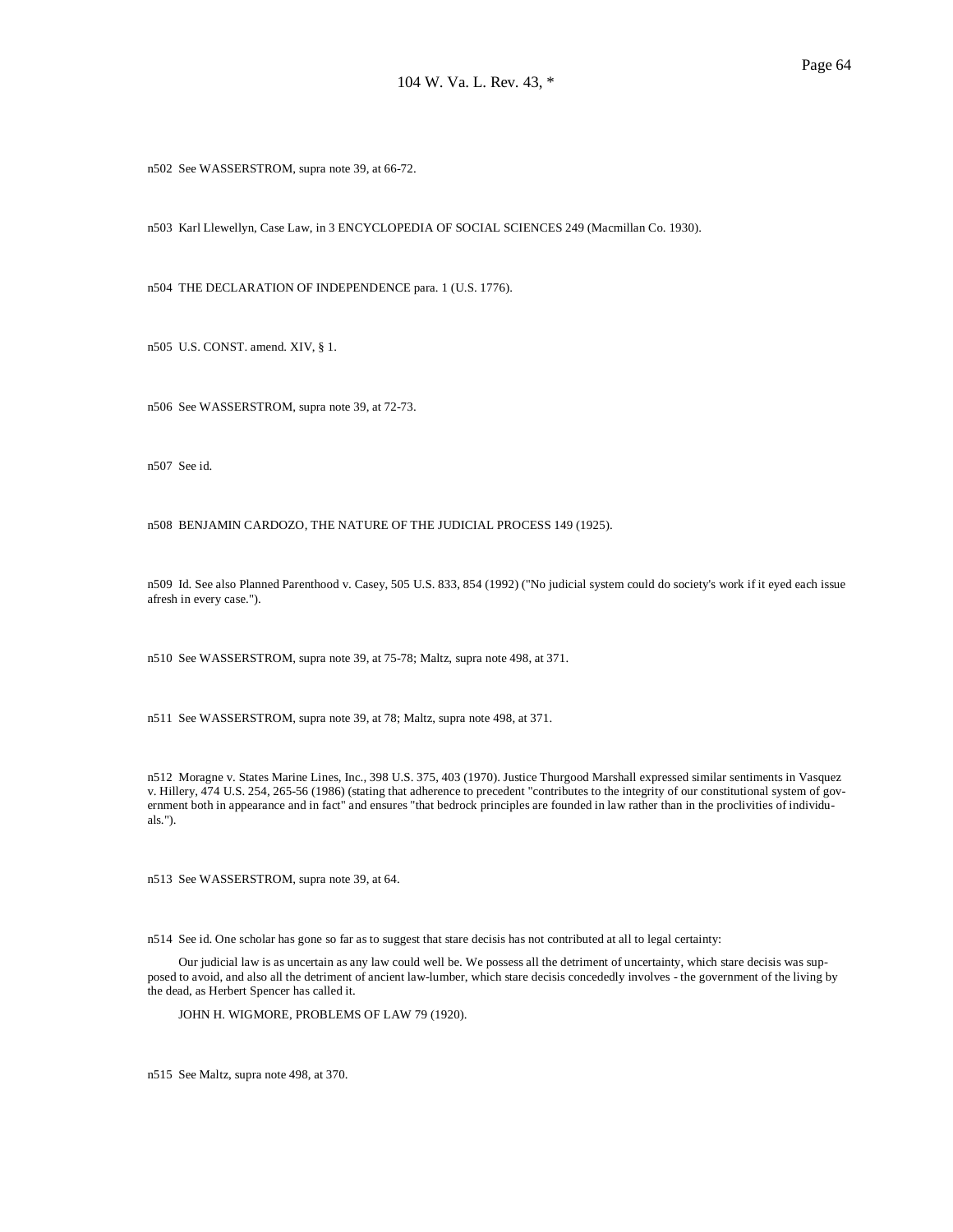n516 See WASSERSTROM, supra note 39, at 72-73.

n517 Planned Parenthood v. Casey, 505 U.S. 833, 854-69.

n518 See Paulsen, supra note 5, at 1545 ("It is not clear at all that the 'obligation to follow precedent' . . . creates any true judicial efficiency gains at all.").

n519 See Peters, supra note 497, at 2065-73.

n520 See id.

n521 See id.

n522 Id. at 2068.

n523 See WASSERSTROM, supra note 39, at 75-79.

n524 Id. at 78.

n525 Id. at 78-79.

n526 See Lawson, supra note 5, at 24.

n527 GOODHART, supra note 191, at 56.

n528 Planned Parenthood v. Casey, 505 U.S. 833, 854 (1992).

n529 Keith H. Beyler, Selective Publication Rules: An Empirical Study, 21 LOY. U. CHI. L.J. 1, 12 (1989). Another study found "no support for the hypothesis that limited publication enhances productivity." William L. Reynolds & William M. Richman, An Evaluation of Limited Publication in the United States Circuit Court of Appeals: The Price of Reform, 48 U. CHI. L. REV. 573, 596 (1981). However, the authors did find that unpublished opinions are usually much shorter than published opinions, which they said suggests that the practice may save judges time. See id. at 600. In any event, there is no evidence that writing non-precedential opinions reduces productivity.

n530 See Martin, supra note 21, at 190 (estimating that he and his clerks spend half the time working on unpublished opinions that they spend on published opinions).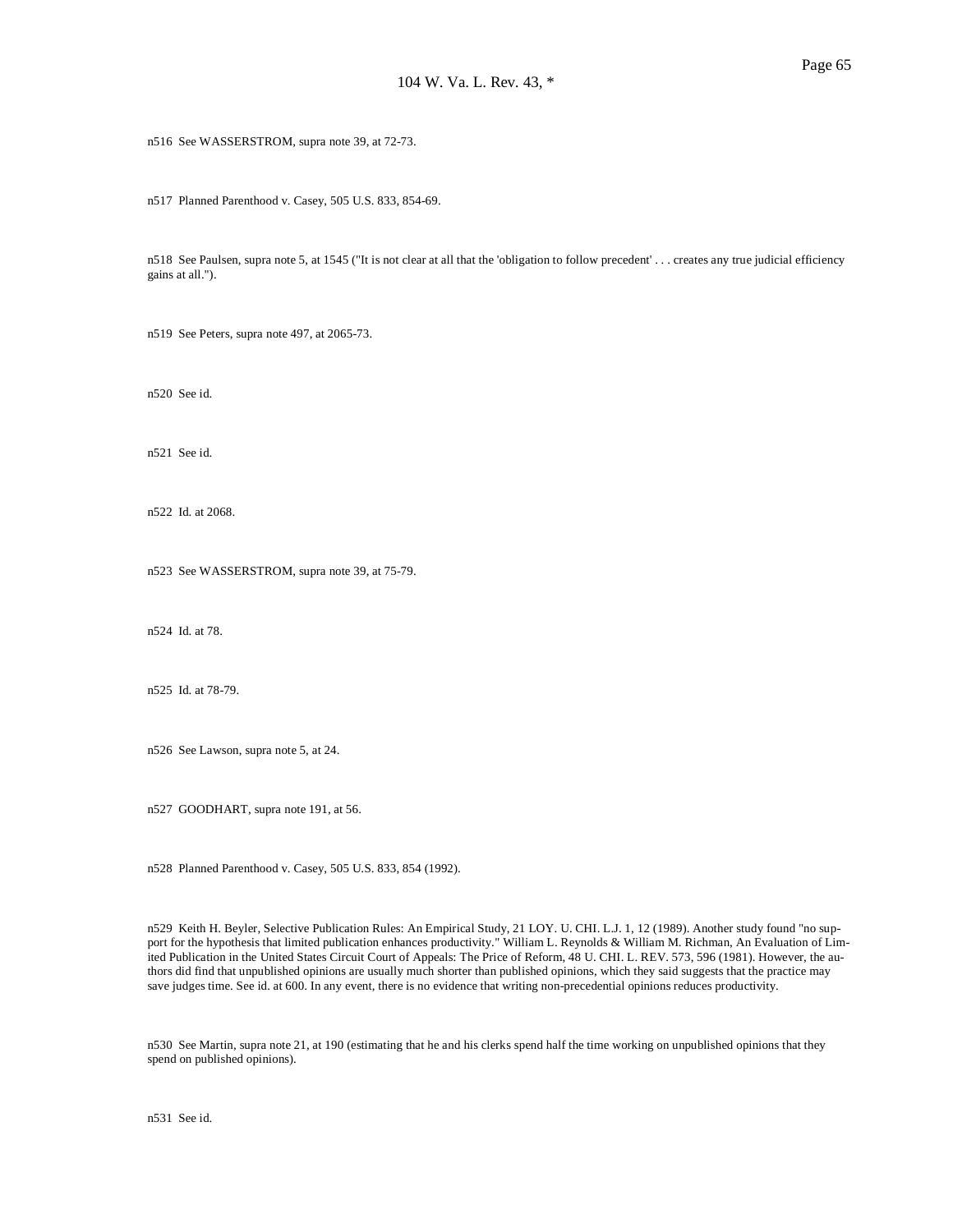n532 Schauer, supra note 498, at 572-573.

n533 See id.

n534 See id. at 589.

n535 See 7TH CIR. R. 53(c)(1).

n536 See 4TH CIR. R. 36(a) (an opinion will be published only if it establishes, alters, modifies, clarifies, or explains a rule of law within the circuit; involves a legal issue of continuing public importance; criticizes existing law; contains an historical review of a legal rule that is not duplicative; or resolves an intra-circuit conflict, or creates a conflict with another circuit); 5TH CIR. R. 47.5.1 (an opinion is published if it establishes, alters, or modifies a rule of law, or calls into question a rule of law that has been generally overlooked; applies an established rule to facts significantly different from those in prior published opinions; explains, criticizes, or reviews the history of existing case law or statutes; creates or resolves an intra-circuit or intercircuit conflict; concerns or discusses a factual or legal issue of significant public interest; or is rendered in a case that has been reviewed by, and had its merits addressed by, the U.S. Supreme Court); 6TH CIR. R. 206(a) (in deciding whether to publish, court shall consider whether the opinion establishes, alters, or modifies a rule of law or applies an established rule to novel facts; creates or resolves an intra-circuit or inter-circuit conflict; discusses a legal or factual issue of continuing public interest; is accompanied by a concurrence or dissent; reverses the decision below; addresses a lower court or agency decision that was published; or is a decision that has been reviewed by the Supreme Court); 9TH CIR. R. 36-2 (a disposition should be published only if it establishes, alters, modifies, or clarifies a rule of law; calls attention to a rule generally overlooked; criticizes existing law; involves a legal or factual issue of unique interest or substantial public importance; addresses a lower court or agency decision that was published; disposes of a case following reversal or remand by the Supreme Court; is accompanied by a concurrence or dissent written by a judge who requests publication); D.C. CIR. R. 36(a)(2) (opinion should be published if it resolves an issue of first impression; alters, modifies, or significantly clarifies a rule of law previously announced by the court; calls attention to a rule of law generally overlooked; criticizes or questions existing law; resolves an intra-circuit conflict or creates an inter-circuit conflict; reverses a published agency or district court decision, or affirms on different grounds; or warrants publication in light of other factors that give it general public interest).

n537 The Eighth Circuit does list criteria by which judges should decide whether to affirm or enforce a lower court decision without an opinion. The court may forego a written opinion if the judgement of the district court is based on findings of fact that are not clearly erroneous; the evidence in support of a jury verdict is not insufficient; the order of an agency is supported by substantial evidence on the record as a whole; or no error of law appears. See 8TH CIR. R. 47B.

The Circuit provides no separate guidelines for when a written opinion should be published. See generally 8TH CIR. R. 47.

n538 The Tenth Circuit rules state only that issuance of an unpublished opinion means that "the case does not require application of new points of law that would make the decision a valuable precedent." 10TH CIR. R. 36.1. An advisory note to the Eleventh Circuit rules explains that "opinions that the panel believes to have no precedential value are not published." 11TH CIR.

R. 36-1, Advisory Note 5.

n539 See Arnold, supra note 14, at 224-25.

n540 See Reynolds & Reichman, supra note 529, at 629 ("The publication decision will be made in a more intelligent and consistent manner if the judges have detailed criteria to guide them."); Donald R. Songer, Criteria for Publication of Opinions in the U.S. Courts of Appeals: Formal Rules Versus Empirical Reality, 73 JUDICATURE 307, 313 (1990) (explaining how a lack of precise, detailed publication rules leads to inconsistent behavior among judges).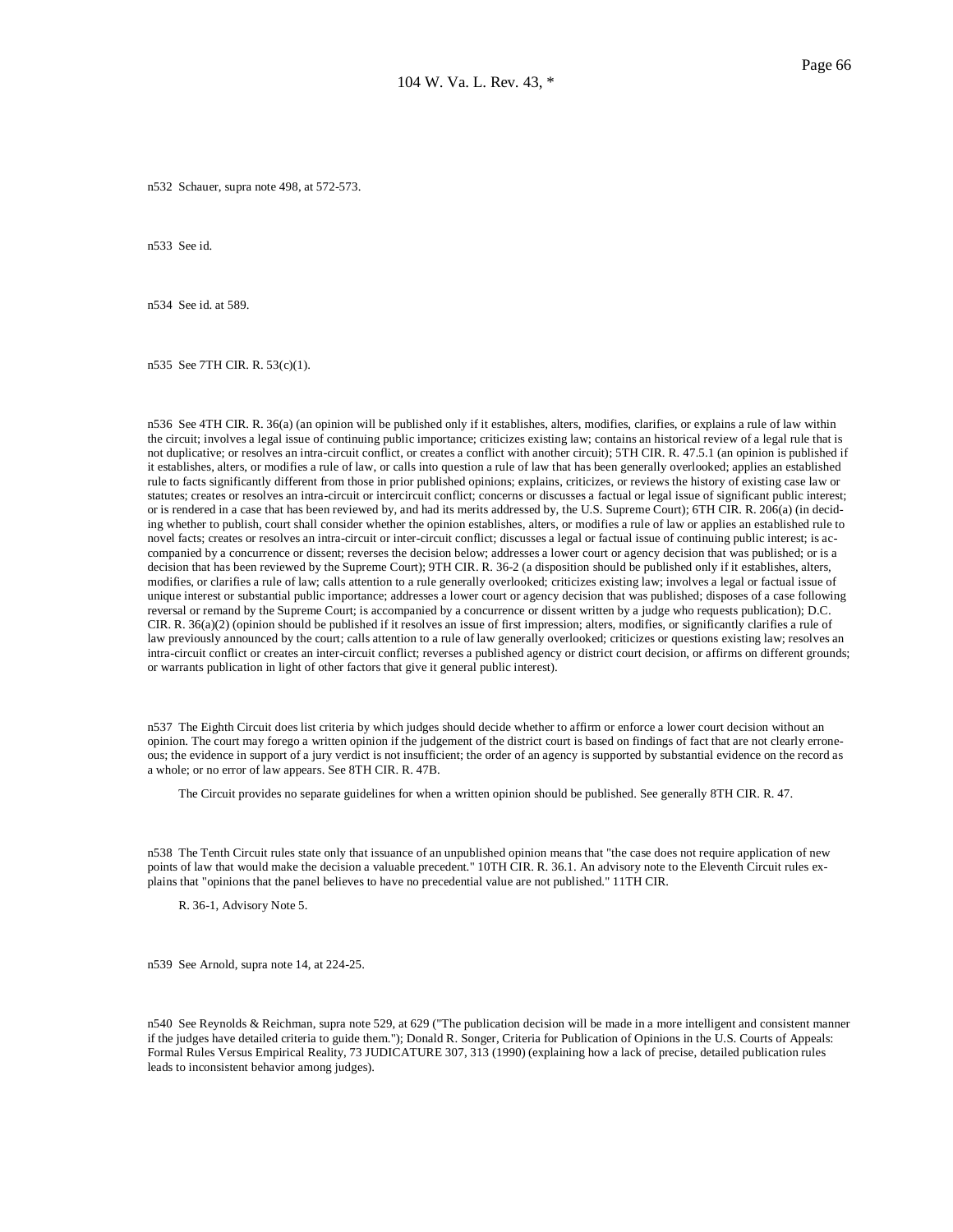n541 For a similar recommendation, see Braun, supra note 14, at 93 (2000).

n542 See Arnold, supra note 14, at 223 (describing ways in which judges can abuse the practice of issuing non-published decisions).

n543 KARL N. LLEWELLYN, Introduction to THE CASE LAW SYSTEM IN AMERICA xviii (Univ. of Chi. Press 1989).

n544 STANLEY FISH, IS THERE A TEXT IN THIS CLASS? THE AUTHORITY OF INTERPRETIVE COMMUNITIES 147-48 (1980).

n545 See id.

n546 Martin, supra note 21, at 192.

n547 See William L. Reynolds & William L. Richman, The Non-Precedential Precedent: Limited Publication and No-Citation Rules in the United States Courts of Appeals, 78 COLUM. L. REV. 1167, 1203 (1978) (speculating that the Supreme Court would be less likely to review unpublished opinions than published opinions).

n548 See SUP. CT. R. 10 ("A petition for a writ of certiorari is rarely granted when the asserted error consists of erroneous factual findings or the misapplication of a properly stated rule of law."); ROBERT L. STERN, ET AL., SUPREME COURT PRACTICE 113 (7th ed. 1993).

n549 See Johnson v. United States, 529 U.S. 694 (2000); Sims v. Apfel, 530 U.S. 103 (2000); Kokkonen v. Guardian Life Ins. Co. of Am., 511 U.S. 375 (1994); Houston v. Lack, 487 U.S. 266 (1988); Baldwin County Welcome Ctr. v. Brown, 466 U.S. 147 (1984); Connick v. Myers, 461 U.S. 138 (1983); Moore v. Illinois, 434 U.S. 220 (1977).

n550 The Tenth Circuit rules, for instance, state that en banc review "is an extraordinary procedure intended to focus the entire court on an issue of exceptional public importance or on a panel decision that conflicts with a decision of the United States Supreme Court or of this court." 10TH CIR. R. 35.1(A). The Federal Rules of Appellate Procedure, which many circuits follow in the absence of a local rule on point, state that en banc review should be used to maintain the uniformity of the circuit's decisions or to resolve a question of exceptional importance.

 See FED. R. APP. P. 35(a). The Sixth Circuit disapproves of en banc review for errors in nonprecedential opinions, but appears to leave open the possibility of en banc review for nonprecedential opinions that "directly conflict" with Supreme Court or Sixth Circuit precedent. See 6TH CIR. R. 35(c).

n551 Judge Arnold does argue that courts should be required to justify deviations from precedent. See 223 F.3d 898 (8th Cir. 2000), vacated as moot, Anastasoff v. United States, 235 F.3d 1054 (8th Cir. 2000) (en banc). But he makes no mention of a general requirement that they explain the reasons for their decisions. See id.

n552 See Richard A. Posner, Judges' Writing Styles (And Do They Matter?), 62 U. CHI. L. REV. 1421, 1447-48 (1995); Reynolds & Richman, supra note 529, at 603.

n553 See Nichols, supra note 31, at 915 (describing how the process of writing an opinion often clarifies whether it should be precedential or non-precedential); Peter M. Shane, Federalism's "Old Deal": What's Right and Wrong With Conservative Judicial Activism, 45 VILL. L. REV. 201, 225 (2000). It is true that the process of justification is most likely to encourage compliance with substantive rules of law, but it